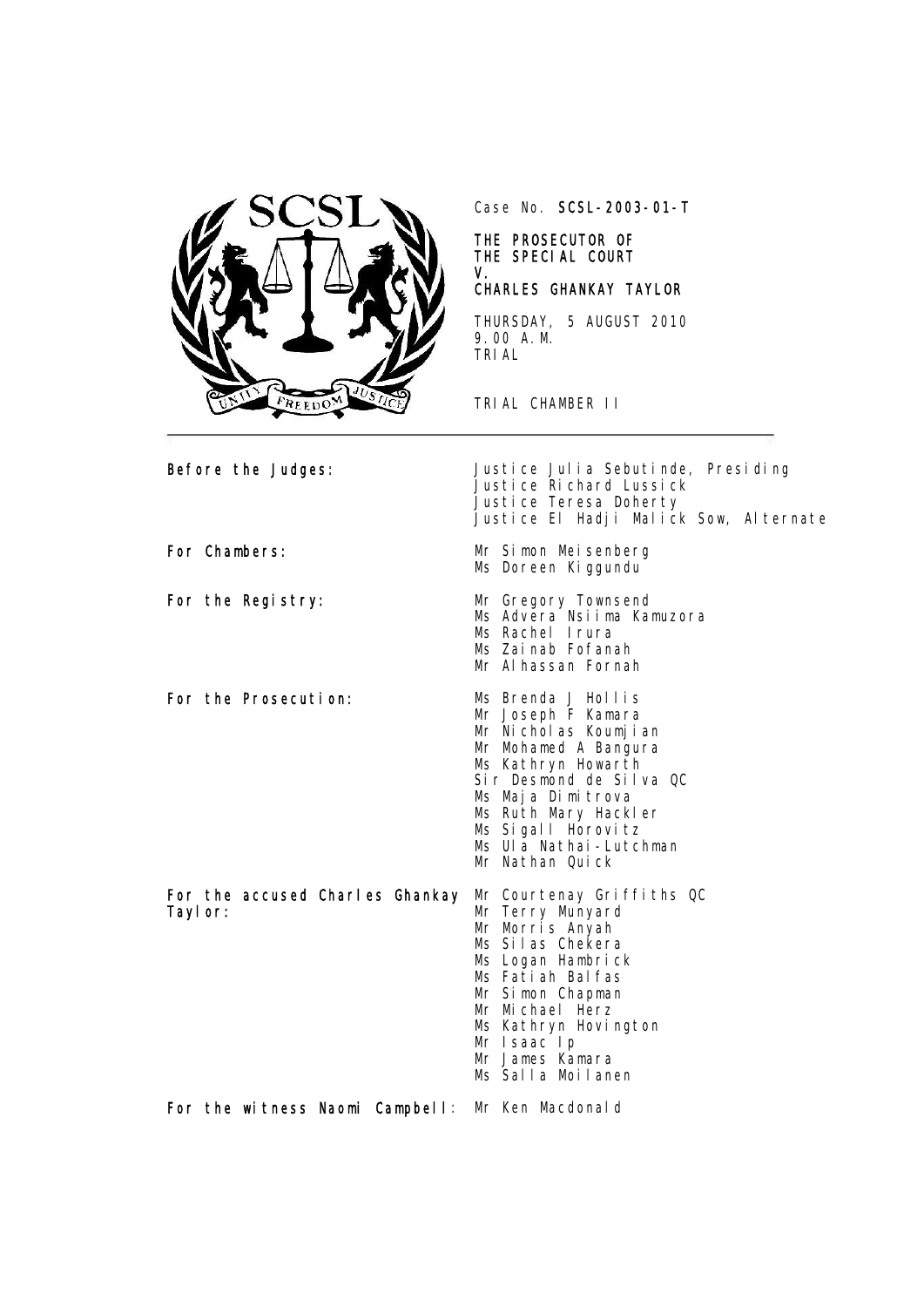1 2 3 4 5 6 7 8 9 09:03:23 10 11 12 13 14 09:03:50 15 16 17 18 19 09:04:17 20 21 22 23 24 25 09:04:40 26 27 28 29 09:02:20 Thursday, 5 August 2010 [Open session] [The accused present] [Upon commencing at 9.02 a.m.] PRESIDING JUDGE: Good morning. Before the proceedings commence, I'm given to understand that there is a photographer that has been permitted to take photographs for one minute, so I will let that photographer do his job. Very well. We will now take appearances, please. MS HOLLIS: Good morning, Madam President, your Honours, opposing counsel. Appearing this morning for the Prosecution, Joseph Kamara, Nicholas Koumjian, Mohamed A Bangura, Kathryn Howarth, Ruth Mary Hackler, Ula Nathai-Lutchman, Nathan Quick and myself, Brenda J Hollis. The Prosecution is also joined this morning by Maja Dimitrova, our case manager, Sir Desmond de Silva QC legal consultant, Sigall Horovitz legal consultant, and our interns, Imogen Parmar, Jacqueline Greene, Gordon Brandt, Gil Shefer and Lena Sokolic. PRESIDING JUDGE: Thank you, Ms Hollis. Mr Griffiths? MR GRIFFITHS: Good morning, Madam President, your Honours, counsel opposite. For the Defence today, myself Courtenay Griffiths; with me Mr Terry Munyard, Mr Morris Anyah and Mr Silas Chekera of counsel. We are also joined by other members of the team today, our legal assistants Logan Hambrick, Fatiah Balfas, Simon Chapman, Kathryn Hovington, Michael Herz and Isaac Ip; and also our case manager Salla Moilanen and our administrator James Kamara. MR MACDONALD: Madam President, your Honours, with the leave of the Court, I'm here to represent Ms Naomi Campbell this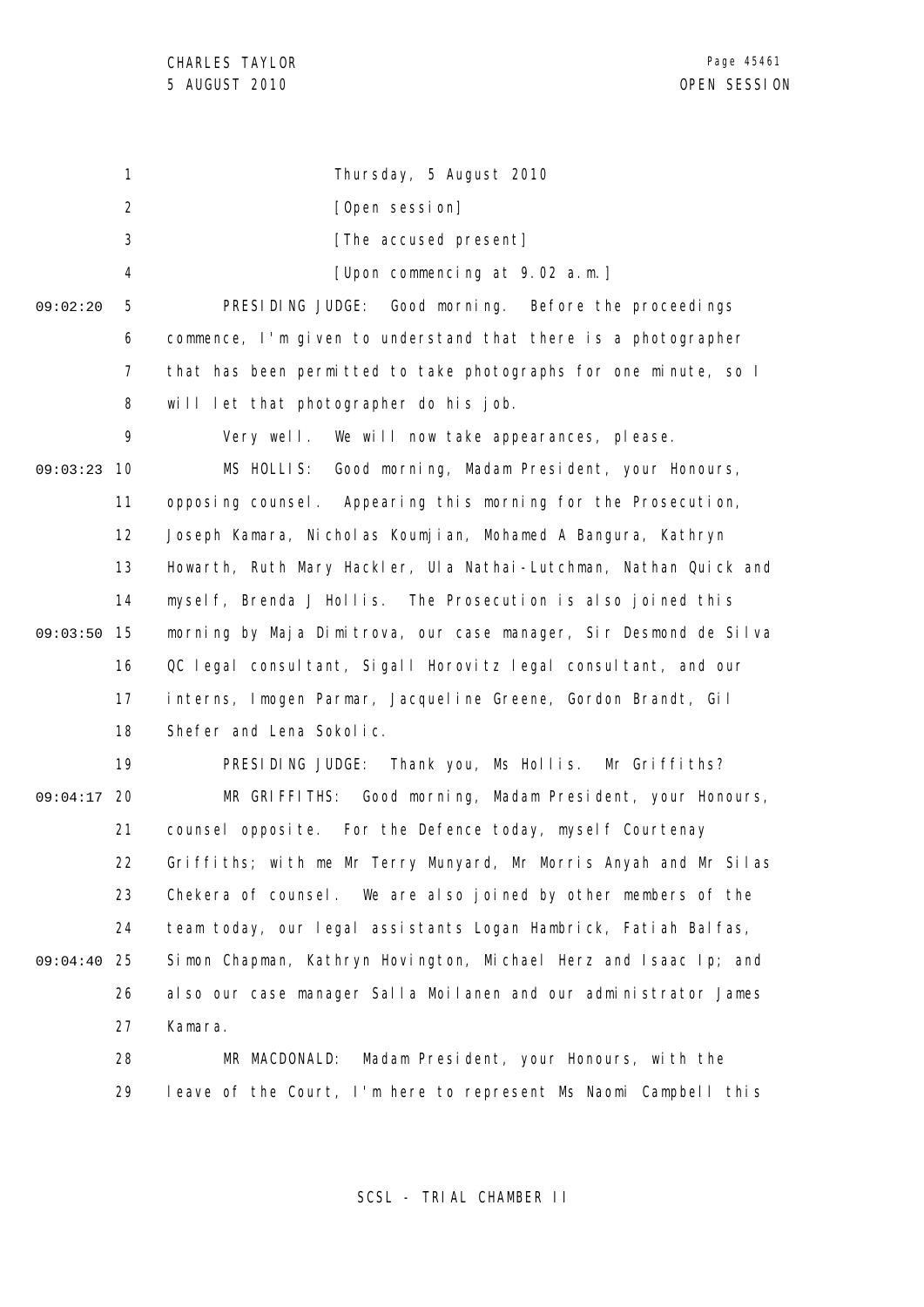1 2 3 4 5 6 7 8 9 09:05:32 10 11 12 13 14 15 09:05:53 16 17 18 19 09:08:02 20 21 22 23 24 25 09:08:19 26 27 28 29 09:05:18 morning, my name is Ken Macdonald. Thank you. PRESIDING JUDGE: Mr Macdonald, you're welcome to the Court. Now, Ms Hollis, are you taking charge of the next witness? MS HOLLIS: That is correct, Madam President. PRESIDING JUDGE: Please call your - or first tell the Court who your next witness will be, the language she will testify in and the religion. MS HOLLIS: Madam President, the next witness will be Naomi Campbell. She will testify in English, and I will have to ask the Registry as to which religion, because I do not know. I haven't spoken with the witness. MS IRURA: Your Honour, we have been informed that Ms Campbell will be swearing on the Bible. PRESIDING JUDGE: Please call the witness in. I certainly hope Ms Campbell is not being conveyed from her hotel. Where is she? MS HOLLIS: Madam President, the Prosecution has not met with the witness but it was our understanding that she was here in a witness room waiting to come into court. MR TOWNSEND: May it please the Trial Chamber, Gregory Townsend appearing for the Registrar. My understanding is that she arrived at a quarter to nine, your Honour. It will just be a moment, your Honour, before she's brought in from the witness waiting area. We apologise for the delay. We understand that she will be here in a minute. WITNESS: NAOMI CAMPBELL [Sworn] EXAMINATION-IN-CHIEF BY MS HOLLIS: Q. Good morning, Ms Campbell.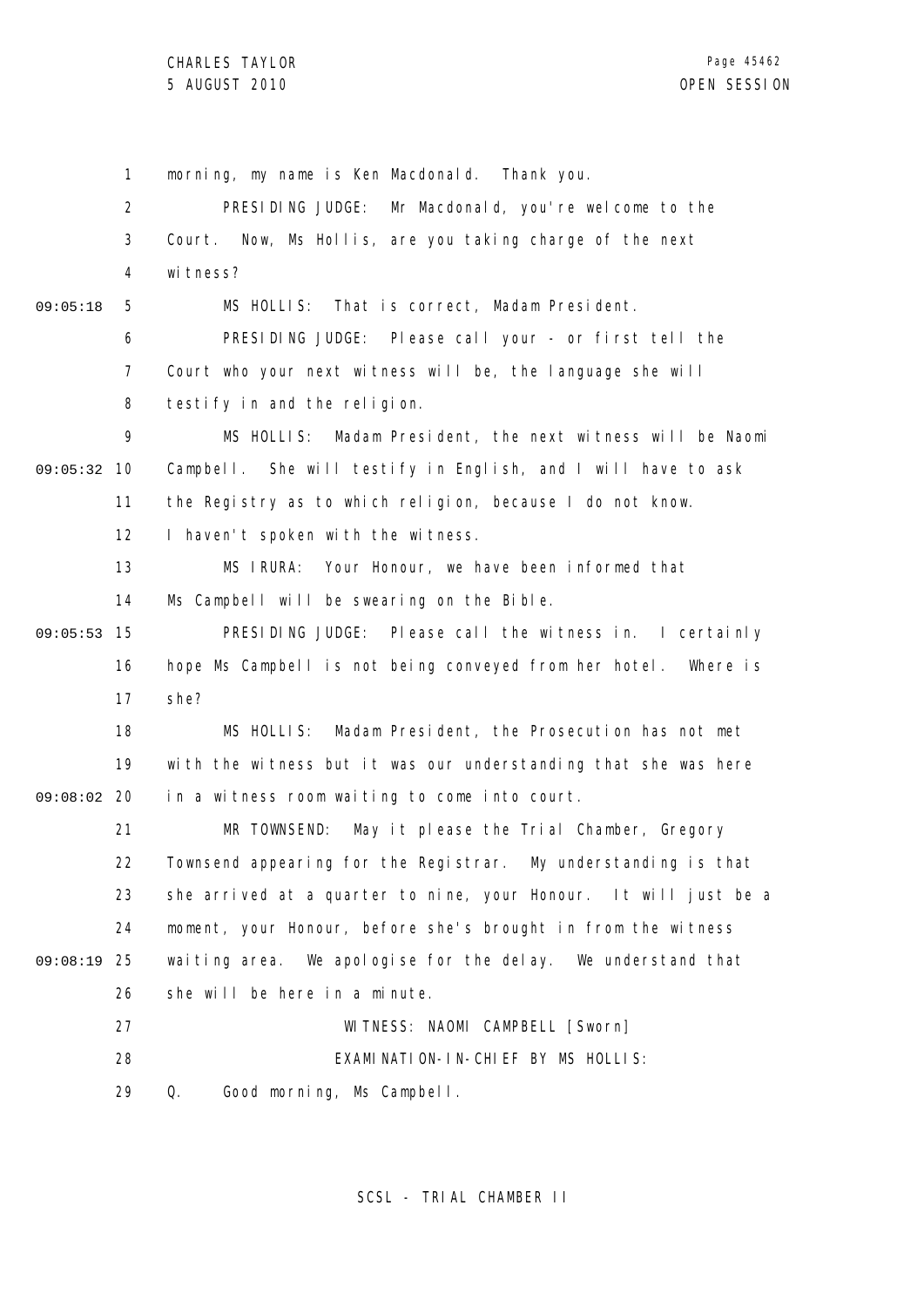CHARLES TAYLOR

|          | $\mathbf{1}$   | Good morning, Ms Hollis.<br>А.                                    |
|----------|----------------|-------------------------------------------------------------------|
|          | $\overline{2}$ | Q.<br>Ma'am, would you please give your name?                     |
|          | 3              | Naomi Campbell.<br>Α.                                             |
|          | 4              | And could you tell us your date of birth?<br>Q.                   |
| 09:10:55 | 5              | 22nd of May, 1970.<br>Α.                                          |
|          | 6              | And what was your place of birth?<br>Q.                           |
|          | $\overline{7}$ | Α.<br>London, Engl and.                                           |
|          | 8              | Q.<br>What is the city and country of your current legal          |
|          | 9              | resi dence?                                                       |
| 09:11:06 | 10             | I live - United States.<br>А.                                     |
|          | 11             | Q.<br>And could you tell us the city in the United States that is |
|          | 12             | your legal residence?                                             |
|          | 13             | New York.<br>А.                                                   |
|          | 14             | Q.<br>Ms Campbell, what is your occupation?<br>New York.          |
| 09:11:17 | 15             | I'm a model, I'm a self-employed businesswoman and I do a<br>А.   |
|          | 16             | lot of charity work.                                              |
|          | 17             | Q.<br>And, ma'am, how long have you been a model?                 |
|          | 18             | Α.<br>Twenty-five years.                                          |
|          | 19             | Q.<br>I'd like to draw your attention to September of 1997 and    |
| 09:11:32 | -20            | ask you, at that time, September of 1997, what was the city and   |
|          | 21             | country of your legal residence?                                  |
|          | 22             | I believe United States.<br>Α.                                    |
|          | 23             | Q.<br>And in 1997, were you also at that time engaged in charity  |
|          | 24             | work?                                                             |
| 09:11:48 | -25            | Yes, I was.<br>Α.                                                 |
|          | 26             | And could you tell us what charities you were supporting at<br>Q. |
|          | 27             | that time?                                                        |
|          | 28             | I was an ambassador for the Nelson Mandela Children's Fund<br>А.  |
|          | 29             | and I still am today.                                             |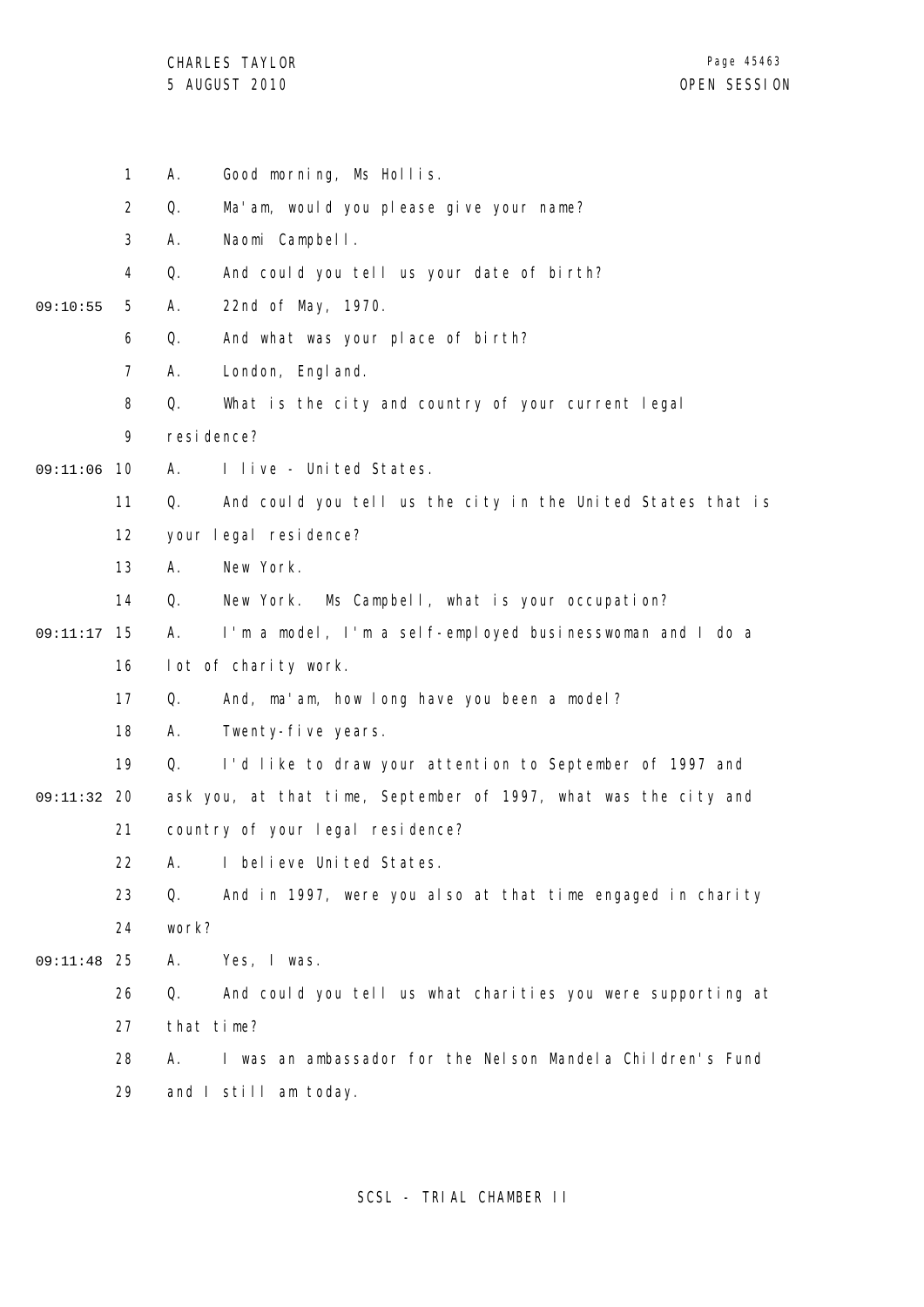|          | 1              | Q.         | When you say you were an ambassador for that fund, what           |
|----------|----------------|------------|-------------------------------------------------------------------|
|          | 2              |            | does that mean?                                                   |
|          | 3              | А.         | I was made an ambassador to bring - to make - to raise            |
|          | 4              |            | funds and make - raise awareness for underprivileged children in  |
| 09:12:14 | 5              |            | South Africa.                                                     |
|          | 6              | Q.         | So that fund operates in South Africa?                            |
|          | $\overline{7}$ | А.         | Yes.                                                              |
|          | 8              | Q.         | In September of 1997, were you involved in any activities         |
|          | 9              |            | in relation to the Nelson Mandela Children's Fund?                |
| 09:12:29 | 10             | Α.         | I was, yes.                                                       |
|          | 11             | Q.         | And what were those activities in September of 1997?              |
|          | 12             | А.         | The inauguration of the Blue Train.                               |
|          | 13             | Q.         | What is the Blue Train?                                           |
|          | 14             | А.         | It's a train that goes from Johannesburg to Cape Town, I          |
| 09:12:47 | 15             | bel i eve. |                                                                   |
|          | 16             | Q.         | And do you remember when in September of 1997 you were            |
|          | 17             |            | involved in those activities?                                     |
|          | 18             | А.         | I don't remember the exact date, no, but I was there.             |
|          | 19             | Q.         | And do you recall for what period of time you were in South       |
| 09:13:02 | - 20           |            | Africa in September?                                              |
|          | 21             | А.         | I believe I was there for 72 hours.                               |
|          | 22             |            | Q. And what functions were you involved in in relation to this    |
|          | 23             | event?     |                                                                   |
|          | 24             | А.         | I was involved in the inauguration at the station and the         |
| 09:13:17 | 25             |            | ride, the trip through - that the train went from Johannesburg to |
|          | 26             |            | Cape Town and at the end a fundraiser for the Nelson Mandela      |
|          | 27             |            | Children's Fund.                                                  |
|          | 28             | Q.         | And prior to this trip on the train, did you attend any           |
|          | 29             |            | functions in relation to --                                       |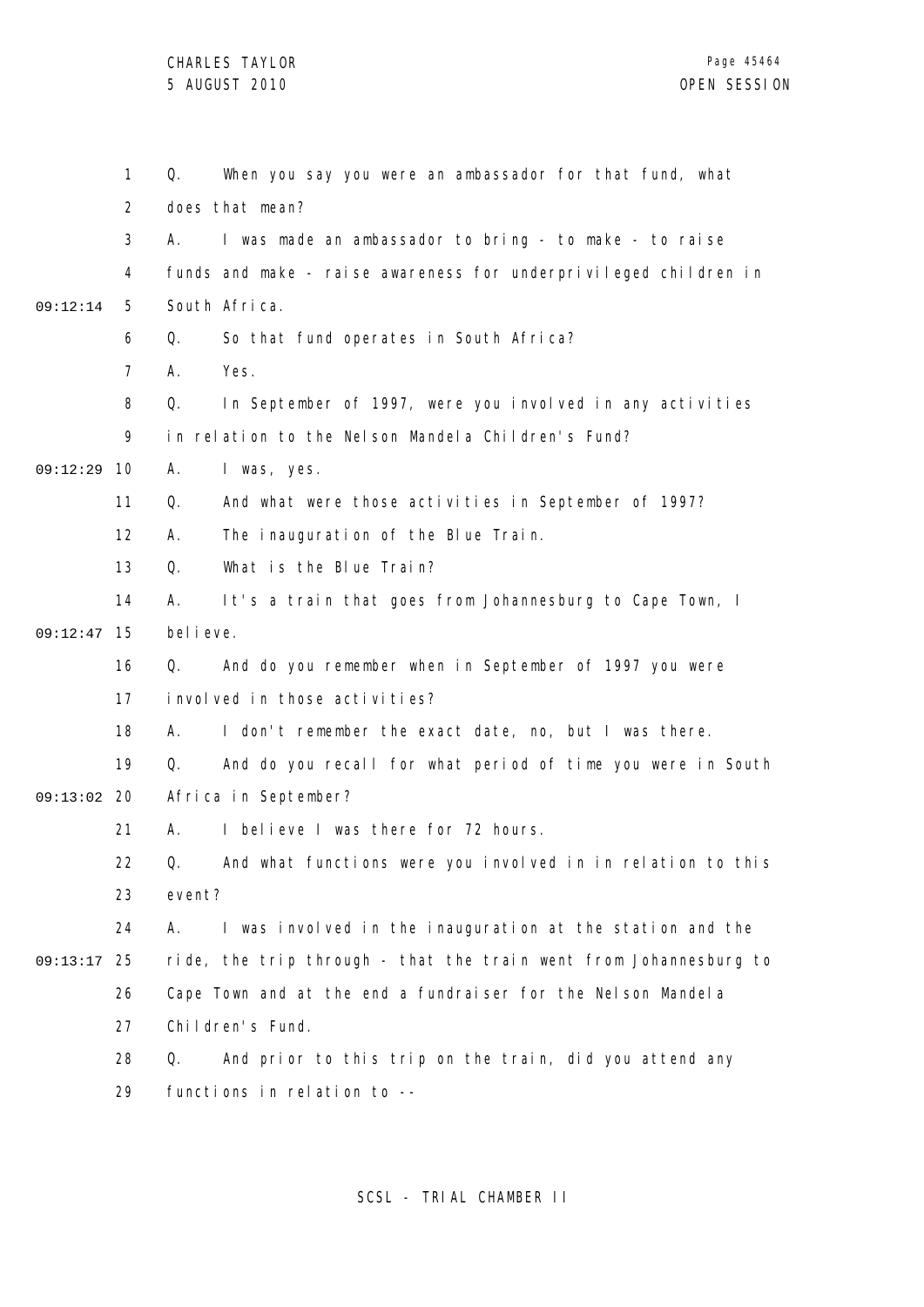|          | 1              | А.     | I attended the dinner in the house that I was staying in.        |
|----------|----------------|--------|------------------------------------------------------------------|
|          | $\overline{2}$ | Q.     | And who hosted this?                                             |
|          | 3              |        | PRESIDING JUDGE: Excuse me, Ms Hollis. Ms Campbell, could        |
|          | 4              |        | you pause a moment and let counsel finish her question so that   |
| 09:13:45 | 5              |        | your voices don't overlap, for purposes of the record, please.   |
|          | 6              |        | MS HOLLIS:                                                       |
|          | 7              | Q.     | Thank you, Ms Campbell. Could you tell us who hosted that        |
|          | 8              |        | dinner that you attended?                                        |
|          | 9              | А.     | The diner was in Mr Mandela's home, presidential home.           |
| 09:14:00 | 10             | Q.     | And do you recall who was present at that dinner?                |
|          | 11             | А.     | Mia Farrow, Imran and Jemima Khan, Quincy Jones,<br>Yes.         |
|          | 12             |        | myself, and Mr and Mrs Mandela, and there were some other people |
|          | 13             |        | I don't recall, it was 13 years ago.                             |
|          | 14             | Q.     | And you said that this dinner was in Mr Mandela's home?          |
| 09:14:25 | 15             | А.     | In the presidential home.                                        |
|          | 16             | Q.     | Ms Campbell, have you ever met the accused in this case,         |
|          | 17             |        | Charles Taylor?                                                  |
|          | 18             | А.     | Yes, at this dinner.                                             |
|          | 19             | Q.     | And was that when you first met him?                             |
| 09:14:38 | 20             | Α.     | First time I ever met him, yes.                                  |
|          | 21             | Q.     | And how did you happen to meet him at this dinner?               |
|          | 22             | А.     | He showed up to the dinner after we had all been seated and      |
|          | 23             |        | we had already started dinner.                                   |
|          | 24             | Q.     | And then did he remain for the dinner, do you recall?            |
| 09:14:54 | 25             | Α.     | Yes, he did.                                                     |
|          | 26             | Q.     | Do you recall who you sat with during the dinner?                |
|          | 27             | А.     | I sat next to Mr Mandel a and Quincy Jones on the other          |
|          | 28             | si de. |                                                                  |
|          | 29             | Q.     | And do you recall any others that were in your area at the       |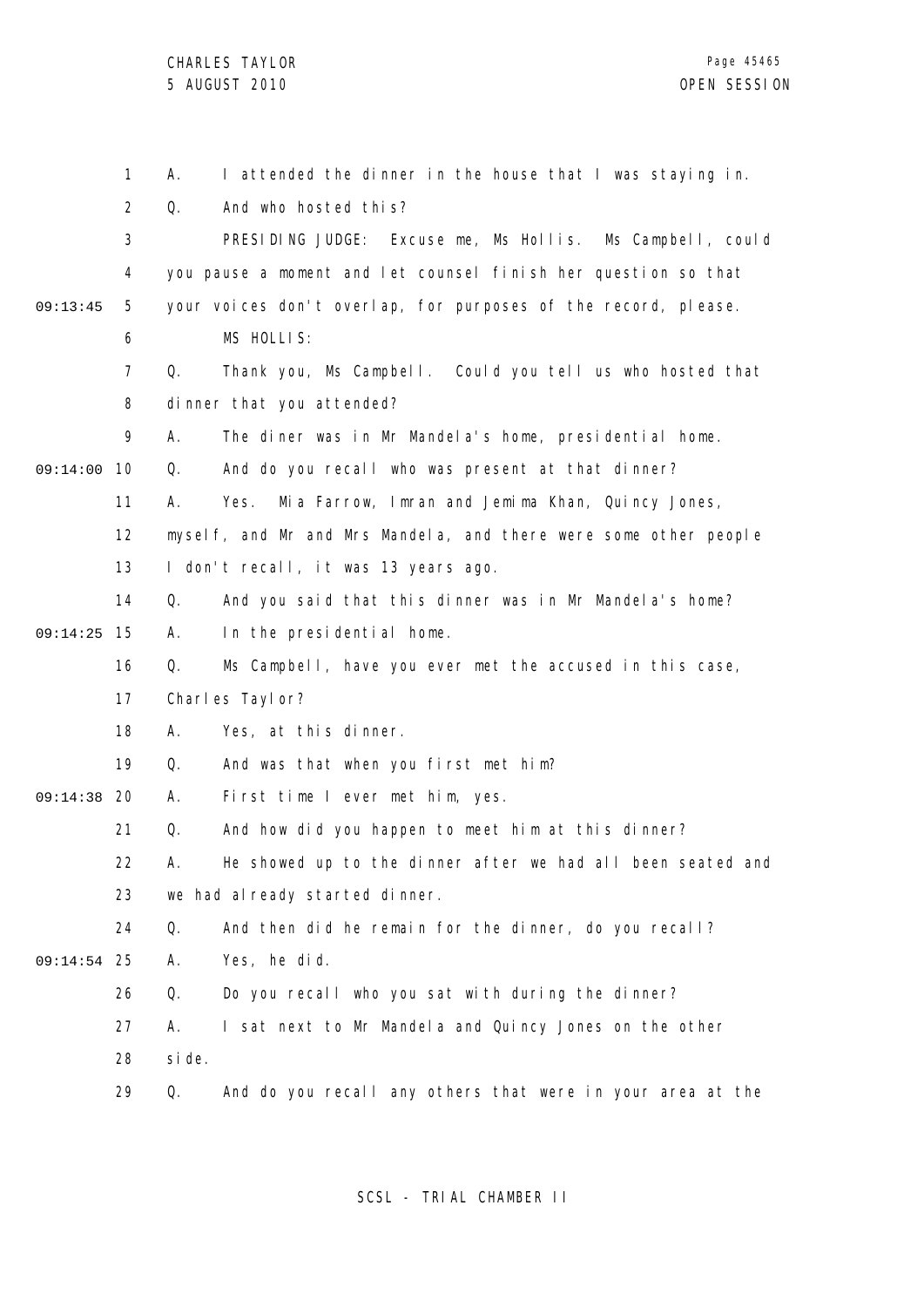|          | $\mathbf{1}$   | di nner?                                                            |
|----------|----------------|---------------------------------------------------------------------|
|          | 2              | It wasn't a big table, I remember. It was just for people<br>Α.     |
|          | 3              | that were guests of the Blue Train.                                 |
|          | 4              | And when Mr Taylor arrived for this dinner, did you ever<br>Q.      |
| 09:15:22 | 5              | have occasion to speak with Mr Taylor?                              |
|          | 6              | Yeah, we all did. He told us where he was from and who he<br>А.     |
|          | $\overline{7}$ | was.                                                                |
|          | 8              | And do you recall if Mr Taylor was also at your table?<br>Q.        |
|          | 9              | There was only one table.<br>А.                                     |
| 09:15:37 | 10             | So everyone was at this table?<br>Q.                                |
|          | 11             | Yeah.<br>А.                                                         |
|          | 12             | Q.<br>And during the dinner, do you recall did you have any         |
|          | 13             | conversations with Mr Taylor?                                       |
|          | 14             | He told us all about where he came from and who he<br>А.<br>I di d. |
| 09:15:49 | 15             | was, and basically it was just general conversation at the table    |
|          | 16             | with everyone.                                                      |
|          | 17             | At the time of this dinner, where were you lodging?<br>Q.           |
|          | 18             | I was sleeping at - all the guests were sleeping in that<br>А.      |
|          | 19             | presidential home.                                                  |
| 09:16:07 | 20             | And was it the presidential home itself or was there some<br>Q.     |
|          | 21             | other guest home --                                                 |
|          | 22             | A. The presidential --                                              |
|          | 23             | Guest lodge?<br>Q.                                                  |
|          | 24             | I don't know, actually. I don't know the statistics and<br>А.       |
| 09:16:15 | 25             | the layout of the presidential home in South Africa, if it was      |
|          | 26             | the home itself or the guest home, I don't know.                    |
|          | 27             | And do you recall the layout of that building that you were<br>Q.   |
|          | 28             | lodging in; was it one storey, two storey --                        |
|          | 29             | No, that was 13 years ago, I'm sorry, I don't.<br>А.                |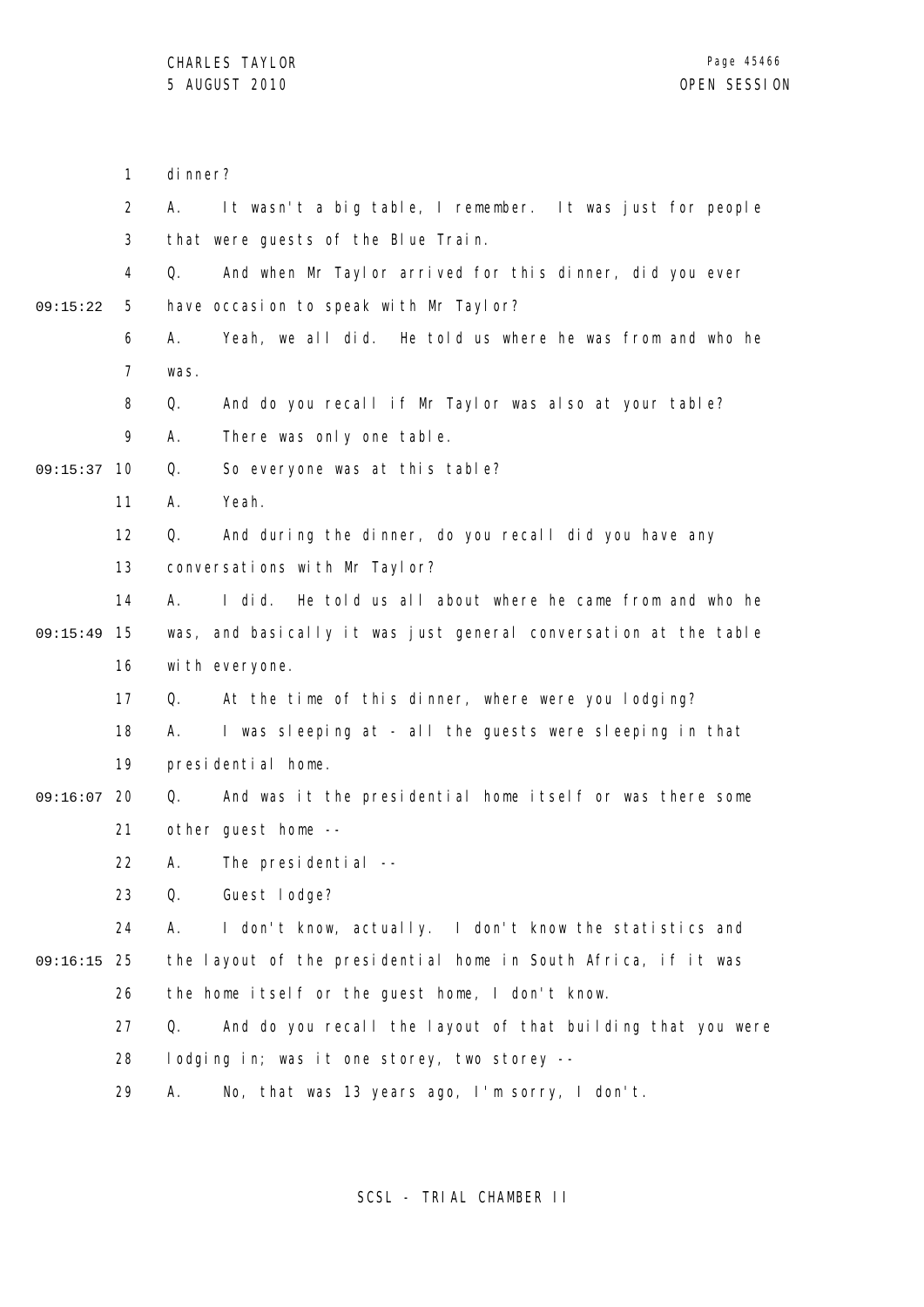CHARLES TAYLOR

|          | $\mathbf{1}$   | Q.      | Do you recall if there was more than one storey?                  |
|----------|----------------|---------|-------------------------------------------------------------------|
|          | $\overline{2}$ | А.      | Yes, there was more than one storey.                              |
|          | 3              | Q.      | And where was your room in that building?                         |
|          | 4              | А.      | My room was upstairs.                                             |
| 09:16:40 | 5              | Q.      | And do you recall to this building, was it open access or         |
|          | 6              |         | was it controlled access or do you recall?                        |
|          | 7              | А.      | There was a lot of security around the house, and a lot of        |
|          | 8              |         | staff in the house.                                               |
|          | 9              | Q.      | And do you recall if Mr Taylor was staying at that house?         |
| 09:17:00 | 10             | А.      | No, he was not staying at that house.                             |
|          | 11             | Q.      | And do you recall if any of his entourage were staying at         |
|          | 12             |         | the house?                                                        |
|          | 13             | Α.      | No.                                                               |
|          | 14             | Q.      | After the dinner ended, where did you go?                         |
| 09:17:14 | 15             |         | Ms Hollis, that "no" is ambiguous. I don't<br>JUDGE DOHERTY:      |
|          | 16             |         | know if the witness means she does not recall or in the negative. |
|          | 17             |         | THE WITNESS:<br>No, he was not staying at the house.              |
|          | 18             |         | MS HOLLIS:                                                        |
|          | 19             | Q.      | And as for his entourage?                                         |
| 09:17:26 | 20             | А.      | No, they were not staying at the house.                           |
|          | 21             | Q.      | Thank you for clarifying that, Ms Campbell. After the             |
|          | 22             |         | dinner ended, where did you go?                                   |
|          | 23             | А.      | Upstairs to my room. I'd been travelling the last 48              |
|          | 24             |         | hours, I'd been in New York, Milan, and London to get to South    |
| 09:17:46 | 25             | Africa. |                                                                   |
|          | 26             | Q.      | Do you recall what time the dinner ended?                         |
|          | 27             | А.      | Fairly early, because we had an early call the next day,          |
|          | 28             |         | like 7 a.m. we had to be ready, so fairly early, but I don't      |
|          | 29             |         | recall the exact time.                                            |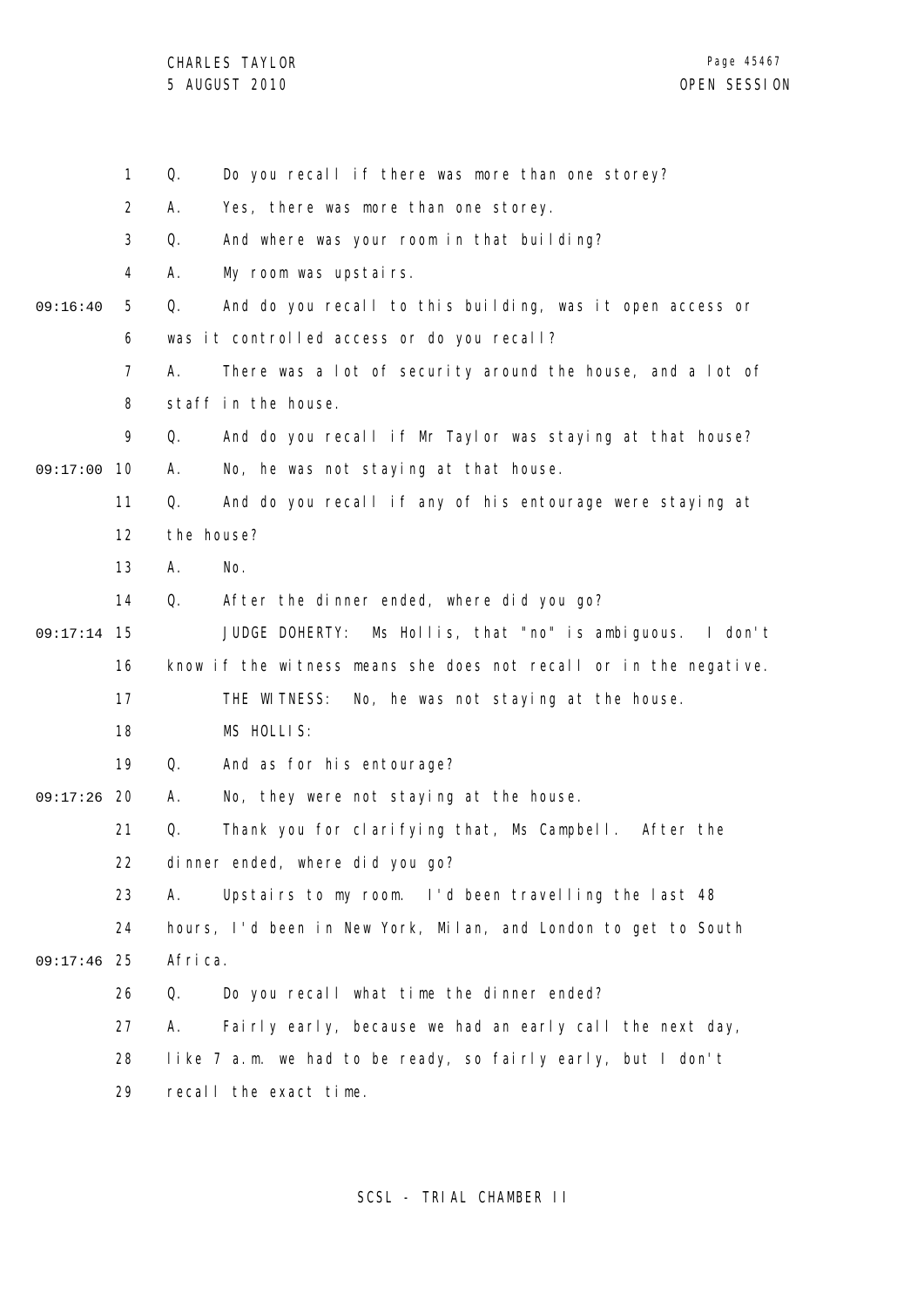|          | $\mathbf{1}$   | Now, as for the dinner itself, you indicated that Mr Taylor<br>Q. |
|----------|----------------|-------------------------------------------------------------------|
|          | $\overline{2}$ | was telling the people at the table about himself, where he was   |
|          | 3              | Do you recall did he have any conversation with you<br>from.      |
|          | 4              | specifically?                                                     |
| 09:18:17 | 5              | А.<br>Not specifically, no. He explained about his country being  |
|          | 6              | a beautiful country, but not specifically as I was sitting next   |
|          | $\overline{7}$ | to Mr Mandela, who when I'm in Mr Mandela's presence,             |
|          | 8              | Mr Mandel a's my focus.                                           |
|          | 9              | Q.<br>All right. Now, you said that you had an early call the     |
| 09:18:37 | 10             | next day and so you went upstairs to your room?                   |
|          | 11             | Α.<br>Everyone went up at the same time.                          |
|          | 12             | Did anything happen after you went upstairs to your room?<br>Q.   |
|          | 13             | Α.<br>When I was sleeping, I had a knock at my door and<br>Yeah.  |
|          | 14             | I opened my door, and two men were there and gave me a pouch and  |
| 09:19:01 | 15             | said, "A gift for you."                                           |
|          | 16             | Do you know what time that was that that happened?<br>Q.          |
|          | 17             | No, I don't know. I just - I was sleeping so I was woken<br>А.    |
|          | 18             | up from my sleep.                                                 |
|          | 19             | And these two men, did you know who they were?<br>Q.              |
| 09:19:16 | 20             | No, I'm afraid not.<br>Α.                                         |
|          | 21             | Did these two men introduce themselves to you?<br>Q.              |
|          | 22             | No, they did not.<br>А.                                           |
|          | 23             | Q.<br>Did you ever learn who they were?                           |
|          | 24             | А.<br>No, I did not.                                              |
| 09:19:25 | 25             | And you said they knocked at your door and they told you<br>Q.    |
|          | 26             | what?                                                             |
|          | 27             | "A gift for you", and they gave me a pouch.<br>Α.                 |
|          | 28             | And did they say anything other than that?<br>Q.                  |
|          | 29             | No.<br>А.                                                         |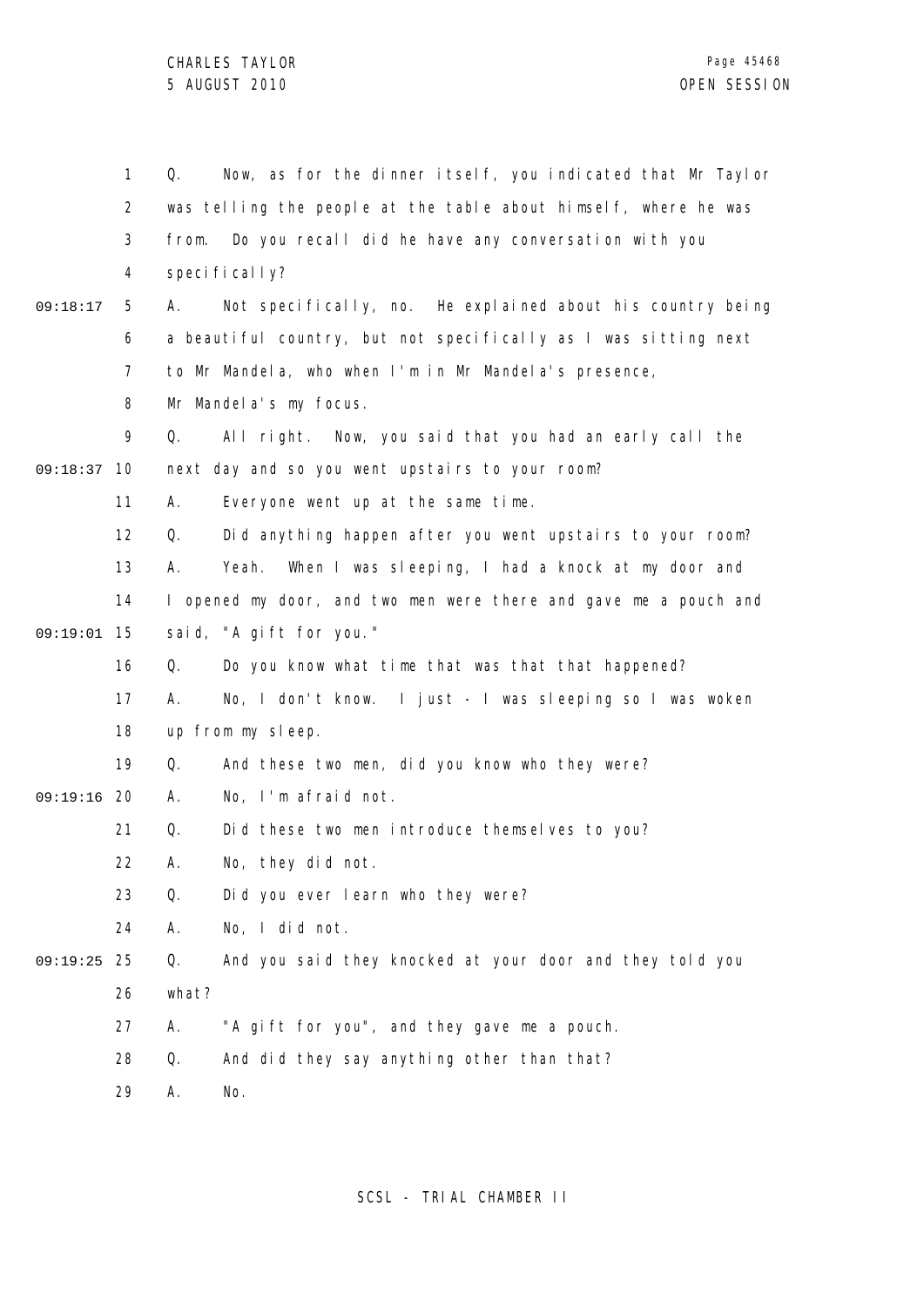CHARLES TAYLOR

|          | 1              | Did you ever subsequently learn who this gift was from?<br>Q.     |
|----------|----------------|-------------------------------------------------------------------|
|          | $\overline{2}$ | I was - the next morning, at breakfast, I told<br>А.<br>No.       |
|          | 3              | Ms Farrow and Ms White what had happened, and one of the two      |
|          | 4              | said, "Well, that's obviously Charles Taylor", and I just said,   |
| 09:19:59 | 5              | "Yeah, I guess it was."                                           |
|          | 6              | Q.<br>Now, you've mentioned a Ms White. Who is Ms White?          |
|          | 7              | А.<br>Ms White is my ex-model agent.                              |
|          | 8              | And so she was on that trip with you at that time?<br>Q.          |
|          | 9              | Correct.<br>А.                                                    |
| 09:20:10 | 10             | And when the men came to your door and awoke you from<br>Q.       |
|          | 11             | sleep, I understand, did you ask them who they were?              |
|          | 12             | No, I was extremely tired and I wasn't sure if they were<br>А.    |
|          | 13             | from the staff of the house or - I wasn't sure who they were.     |
|          | 14             | Q.<br>And this pouch that they gave you, what happened after they |
| 09:20:35 | 15             | gave you the pouch?                                               |
|          | 16             | When they gave me the pouch I just put it next to my bed<br>А.    |
|          | 17             | and went back to bed.                                             |
|          | 18             | So at that time you didn't look into the pouch?<br>Q.             |
|          | 19             | I opened the pouch the next morning when I woke up.<br>А.         |
| 09:20:50 | 20             | And when they came to your door, did you ask them what this<br>Q. |
|          | 21             | pouch was, what was in the pouch?                                 |
|          | 22             | No, I took it and I just said, "Thank you", and went back -       |
|          | 23             | took it and shut my door.                                         |
|          | 24             | Did they say anything about why they were bringing this<br>Q.     |
| 09:21:05 | 25             | pouch to you?                                                     |
|          | 26             | There was no explanation, no note.<br>А.                          |
|          | 27             | Q.<br>So you put the pouch by your bed and then you went back to  |
|          | 28             | sleep?                                                            |
|          | 29             | Correct.<br>Α.                                                    |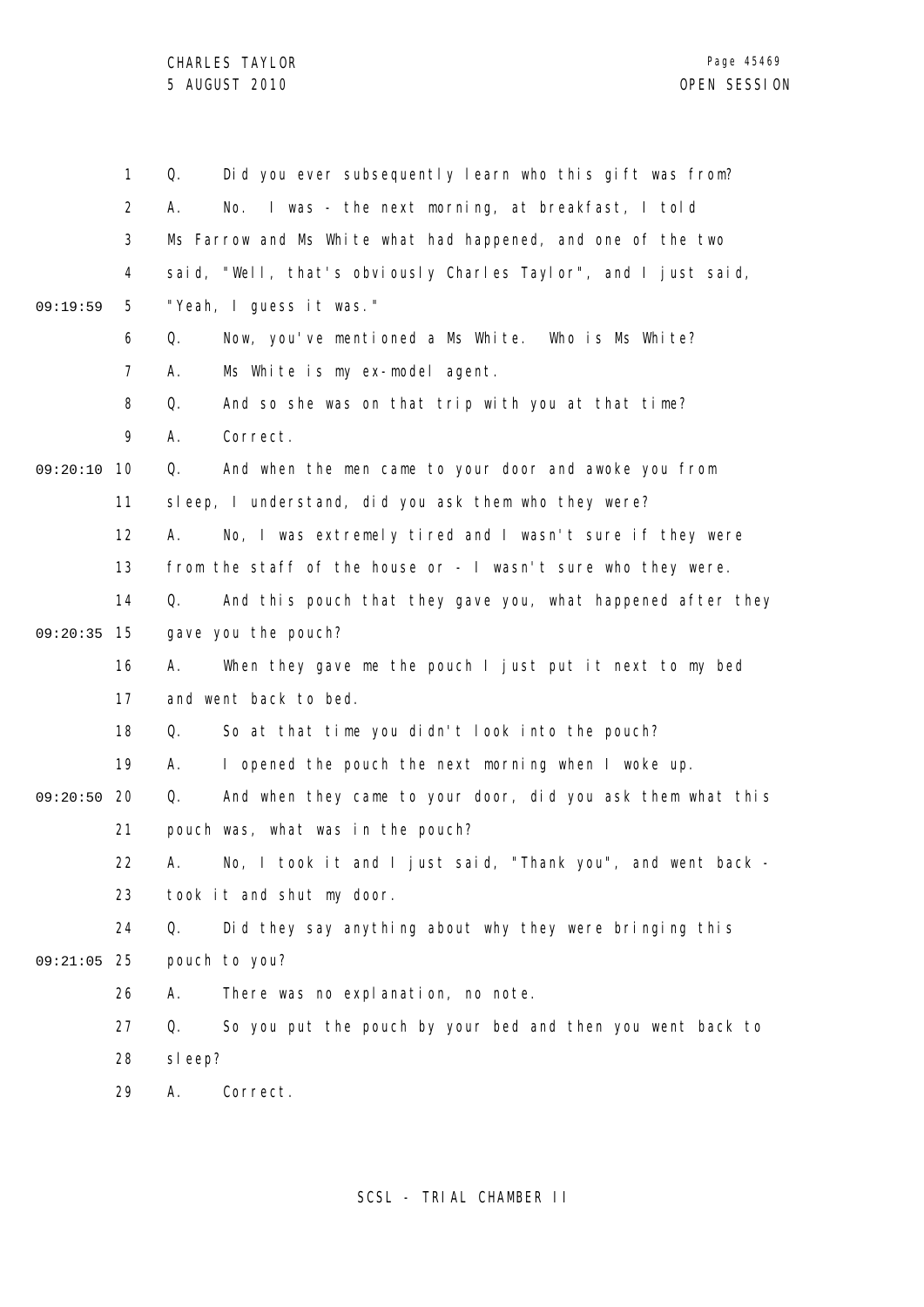|          | $\mathbf{1}$ | At some point did you look into this pouch to see if there<br>Q.  |
|----------|--------------|-------------------------------------------------------------------|
|          | 2            | was anything in it?                                               |
|          | 3            | In the morning I did, yes, when I opened up in the morning.<br>А. |
|          | 4            | And when you opened up this pouch, what did you discover?<br>Q.   |
| 09:21:24 | 5            | I saw a few stones in there.<br>Α.                                |
|          | 6            | And $--$<br>Q.                                                    |
|          | 7            | And they were very small, dirty looking stones.<br>А.             |
|          | 8            | And these small dirty looking stones, what did you do with<br>Q.  |
|          | 9            | them after you --                                                 |
| 09:21:40 | 10           | I went downstairs to breakfast and I took all my luggage,<br>А.   |
|          | 11           | my - yeah, my luggage with me, as we were to leave from breakfast |
|          | 12           | to the cars to the train, and I wanted to find my friend, who is  |
|          | 13           | someone that I trust and does great things in South Africa with   |
|          | 14           | charity, to give them to him to do something with. I didn't want  |
| 09:22:02 | 15           | to keep them. And that's exactly what I did.                      |
|          | 16           | Now, let's explore that in a bit more detail in a moment<br>Q.    |
|          | 17           | but, going back to these men who came to your door, what was      |
|          | 18           | their race?                                                       |
|          | 19           | They were black men, two black men.<br>А.                         |
| 09:22:22 | 20           | And you had never seen them before?<br>Q.                         |
|          | 21           | А.<br>Never.                                                      |
|          | 22           | And when they came to your door, do you recall what they<br>Q.    |
|          | 23           | were wearing?                                                     |
|          | 24           | I'm sorry, it's 13 years ago, I really don't.<br>А.               |
| 09:22:33 | 25           | All right. So you had these stones. Why did you take them<br>Q.   |
|          | 26           | to this person?                                                   |
|          | 27           | Jeremy is someone that that I've known for a long time and<br>А.  |
|          | 28           | I trust, and, as I said, he is someone that does great things in  |
|          | 29           | South Africa for children, so that's why I wanted to give them to |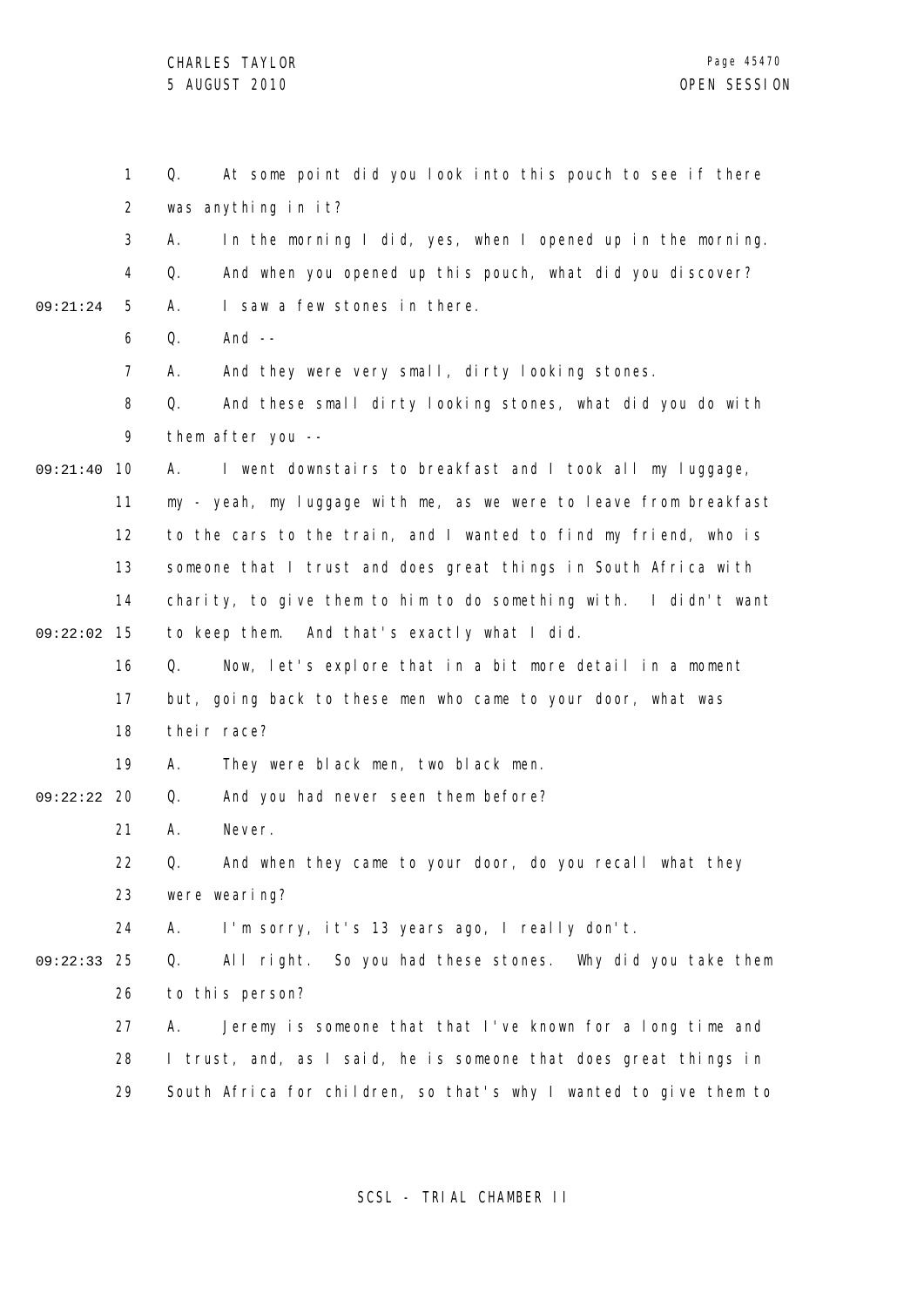|               | $\mathbf{1}$   | him to do something with as I did not want them, and, as I was    |
|---------------|----------------|-------------------------------------------------------------------|
|               | $\overline{2}$ | there in South Africa working on behalf of the Nelson Mandela     |
|               | 3              | Children's Fund, it's not my nature when there to take something  |
|               | 4              | when I'm trying to raise funds for underprivileged children.      |
| 09:23:07      | 5              | Q.<br>And Jeremy is - what's his last name?                       |
|               | 6              | Jeremy Ractliffe.<br>Α.                                           |
|               | $\overline{7}$ | And what was his position at the time?<br>Q.                      |
|               | 8              | At the time I believe he was the head of the Nelson Mandela<br>А. |
|               | 9              | Children's Fund.                                                  |
| 09:23:16      | 10             | Q.<br>What did you think these stones were?                       |
|               | 11             | Well, I was set - when I told to Ms White and Ms Farrow at<br>А.  |
|               | 12             | the breakfast table, one of them, I'm not sure which one of them, |
|               | 13             | said, "Well, they're obviously diamonds".                         |
|               | 14             | Q.<br>So they recognised them as diamonds?                        |
| 09:23:30      | 15             | I don't remember showing them the diamonds. I don't<br>А.         |
|               | 16             | remember opening the pouch and showing either one of them.        |
|               | 17             | So tell us again, you went to breakfast, you were<br>Q.           |
|               | 18             | breakfasting with Mia Farrow and Carole White?                    |
|               | 19             | Yes.<br>Α.                                                        |
| 09:23:46      | -20            | And what did you tell them exactly that happened?<br>Q.           |
|               | 21             | I told them exactly what had happened in the middle of the<br>Α.  |
|               | 22             | night, my door was knocked at and I opened the door and I was     |
|               | 23             | given a pouch, and I told them the whole - what I just told you,  |
|               | 24             | and I'm not sure which one of the two said, "Well, that's         |
| $09:24:02$ 25 |                | obviously Charles Taylor".                                        |
|               | 26             | And then they also said that these stones that you<br>Q.          |
|               | 27             | described must be diamonds?                                       |
|               | 28             | Α.<br>$Mm-hm.$                                                    |
|               | 29             | Did you have the pouch with you at breakfast?<br>Q.               |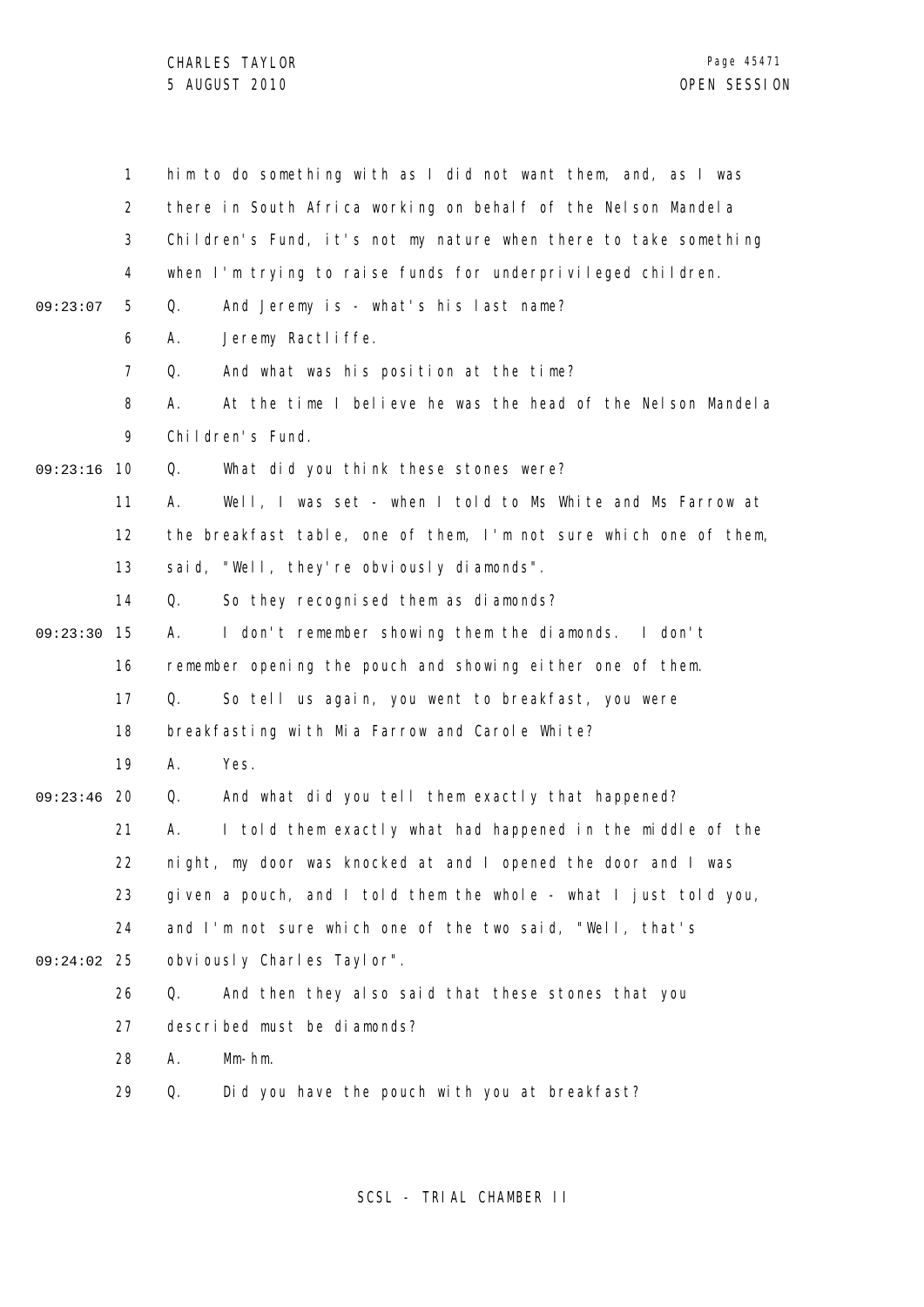1 2 3 4 5 6 7 8 9 09:24:35 10 11 12 13 14 15 09:24:50 16 17 18 19 09:24:59 20 21 22 23 24 25 09:25:18 26 27 28 29 09:24:19 A. I had the pouch with me but I don't recall showing opening the pouch and showing it. Q. Is it possible that you did and you don't recall or are you - your recollection is that -- A. It's possible I did but I don't recall. I really - my intention at that moment and at that time was to give them - find Jeremy and give them to him. Q. And where was it that you found Jeremy to give these stones to? A. I can't recall if I found Jeremy outside of the house to put us in the cars or if he met us at the station. I can't recall. PRESIDING JUDGE: Please pause. Ms Hollis, I just seek clarification from the witness. Ms Campbell, you've told us what your colleagues thought these stones were. What did you think the stones were? THE WITNESS: I can't hear you. Could you please repeat the question. PRESIDING JUDGE: What did you think the stones were? THE WITNESS: They were kind of dirty looking pebbles. They were not - they were dirty. I don't know. I find when I'm used to seeing diamonds, I'm used to seeing diamonds shiny and in a box, you know. That's the kind of diamonds I'm used to seeing. So I've never seen - if someone hadn't said they were diamonds I wouldn't have guessed right away that they were diamonds. PRESIDING JUDGE: But did you believe, after being spoken to by your colleagues - let me finish, please. Did you believe that they were diamonds after you were told? THE WITNESS: I assumed so.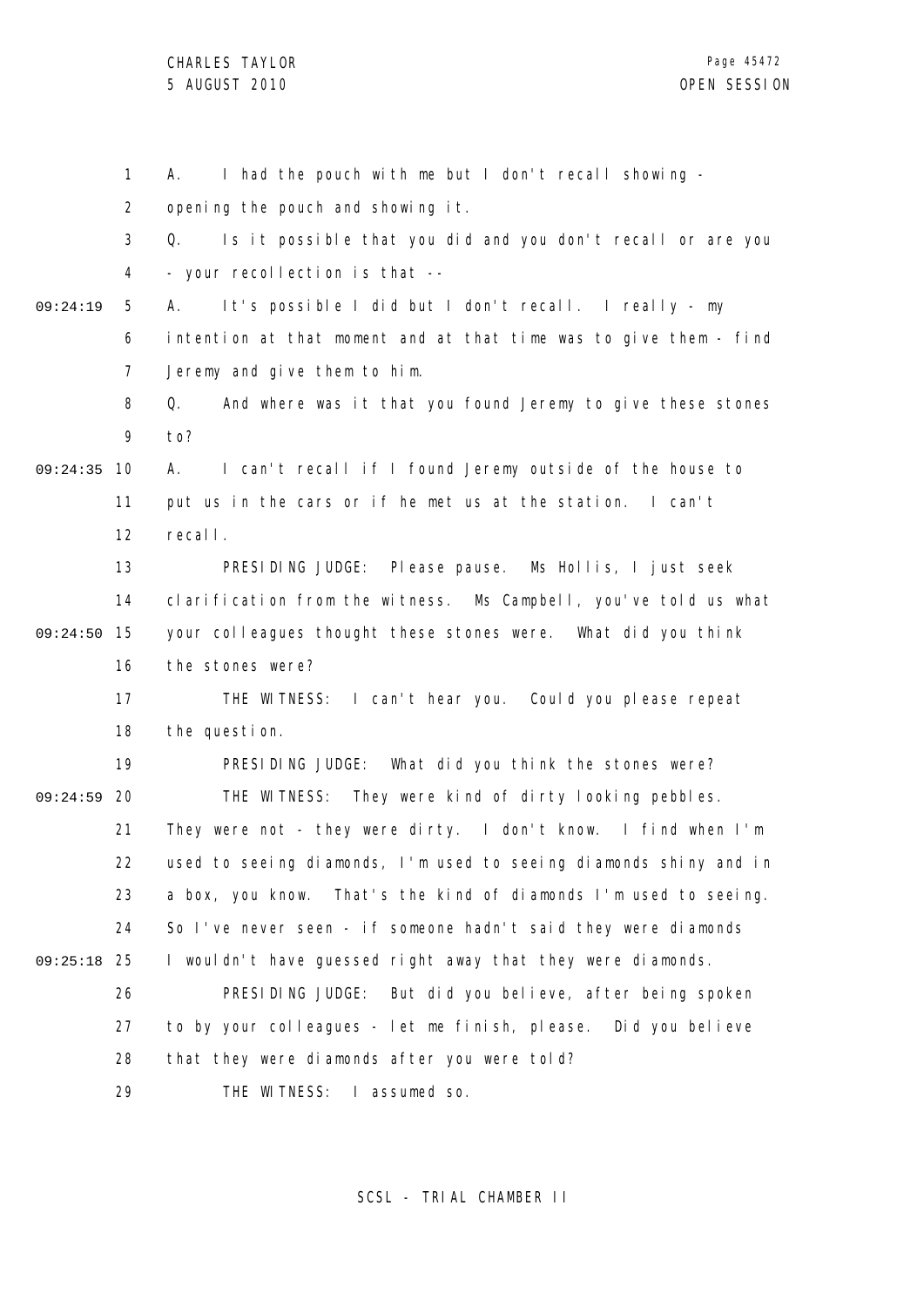|          | 1              | MS HOLLIS:                                                        |
|----------|----------------|-------------------------------------------------------------------|
|          | $\overline{2}$ | And, Ms Campbell, what was Jeremy's reaction when you gave<br>Q.  |
|          | 3              | this pouch with these stones in it to him?                        |
|          | 4              | I don't recall his reaction. I just said, "Take them, do<br>А.    |
| 09:25:48 | 5              | something with them, and make sure children benefit from them."   |
|          | 6              | I didn't want to keep them.                                       |
|          | $\overline{7}$ | So at that point in time, you were of a mind that they were<br>Q. |
|          | 8              | di amonds?                                                        |
|          | 9              | Yes, because I'd been - I'd had that conversation at the<br>А.    |
| 09:26:04 | 10             | breakfast table.                                                  |
|          | 11             | And do you know in your presence, did Jeremy Ractliffe look<br>Q. |
|          | 12             | at the contents of the pouch you had given him?                   |
|          | 13             | I'm not sure if he looked at them in front of me, that's<br>А.    |
|          | 14             | possible, I don't recall, or if he looked at them afterwards.     |
| 09:26:18 | 15             | And did he ever talk to you after that about this pouch and<br>Q. |
|          | 16             | these stones you had given him?                                   |
|          | 17             | No, he hadn't; until last year, 2009, when you, the United<br>А.  |
|          | 18             | Nations, called up my lawyer to ask about these diamonds was the  |
|          | 19             | second time I had spoken to him about them and, to my surprise,   |
| 09:26:40 | 20             | he still has them.                                                |
|          | 21             | PRESIDING JUDGE: Ms Hollis, please, we will clarify again.        |
|          | 22             | Ms Campbell, can you recall how many stones there were?           |
|          | 23             | THE WITNESS: I really don't recall after 13 years. Maybe          |
|          | 24             | three, two or three.                                              |
| 09:26:58 | 25             | MS HOLLIS:                                                        |
|          | 26             | Q.<br>And when you spoke with Mr Ractliffe last year, did he      |
|          | 27             | indicate to you that indeed these were diamonds or did he still   |
|          | 28             | not know what they were?                                          |
|          | 29             | Yes, I believe yes, he had. Yeah, he did indicate that<br>Α.      |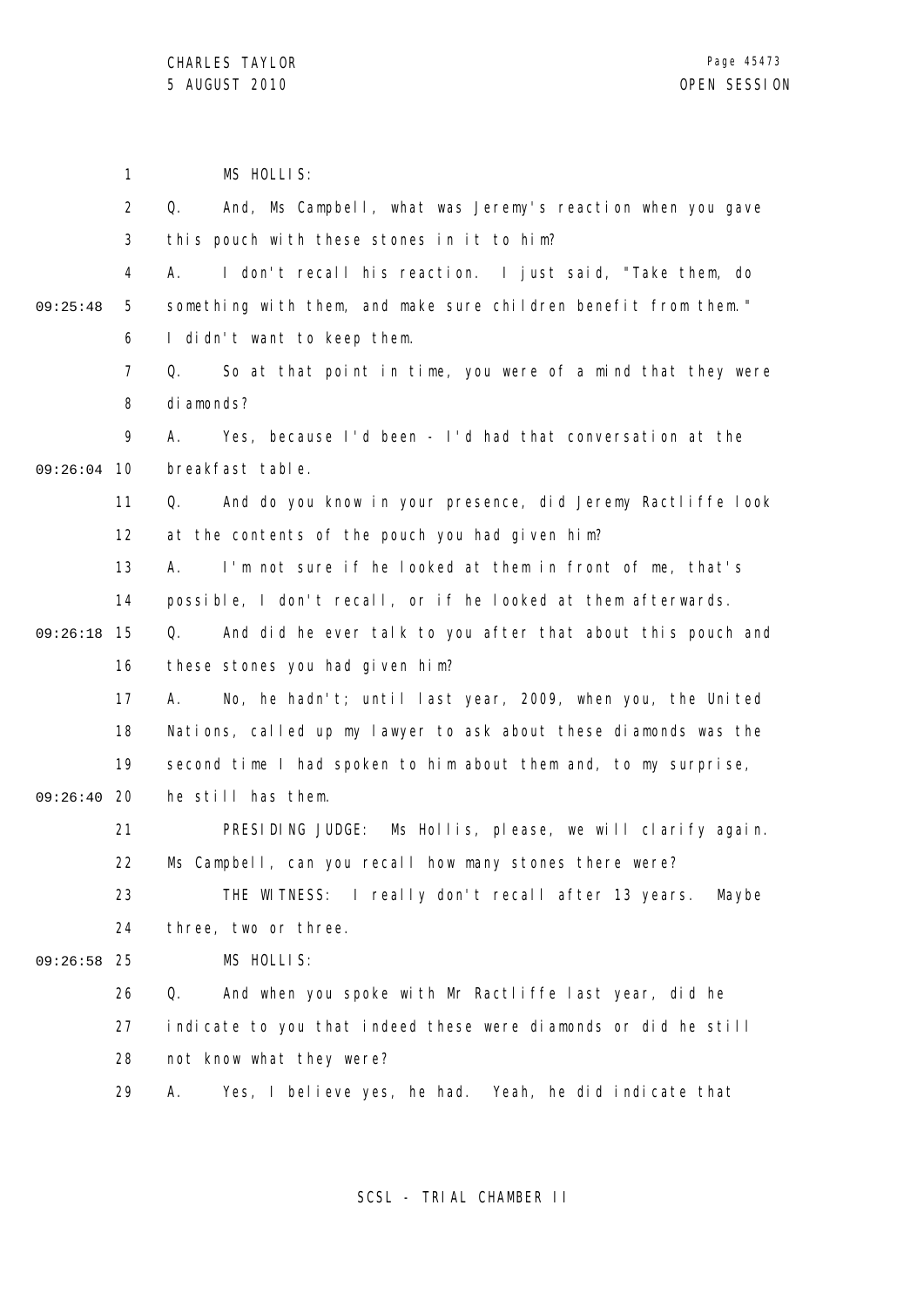1 they were diamonds.

2 3 4 Q. When you gave the pouch to Mr Ractliffe and told him to do some good with them, did he inquire of you where you had obtained these stones?

5 6 7 8 09:27:23 A. I don't believe so because he was - I remember I just said I got them and do something with them. Once I had given them over I really just - it was out of my hands and I didn't really care about it any more.

9 09:27:41 10 11 Q. And just to have some more detail about this transaction in the middle of the night, as you said: Do you recall why was it you didn't ask where this gift was --

12 13 14 15 09:28:02 16 17 18 A. I was sleeping, and I had just travelled for many hours. I was exhausted. I had done New York, Milan, London, South Africa in the space of three days, which is very normal for me to travel that much, even today. So I remember just being exhausted and having to get up. I knew I had an early call at 7 o'clock; we had to be at the station to do a press conference with Mr Mandela.

19 09:28:19 20 21 Q. And as you think back on this event, Ms Campbell, at the time that you were given the gift, did you not inquire as to what it was because you already knew what you were --

22 23 24 A. No, I didn't inquire. I told the breakfast table what had happened, and either Ms White or Ms Farrow had said that it's probably Charles Taylor and that they were diamonds.

Q. When they said it's probably Charles Taylor, did they

25 09:28:39

26 explain to you why they said that?

27 A. No, they did not.

28 29 Q. And when they told you it's probably diamonds, did they explain why they thought that?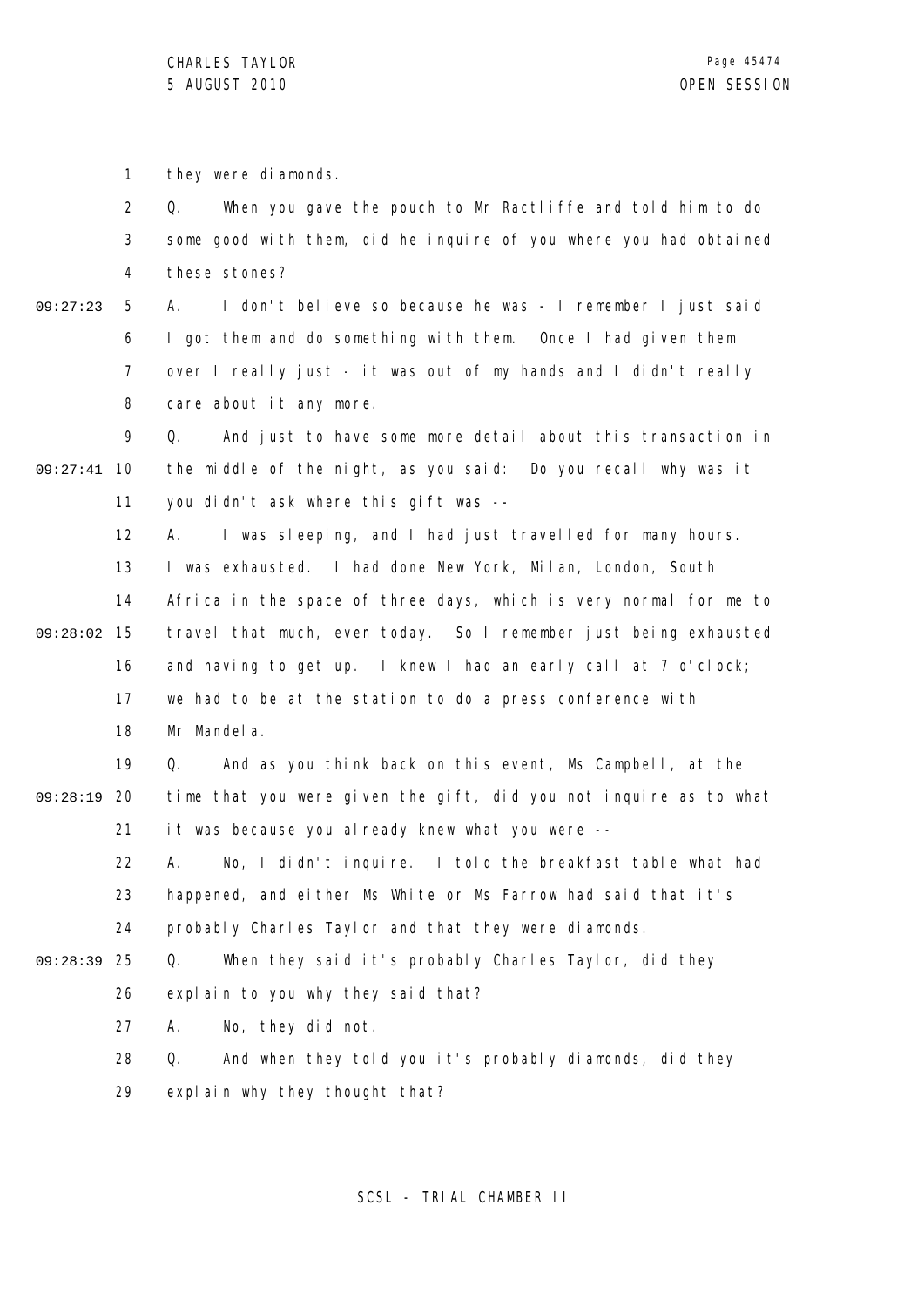1 2 3 4 5 6 7 8 9 09:29:30 10 11 12 13 14 15 09:29:41 16 17 18 19 09:29:59 20 21 22 23 24 25 09:30:14 26 27 28 29 09:29:09 A. No, they did not. Q. When you spoke with Jeremy Ractliffe last year, did he explain to you why he continued to have these diamonds? A. He said basically - I can't remember if he said that he couldn't get them ready, or I said, "Had you auctioned them for the charity?" And he had said that he didn't have time, or it wasn't possible because of - when we arrived in Cape Town, the event was that evening. Q. To your knowledge, where are these stones today? A. With Mr Ractliffe. Q. And he lives in South Africa; is that correct? A. Correct. Q. And what is his position today? A. I don't know. I think he's no longer the head of the Children's Fund; he's retired, I believe. Q. Now, you said that at the time you went to breakfast and Carole White and Mia Farrow were at breakfast, you said at that time that Ms Carole was an agent for you? A. She was an agent. She is no longer. Q. And what were her duties at that time as an agent for you? A. Her duties were just to - she was actually just accompanying me as a guest, just someone that I wanted to introduce and give the opportunity to meet Mr Mandela. PRESIDING JUDGE: Ms Hollis, before we go into Carole White, I just wanted to clarify with the witness. Ms Campbell, you said your colleagues, Mia Farrow and Carole White, said that it was - it could have been Mr Taylor, or it most likely was Mr Taylor. What did you think? THE WITNESS: I just assumed it was.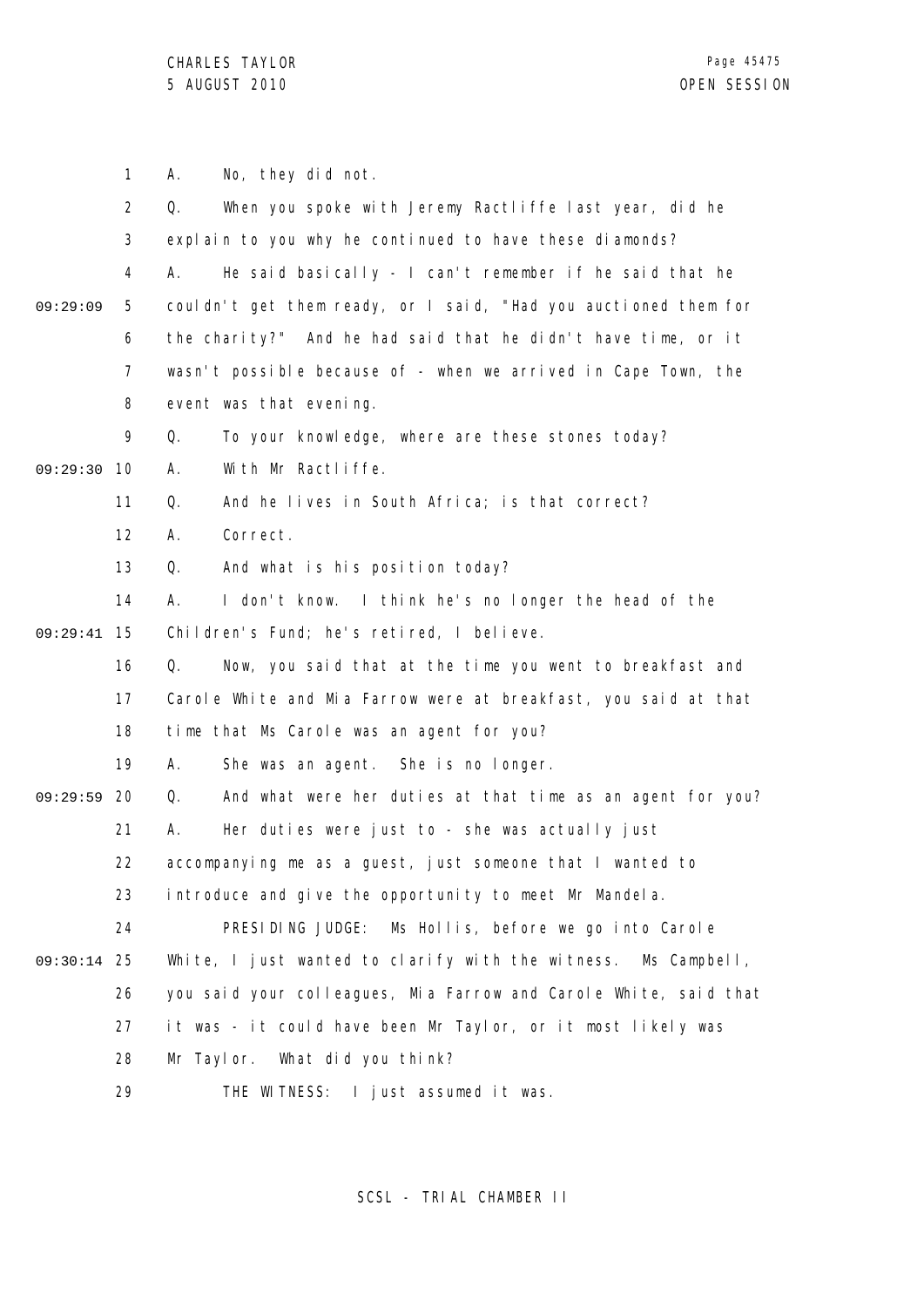|          | 1              | PRESIDING JUDGE:<br>Why?                                          |
|----------|----------------|-------------------------------------------------------------------|
|          | $\overline{2}$ | THE WITNESS: I don't know. I don't know anything about            |
|          | 3              | Charles Taylor. Never heard of him before. Never heard of the     |
|          | 4              | country Liberia before. I never heard of the term of blood        |
| 09:30:42 | 5              | diamonds before. So I just assumed that it was.                   |
|          | 6              | MS HOLLIS:                                                        |
|          | $\overline{7}$ | Ms Campbell, these men who came to your door, did they<br>Q.      |
|          | 8              | explain to you how they were able to get past the security to get |
|          | 9              | to your door?                                                     |
| 09:30:59 | 10             | No, they didn't.<br>Α.                                            |
|          | 11             | Q.<br>And $--$                                                    |
|          | 12             | That's why I didn't know if it was staff of the house. I<br>А.    |
|          | 13             | didn't know where and who they came from, and that's why there    |
|          | 14             | was the possibility of me thinking they just worked there or      |
| 09:31:13 | 15             | security - there was a lot of people around that house at that    |
|          | 16             | time.                                                             |
|          | 17             | And at the breakfast where you told them about this - where<br>Q. |
|          | 18             | you told them about this event, why was it you told these two     |
|          | 19             | ladies about what had happened?                                   |
| 09:31:29 | 20             | Because they were - some people had eaten breakfast already<br>А. |
|          | 21             | and some hadn't come down, and Carole White I trusted at the      |
|          | 22             | time, she was my agent, and I told them, you know, someone came   |
|          | 23             | to my door and gave me this pouch. It would be normal for me to   |
|          | 24             | tell someone I trusted and someone I had worked with.             |
| 09:31:49 | 25             | And at that point in time, what was your relationship with<br>Q.  |
|          | 26             | Mia Farrow?                                                       |
|          | 27             | That was the first time I ever met her.<br>А.                     |
|          | 28             | Q.<br>And have you met her subsequent to that occasion?           |
|          | 29             | I met her again a year later in 1998. I did a fundraiser<br>А.    |
|          |                |                                                                   |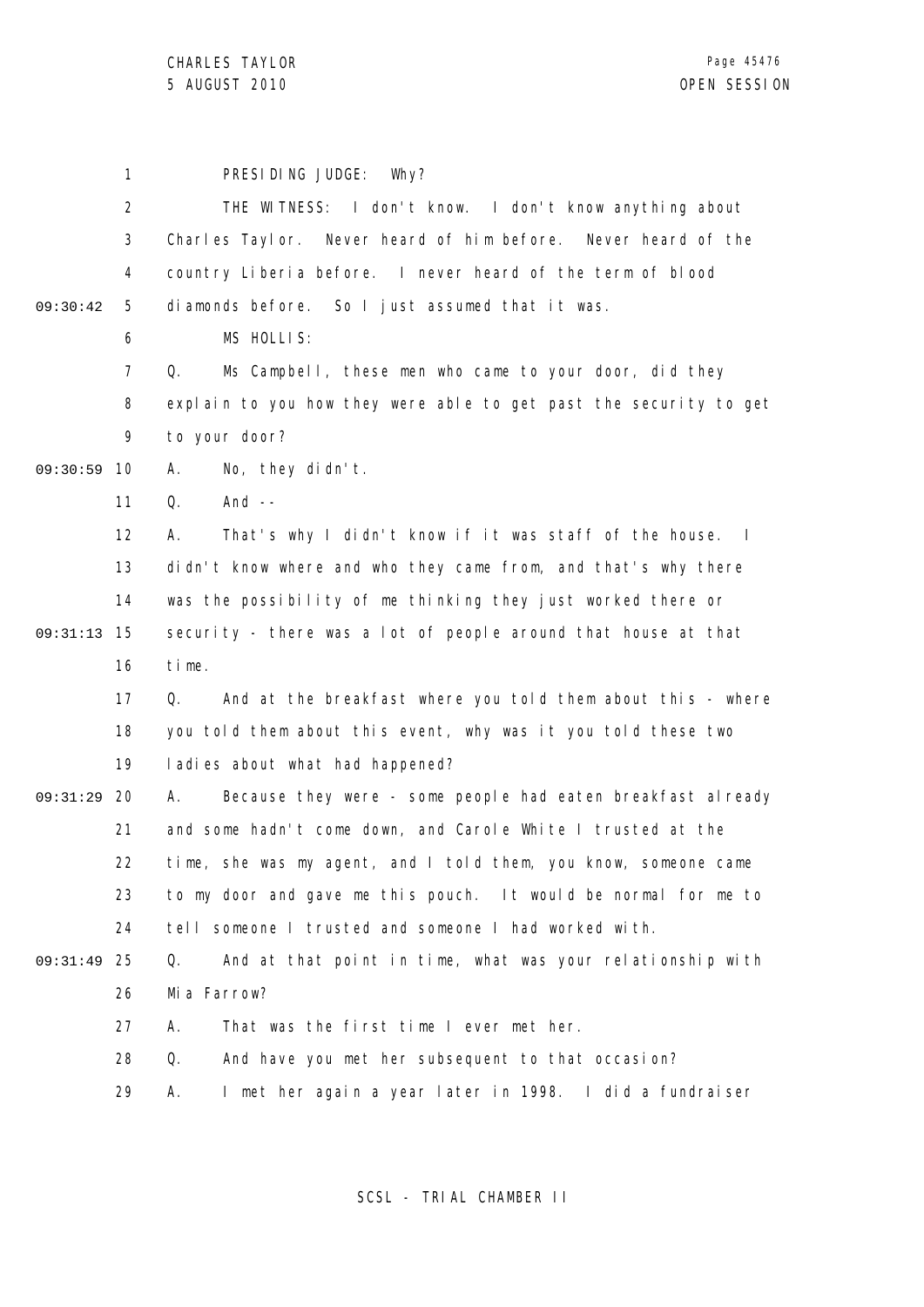CHARLES TAYLOR

|          | 1              | for the Nelson Mandela Children's Fund in the honour of Gianni    |  |  |
|----------|----------------|-------------------------------------------------------------------|--|--|
|          | $\overline{2}$ | Versace, the late Gianni Versace.                                 |  |  |
|          | 3              | Thank you. And how would you characterise the relationship<br>Q.  |  |  |
|          | 4              | that you currently would have with Mia Farrow?                    |  |  |
| 09:32:17 | 5              | I don't. I didn't - I haven't had one since 1998. I never<br>А.   |  |  |
|          | 6              | saw her again.                                                    |  |  |
|          | 7              | So it was just a casual acquaintance on those two<br>Q.           |  |  |
|          | 8              | occasi ons?                                                       |  |  |
|          | 9              | Someone that was supporting the same thing I was,<br>А.           |  |  |
| 09:32:29 | 10             | underprivileged children in South Africa. That's about it.        |  |  |
|          | 11             | Q.<br>When you gave the pouch to Jeremy Ractliffe was anyone else |  |  |
|          | 12             | present when you did that?                                        |  |  |
|          | 13             | His wife.<br>Α.                                                   |  |  |
|          | 14             | And what is his wife's name, please.<br>Q.                        |  |  |
| 09:32:41 | 15             | Gail Ractliffe.<br>Α.                                             |  |  |
|          | 16             | Q.<br>Thank you.                                                  |  |  |
|          | 17             | PRESIDING JUDGE: Perhaps Ms Campbell could explain a              |  |  |
|          | 18             | little bit in detail what this pouch looked like.                 |  |  |
|          | 19             | THE WITNESS: It was like a cloth, like in a cloth, so             |  |  |
| 09:33:02 | -20            | I say a pouch. It was like a something cloth, I don't recall      |  |  |
|          | 21             | after 13 years, but it was something like a cloth.                |  |  |
|          | 22             | MS HOLLIS:                                                        |  |  |
|          | 23             | Q.<br>And again in relation to Mr Ractliffe still being in        |  |  |
|          | 24             | possession of these stones, which you, at this time, believe were |  |  |
| 09:33:26 | 25             | diamonds, did he indicate to you why he was unable to get rid of  |  |  |
|          | 26             | these stones?                                                     |  |  |
|          | 27             | No, you'd have to ask him. He didn't.<br>А.                       |  |  |
|          | 28             | And, Ms Campbell, is there anything else in relation to<br>Q.     |  |  |
|          | 29             | this incident that occurred that I haven't asked you about that   |  |  |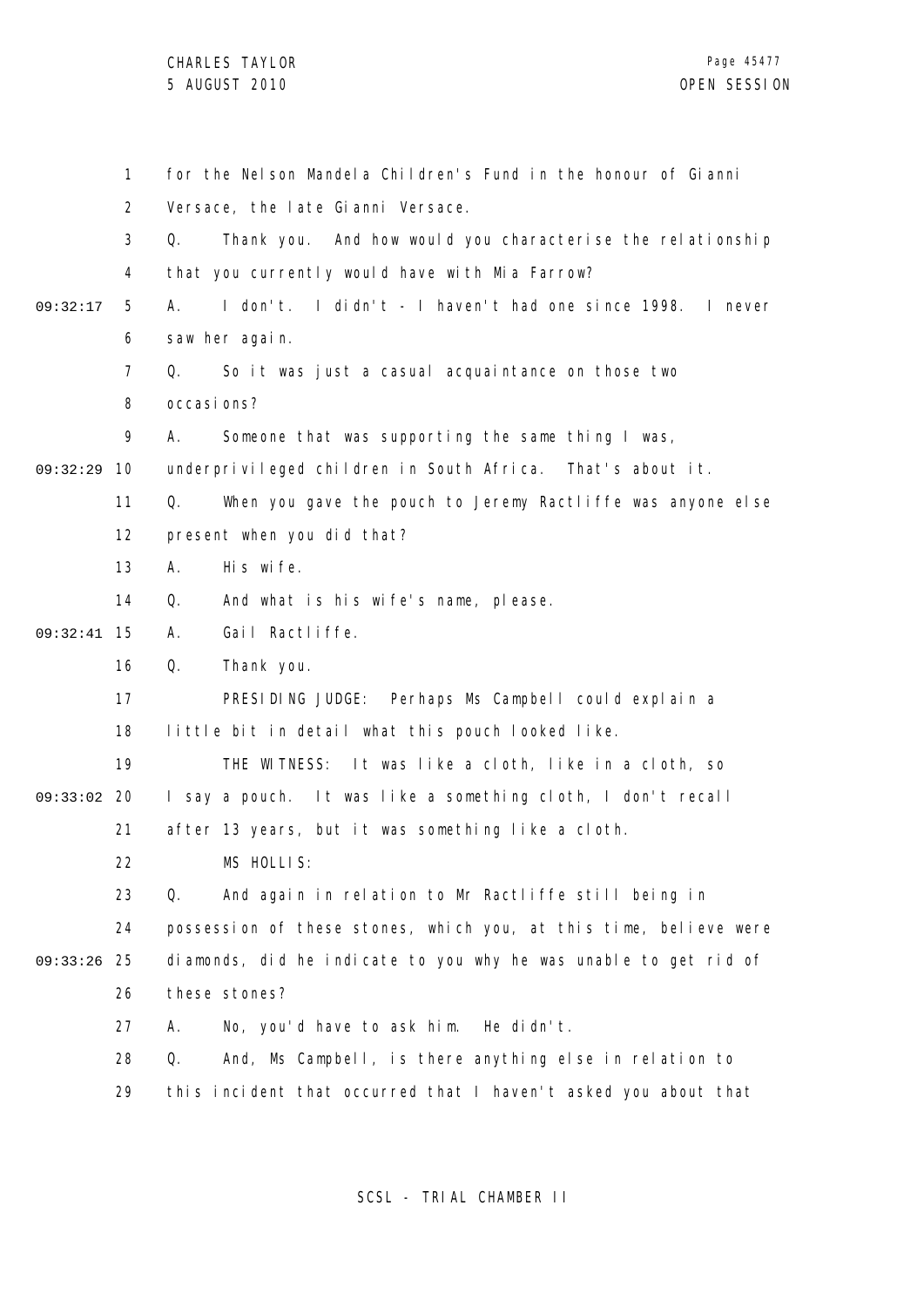1 2 3 4 5 6 7 8 9 09:34:16 10 11 12 13 14 15 09:34:22 16 17 18 19 09:34:36 20 21 22 23 24 25 09:34:45 26 27 28 29 09:33:58 you think would be important for the judges to know? A. No, I've told you this is a matter of like 12 hours for me and I've told you from the big dinner till the next morning when I handed them over to Jeremy, and that's the extent of it. They were in my possession for, like, I don't know, six hours. Q. And other than this meeting with Charles Taylor at the dinner, since that time, or even later that night, have you had any other contact with Mr Charles Taylor? A. No contact. I have never seen him again since the dinner table. Q. And, Ms Campbell, I notice again that you are answering before I've finished. A. Sorry. Q. Are you a bit nervous? A. No. Well, I didn't really want to be here, so I was made to be here, so obviously I'm just like wanting to get this over with and get on with my life. This is a big inconvenience for me. Q. And you said you didn't want to be here. Why did you not want to be here? A. Because I really don't want anything to do with this and I care about the protection of my family and, as I said on television before, I didn't want to have anything to do with this. Q. And why would you be concerned about the protection of your family? A. Because this is someone that I read up on the internet that's killed thousands of people, supposedly, and I don't want my family in any danger in any way.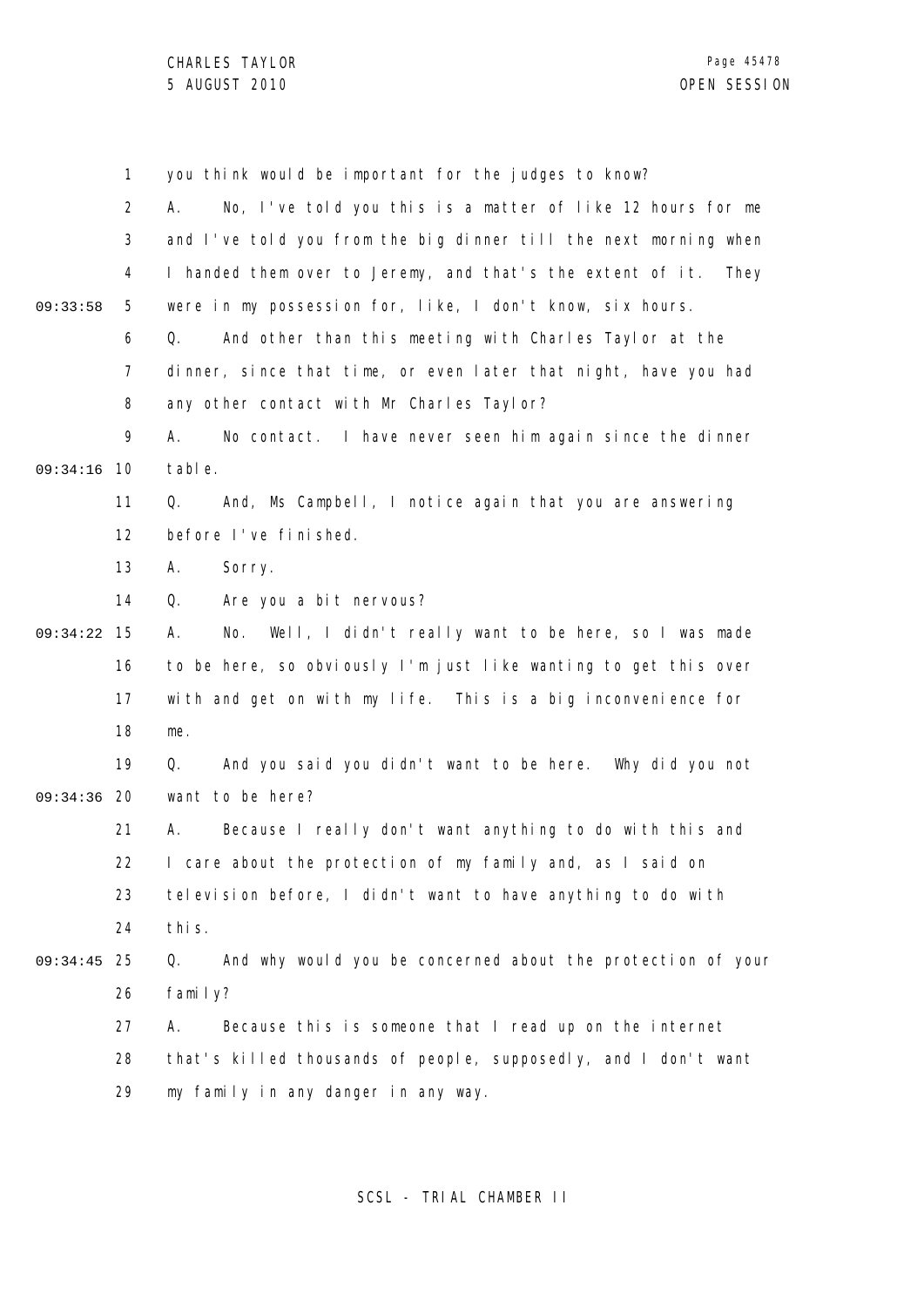|          | 1              | Madam President, I have no - excuse me for a<br>MS HOLLIS:        |
|----------|----------------|-------------------------------------------------------------------|
|          | $\overline{2}$ | moment.                                                           |
|          | $\mathfrak{Z}$ | PRESIDING JUDGE: Ms Campbell, you've said that you                |
|          | 4              | believed or assumed that Mr Taylor had given you these stones.    |
| 09:35:14 | 5              | Did you ever take up this issue with him the next day?            |
|          | 6              | THE WITNESS: Sorry, could you repeat the question?                |
|          | $\overline{7}$ | PRESIDING JUDGE: You've told the Court that you assumed           |
|          | 8              | that Mr Taylor gave you these stones. Did you ever take up this   |
|          | 9              | issue with Mr Taylor the next day?                                |
| 09:35:30 | 10             | THE WITNESS: I never saw him again, so no.                        |
|          | 11             | MS HOLLIS:                                                        |
|          | 12             | Now, when at breakfast, to follow up on this - when at<br>Q.      |
|          | 13             | breakfast you were told that probably they were diamonds and      |
|          | 14             | probably they came from Charles Taylor, did you consider thanking |
| 09:35:52 | 15             | him for the gift to you of these diamonds?                        |
|          | 16             | I didn't thank him. I just looked for my friend Jeremy<br>А.      |
|          | 17             | Ractliffe and gave them to him.                                   |
|          | 18             | Q.<br>And I think the question was did you consider thanking      |
|          | 19             | Mr Taylor?                                                        |
| 09:36:04 | 20             | No, I did not consider him and I wouldn't know how, I had<br>Α.   |
|          | 21             | no way of contacting him and I had no intentions to contact him.  |
|          | 22             | Q. And as you said, since that time, since the dinner, you've     |
|          | 23             | had no contact with Mr Taylor at all?                             |
|          | 24             | Α.<br>No.                                                         |
| 09:36:18 | 25             | Were you ever in contact with any of his representatives?<br>Q.   |
|          | 26             | Α.<br>No.                                                         |
|          | 27             | And I may have asked you this before, and I apologise if<br>Q.    |
|          | 28             | I did, but the men who came to your door, woke you from sleep in  |
|          | 29             | the middle of the night, you had indicated you were tired, you    |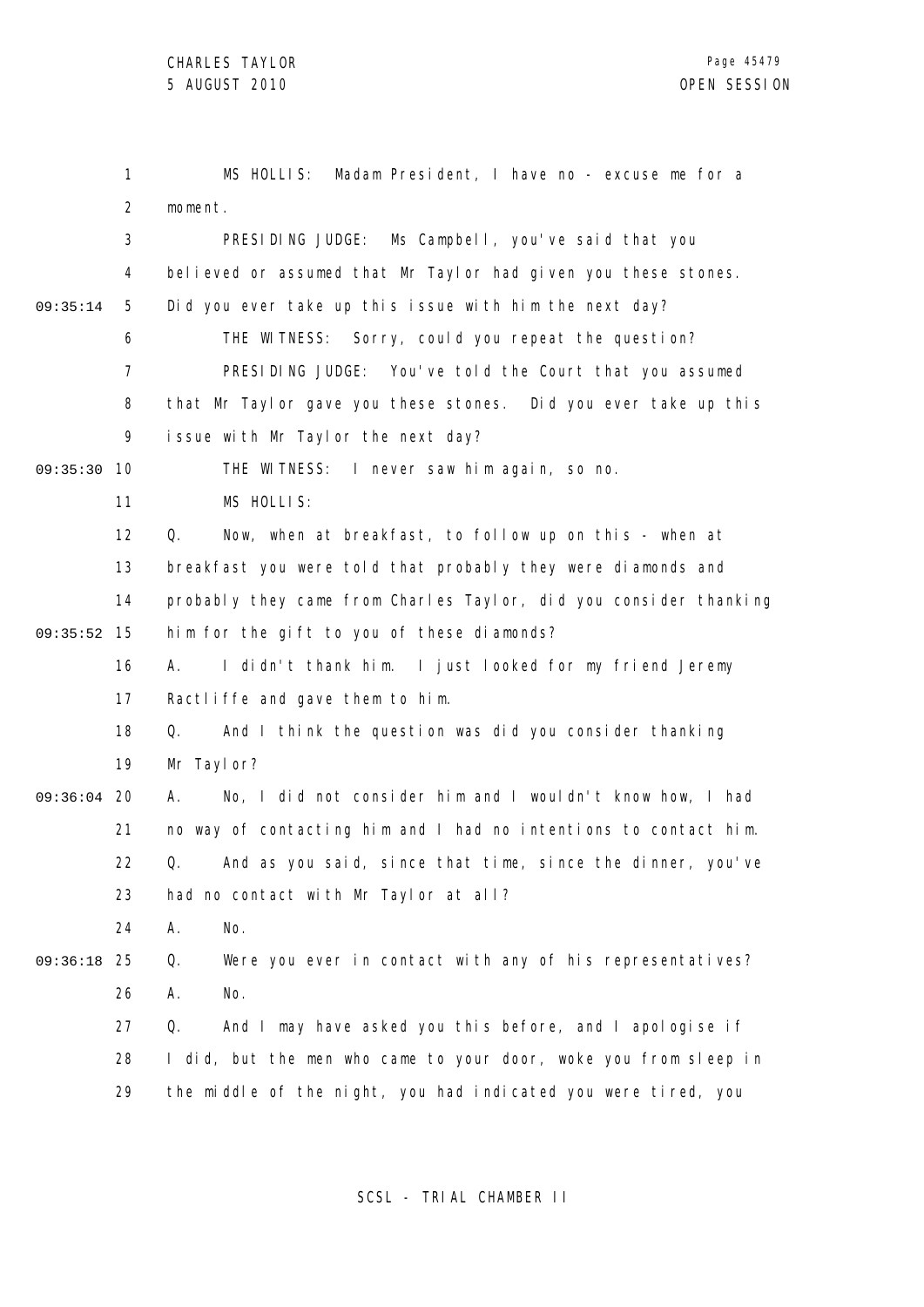| $\mathbf{1}$   | had been travelling quite a bit?                                  |
|----------------|-------------------------------------------------------------------|
| $\overline{2}$ | Yeah.<br>Α.                                                       |
| 3              | But do you recall why it is you did not ask them why they<br>Q.   |
| 4              | were giving this pouch to you?                                    |
| 5              | I don't recall because it's 13 years ago, I just took them<br>А.  |
| 6              | and it's not abnormal for me to get gifts, I get gifts given to   |
| $\overline{7}$ | me all the time at any hour of the night, sometimes the           |
| 8              | concierges without notes of who they are from. It's quite normal  |
| 9              | for me to receive gifts.                                          |
| 10             | And, Ms Campbell, you indicated that you had travelled to<br>Q.   |
| 11             | South Africa after that, I believe, in 1998 at least you          |
| 12             | mentioned being there?                                            |
| 13             | I travelled many, many times, yeah, because working for the<br>А. |
| 14             | Children's Fund.                                                  |
| 15             | And in the other trips to South Africa were you ever given<br>Q.  |
| 16             | a package with rough diamonds or stones in it?                    |
| 17             | No, I was not.<br>А.                                              |
| 18             | Only this one occasion. And when people give you gifts, if<br>Q.  |
| 19             | you find out who it is who probably gave you the gift, is it      |
| 20             | normal that you would send them a thanks of some sort?            |
| 21             | If I know the person very well, and I intend to keep the<br>А.    |
| 22             | gift, if it's an occasion, on a birthday, then, yes, I do send    |
| 23             | thank you notes to thank people who give me gifts or Christmas    |
| 24             | When it's fans sending me I don't know, I don't<br>presents.      |
| 25             | normally, no, I don't respond with a thank you.                   |
| 26             | All right, Ms Campbell, thank you very much.<br>Q.                |
| 27             | Thank you.<br>А.                                                  |
| 28             | Madam President, I have no further questions.<br>MS HOLLIS:       |
| 29             | Mr Griffiths, will you be taking<br>PRESIDING JUDGE:              |
|                |                                                                   |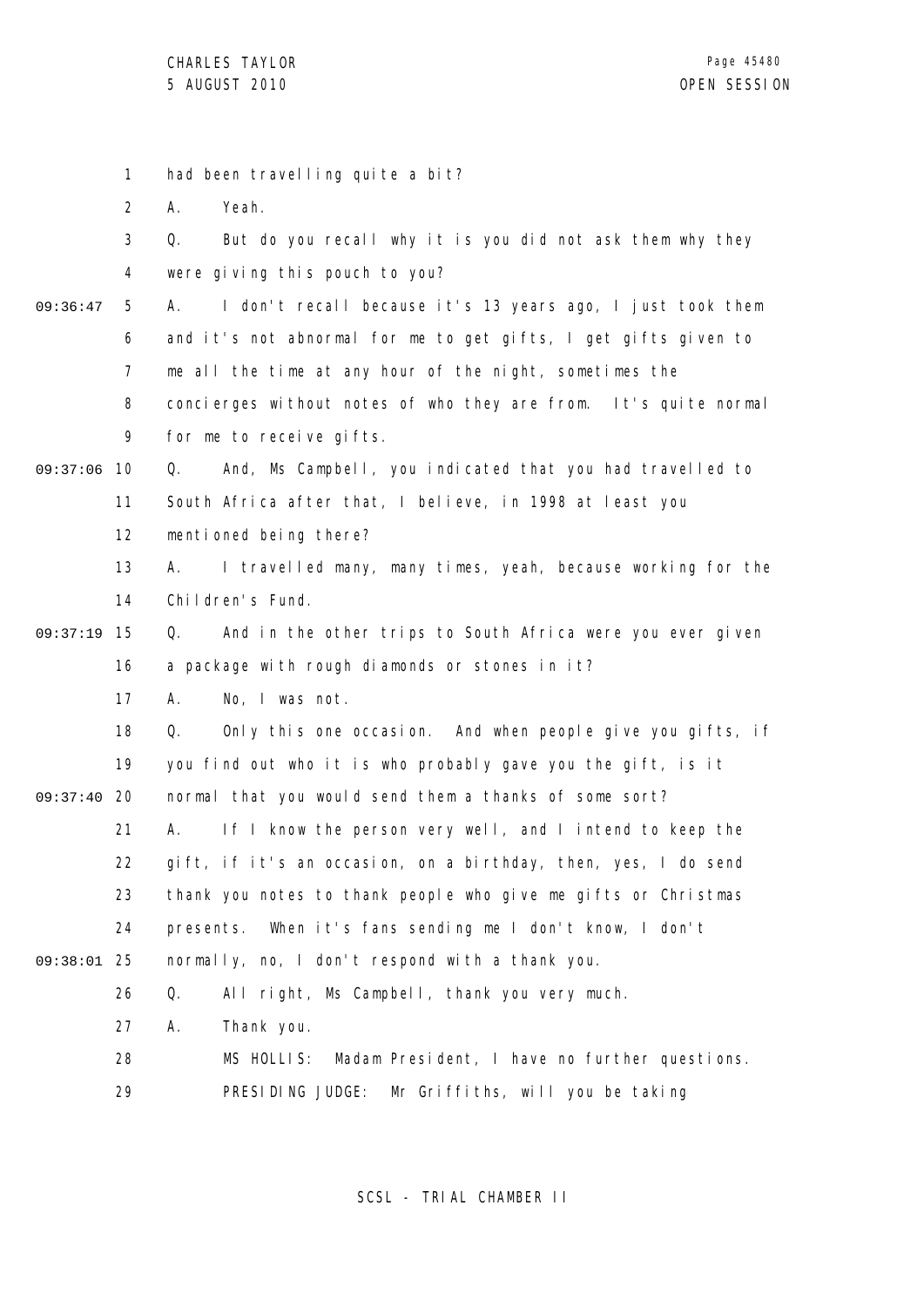1 2 3 4 5 6 7 8 9 09:38:41 10 11 12 13 14 15 09:38:59 16 17 18 19 09:39:14 20 21 22 23 24 25 09:39:31 26 27 28 29 09:38:23 cross-examination of this witness? MR GRIFFITHS: Yes, I will, Madam President. PRESIDING JUDGE: Very well, please commence. CROSS-EXAMINATION BY MR GRIFFITHS: Q. Ms Campbell, I certainly don't want to inconvenience you more than you've been inconvenienced already, and I mean that quite sincerely. So I want us to get through this as quickly as possible. Question number one: On that night, neither of the men told you that these diamonds came from Charles Taylor; is that right? A. Correct. Q. Furthermore, the next morning at breakfast, you did not tell either Mia Farrow or Carole White that the men said the diamonds came from Charles Taylor, did you? A. No, I did not. Q. The suggestion about Charles Taylor came from one of them? A. Yes. Q. And so consequently, it is pure speculation that these diamonds came from Charles Taylor; that's correct, isn't it? A. Well, I just assumed that they were. Q. But it's pure speculation, isn't it? A. I just - I don't know, I just assumed that they were. Q. But when either Mia Farrow or Carole White said, "It's probably from Charles Taylor", that was pure speculation, wasn't it? A. I can't speak on the behalf of them but I just - when it was brought up I just said, "Okay, I guess it is". Q. Now, on the same note, had you been to South Africa before?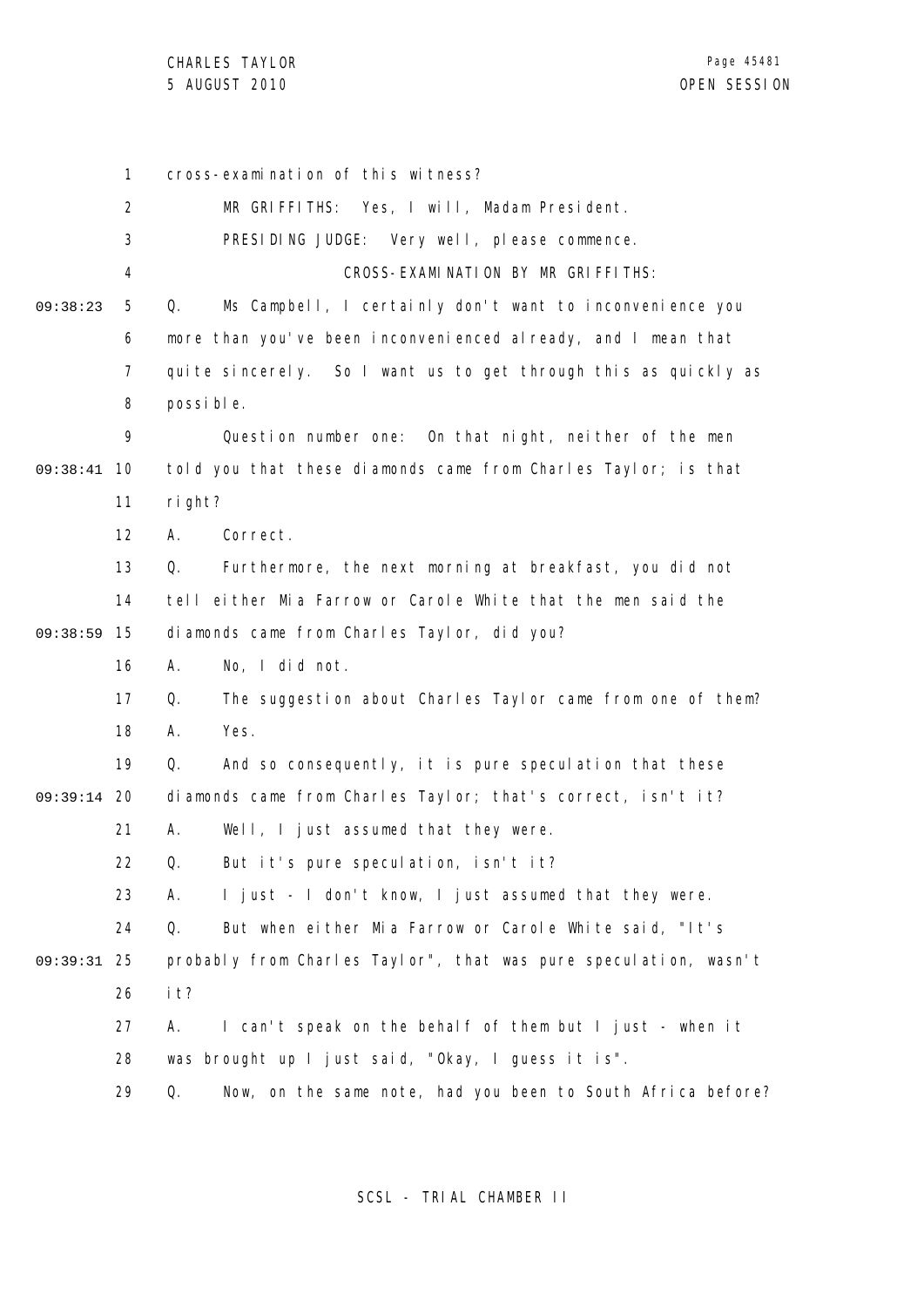|               | 1              | Yeah, I'd been there many times. The first time I went was<br>А.    |
|---------------|----------------|---------------------------------------------------------------------|
|               | $\overline{2}$ | '92 and I've been many times after that, after I met Mr Mandela.    |
|               | 3              | And did you know that South Africa is one of the world's<br>Q.      |
|               | 4              | biggest producers of diamonds?                                      |
| 09:40:10      | 5              | Yes.<br>А.                                                          |
|               | 6              | What about Liberia? Did you know whether Liberia produced<br>Q.     |
|               | $\overline{7}$ | diamonds or not?                                                    |
|               | 8              | I actually never heard of Liberia at that time.<br>А.               |
|               | 9              | Many people haven't until you've turned up today.<br>Q.<br>Now, you |
| 09:40:32      | -10            | appreciate, don't you, that you've been called as a witness by      |
|               | 11             | the Prosecution; is that right?                                     |
|               | 12             | Yeah.<br>А.                                                         |
|               | 13             | And prior to arriving today, you'd not given them an<br>Q.          |
|               | 14             | account of what you were going to say, did you?                     |
| 09:40:48      | 15             | No, I did not.<br>А.                                                |
|               | 16             | So that this defendant is hearing for the very first time<br>Q.     |
|               | 17             | what you, an important witness, is saying about those events in     |
|               | 18             | September 1997. Do you appreciate that?                             |
|               | 19             | Correct.<br>А.                                                      |
| 09:41:05      | -20            | Now, we have no basis whatsoever, Ms Campbell, to challenge<br>Q.   |
|               | 21             | what you have told these judges because, this is right, isn't it,   |
|               | 22             | you were alone in your room that night when the men arrived?        |
|               | 23             | Correct.<br>Α.                                                      |
|               | 24             | You weren't sharing with anyone, were you?<br>Q.                    |
| $09:41:28$ 25 |                | No, I was not.<br>Α.                                                |
|               | 26             | Q.<br>And what alerted you to the fact that these men were          |
|               | 27             | outsi de?                                                           |
|               | 28             | They knocked on the door.<br>Α.                                     |
|               | 29             | Did they do anything else?<br>Q.                                    |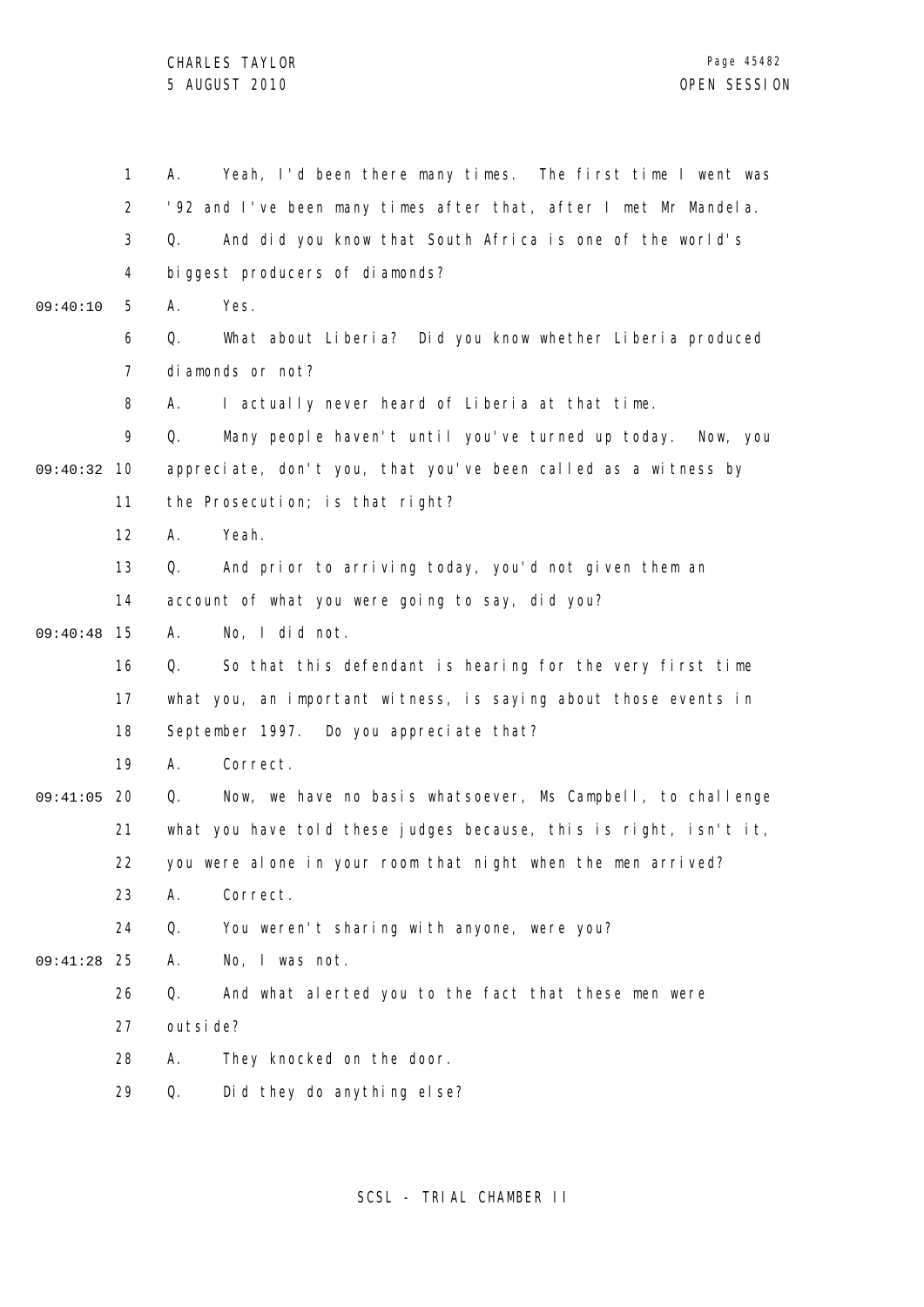|          | $\mathbf{1}$   | Α.<br>No.                                                         |  |  |
|----------|----------------|-------------------------------------------------------------------|--|--|
|          | $\overline{2}$ | Q.<br>Now, you've been consistent in your account about these     |  |  |
|          | 3              | events, haven't you?                                              |  |  |
|          | 4              | Correct.<br>А.                                                    |  |  |
| 09:41:50 | 5              | Q.<br>Because when you were asked on ABC News about this, you     |  |  |
|          | 6              | immediately and promptly denied that you'd received diamonds from |  |  |
|          | 7              | Charles Taylor, didn't you?                                       |  |  |
|          | 8              | $I$ did.<br>А.                                                    |  |  |
|          | 9              | And later, when you arrived on the Oprah Winfrey Show,<br>Q.      |  |  |
| 09:42:08 | 10             | Oprah recited the transcript of that interview with you, didn't   |  |  |
|          | 11             | she?                                                              |  |  |
|          | 12             | She did, yes.<br>А.                                               |  |  |
|          | 13             | And you refused to make any comment?<br>Q.                        |  |  |
|          | 14             | I did, on the basis that I've said before; that I was<br>А.       |  |  |
| 09:42:21 | 15             | afraid for my family.                                             |  |  |
|          | 16             | Q.<br>And tell me, when the two men arrived outside your door,    |  |  |
|          | 17             | was Carole White there?                                           |  |  |
|          | 18             | I didn't see Carole White, I saw two men. She may have<br>А.      |  |  |
|          | 19             | been around the corner, but she was not in front of my face when  |  |  |
| 09:42:38 | 20             | I opened the door.                                                |  |  |
|          | 21             | Q.<br>Now, another detail I'd like your assistance with, and it's |  |  |
|          | 22             | this: At any stage on that evening, or night, did you give        |  |  |
|          | 23             | Charles Taylor your telephone number?                             |  |  |
|          | 24             | No, I did not.<br>А.                                              |  |  |
| 09:42:56 | 25             | Did you at any stage that evening communicate with Charles<br>Q.  |  |  |
|          | 26             | Tayl or?                                                          |  |  |
|          | 27             | At the dinner table, yes.<br>А.                                   |  |  |
|          | 28             | After the dinner, did you communicate with him by any<br>Q.       |  |  |
|          | 29             | means, telephone, text or otherwise?                              |  |  |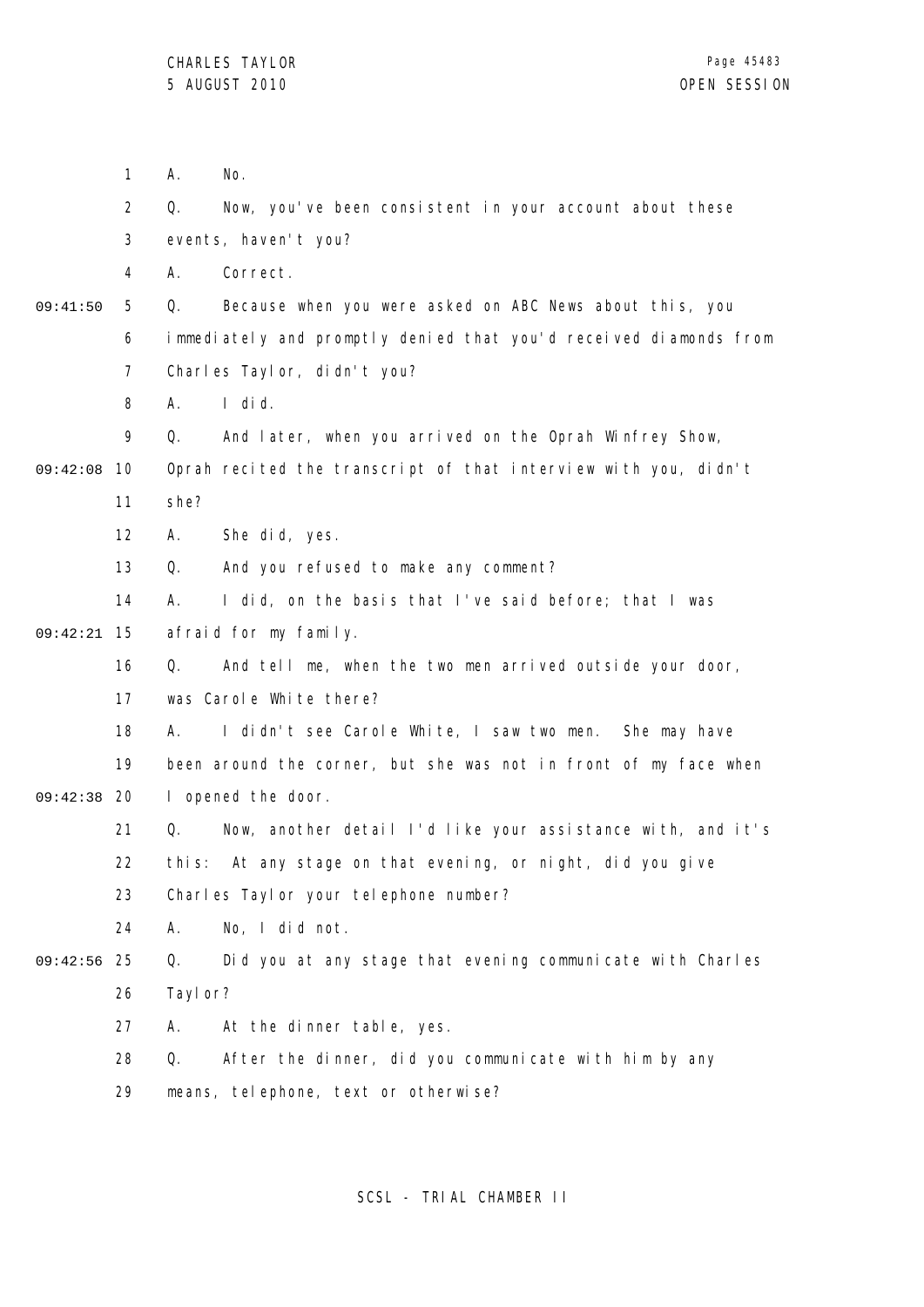1 A. No, I did not.

2 3 Q. Now, how many diamonds or stones were there in that cloth pouch?

- 4 5 6 09:43:34 A. There was a few, two or three, I don't know the exact number. Once I handed them over to Mr Ractliffe I didn't really - it was out of my hands.
	- 7 Q. And how big were they?
	- 8 A. They were very small, and they were dirty looking.
	- 9 Q. When you say very small, are we talking about something,

09:43:50 10 say, the size of a tablet?

> 11 12 A. I'm not a diamond expert but - and stones expert, but they were very small. They were small diamonds.

13 14 15 09:44:17 16 17 18 19 09:44:53 20 21 22 23 24 Q. I now want to assist you to put some of this account into perspective. We are told by the Prosecution that Nicholas Koumjian, the man talking to Ms Hollis now, contacted Mia Farrow in August of last year. Now, for 13 years, Mia Farrow had never made a mention of this, and did you appreciate that she made a declaration to the Prosecution dated the 9th of November 2009, and quess what, that's exactly two weeks after Carole White launched the lawsuit against you for breach of contract. So she's contacted in August, but it's two weeks after Carole White launches the lawsuit against you that Mia Farrow, for the very first time, puts her signature to a declaration implicating you. Do you follow?

#### 25 09:45:14 26 27 A. Yes, I do. I do have a commercial dispute with Carole White. I do not want to speak about it here, I don't want to criticise her.

28 29 Q. I'm not going to ask you about that. I'm talking about the coincidence of the dates. She is first contacted in August and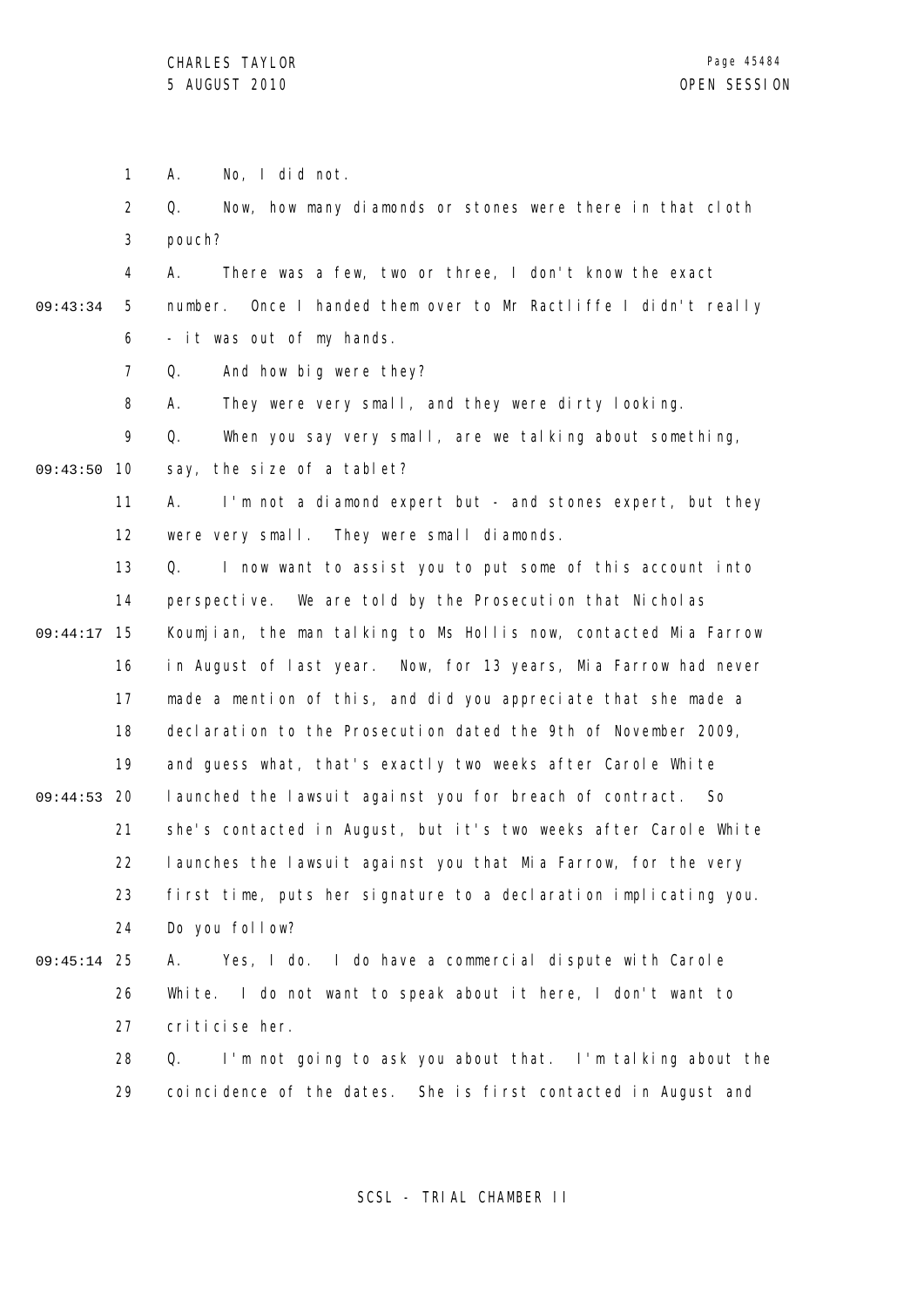1 2 3 4 5 6 7 8 9 09:46:07 10 11 12 13 14 15 09:46:32 16 17 18 19 09:46:55 20 21 22 23 24 25 09:47:21 26 27 28 29 09:45:47 then guess what, two weeks after Carole White launches the lawsuit she makes this declaration. Do you follow? A. I understand, yes. Q. Now, I'm asking you about that for this reason, and I am not intending to be offensive. You'll see in a moment why I'm asking this question. Are you a boastful person, Ms Campbell? A. Not really. I don't think so. Q. Let me tell you why I'm asking the question. In the declaration signed by Mia Farrow, she says this: "The next morning, when the other guests, my children and I met for breakfast, Naomi Campbell was there and had an unforgettable story. She told us that she had been awakened in the night by knocking at her door, she opened the door to find two or three men, I do not recall how many, who presented her with a large diamond which they said was from Charles Taylor." Detail number one. Did you tell her it was a - a large diamond? A. No, I did not tell the size of the diamonds. I don't believe I even told them how many. No, I didn't - I don't believe I even showed them. Q. Now, the other reason I'm asking you that question is this: Carole White, in interview notes dated the 13th of May of this year, told the Prosecutors this: "The witness does not recall if Ms Campbell told anyone in the guesthouse about the diamonds." Now this: "But knowing Ms Campbell, she feels it unlikely she would have kept it to herself." That is, you're the kind of person who is going to come down to breakfast, just like Mia Farrow said, and start boasting about the gift. Do you follow?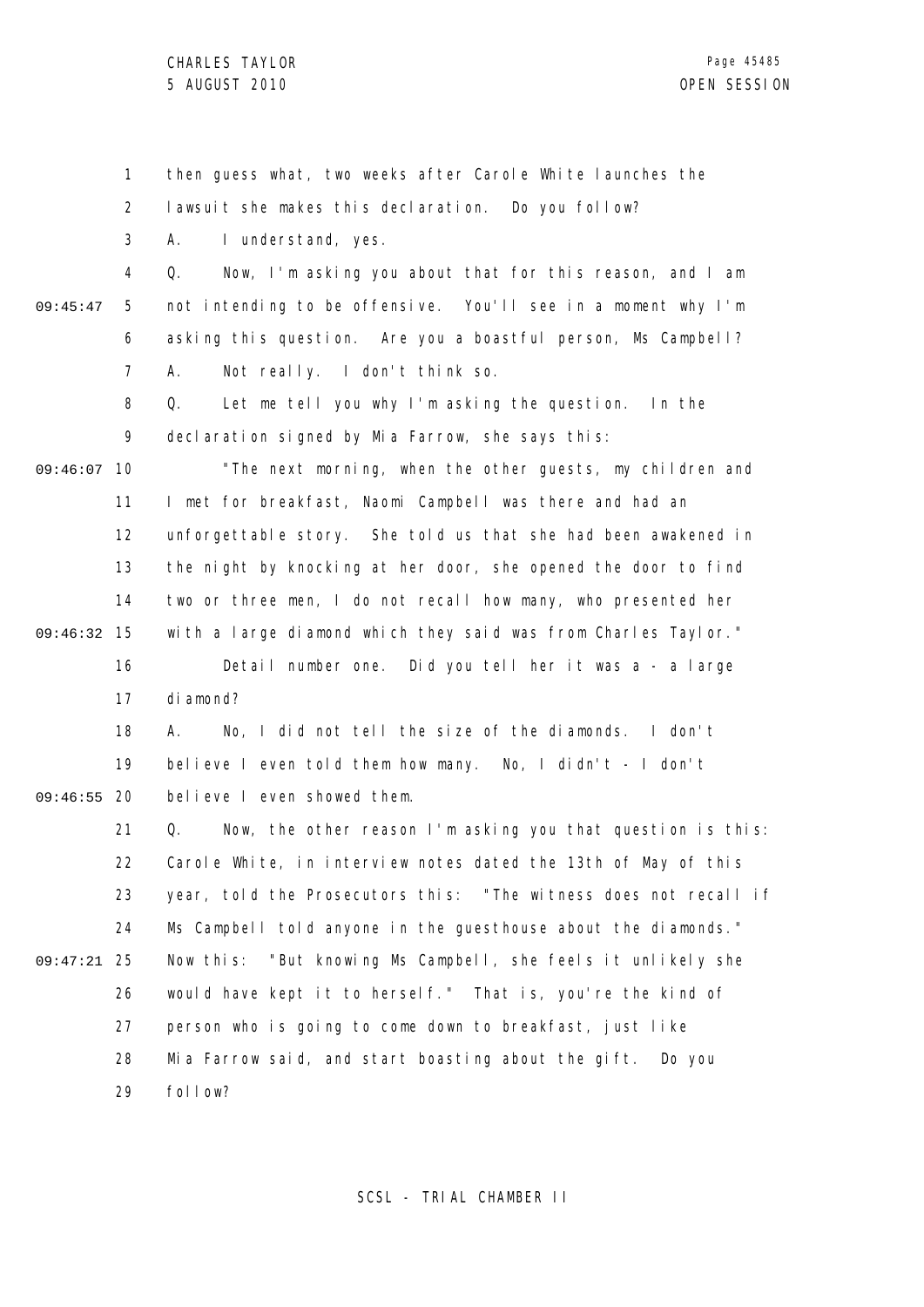1 2 A. I understand. I'm someone that lives my life but I'm not about showing what I have.

3 4 5 09:47:56 Q. Now, does it surprise you that both Mia Farrow and Carole White appear to be adopting this same attitude towards you; that you're this boastful individual?

> 6 A. No, it doesn't surprise me at all.

7 Q. Why not?

8 9 09:48:10 10 A. I mean, I have no criticism of either one of them but I'm not - I mean, what they have to say is what they have to say. You really have to ask them.

11 12 13 14 15 09:48:31 16 17 18 19 09:48:57 20 21 Q. Well, the reason why I'm asking you is this, you see, and I promise you it is not my intention to venture into the legal dispute between you and Carole White, but listen to this. Again from the notes of Carole White's interview with the Prosecution: "The witness is currently in litigation against Ms Campbell over a contract dispute. The witness did not even know Mr Taylor was on trial until her attorney, in the breach of contract matter, contacted her back in January or February after seeing something in the news about Naomi Campbell and a blood diamond. He asked the witness if she knew anything about that and the witness told him the story of what had happened."

22 23 24 25 09:49:24 26 27 28 Now this: "He", that is the lawyer, "urged her", that is Carole White, "to come forward because it might be important." Now, why do you think this story about alleged diamonds in South Africa might be important to this woman who is suing you? A. Well, for obvious reasons, which I don't want to speak about here, and I will leave it to the courts in New York to deal with.

> 29 Q. But, Ms Campbell, it's quite clear --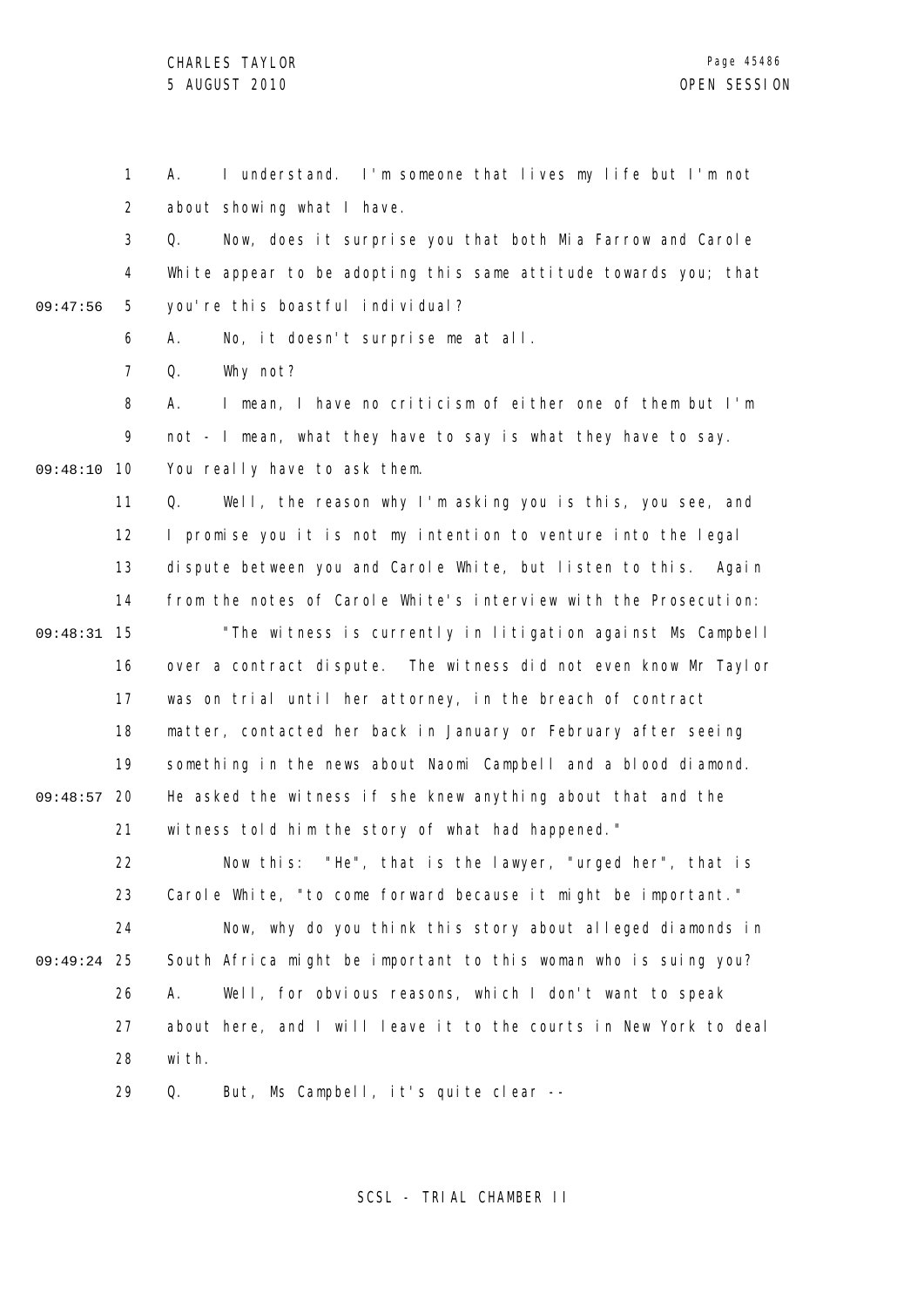1 2 3 4 5 6 7 8 9 09:50:25 10 11 12 13 14 09:50:52 15 16 17 18 19 09:51:15 20 21 22 23 24 25 09:51:42 26 27 28 29 09:49:58 A. Well, you can read between the lines, yes. Q. This is a woman who has a powerful motive to lie about you. A. It's someone I trusted and worked with, and someone I no longer trust and no longer work with. Q. Someone - you were nodding your head earlier, but the nod doesn't appear on the transcript. This is someone with a powerful motive to lie about you. A. Correct. Q. Now, I want to give you the opportunity, Ms Campbell, because perhaps you have never seen the - well, they're not statements - the accounts given by either Mia Farrow or Carole White, so let me just take a moment with you and let's start, first of all, with Carole White's account. As I say, this interview was conducted with her on the 13th of May of this year in London. She, first of all, sets out the nature of her relationship with you: "Witness first met Naomi Campbell when Ms Campbell was 19 years old?" PRESIDING JUDGE: Mr Griffiths, where are you reading from? MR GRIFFITHS: I'm reading from the interview notes with it's not in my cross-examination bundle. This is part of the disclosure from - this is part of - this is an annex to the application made by the Prosecution for leave to call three additional rebuttal witnesses. PRESIDING JUDGE: Very well. Go ahead, please. MR GRIFFITHS: Q. "Witness first met Naomi Campbell when Ms Campbell was 19 years old. And the witness became her agent from approximately 1992 until 2006 when they began working together. Ms Campbell's home agency was Elite Model Management in New York. The witness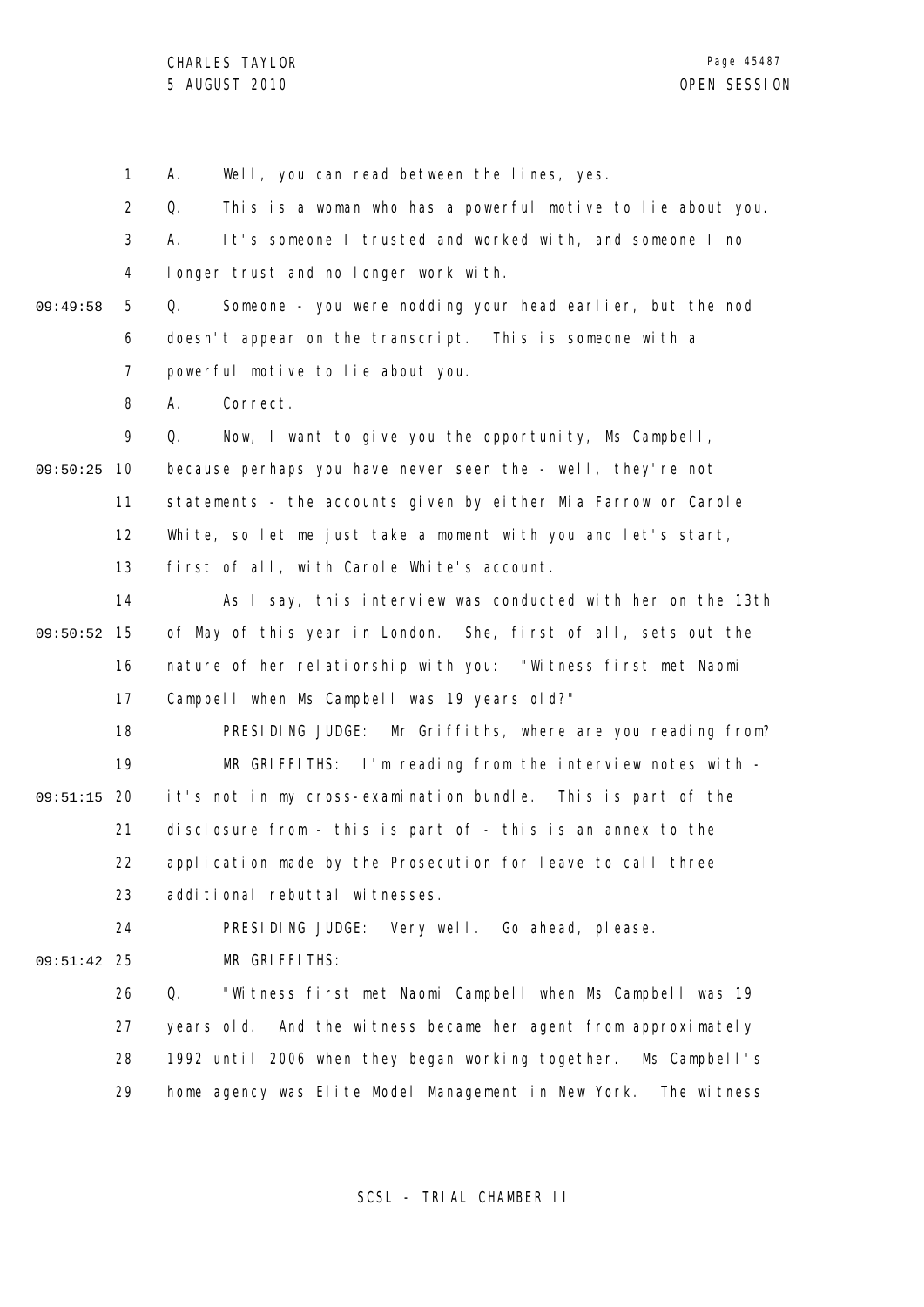1 2 3 4 5 6 7 8 9 09:52:48 10 11 12 13 14 09:53:12 15 16 17 18 19 09:53:27 20 21 22 23 24 09:53:39 25 26 27 28 29 09:52:27 was with Elite Premier Agency in London and worked very hard to promote Ms Campbell, becoming the biggest billing agent in the world for her and what is known in the industry as her 'mother agent'. The two women became quite close over the years and the witness often travelled with Ms Campbell, even if the job was another agent's job, acting a bit like a chaperone to Ms Campbell. One such trip was to South Africa for the inauguration of the Blue Train, which was similar to the Orient Express in South Africa, travelling from Pretoria to Cape Town. Ms Campbell was invited by President Nelson Mandela to ride the train to help raise funds for the Nelson Mandela Children's Fund. Ms Campbell did a lot of work for the Children's Fund and became a member, which meant she gave \$50,000 a year to the fund." Is that correct? A. That's correct, plus fundraising. Q. Thank you. "The witness and Ms Campbell flew into Johannesburg for the event. They stayed at the presidential guesthouse in Pretoria before the train trip." Is that correct? A. That's correct. Q. So she was staying in the same building? A. She was staying, like, two doors down from my room. Q. And then the witness goes on to describe the premises, which I need not bother with, and mentions that there were quards in dress uniform during the day. And then this: "That night, Mr Mandela had a dinner at the guesthouse which the witness and Ms Campbell attended. Also in attendance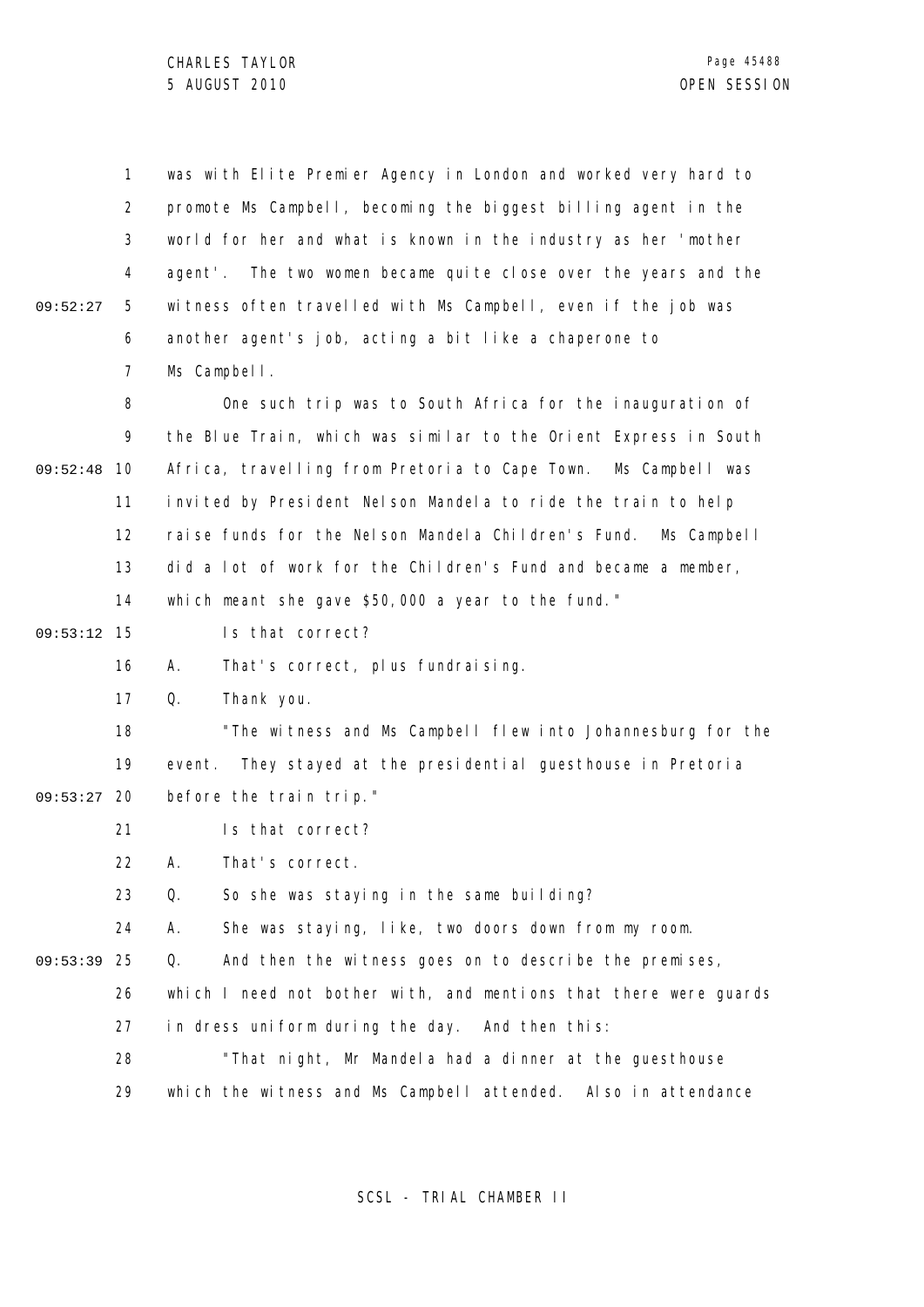|          | 1              | was Charles Taylor. The witness remembers being told by           |
|----------|----------------|-------------------------------------------------------------------|
|          | $\overline{2}$ | Ms Campbell that Graca Machel, Mr Mandela's future wife, was      |
|          | 3              | annoyed that Charles Taylor was invited to the dinner. The        |
|          | 4              | witness was fairly certain that Ms Machel did not attend the      |
| 09:54:24 | 5              | di nner."                                                         |
|          | 6              | Now, did you tell Carole White that Nelson Mandela's wife         |
|          | $\overline{7}$ | was annoyed that Charles Taylor had been invited to the dinner?   |
|          | 8              | No, I did not. That's something I wouldn't know, and I<br>А.      |
|          | 9              | don't believe that happened.                                      |
| 09:54:41 | 10             | Because you'd never met the man before, had you?<br>Q.            |
|          | 11             | No.<br>Α.                                                         |
|          | 12             | You knew nothing at all about him?<br>Q.                          |
|          | 13             | I didn't know who he was or - and I don't think some - I<br>А.    |
|          | 14             | don't think that someone would have discussed that with           |
| 09:54:54 | 15             | Carol e White.                                                    |
|          | 16             | And, quite bluntly, Carole White is lying about this, isn't<br>Q. |
|          | 17             | she?                                                              |
|          | 18             | Well, I'm closer to them and I didn't know, I'm not sure<br>А.    |
|          | 19             | how she would know that.                                          |
| 09:55:08 | 20             | But you didn't tell her that, did you?<br>Q.                      |
|          | 21             | No, I did not.<br>Α.                                              |
|          | 22             | Q.<br>Then this:                                                  |
|          | 23             | "The witness remembers that there were probably about eight       |
|          | 24             | to ten people sitting at their table at the dinner. Mr Taylor     |
| 09:55:26 | 25             | sat next to Ms Campbell."                                         |
|          | 26             | Is that true?                                                     |
|          | 27             | А.<br>No, I remember Mr Jones was next to me and he was on the    |
|          | 28             | other side of Mr Jones, and I was - on my right Mr Mandela.       |
|          | 29             | "Mr Taylor sat next to Ms Campbell. On Ms Campbell's other<br>Q.  |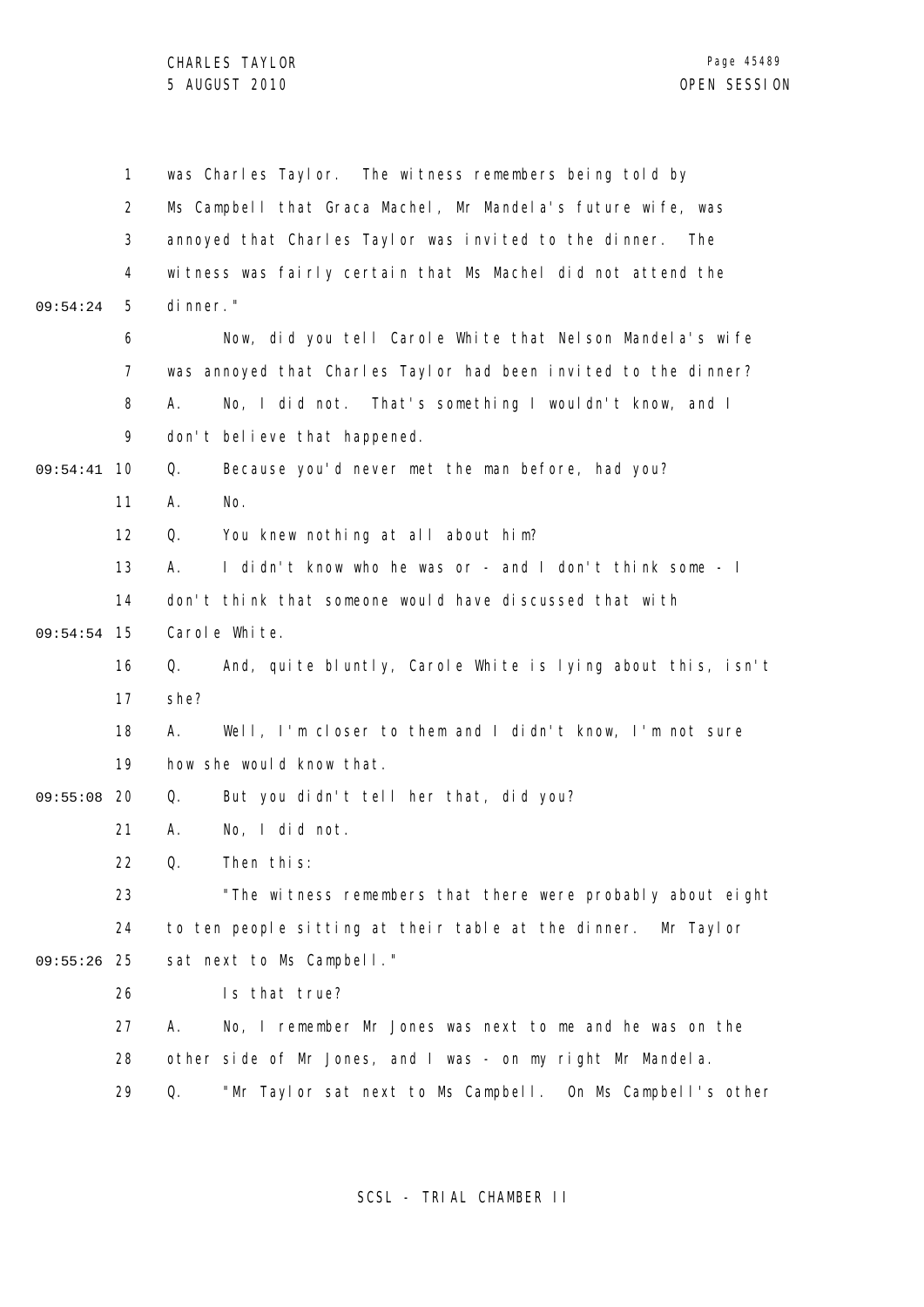1 2 3 4 5 6 7 8 9 09:56:24 10 11 12 13 14 09:56:50 15 16 17 18 19 09:57:05 20 21 22 23 24 25 09:57:23 26 27 28 29 09:56:07 side was one of Mr Taylor's government officials, perhaps his defence minister, but the witness was not sure." So she's got you sandwiched between Charles Taylor and a member of his entourage, not between Nelson Mandela and Quincy Jones. A. No, that's not where I sat. I sat next to Mr Mandela. Q. But hold on, Ms Campbell, it gets even better than that, because later on in this statement, Ms White says this: "The witness" - that's Carole White - "said that throughout the dinner, Ms Campbell and Mr Taylor were mildly flirtatious with each other. The witness heard Mr Taylor tell Ms Campbell that he was going to send her diamonds. Taylor and his people were staying some distance away, so it was arranged that he would send some men back with the gift." Is that true or false? A. That's not true at all. Q. It's a lie, isn't it? A. My - I was sat next to Mr Mandela and the conversations if there was a conversation about diamonds, it wasn't to me. We spoke about what I was doing for the Children's Fund. I remember Mr Mandela explained to Mr Taylor what I did for the Children's Fund. Q. Because this morning you've already told us that you did not specifically speak to Charles Taylor that evening, did you? A. I spoke in general. I was interested about Liberia, I never heard of it before, and he said he was the President of Liberia. Q. But you flirting with Charles Taylor, that's a complete lie, isn't it?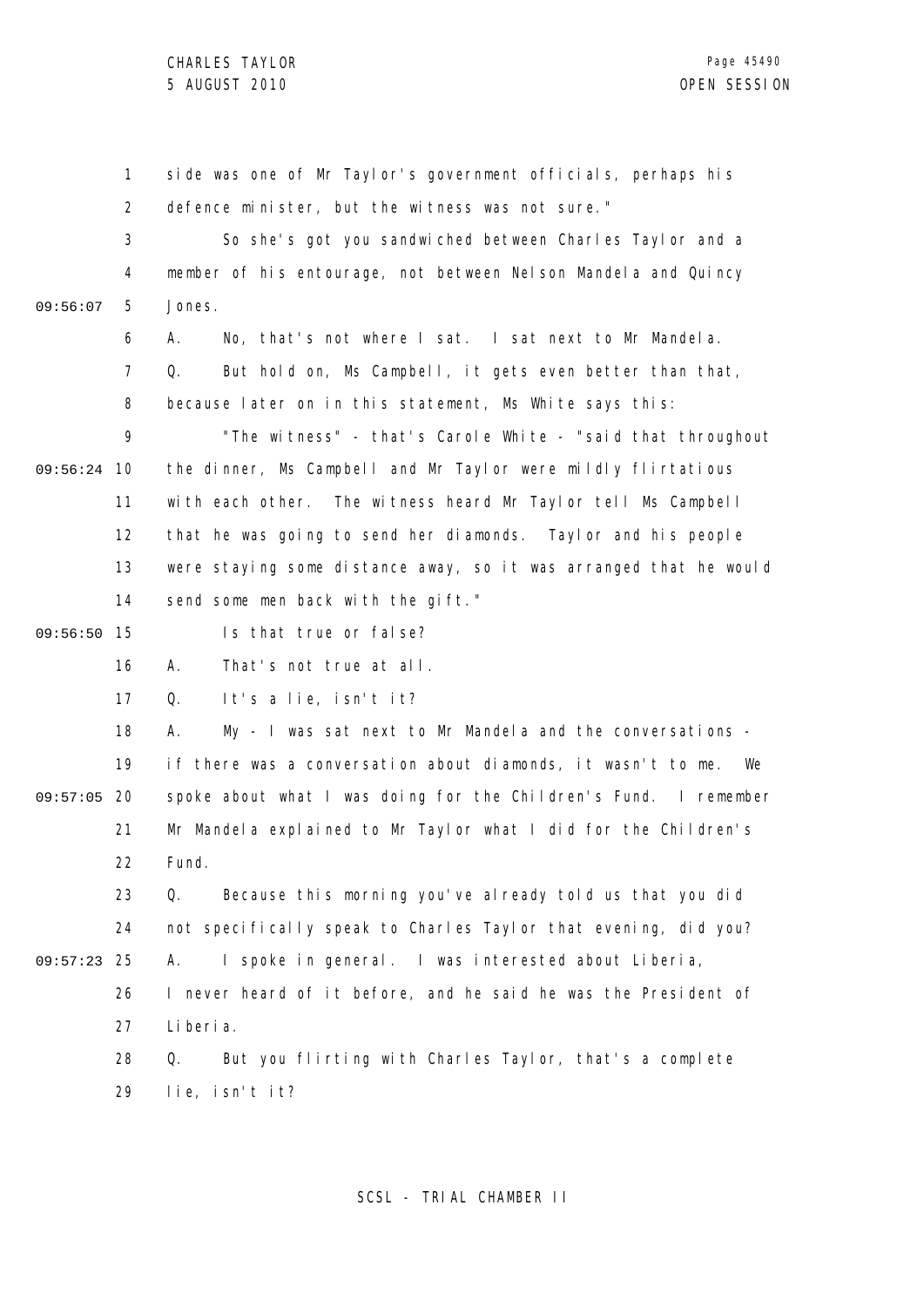|          | $\mathbf{1}$   | Α.                                                          | When - as I said before, when I'm with Mr Mandela, and          |  |
|----------|----------------|-------------------------------------------------------------|-----------------------------------------------------------------|--|
|          | 2              |                                                             | I think everyone in the world feels the same way, my attention  |  |
|          | 3              |                                                             | and focus is with him, and it's an honour to be in his presence |  |
|          | 4              |                                                             | and to be with him in his house.                                |  |
| 09:57:51 | 5              | Q.                                                          | Forgive me if I press you a little further on this,             |  |
|          | 6              |                                                             | Ms Campbell, but I would like a straight answer. This is a lie, |  |
|          | $\overline{7}$ | isn't it?                                                   |                                                                 |  |
|          | 8              | А.                                                          | Correct.                                                        |  |
|          | 9              | Q.                                                          | Thank you.<br>Now this: Do you remember me asking you right     |  |
| 09:58:07 | 10             |                                                             | at the outset whether you gave Charles Taylor your telephone    |  |
|          | 11             | number?                                                     |                                                                 |  |
|          | 12             | А.                                                          | Correct.                                                        |  |
|          | 13             | Q.                                                          | Listen to this: "Ms Campbell seemed excited about the           |  |
|          | 14             | diamonds and she kept talking about them with the witness." |                                                                 |  |
| 09:58:22 | 15             |                                                             | That's with Carole White.                                       |  |
|          | 16             | А.                                                          | $Mm-hm.$                                                        |  |
|          | 17             | Q.                                                          | "After this dinner, Ms Campbell and Mr Taylor were somehow      |  |
|          | 18             | in communication."                                          |                                                                 |  |
|          | 19             | А.                                                          | No, I didn't have any communication at all.                     |  |
| 09:58:34 | 20             | Q.                                                          | So again, this is a lie --                                      |  |
|          | 21             | Α.                                                          | And I didn't give my phone number.                              |  |
|          | 22             | Q.                                                          | Again, this is a lie, isn't it?                                 |  |
|          | 23             | Α.                                                          | It's not accurate, no.                                          |  |
|          | 24             | Q.                                                          | Nodding of the head doesn't go down on the record.              |  |
| 09:58:48 | 25             | Α.                                                          | No, it's not.                                                   |  |
|          | 26             | Q.                                                          | It's a lie, isn't it?                                           |  |
|          | 27             | Α.                                                          | Correct.                                                        |  |
|          | 28             | Q.                                                          | Thank you. Then this:                                           |  |
|          | 29             |                                                             | "That night, it got to be very late and all of the guests       |  |
|          |                |                                                             |                                                                 |  |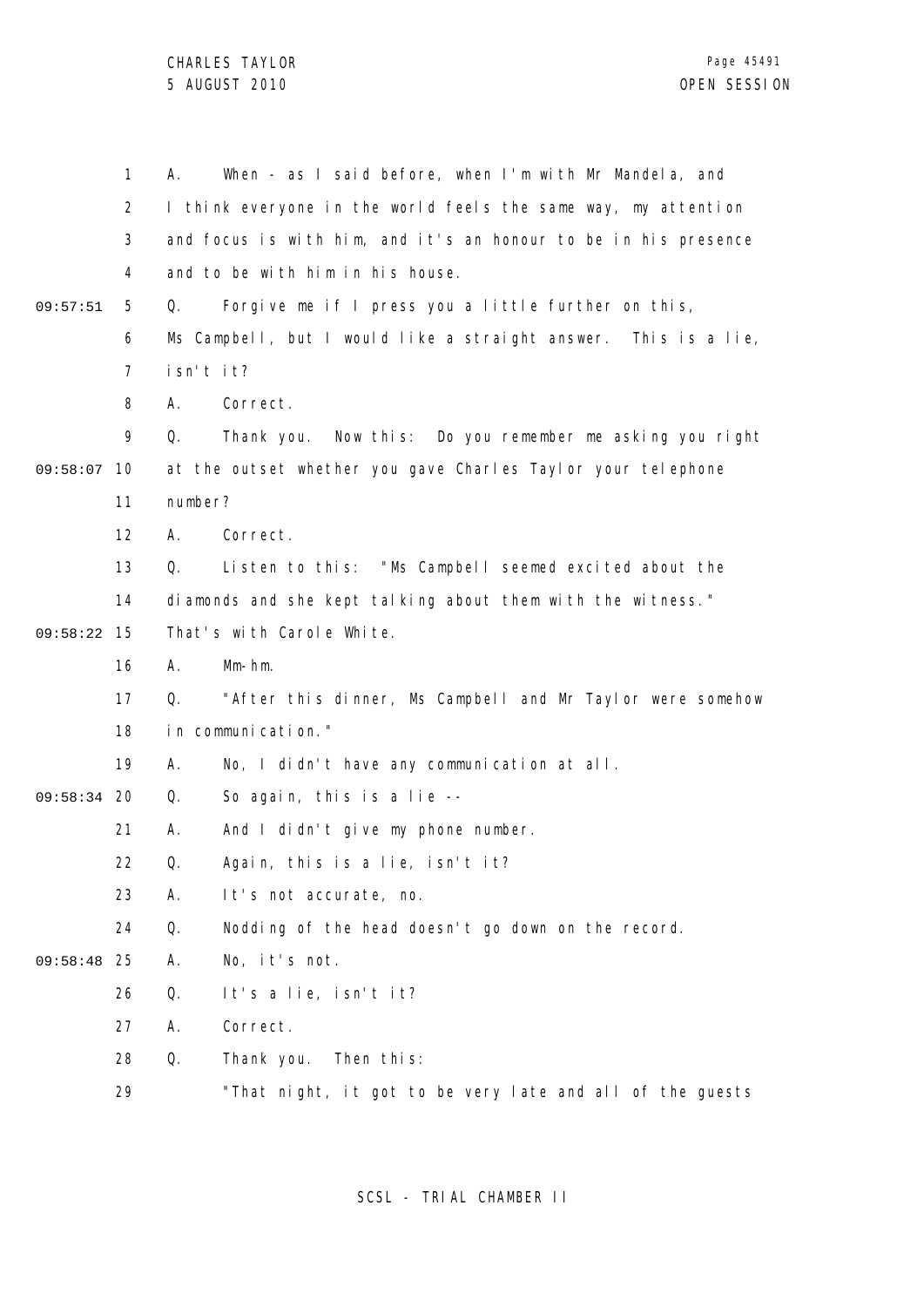1 2 3 4 5 6 7 8 9 09:59:52 10 11 12 13 14 15 10:00:24 16 17 18 19 20 10:00:46 21 22 23 24 25 10:01:06 26 27 28 29 09:59:24 had retired to their rooms. The witness heard something hitting her window that sounded like pebbles, and she looked outside and saw two men. The men said they had something for Ms Campbell. The witness did not know how they knew which room to alert or if they just happened to pick a window that turned out to be hers. She alerted Ms Campbell who was excited and wanted to open the doors. But the witness was nervous to let the men in, as all the other guests had retired and there seemed to be no guards or staff present. After looking unsuccessfully for any guards, the witness" - that's Carole White - "let the men in herself. Ms Campbell was in her nightdress but had a big cashmere shawl around her. The witness gave the two men Coca-Colas and sat them down and sat with them and Ms Campbell. The men gave Ms Campbell a scrubby piece of paper, which Ms Campbell opened. Inside were what looked to be about six small greyish pebbles but there could have been five to eight, the witness didn't really remember. The witness thought Ms Campbell was disappointed because she thought she was going to get a big shiny diamond and these just looked like pebbles." Is there any truth in any of that? A. I did think they looked like pebbles, but she was not with me when I received them. I was in my bed sleeping. I do travel with a cashmere shawl, which she knows. The thing about the windows, I don't know about that. Q. But let's just take -- A. And I recall it being cloth, but it's 13 years ago. Q. Let's just take it in stages. Who opened the door to let them in - to the men when they knocked? A. To my bedroom door? I opened my bedroom door.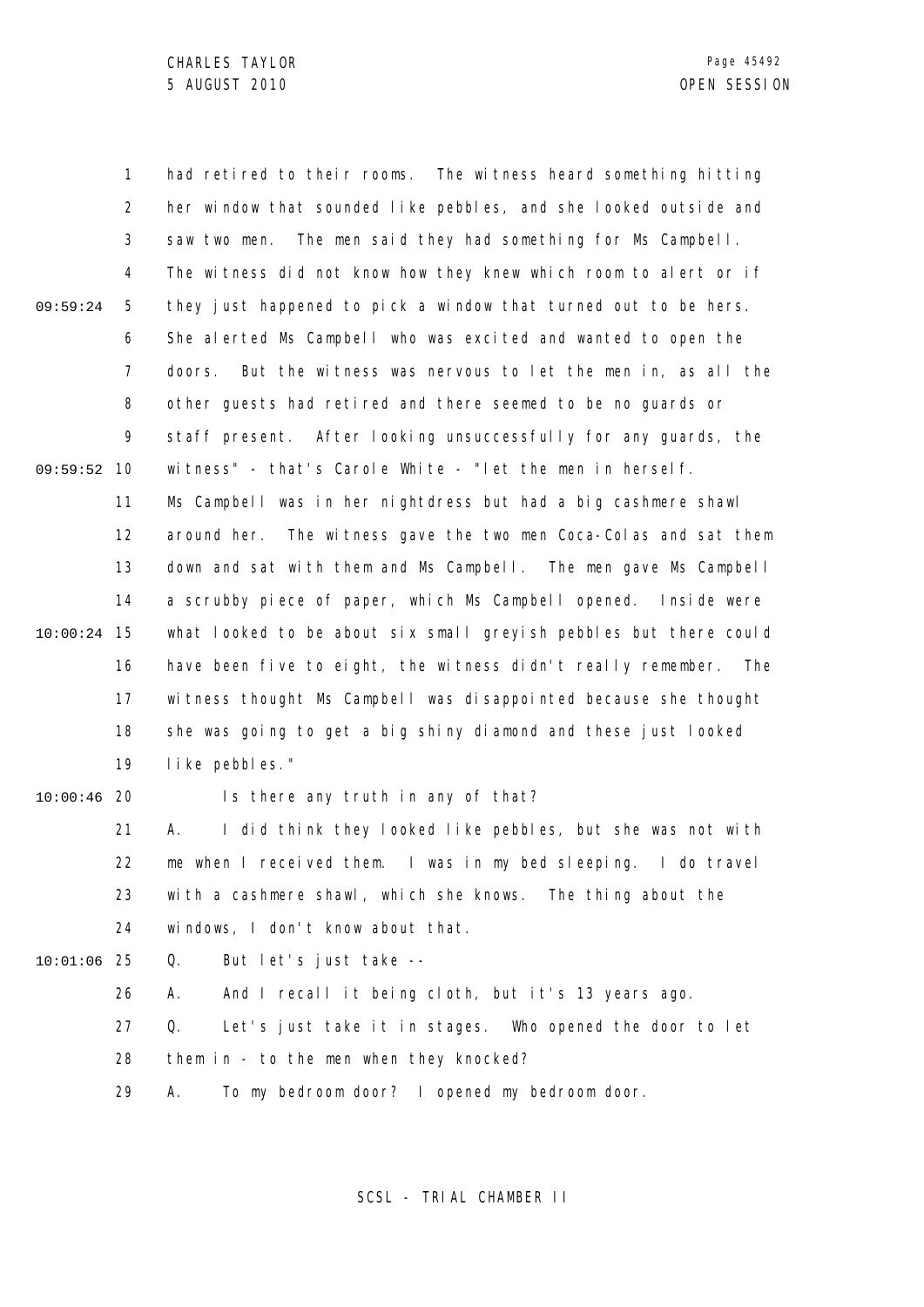|          | $\mathbf{1}$   | Q.               | Did Ms White open it?                                               |
|----------|----------------|------------------|---------------------------------------------------------------------|
|          | $\overline{2}$ | А.               | No, she was not in my room.                                         |
|          | 3              | Q.               | So Ms White is lying about that, isn't she?                         |
|          | 4              | Yes.<br>Α.       |                                                                     |
| 10:01:29 | 5              | Q.               | Likewise, were the men invited in to sit down and have              |
|          | 6              | Coca-Col as?     |                                                                     |
|          | 7              | А.               | I don't know. I was sleeping.                                       |
|          | 8              | Q.               | Yeah, but did you invite the men into your room and offer           |
|          | 9              | them Coca-Colas? |                                                                     |
| 10:01:44 | 10             | А.               | No, I did not.                                                      |
|          | 11             | Q.               | And did you open the package that night and look at the             |
|          | 12             | contents?        |                                                                     |
|          | 13             | А.               | No, I opened it in the morning and looked at the contents.          |
|          | 14             | Q.               | So she is lying about that as well, isn't she?                      |
| 10:01:57 | 15             | Correct.<br>А.   |                                                                     |
|          | 16             | Q.               | And this detail, "The witness thought Ms Campbell was               |
|          | 17             |                  | di sappointed", were you expressing any sense of di sappointment to |
|          | 18             | Carol e White?   |                                                                     |
|          | 19             | А.               | No, I did not, because, as I said before, when I'm there to         |
| 10:02:15 | 20             |                  | raise funds for a charity and I'm working, I would never have       |
|          | 21             |                  | kept anything like that - that if I could give it to raise money    |
|          | 22             |                  | for the children, that's what I would do and that's what I did.     |
|          | 23             |                  | That was my intention.                                              |
|          | 24             | Q.               | Now, also this:                                                     |
| 10:02:31 | 25             |                  | "The witness thought about the diamonds all night." That's          |
|          | 26             |                  | Carole White. "She knew it was illegal to take diamonds out of      |
|          | 27             |                  | South Africa, although she doesn't really know how she knew         |
|          | 28             | that."           |                                                                     |
|          | 29             |                  | Now, pausing there. Was that something within your                  |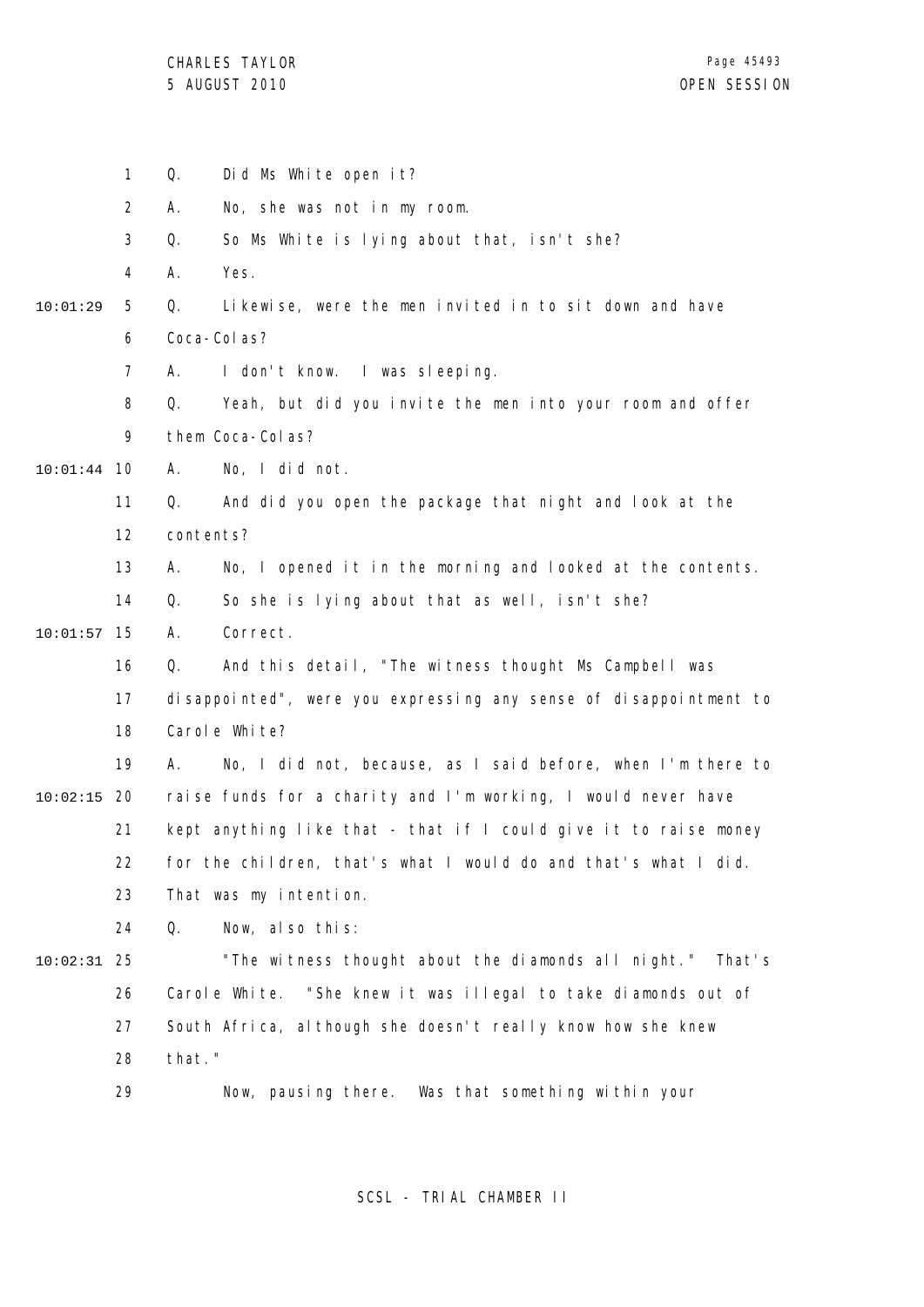|          | $\mathbf{1}$   | knowl edge?                                                     |  |  |
|----------|----------------|-----------------------------------------------------------------|--|--|
|          | $\overline{2}$ | No.<br>А.                                                       |  |  |
|          | 3              | Q.<br>And did Carole White discuss with you or suggest to you   |  |  |
|          | 4              | that you were acting in some way illegally --                   |  |  |
| 10:03:01 | 5              | А.<br>No.                                                       |  |  |
|          | 6              | -- by accepting this gift?<br>Q.                                |  |  |
|          | $\overline{7}$ | No, she didn't.<br>А.                                           |  |  |
|          | 8              | "The next morning, the witness and Ms Campbell and others<br>Q. |  |  |
|          | 9              | boarded the Blue Train." Now, just help me with this detail:    |  |  |
| 10:03:24 | 10             | You told us you were late for breakfast the following morning.  |  |  |
|          | 11             | I'm always late, so.<br>А.                                      |  |  |
|          | 12             | And when you went downstairs, just picture the scene at<br>Q.   |  |  |
|          | 13             | breakfast for us. Were Mia Farrow and your then agent,          |  |  |
|          | 14             | Carole White, sitting together at the breakfast table?          |  |  |
| 10:03:43 | 15             | Yeah, I think some people had had their breakfast, like<br>А.   |  |  |
|          | 16             | I said before, and some were still to come down.                |  |  |
|          | 17             | Q.<br>But the two of them were sitting together?                |  |  |
|          | 18             | Were at the breakfast table.<br>А.                              |  |  |
|          | 19             | And you went and joined them?<br>Q.                             |  |  |
| 10:03:55 | 20             | Correct.<br>А.                                                  |  |  |
|          | 21             | Q.<br>Now, what she says is this:                               |  |  |
|          | 22             | boarded the Blue Train. The witness knew they had the           |  |  |
|          | 23             | diamonds and she figured that she would probably be the one who |  |  |
|          | 24             | wound up holding them and carrying them. She told Ms Campbell   |  |  |
| 10:04:12 | 25             | that she didn't think they should keep the diamonds, it could   |  |  |
|          | 26             | result in a scandal or even prison."                            |  |  |
|          | 27             | It's not correct because I looked for Jeremy. I had them<br>А.  |  |  |
|          | 28             | and I gave them to Jeremy Ractliffe.                            |  |  |
|          | 29             | But just taking matters in stages, did you have any such<br>Q.  |  |  |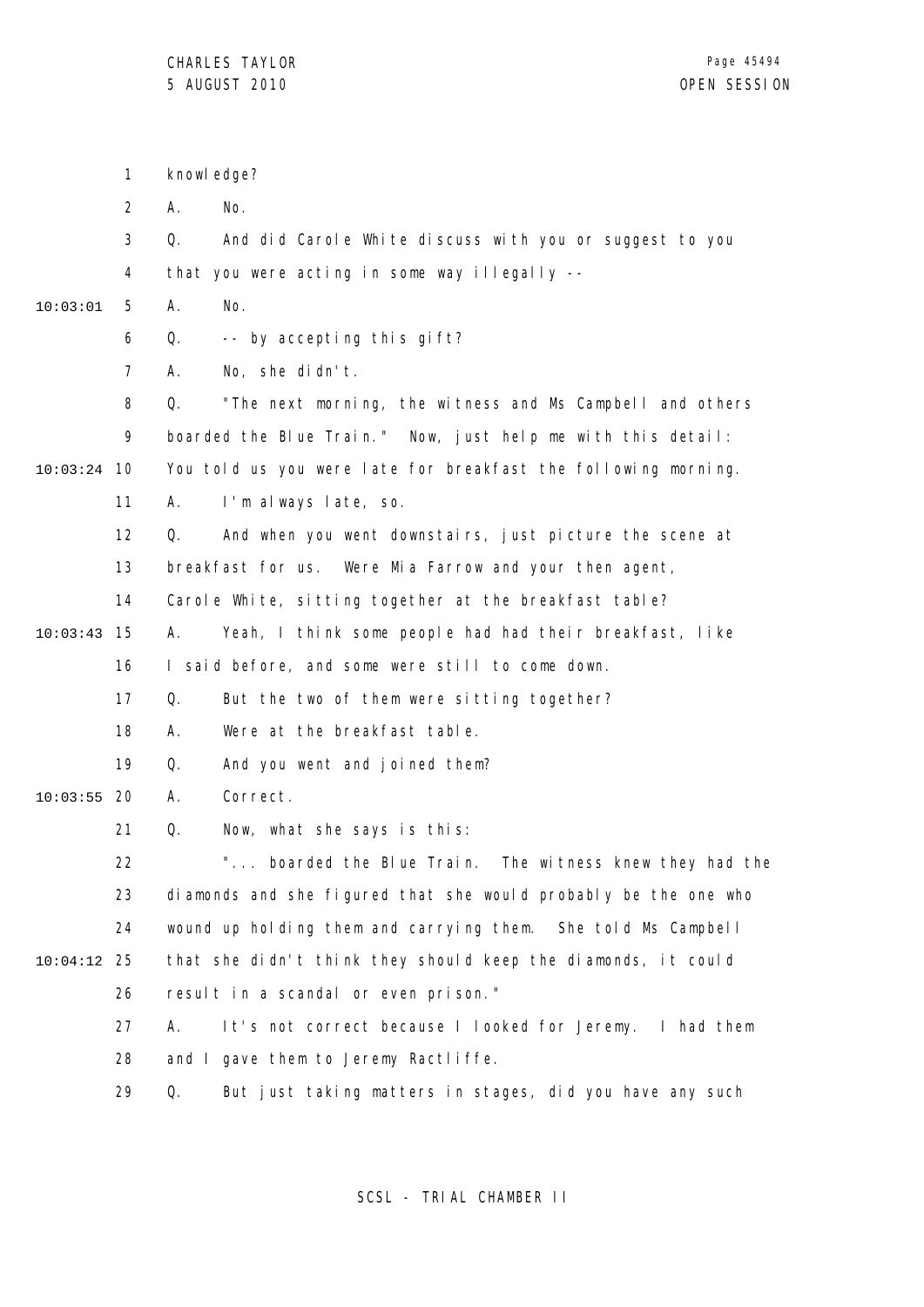1 conversation with Carole White?

2 A. No.

3 4 5 6 7 10:04:44 Q. "The witness and Ms Campbell discussed the matter and decided to give the diamonds to Mr Mandela's charity, because they could do some good. That evening or the next day, the witness and Ms Campbell went to see Jeremy Ractliffe in the train compartment he was sharing with his wife."

> 8 Is that correct?

9 10 10:05:03 11 12 13 A. No, I gave the stones to Jeremy. When I got on the train, immediately I looked for him and gave them but I'm not - as I said a bit earlier, I don't recall if I gave them - because I'm not remembering if he was at the house to pick us up or if he met us at the train station.

14 15 10:05:21 16 17 Q. "Mr Ractliffe ran the Children's Fund at that time. The witness, Ms Campbell, and Mr and Mrs Ractliffe were in the compartment when Ms Campbell gave the diamonds to Mr Ractliffe who was horrified, but he reluctantly took them."

18 19 20 10:05:43 Was Carole White present when you gave the pebbles --A. I don't recall that she was but she could have been but I don't recall. It was 13 years ago.

> 21 Q. Now, let us take a couple of minutes to look --

22 23 24 PRESIDING JUDGE: Actually, Mr Griffiths, I'm interested to establish whether it is true that Mr Ractliffe was horrified. Is it true?

25 10:06:09

26 27 THE WITNESS: Sorry, could you repeat the question? PRESIDING JUDGE: Was Mr Ractliffe horrified by the pouch that you handed to him?

28 29 THE WITNESS: He wasn't - he didn't express that he was horrified to me.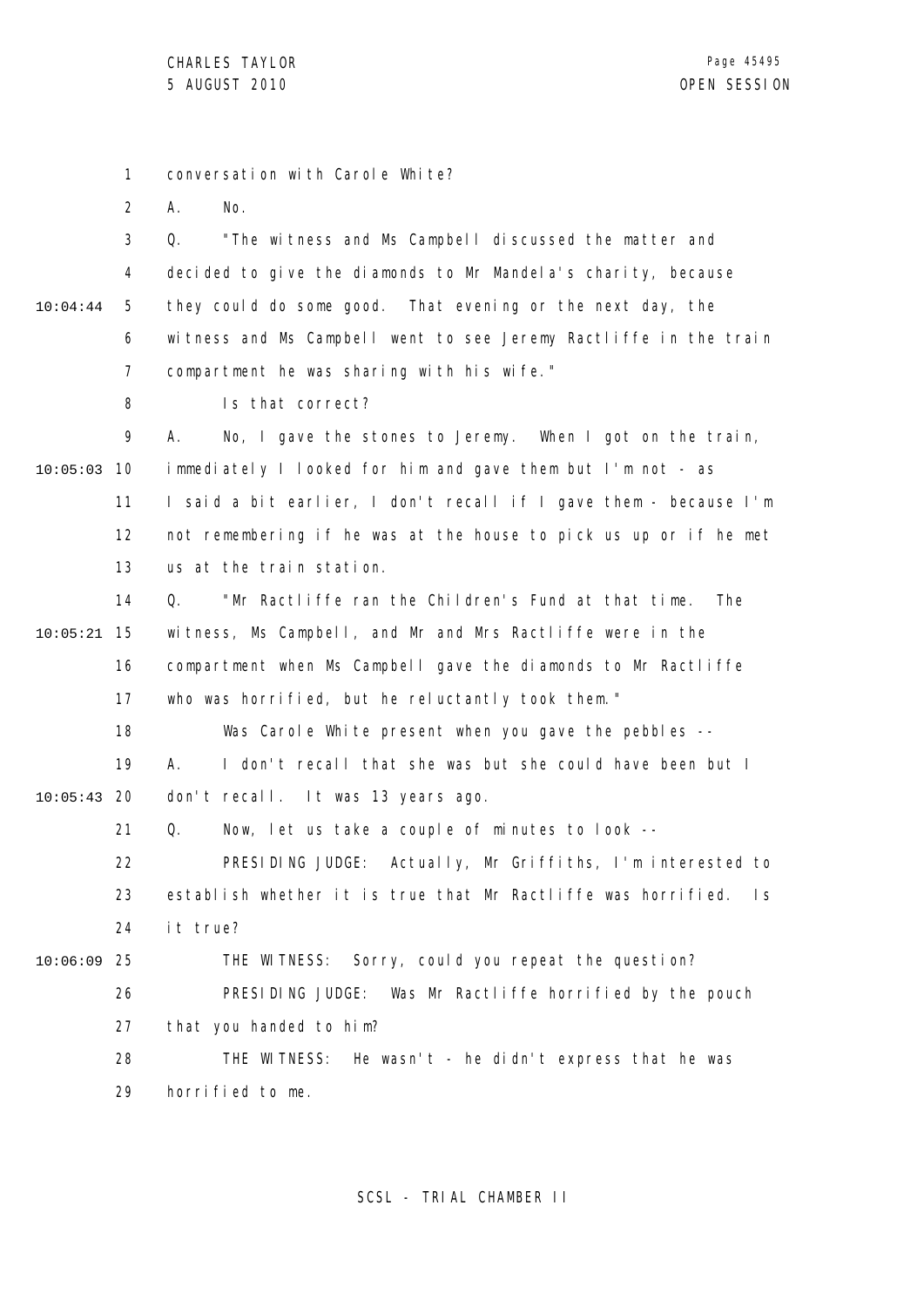CHARLES TAYLOR

|          | 1              | PRESIDING JUDGE: You mean he was not disturbed by you            |
|----------|----------------|------------------------------------------------------------------|
|          | $\overline{2}$ | handing him unprocessed diamonds?                                |
|          | 3              | THE WITNESS: No, he took - I asked him to take them and do       |
|          | 4              | something good with them. He's someone that I trust and I'd      |
| 10:06:35 | 5              | known for a while and I believed that's what he would do.        |
|          | 6              | MR GRIFFITHS: Can I continue now, Madam President?               |
|          | $\overline{7}$ | Now, let's have a look at the declaration of Mia Farrow,<br>Q.   |
|          | 8              | shall we? I have already mentioned that it is dated 9 November   |
|          | 9              | 2009:                                                            |
| 10:06:57 | 10             | "I was contacted by Nicholas Koumjian, a Prosecutor for the      |
|          | 11             | Special Court for Sierra Leone, by email on 10 August 2009 and   |
|          | 12             | asked if I would consent to speak by phone.                      |
|          | 13             | I gave Mr Koumjian my phone number. He called and asked me       |
|          | 14             | if I recalled meeting Charles Taylor in South Africa and I said  |
| 10:07:23 | 15             | I di d.                                                          |
|          | 16             | He then asked what I recalled about that meeting, and            |
|          | 17             | I explained that I had limited contact with Mr Taylor but was    |
|          | 18             | happy to relate what I remembered. I travelled to South Africa   |
|          | 19             | for an event to raise money for Nelson Mandela's children's      |
| 10:07:42 | 20             | charities, at the invitation of the then President of South      |
|          | 21             | Africa, Nelson Mandela. I believe this was about 1997.           |
|          | 22             | Other guests at the event that I recall included Naomi           |
|          | 23             | Campbell, Quincy Jones and Jemima and Imran Khan. We were all    |
|          | 24             | staying at the government guesthouse in Pretoria.                |
| 10:08:08 | 25             | I remember arriving at the residence of President Mandela        |
|          | 26             | for a dinner party. There were others present, when my children  |
|          | 27             | and I arrived. I was introduced by Graca Machel, now the wife of |
|          | 28             | Nel son Mandel a, to Charles Taylor, President of Liberia.       |
|          | 29             | A photographer moved towards us, but Ms Machel quickly           |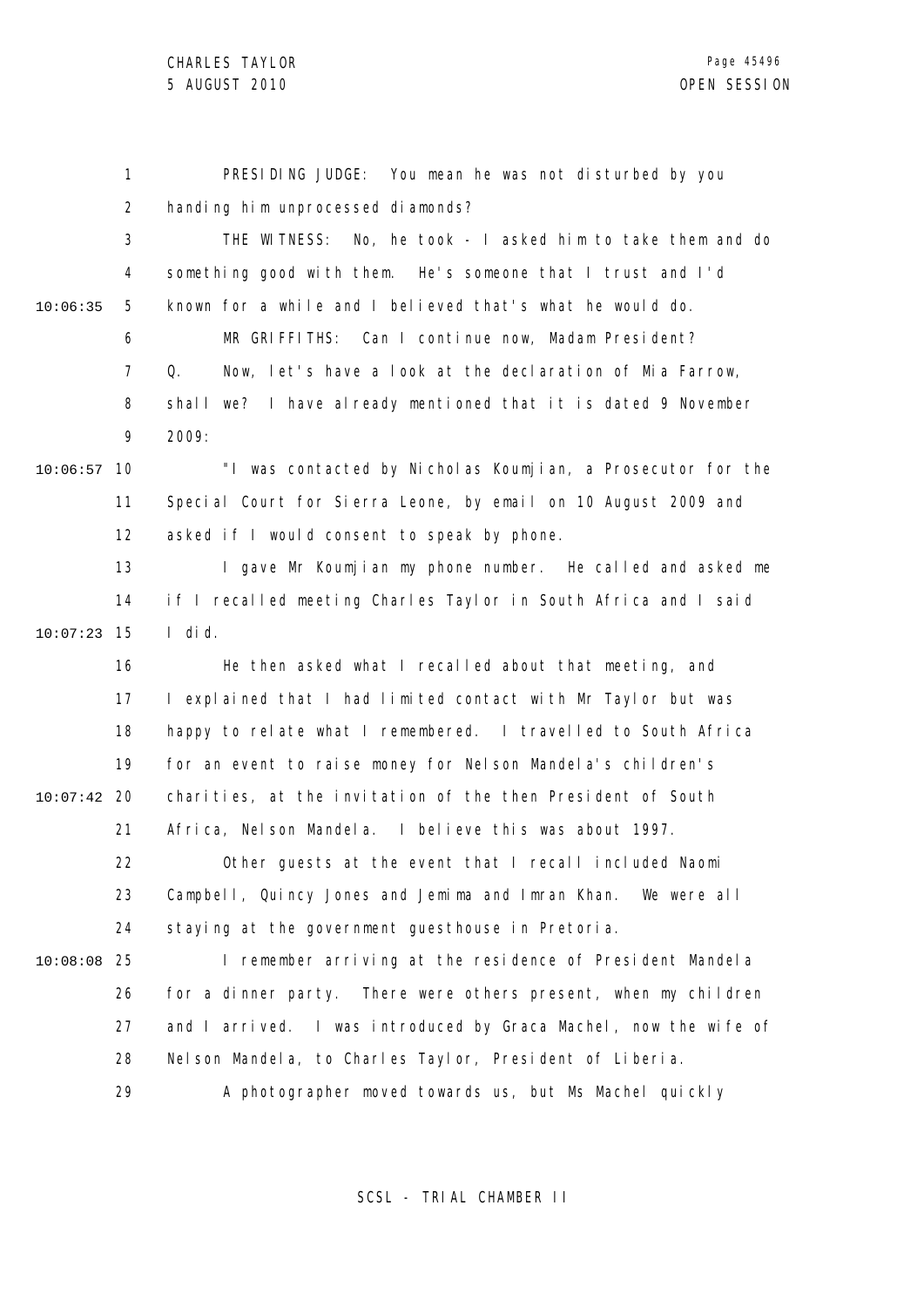|          | 1              | moved me away from Mr Taylor, whispering words to the effect, 'We |
|----------|----------------|-------------------------------------------------------------------|
|          | $\overline{2}$ | do not want you to be photographed with this man. He should have  |
|          | 3              | left. We are trying to get him to leave.'"                        |
|          | 4              | Now, do you recall at any stage that evening anyone telling       |
| 10:08:49 | 5              | you that you shouldn't be photographed with Charles Taylor?       |
|          | 6              | No, I don't recall it.<br>А.                                      |
|          | $\overline{7}$ | Q.<br>Because in fact a photograph was taken, wasn't it?          |
|          | 8              | A group photo, correct.<br>А.                                     |
|          | 9              | Q.<br>And that's you, is it not, standing next to Charles Taylor  |
| 10:09:05 | 10             | and President Mandel a?                                           |
|          | 11             | Correct.<br>Α.                                                    |
|          | 12             | Is that right?<br>Q.                                              |
|          | 13             | Uh-huh.<br>Α.                                                     |
|          | 14             | PRESIDING JUDGE: Mr Griffiths, that's the kind of picture         |
| 10:09:11 | 15             | that should be on the overhead. We don't know what you're         |
|          | 16             | showing the witness.                                              |
|          | 17             | MR GRIFFITHS: Very well. I think we served a copy on              |
|          | 18             | Court Management and your Honours should have a copy of that      |
|          | 19             | photograph in this blue bundle behind the third sticker.          |
| 10:09:33 | -20            | THE WITNESS: I've seen the picture. I know it.                    |
|          | 21             | PRESIDING JUDGE: Please put it on the overhead for the            |
|          | 22             | public to see.                                                    |
|          | 23             | MR GRIFFITHS:                                                     |
|          | 24             | Q.<br>Do you remember the photograph, Ms Campbell?                |
| 10:10:06 | 25             | $I$ do.<br>Α.                                                     |
|          | 26             | Q.<br>Well, normally in these proceedings, one would get a        |
|          | 27             | witness to change places and write the names of each individual,  |
|          | 28             | but I think we can recognise virtually everyone in that           |
|          | 29             | photograph?                                                       |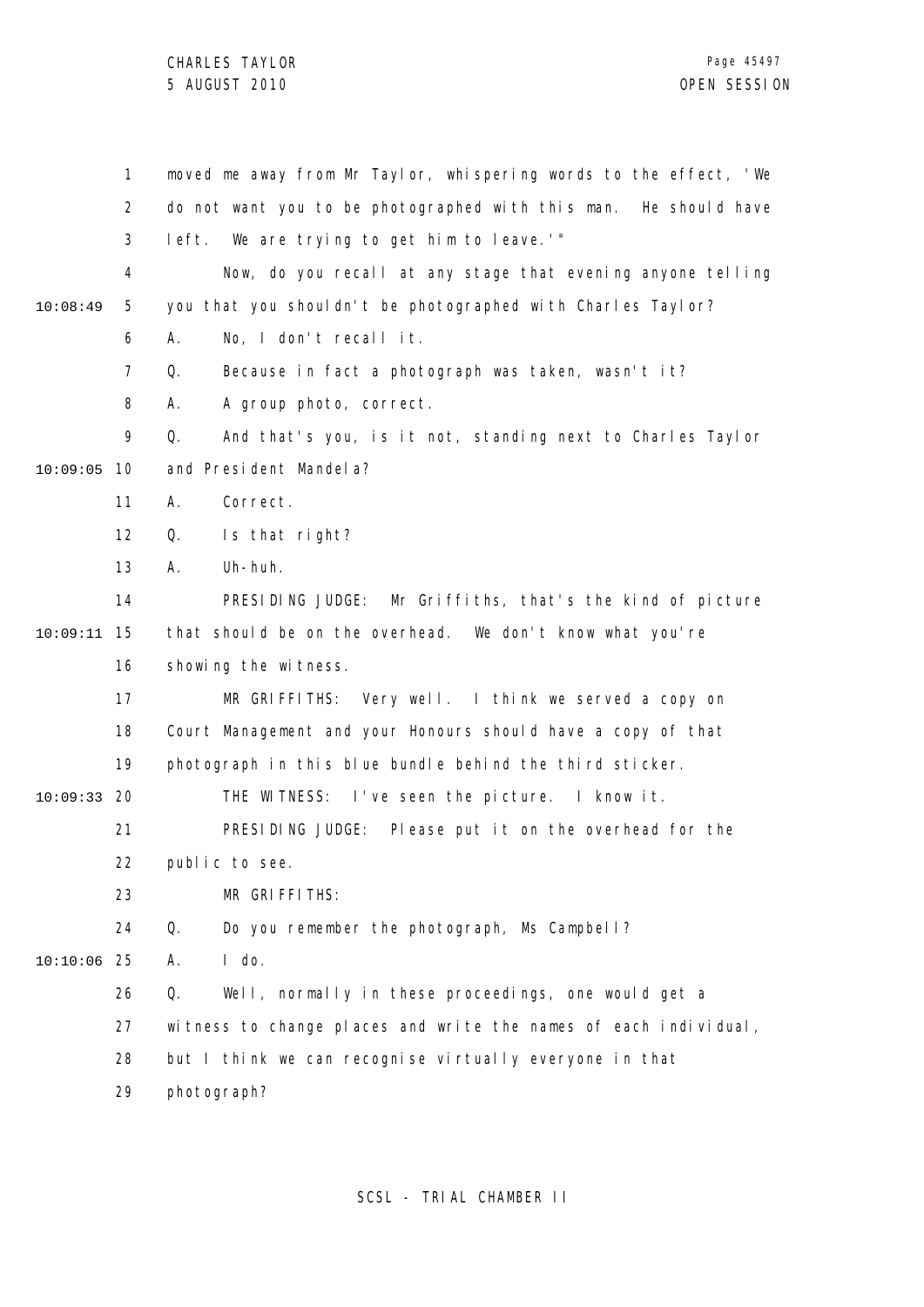|               | $\mathbf{1}$   | А.       | Yeah.                                                             |
|---------------|----------------|----------|-------------------------------------------------------------------|
|               | $\overline{2}$ | Q.       | So I won't bother. Now, do you recall anyone telling you          |
|               | 3              |          | not to be photographed with --                                    |
|               | 4              |          | PRESIDING JUDGE:<br>Mr Griffiths, whilst you and the witness      |
| 10:10:29      | 5              |          | are privy to the identities of these people, the judges certainly |
|               | 6              | are not. |                                                                   |
|               | 7              |          | [Microphone not activated].<br>MR GRIFFITHS:                      |
|               | 8              |          | PRESIDING JUDGE: Yes we do, and I would appreciate that           |
|               | 9              |          | the identities of these people are put on the record.             |
| 10:10:46      | 10             |          | MR GRIFFITHS:<br>Very well.                                       |
|               | 11             | Q.       | Let's go from left to right, please, Ms Campbell.                 |
|               | 12             | Α.       | 0kay.                                                             |
|               | 13             | Q.       | The female with the long hair, who is that?                       |
|               | 14             | Α.       | Jemi ma Khan.                                                     |
| $10:11:01$ 15 |                | Q.       | Yes?                                                              |
|               | 16             | Α.       | And then Imran Khan.                                              |
|               | 17             | Q.       | Yes?                                                              |
|               | 18             | Α.       | And then me.                                                      |
|               | 19             | Q.       | Yes?                                                              |
| $10:11:11$ 20 |                | Α.       | Charles Taylor.                                                   |
|               | 21             | Q.       | Yes?                                                              |
|               | 22             | Α.       | Mr Mandela, then President Mandela.                               |
|               | 23             | Q.       | Yes?                                                              |
|               | 24             | Α.       | Graca Machel. I don't - I don't remember her name.<br>She         |
| 10:11:40      | 25             |          | was the partner of Mr Jones at the time.                          |
|               | 26             | Q.       | Yes?                                                              |
|               | 27             | Α.       | And Mr Quincy Jones, Jemima Khan --                               |
|               | 28             |          | PRESIDING JUDGE:<br>PI ease pause.<br>Please pause, Ms Campbell.  |
|               | 29             |          | I'm asking the Court Manager to ensure that there is a copy       |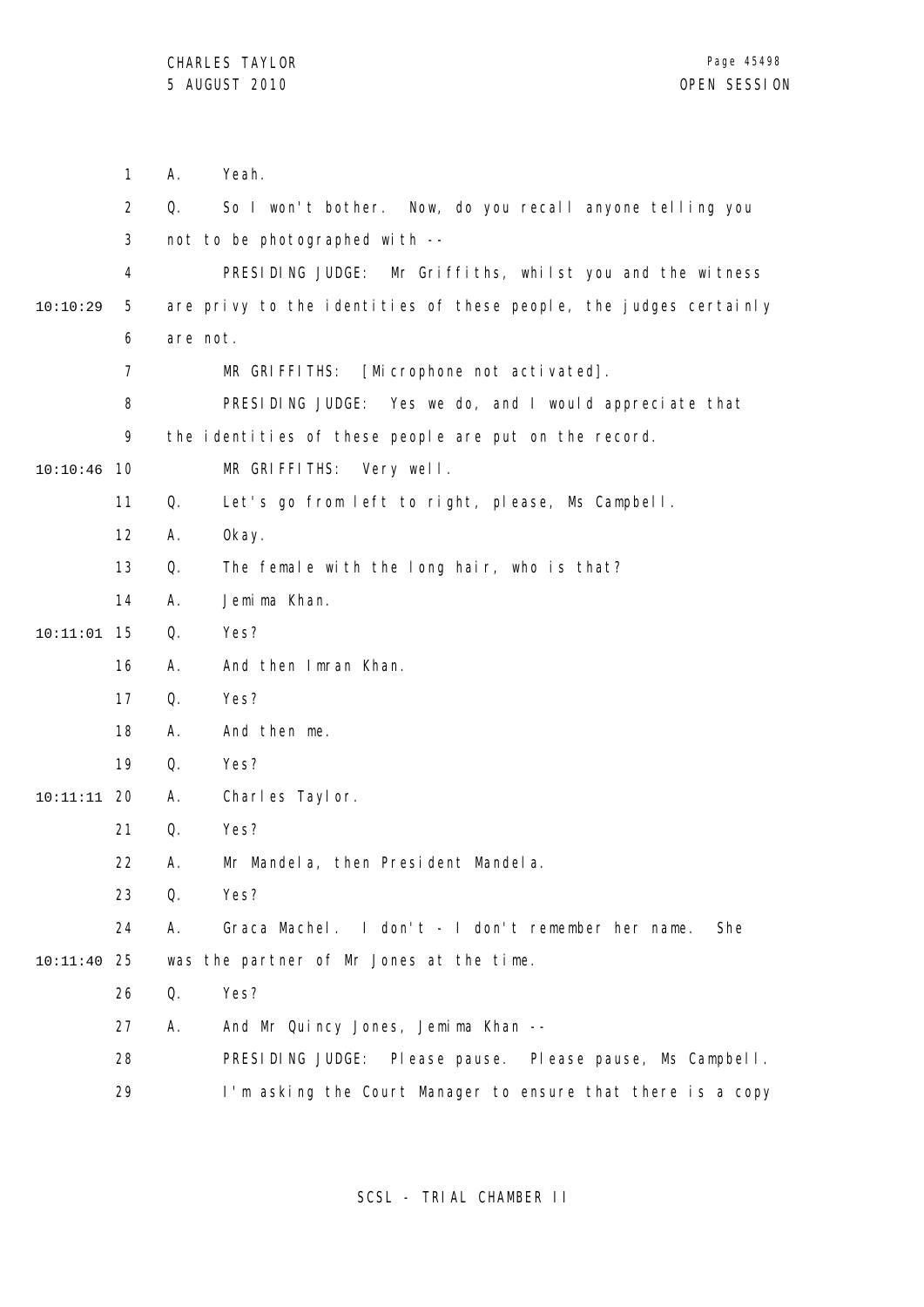1 2 3 4 5 6 7 8 9 10 10:12:38 11 12 13 14 15 10:12:55 16 17 18 19 20 10:13:14 21 22 23 24 25 10:13:39 26 27 28 29 10:12:20 on the overhead whilst the witness is speaking. That's the way we normally do it. Now, I appreciate that she was writing something on another copy but there should be a copy on the overhead so that we all follow the evidence. MR GRIFFITHS: They do have two copies available, Madam President. PRESIDING JUDGE: Why wasn't it displayed? Why wasn't it being displayed while the witness was speaking? MS IRURA: Much obliged, your Honour. PRESIDING JUDGE: So what is happening? Was the witness writing the names or what was happening? MR GRIFFITHS: The witness was writing the names on the copy before her and I think there were a couple of unidentified individuals but, beyond that, the witness had successfully identified all the others present in this photograph. Q. Is that right, Ms Campbell? A. Correct. Q. And just so that we know, and I'm sorry to inconvenience you, but I wonder if you could just change places with the Court Manager, just for a moment, and, for everybody's benefit, just using your finger this time rather than writing, just starting from left to right, who is who? A. Jemima Khan, Imran Khan, myself, Charles Taylor, Mr Mandela, Graca Machel, the partner of Mr Jones at the time, Mr Quincy Jones, Mia Farrow, and I can't - I don't recall his name. Q. Thank you very much. You can retake your seat, please. Now, we have a procedure which we have to adopt in this Court, Ms Campbell. I wonder if you could sign the back of the copy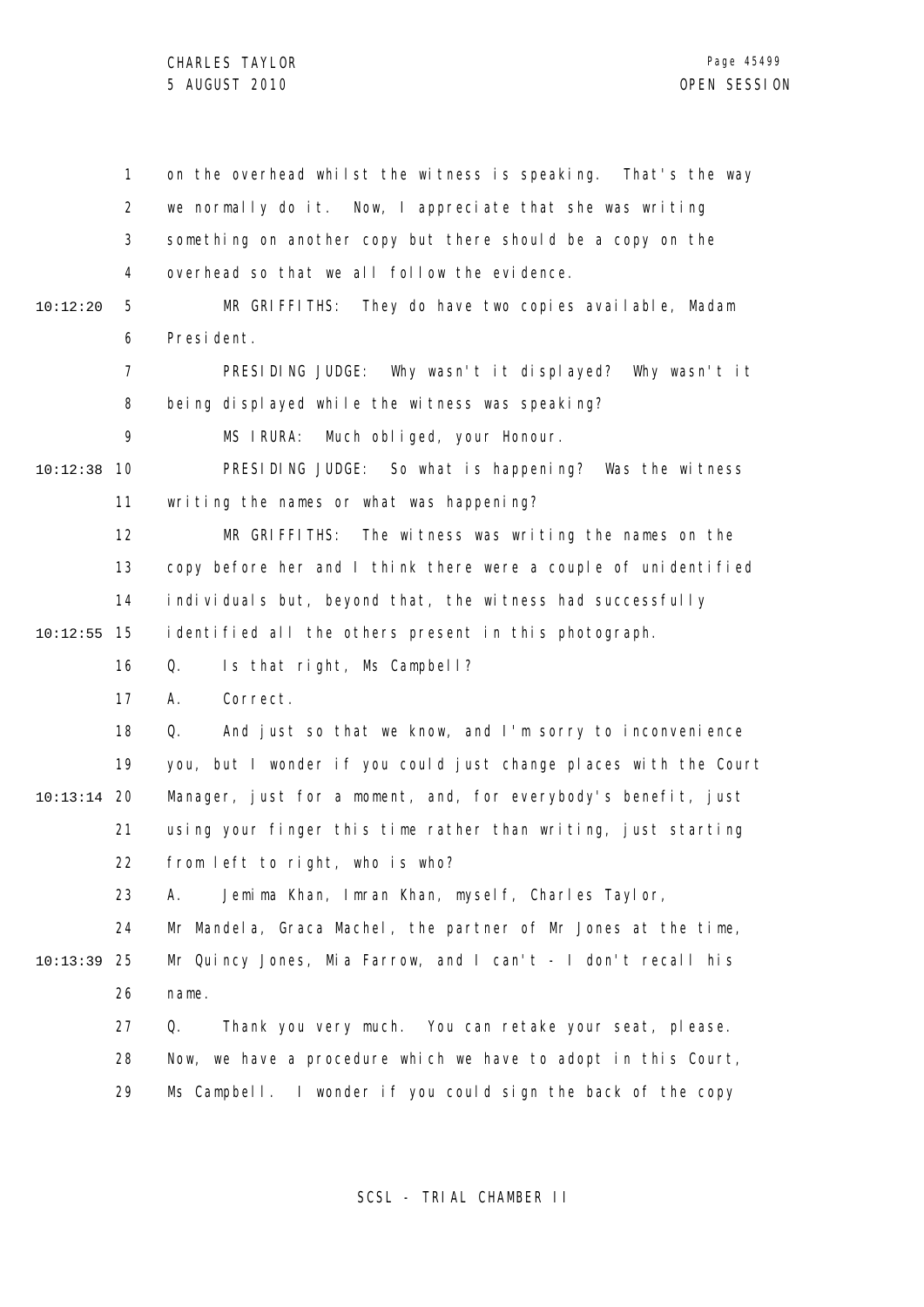|          | 1              | that you marked?                                                  |
|----------|----------------|-------------------------------------------------------------------|
|          | $\overline{2}$ | Of course.<br>А.                                                  |
|          | 3              | And put today's date, which is 5 August.<br>Q.                    |
|          | 4              | Madam President, could I ask for that to be marked for            |
| 10:14:16 | 5              | identification, please, MFI-1?                                    |
|          | 6              | PRESIDING JUDGE: It will have to be MFI-11. As you know,          |
|          | $\overline{7}$ | we have 10 MFIs before it that are pending. So that document,     |
|          | 8              | the photograph that has been marked by the witness, will be       |
|          | 9              | marked MFI-11.                                                    |
| 10:14:37 | 10             | MR GRIFFITHS: I'm grateful.                                       |
|          | 11             | Now, the witness continued in this way, Ms Campbell:<br>Q.        |
|          | 12             | "I did not have further contact with Mr Taylor and I              |
|          | 13             | believe he may have departed before the dinner.                   |
|          | 14             | The next morning, when the other guests, my children and          |
| 10:14:56 | 15             | I met for breakfast, Naomi Campbell was there and had an          |
|          | 16             | unforgettable story. She told us that she had been awakened in    |
|          | 17             | the night by knocking at her door. She opened the door to find    |
|          | 18             | two or three men, I do not recall how many, who presented her     |
|          | 19             | with a large diamond which they said was from Charles Taylor."    |
| 10:15:23 | -20            | Now, that's not correct, is it?                                   |
|          | 21             | А.<br>No, because he was at the dinner, and I didn't tell her a   |
|          | 22             | size of the diamond, but I did tell her of the events of my door  |
|          | 23             | being knocked upon.                                               |
|          | 24             | Did you tell her about the number of the pebbles that you<br>Q.   |
| 10:15:45 | -25            | recei ved?                                                        |
|          | 26             | No.<br>А.                                                         |
|          | 27             | "Ms Campbell told us that she would be donating the diamond<br>Q. |
|          | 28             | to Mandela's children's charities. As far as I recall, I did not  |
|          | 29             | see the diamond."                                                 |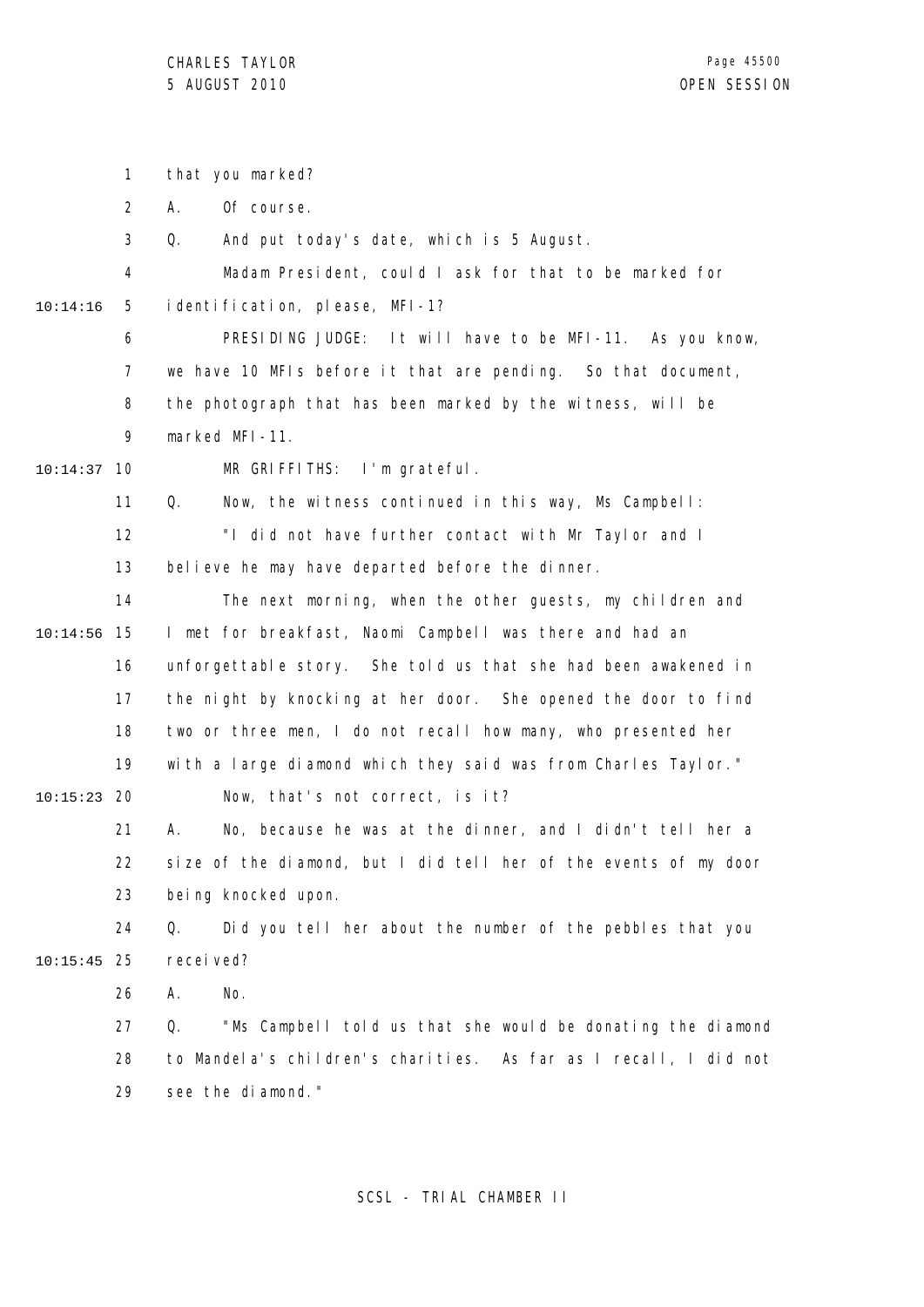|               | 1              | Did you have such a discussion at the breakfast table with        |
|---------------|----------------|-------------------------------------------------------------------|
|               | $\overline{2}$ | Mia Farrow?                                                       |
|               | 3              | No, not about what I was - my intentions was to find<br>А.        |
|               | 4              | Jeremy. I hadn't told her that.                                   |
| 10:16:16      | 5              | Now, just to be quite clear about this: Are you saying you<br>Q.  |
|               | 6              | never had a discussion with Mia Farrow about what you were going  |
|               | $\overline{7}$ | to do with those pebbles?                                         |
|               | 8              | No, not until I found Jeremy, I did not discuss, because<br>А.    |
|               | 9              | I hadn't found him at that point so I didn't know, you know.      |
| 10:16:34      | - 10           | So remember right when we started, I indicated to you the<br>Q.   |
|               | 11             | coincidence of Mia Farrow making this declaration two weeks after |
|               | 12             | Carole White started the lawsuit. Now, may you have had a         |
|               | 13             | discussion with Carole White about what you were going to do with |
|               | 14             | the pebbles?                                                      |
| 10:16:57      | 15             | That's possible.<br>А.                                            |
|               | 16             | So if you didn't have such a discussion with Mia Farrow,<br>Q.    |
|               | 17             | where do you think Mia Farrow got this from?                      |
|               | 18             | I don't know, but I didn't discuss with her.<br>А.                |
|               | 19             | But if you didn't discuss with Mia Farrow but you may have<br>Q.  |
| 10:17:11      | 20             | discussed with Carole White, apart from the Ractliffes, did you   |
|               | 21             | discuss this donation with anybody else?                          |
|               | 22             | A. No, I did not.                                                 |
|               | 23             | So where did Mia Farrow get this from?<br>Q.                      |
|               | 24             | I don't know.<br>А.                                               |
| $10:17:24$ 25 |                | It wasn't from you?<br>Q.                                         |
|               | 26             | It was not from me, no. I just met Mia Farrow, so it's not<br>А.  |
|               | 27             | something I would say to her; what I'm going to do and what my    |
|               | 28             | relations was with Jeremy.                                        |
|               | 29             | Now, did you that morning identify the pebbles as diamonds?<br>Q. |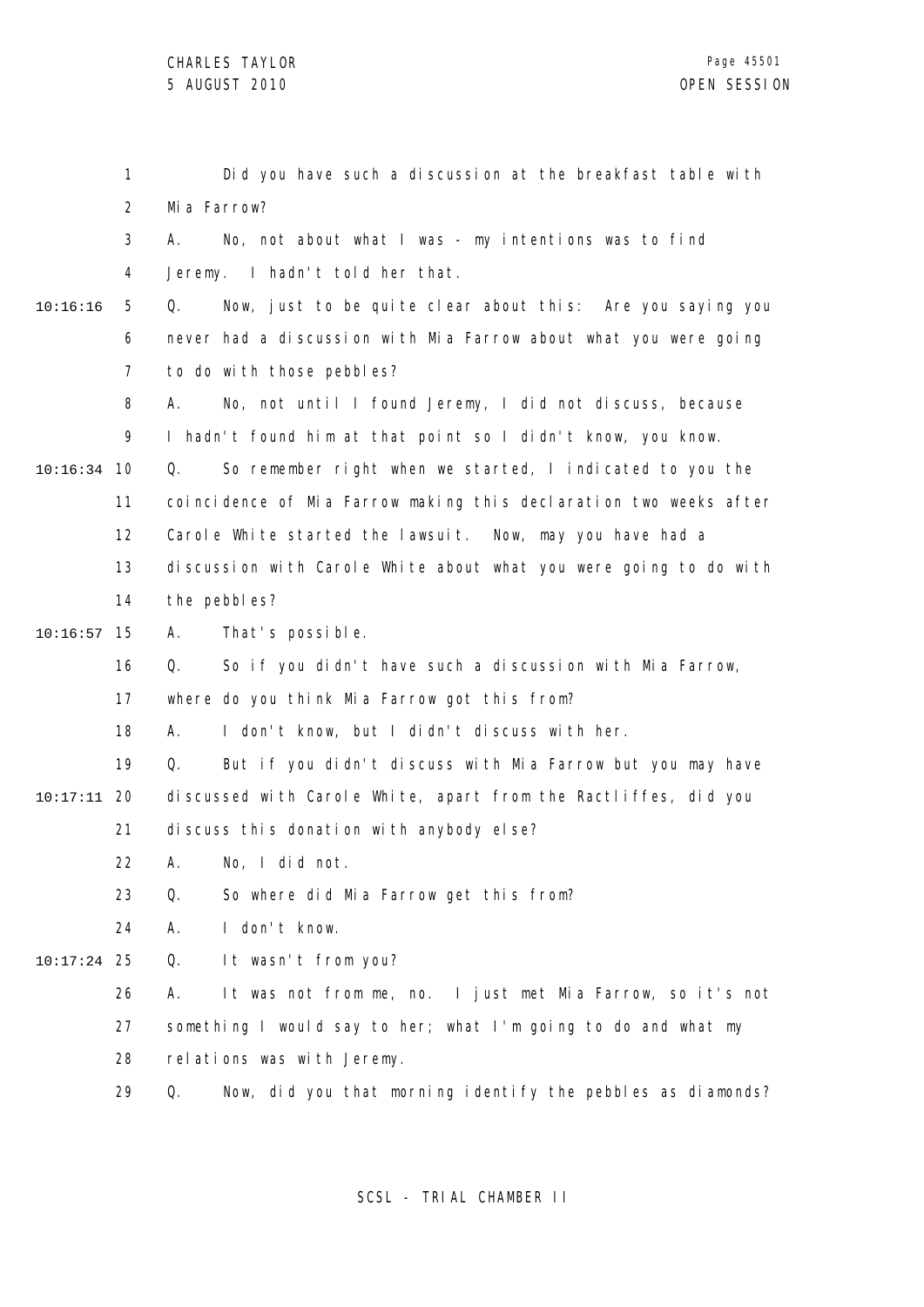1 2 3 4 5 6 7 8  $\mathsf{o}$ 10 10:18:18 11 12 13 14 15 10:19:02 16 17 18 19 20 10:19:28 21 22 23 24 25 10:19:59 26 27 28 29 10:18:00 A. No, at the table someone said that - Charles Taylor's name came up and said, "It has to be him", and that they were diamonds, and, as I said before, I don't remember which one of the two. Q. Tell me, do you know of any connection between Mia Farrow and Carole White? A. I wouldn't know, because I'm no longer working with Carole White, so I don't know if there is a connection. I mean, Mia Farrow has tried to contact me, but I've refused to speak with her, and it's possible that they speak. I really don't know. MR GRIFFITHS: There is one final matter that I'd like to deal with. I wonder if, Madam Court Manager, you could hand this to Ms Hollis, please. Q. Now, the final matter I want to deal with with you, Ms Campbell, is simply this: Do you know if those diamonds were - let me start again. Do you know whether the Nelson Mandela Children's Fund benefited from those diamonds? A. No, because up until last year I had never spoken to Jeremy about them after I'd given them to him, and he still has them, so they didn't benefit. MR GRIFFITHS: Can the witness be shown the documents behind the first tab in this little blue bundle? PRESIDING JUDGE: Is that the Defence bundle? MR GRIFFITHS: Madam President, yes. Q. Now, the first item behind that, in that document, in that folder, is a news item from ABC News. I'm not interested in the first page, Ms Campbell. Can we go quickly to the second page, please. If you look just below halfway on that page, do you see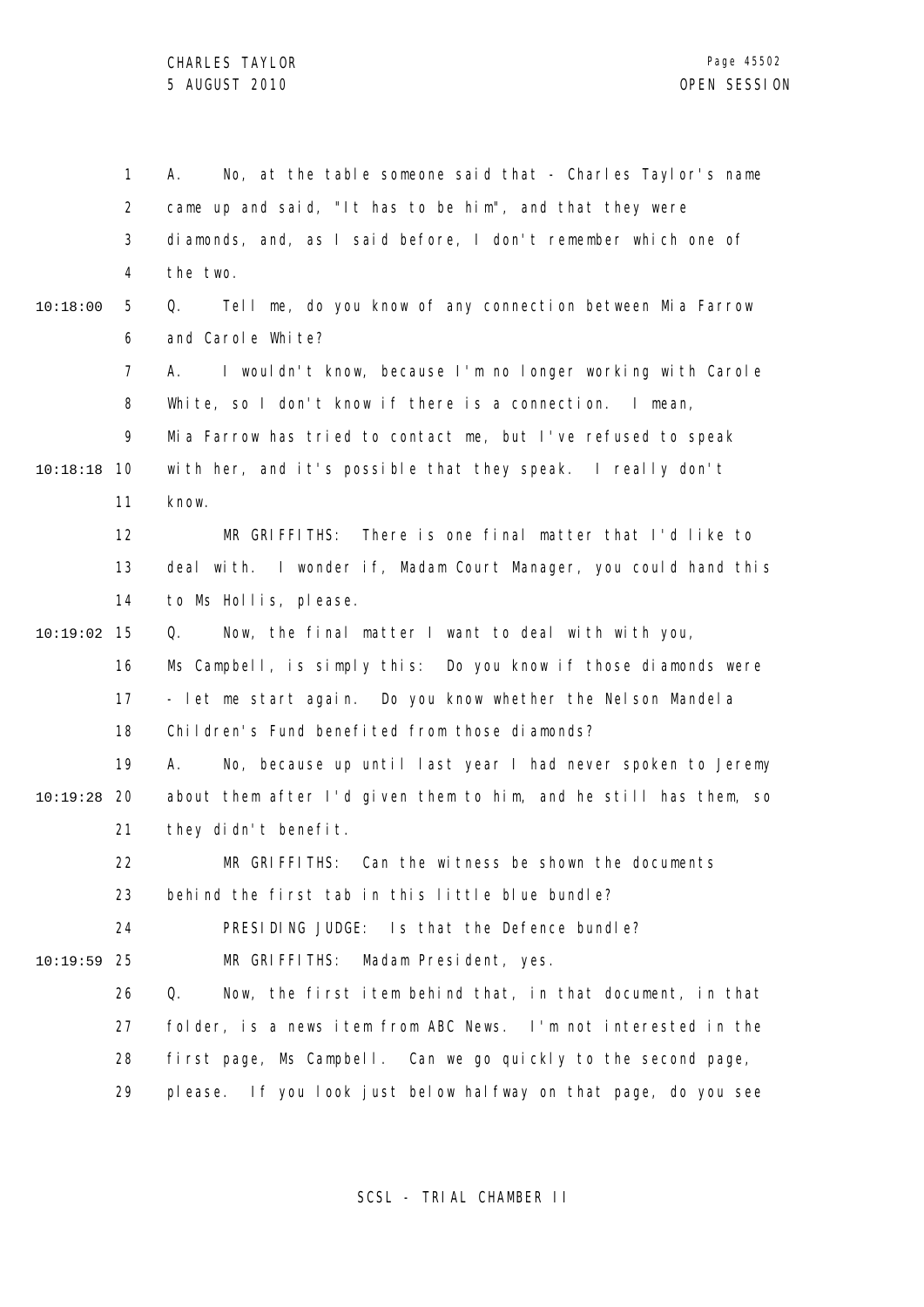1 2 3 4 5 6 7 8 9 10 10:21:10 11 12 13 14 15 10:21:23 16 17 18 19 20 10:21:36 21 22 23 24 25 10:21:58 26 27 28 29 10:20:48 a paragraph which reads as follows: "The donor relations manager for the Nelson Mandela Children's Fund, Mpaki Pule, said that" -- PRESIDING JUDGE: Please pause. We need this on the overhead. Thank you. MR GRIFFITHS: Q. "The donor relations manager for the Nelson Mandela Children's Fund, Mpaki Pule, said there is no record the charity received the diamond from Campbell. She did make cash contributions of \$50,000 that year and the year before, the charity officer said?" JUDGE LUSSICK: "The year after". MR GRIFFITHS: Q. "The year after", I'm grateful, "the charity officer said." Now, behind that on the next page, Ms Campbell, do you see a letter bearing the letterhead of the Nelson Mandela Children's Fund? A. Yes. Q. And you'll see it's dated the 4th of August and it's addressed to me. A. Yes. Q. "Dear Mr Griffiths, Prosecutor versus Charles Ghankay Taylor. I am the chief executive officer of the Nelson Mandela Children's Fund. With regard to your inquiry whether or not the NMCF ever received a donation of a diamond or diamonds from Ms Campbell, I can categorically state that the NMCF has never received any donation of a diamond or diamonds from Ms Campbell or from anyone else. It would have been improper and illegal to have done so." Now, as far as you're aware, you tell us, Mr Ractliffe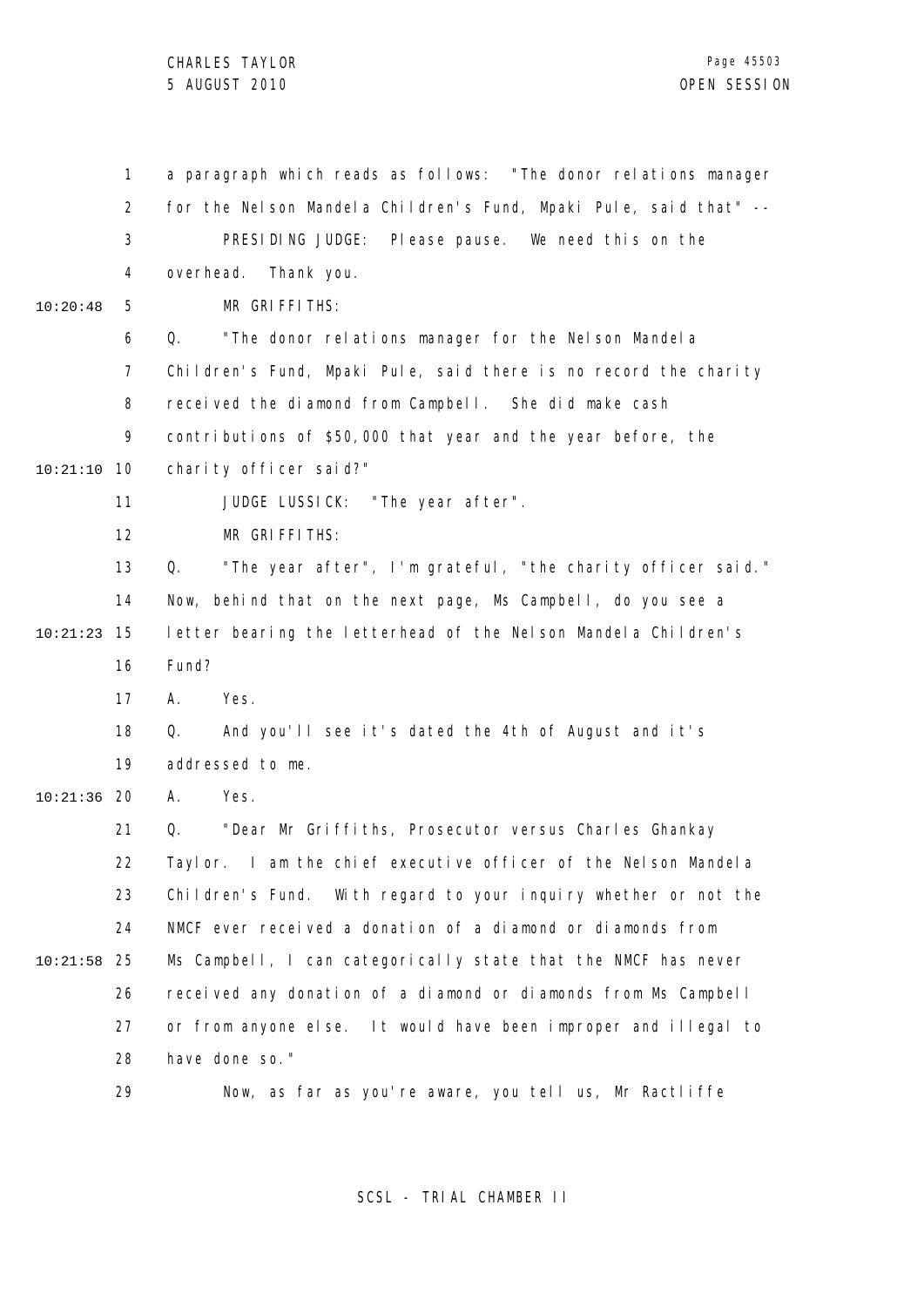1 2 3 4 5 6 7 8 9 10 10:23:09 11 12 13 14 15 10:23:30 16 17 18 19 20 10:23:49 21 22 23 24 25 10:24:01 26 27 28 29 10:22:45 still has the diamonds? A. That's correct, he's told that to my lawyers. MR GRIFFITHS: Could I have a moment, please, Madam President? I have no further questions. PRESIDING JUDGE: Ms Hollis, do you have any questions in re-examination? MR GRIFFITHS: My apologies, Madam President, before I sit down, could I ask, please, that those two documents, the ABC News article and the letter from the Nelson Mandela Children's Fund, be marked for identification MFI-12A and B; A being the ABC News article, B being the Nelson Mandela Children's Fund letter. PRESIDING JUDGE: Very well, the two documents are so marked. MR GRIFFITHS: I'm grateful. PRESIDING JUDGE: Ms Hollis, any questions in re-examination? MS HOLLIS: Thank you, Madam President. RE-EXAMINATION BY MS HOLLIS: Q. Ms Campbell, just a few questions for you. The Defence counsel asked you about your appearance on the Oprah Winfrey Show, do you recall? A. Yes. Q. And that Oprah Winfrey had reminded you of the ABC interview and that you had refused to make comment; correct? A. Correct. Q. And tell us why -- A. She showed it to me actually. She showed it to me, yeah. Q. And tell us why you refused to make comment on that. A. As I said before, I did not - I felt that my family --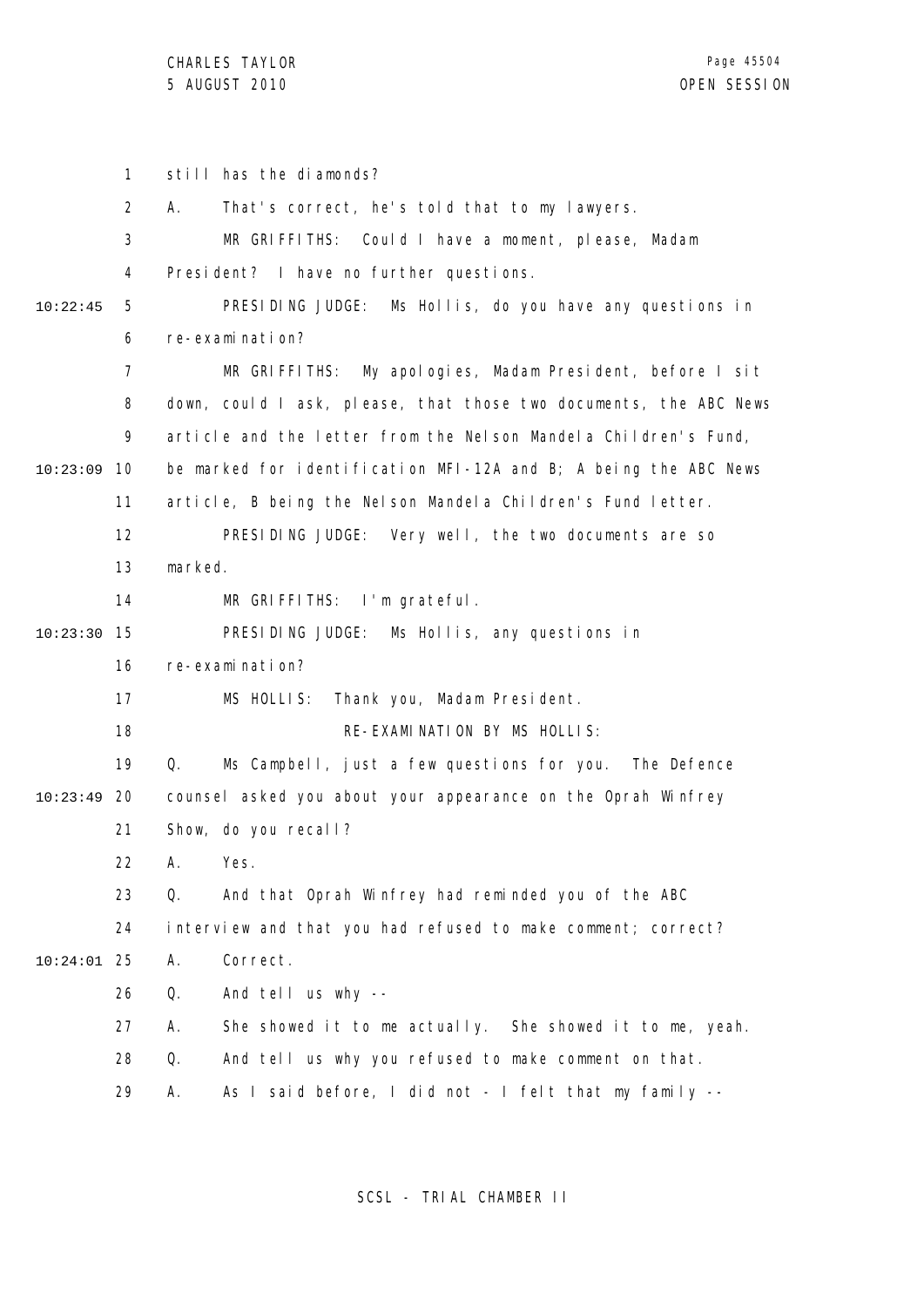1 2 3 4 5 6 7 8 9 10 10:24:52 11 12 13 14 15 10:25:15 16 17 18 19 20 10:25:37 21 22 23 10:24:28 MR GRIFFITHS: Excuse me, I do have an objection. PRESIDING JUDGE: Yes, Mr Griffiths. MR GRIFFITHS: I do have an objection to this line of questioning, for this simple reason: The witness is here to give evidence about her supposed possession and gift of diamonds from this defendant. That's the Prosecution allegation. What my learned friend is now seeking to do is to obtain, through the mouth of this witness, evidence maligning the character of Mr Taylor when the witness is in no position to give evidence about that. The witness has made quite clear her thoughts about Mr Taylor and his supposed killing of thousands of people, she obtained that information from the internet. And I know that my learned friend is now seeking to elicit from the witness the suggestion that she is afraid of Mr Taylor because of that acquired knowledge. In our submission, it is totally irrelevant to the issues raised by the testimony of this witness. PRESIDING JUDGE: Ms Hollis, what is your response? MS HOLLIS: I am following up on a line of questioning that the Defence counsel chose to pursue and the witness answered as to why she declined to comment on something, and her state of mind in relation to this accused may be relevant, very relevant, to issues that your Honours have to determine, and that is the credibility of the evidence before you.

24 25 10:25:53 26 27 28 So it is the Defence who went into this. As to her declining to comment, she indicated in response, "I did on the basis I said before." I'm simply following up with her what that is, and I believe that the Prosecution is entitled to do that. PRESIDING JUDGE: Please pause. Let me consult. [Trial Chamber conferred]

29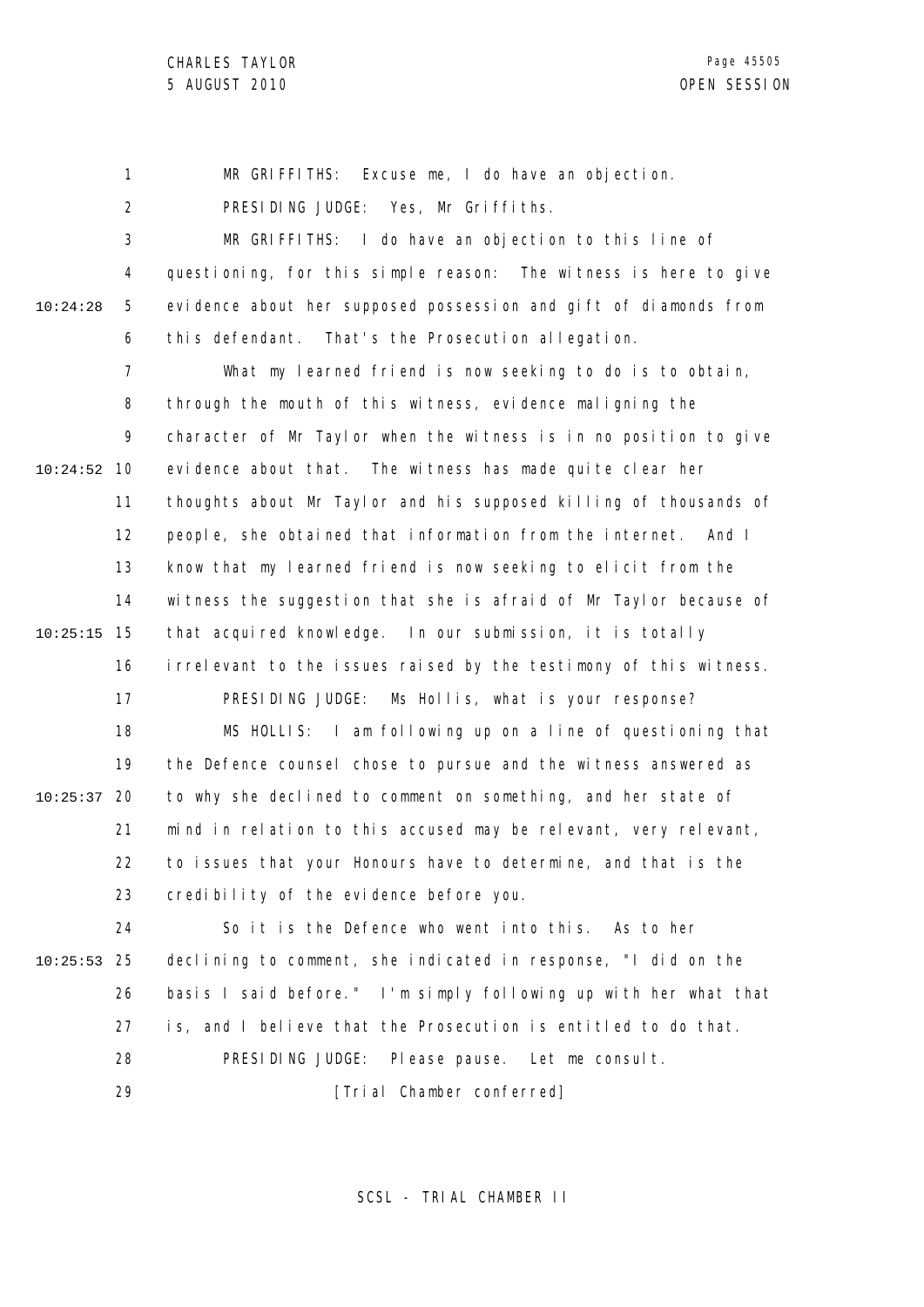1 2 3 4 5 6 7 8 9 10 10:27:01 11 12 13 14 15 10:27:26 16 17 18 19 20 10:27:50 21 22 23 24 25 10:28:05 26 27 28 29 10:26:40 The Defence objection is overruled on the grounds that this is a matter that arose during cross-examination and is rightfully a matter for re-examination. MS HOLLIS: Thank you, Madam President. Q. Ms Campbell, let me again orient you. We were talking about your appearance on the Oprah Winfrey Show and Defence counsel asking you that you declined to make comment about the ABC interview. In response to that you told Defence counsel that you did, that is, decline to make comment, on the basis you said before. Please tell us why you declined to make a comment. A. As I said on Oprah, when I was shown the footage, first of all, I was there to celebrate my 25 years, I was not really there to talk about the situation of ABC, and I felt that my family's life was in danger. And as I said before to you, I read that supposedly thousands of people had been killed and I didn't want my mother or my family to be in any danger. Q. And, Ms Campbell, this concern that you had, is it correct that it was based on your belief, your later belief, that it was Charles Taylor who gave you these diamonds? A. It's what I read. Q. And the concern about talking about it, is it correct that it was based on your later belief that Charles Taylor gave you these diamonds? A. Yes, my concern was what I read that allegedly had taken place in the past, so I think it [microphone not activated] -- Q. And why did that make you concerned? PRESIDING JUDGE: Sorry, Ms Hollis, sorry, the witness's answer was not completely captured on the record and I think it's my fault because I had the gavel on. But the witness said "it's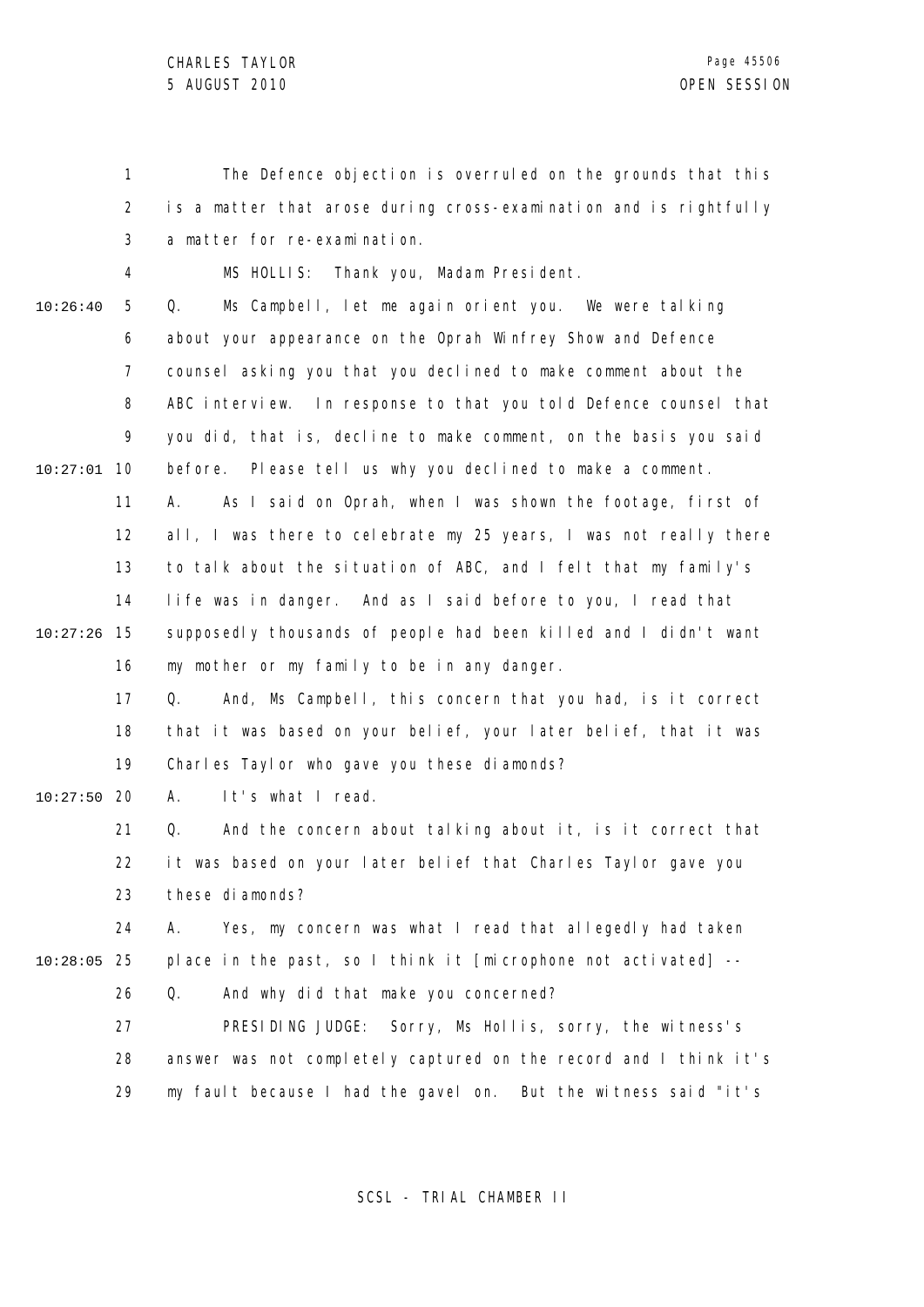1 2 3 4 5 6 7 8 9 10 10:29:00 11 12 13 14 15 10:29:15 16 17 18 19 20 10:29:24 21 22 23 24 25 10:29:41 26 27 28 29 10:28:41 because of what I read", read where? THE WITNESS: Oh, sorry, read in internet, read papers, heard from friends. MS HOLLIS: Q. So based on what you had read -- A. Obviously after my lawyers were called up and I was asked to testify and I said I didn't want to be involved, I read, you know, like anybody would. Q. And so after you had read, then that gave you concern about coming to this Court and talking about these events? A. That's exactly why I didn't want to come here. Q. Now, the Defence counsel also asked you about this lawsuit between you and Carole White; correct? A. Correct. Q. And she filed a lawsuit and you filed a counterclaim; is that right? A. Correct. Q. Now, in the lawsuit -- A. I'm not going to discuss it. I don't think it's correct to discuss it here. Q. I do have one question that perhaps you'll be able to answer, and it goes to the Defence counsel's questions to you about the timing of statements by Mia Farrow and declarations. And I simply want to ask you this, I'm not interested in the merits of this, okay? A. Oh, okay. Q. But what I want to ask you is this: In the lawsuit that was filed by Carole White -- A. And her brother.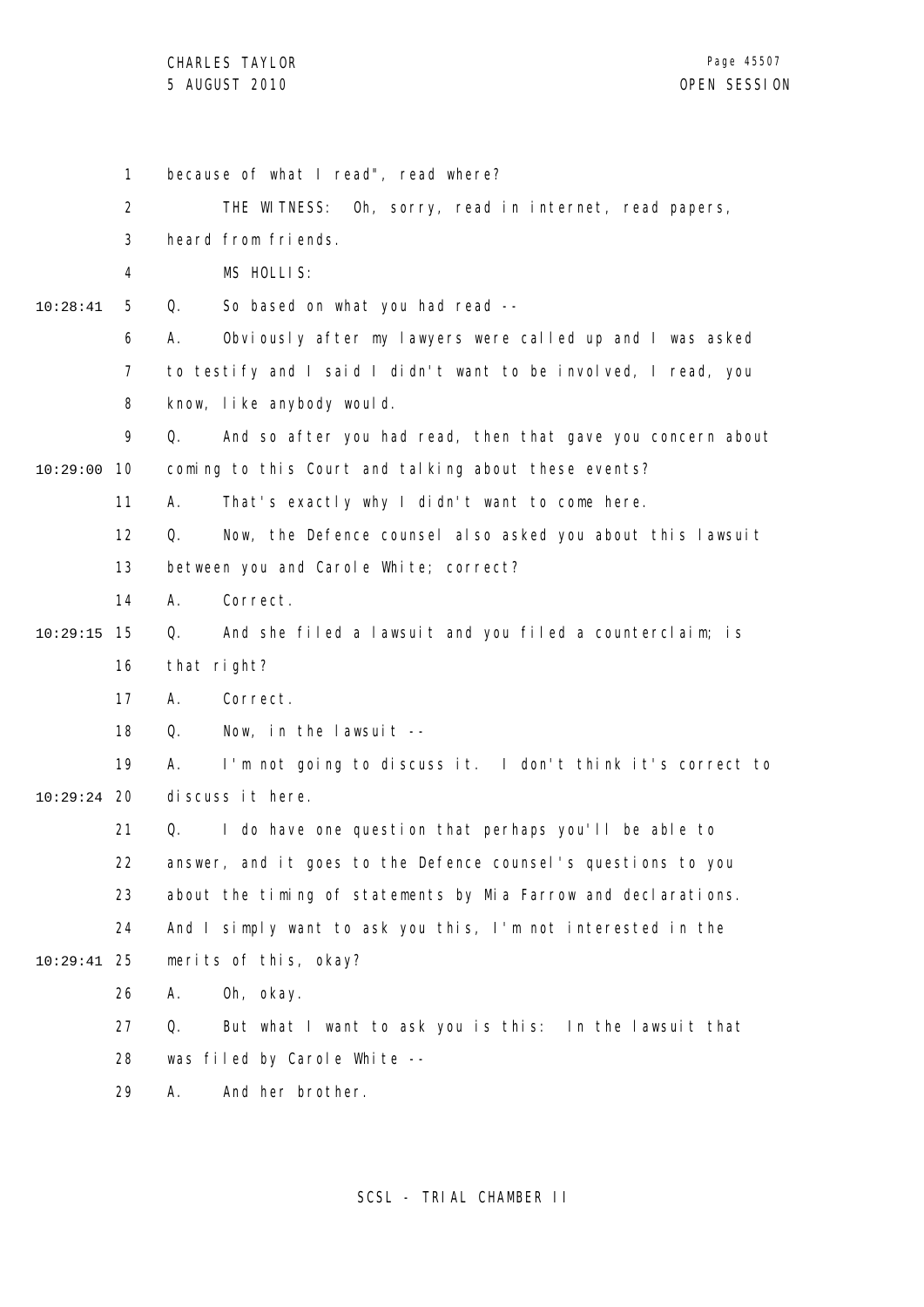|          | $\mathbf{1}$   | Q.<br>And her brother. Was the name Mia Farrow mentioned in that  |
|----------|----------------|-------------------------------------------------------------------|
|          | $\overline{2}$ | I awsui t?                                                        |
|          | 3              | Actually, I really don't know. You'd have to speak to my<br>А.    |
|          | 4              | lawyers about that. It's possible but I don't - it's very -       |
| 10:30:03 | 5              | there's a huge pile of papers, about 60 or 70 stacks of pages, so |
|          | 6              | for that - for me to answer you to that, I wouldn't know. You'd   |
|          | 7              | have to ask my lawyers.                                           |
|          | 8              | Fair enough. And in the countersuit that you filed, did<br>Q.     |
|          | 9              | you include Mia Farrow in that lawsuit at all?                    |
| 10:30:26 | 10             | So far, no, I don't believe I have, but again, I've been<br>А.    |
|          | 11             | speaking to my lawyers so many times on this it's possible I      |
|          | 12             | have. You'd have to ask them really.                              |
|          | 13             | All right. Thank you. The Defence counsel also put to you<br>Q.   |
|          | 14             | that it was pure speculation that the diamond was from Charles    |
| 10:30:48 | 15             | Taylor. And you said that you had assumed that it was from        |
|          | 16             | Charles Taylor. Do you remember telling the Defence counsel       |
|          | 17             | that?                                                             |
|          | 18             | Yes, I do.<br>А.                                                  |
|          | 19             | Ms Campbell, has anyone identified himself or herself as<br>Q.    |
| 10:31:03 | -20            | the person who gave you that diamond or those diamonds?           |
|          | 21             | No, never.<br>Α.                                                  |
|          | 22             | Now, you were shown a photograph and you wrote some names<br>Q.   |
|          | 23             | on that photograph. Could I see the photograph that has been      |
|          | 24             | marked for identification, please?                                |
| 10:31:33 | 25             | So if the witness could be shown that, it could be put on         |
|          | 26             | the overhead, please. Just put that one on the overhead, the one  |
|          | 27             | that's marked. Put that on the overhead, please.                  |
|          | 28             | And, Ms Campbell, we look at this photograph and Charles          |
|          | 29             | Tayl or is standing between you and Nelson Mandela; correct?      |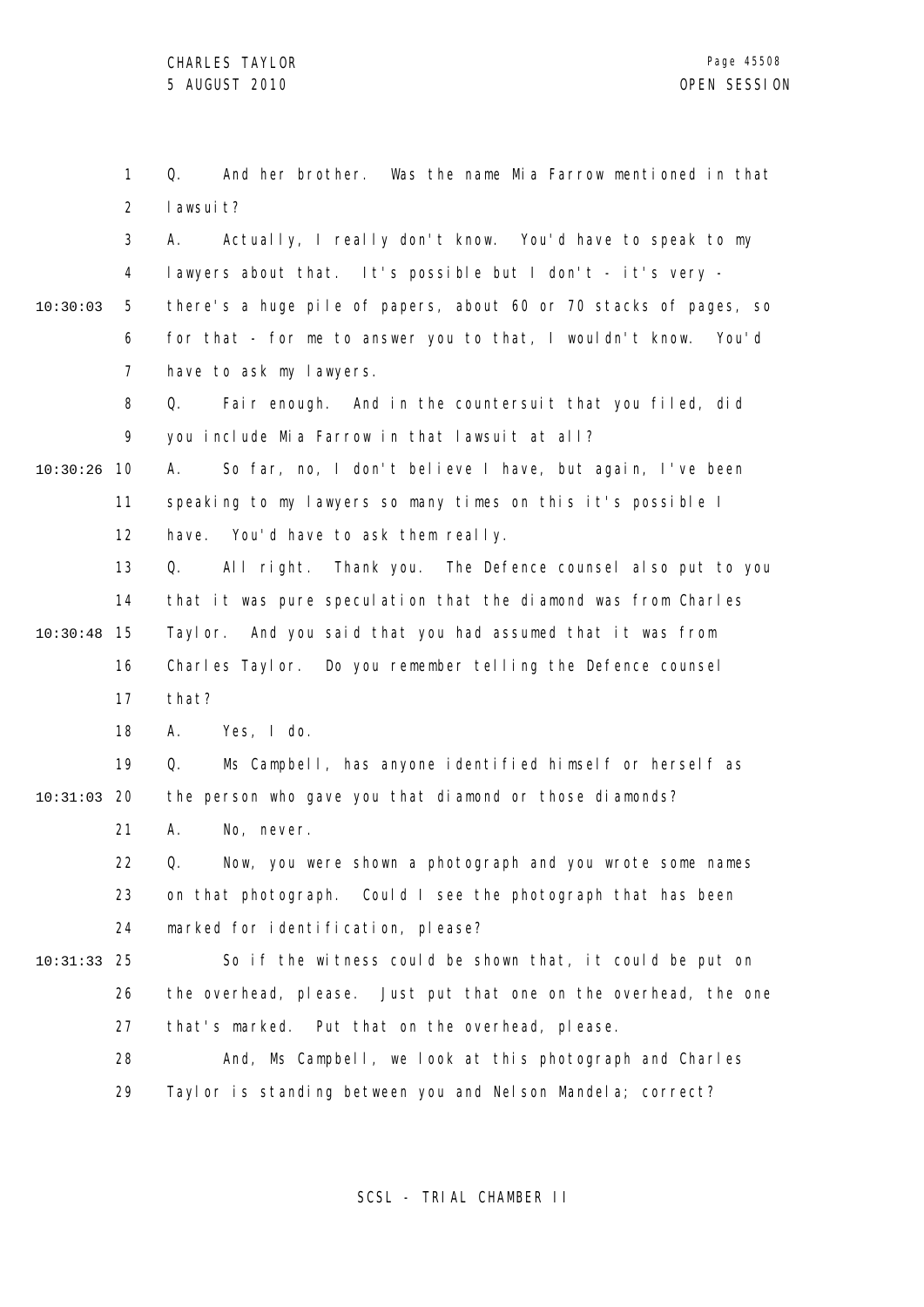1 2 3 4 5 6 7 8 9 10 10:33:30 11 12 13 14 15 10:33:46 16 17 18 19 20 10:34:19 21 22 23 24 25 10:34:39 26 27 28 29 10:33:00 A. Correct. Q. And do you remember when this photograph was taken? A. Oh, it's either before or after the dinner, but I can't recall, it's so long ago. I don't know. Q. So it was in connection with the dinner? A. Yeah. Q. All right. That can be removed. And then if we could please look at the document that has been marked 12B. Ms Campbell, you remember that Defence counsel read to you the statement that was obtained from Carole White? A. Correct. Q. And you recall that he read to you the portion that indicated that when the diamonds were given to Mr Ractliffe he was horrified. You remember him reading that part to you? A. Correct, I remember. Q. And if we could look at tab 2, that's MFI-12B, please. And if we look at this, we see that at the last sentence of the first paragraph, it says: "It would have been improper and illegal to have done so." And the writer of this document is referring to receiving diamond or diamonds from you, and the writer indicates it would have been improper and illegal to have done so. Ms Campbell, are you aware of any laws in South Africa in September of 1997 which would have made it illegal to possess unprocessed diamonds? A. No, I was not aware. Q. Mr Ractliffe, you said that at the time you gave him these diamonds, he was in charge or managing this fund. Where did he live at that time? A. I don't know. In South Africa.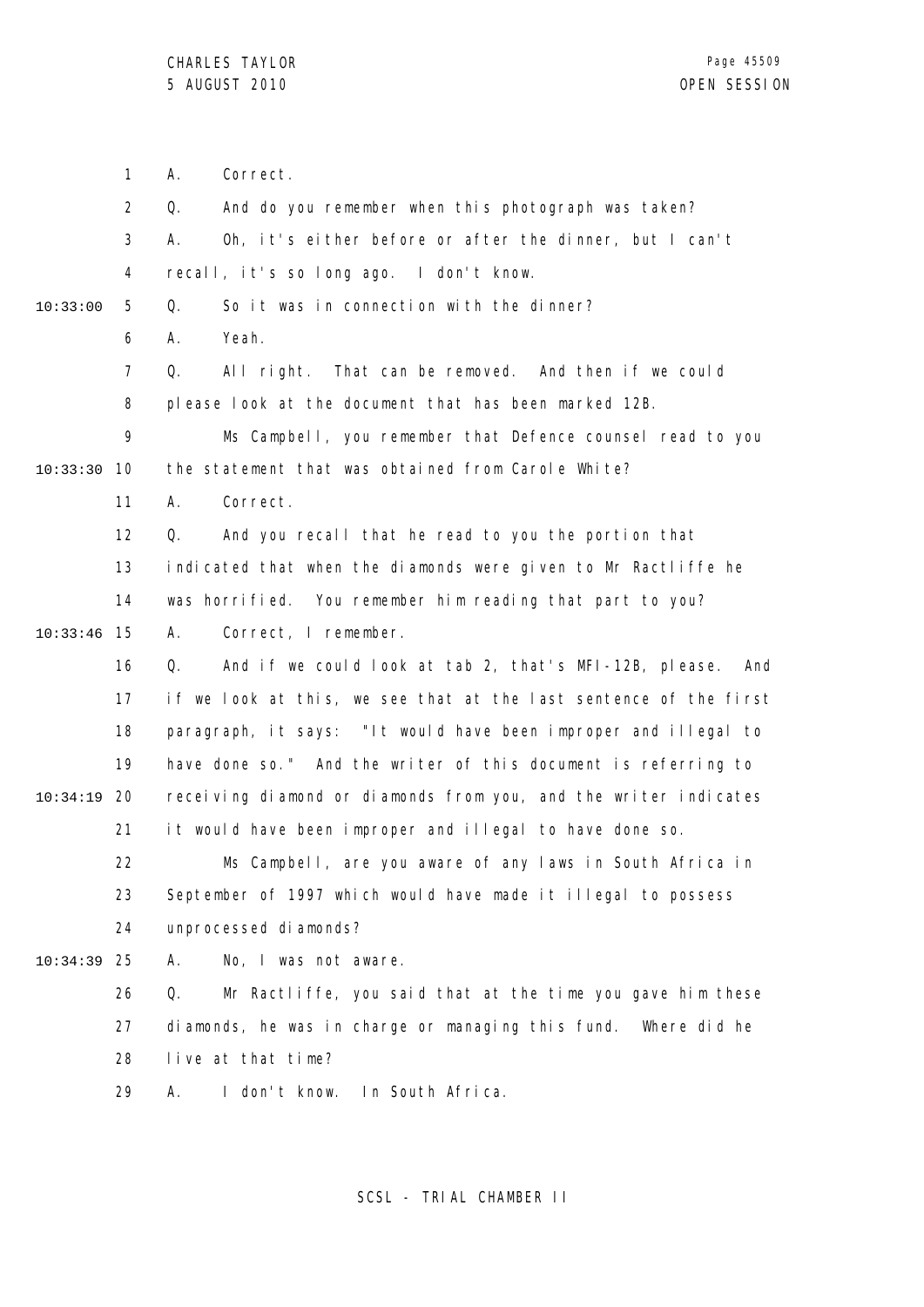|          | $\mathbf{1}$ | Q.<br>In South Africa?                                            |
|----------|--------------|-------------------------------------------------------------------|
|          | 2            | Α.<br>Yeah.                                                       |
|          | 3            | Q.<br>Would Mr Ractliffe have been aware of any such laws?        |
|          | 4            | А.<br>I don't know. Maybe. I don't know. You'd have to ask        |
| 10:35:05 | 5            | him.                                                              |
|          | 6            | And if it were illegal to receive such diamonds, that could<br>Q. |
|          | 7            | account for his being horrified; isn't that correct?              |
|          | 8            | I don't recall him being horrified. Otherwise I don't<br>А.       |
|          | 9            | think he would have taken them at all.                            |
| 10:35:18 | 10           | When you asked Mr Ractliffe to accept these diamonds, did<br>Q.   |
|          | 11           | he indicate any concern to you about accepting them?              |
|          | 12           | Α.<br>Not that I can remember. He may have said something to me,  |
|          | 13           | very possible, yes, but I don't remember what it was.             |
|          | 14           | And you - when you spoke to him more recently and he<br>Q.        |
| 10:35:37 | 15           | indicated he still had the diamonds, did he explain why he still  |
|          | 16           | had the diamonds?                                                 |
|          | 17           | I think because there was not enough time, as I said,<br>А.       |
|          | 18           | because we got in in, like, I don't know - we got in the same day |
|          | 19           | of the benefit, which was at night, I remember - I recall, in     |
| 10:35:55 | 20           | Cape Town, at the end of the train ride, so I don't think he had  |
|          | 21           | enough time.                                                      |
|          | 22           | Q.<br>You gave him the diamonds in 1997; correct?                 |
|          | 23           | Correct, whatever I got - yeah.<br>Α.                             |
|          | 24           | You indicated you spoke to him last year and he still had<br>Q.   |
| 10:36:12 | 25           | the diamonds?                                                     |
|          | 26           | Α.<br>Last year.                                                  |
|          | 27           | Q.<br>So that would have been what, my math is not good, 12 years |
|          | 28           | later?                                                            |
|          | 29           | Correct. I only contacted him when you contacted my<br>А.         |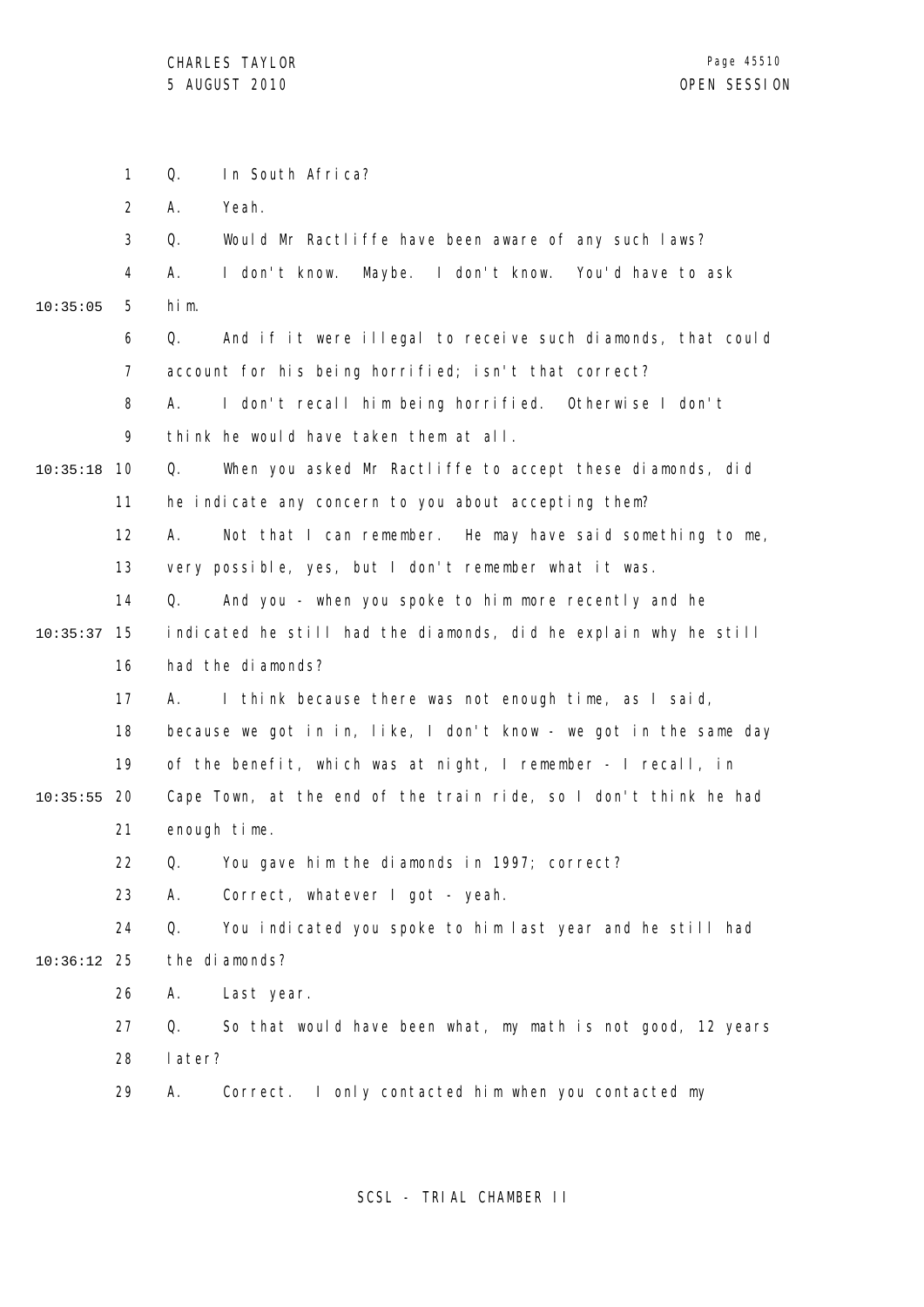|          | 1              | I awyers.                                                           |
|----------|----------------|---------------------------------------------------------------------|
|          | $\overline{2}$ | Q.<br>So in 12 years you're saying he wouldn't have had time to     |
|          | 3              | have processed those diamonds?                                      |
|          | 4              | I have no - once I gave them to Jeremy they were out of my<br>А.    |
| 10:36:33 | 5              | I didn't really care what he did with them, as long as he<br>hands. |
|          | 6              | did something good is what I trusted him to do.                     |
|          | $\overline{7}$ | So he never explained why 12 years later he still had them?<br>Q.   |
|          | 8              | You'd have to ask him.<br>А.                                        |
|          | 9              | Did he offer to give them back to you?<br>Q.                        |
| 10:36:49 | 10             | I didn't ask for them back and --<br>А.<br>No.                      |
|          | 11             | Did he indicate what, if anything, he was going to do with<br>Q.    |
|          | 12             | them after your phone call to him?                                  |
|          | 13             | I really don't know. You'd have to speak to him about<br>А.         |
|          | 14             | that.                                                               |
| 10:36:59 | 15             | And just to clarify one thing, so the record is very clear,<br>Q.   |
|          | 16             | these men who came to your door, are we talking about the door to   |
|          | 17             | the lodge or are we talking about the door to your room?            |
|          | 18             | А.<br>To my room. The door to my room.                              |
|          | 19             | The door to your room on the second floor of that building?<br>Q.   |
| 10:37:17 | 20             | The door to my room; I don't remember what floor I was on,<br>Α.    |
|          | 21             | but the door to my room.                                            |
|          | 22             | Q. And also, could you help us: Do you know how to spell            |
|          | 23             | Mr Ractliffe's last name?                                           |
|          | 24             | $R-A-T-C-L-I-F-F-E$ [sic].<br>А.                                    |
| 10:37:33 | 25             | Now today, as we are in this courtroom, are you aware of<br>Q.      |
|          | 26             | any laws that were in existence in 1997 regarding the possession    |
|          | 27             | of unprocessed diamonds?                                            |
|          | 28             | No, I was not aware.<br>А.                                          |
|          | 29             | As we are in court today, are you aware of such laws?<br>Q.         |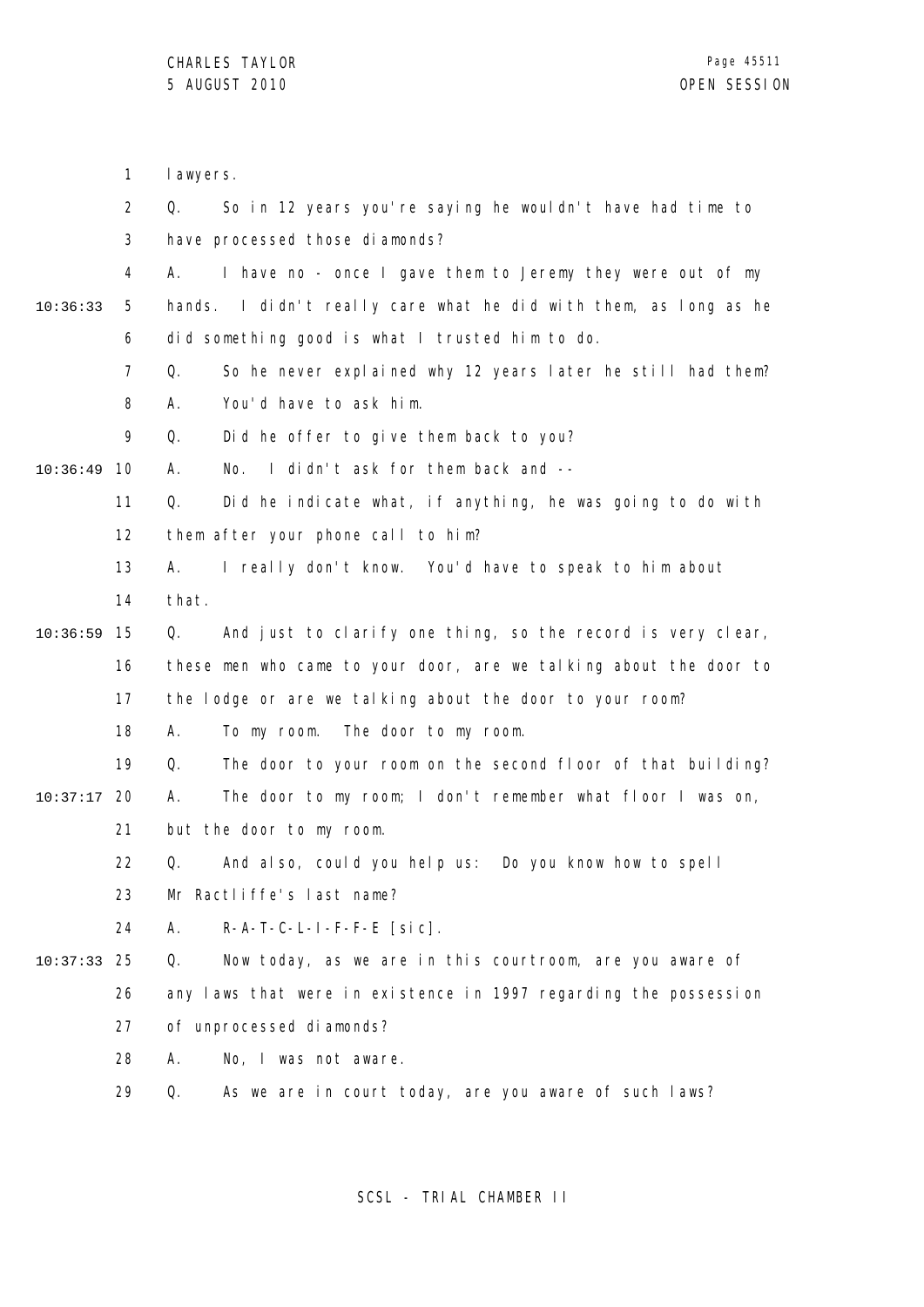1 2 3 4 5 6 7 8 9 10 10:38:18 11 12 13 14 15 10:38:32 16 17 18 19 20 10:38:49 21 22 23 24 25 10:39:02 26 27 28 29 10:38:05 A. As I'm - yes, today, yes, obviously. Q. And you were informed about that by your attorneys; is that correct? A. Correct. And I'd heard about the term "blood diamonds" in like, what, 2003. Q. So in 1997 when you received these diamonds you had not heard of blood diamonds? A. Well, blood diamonds didn't exist in 1997, I understand. Q. So when you received this pouch and were told they were possible diamonds, your reaction wasn't that it was something illegal; is that right? A. No. Q. And these pebbles again, just to be clear, because you've been asked about this on direct [sic] examination, these pebbles or stones, what was it about receiving stones that made you tell the people at the breakfast table about that? A. Well, as I said before, I was there to raise funds for the Nelson Mandela Children's Fund. I didn't think it would have been honest of me to have kept them. I thought that the charity should benefit from them. I wouldn't have been there otherwise. I was there for the charity. So that's why I wanted them to go to the charity. Q. I understand that. At the breakfast table, what was it about these pebbles or stones that made it of interest for you to tell these people? A. It wasn't about the pebbles or stones themselves, it was about the way I was woken up. Q. Ms Campbell, isn't it correct that your account today is not entirely truthful because of your fear of Charles Taylor?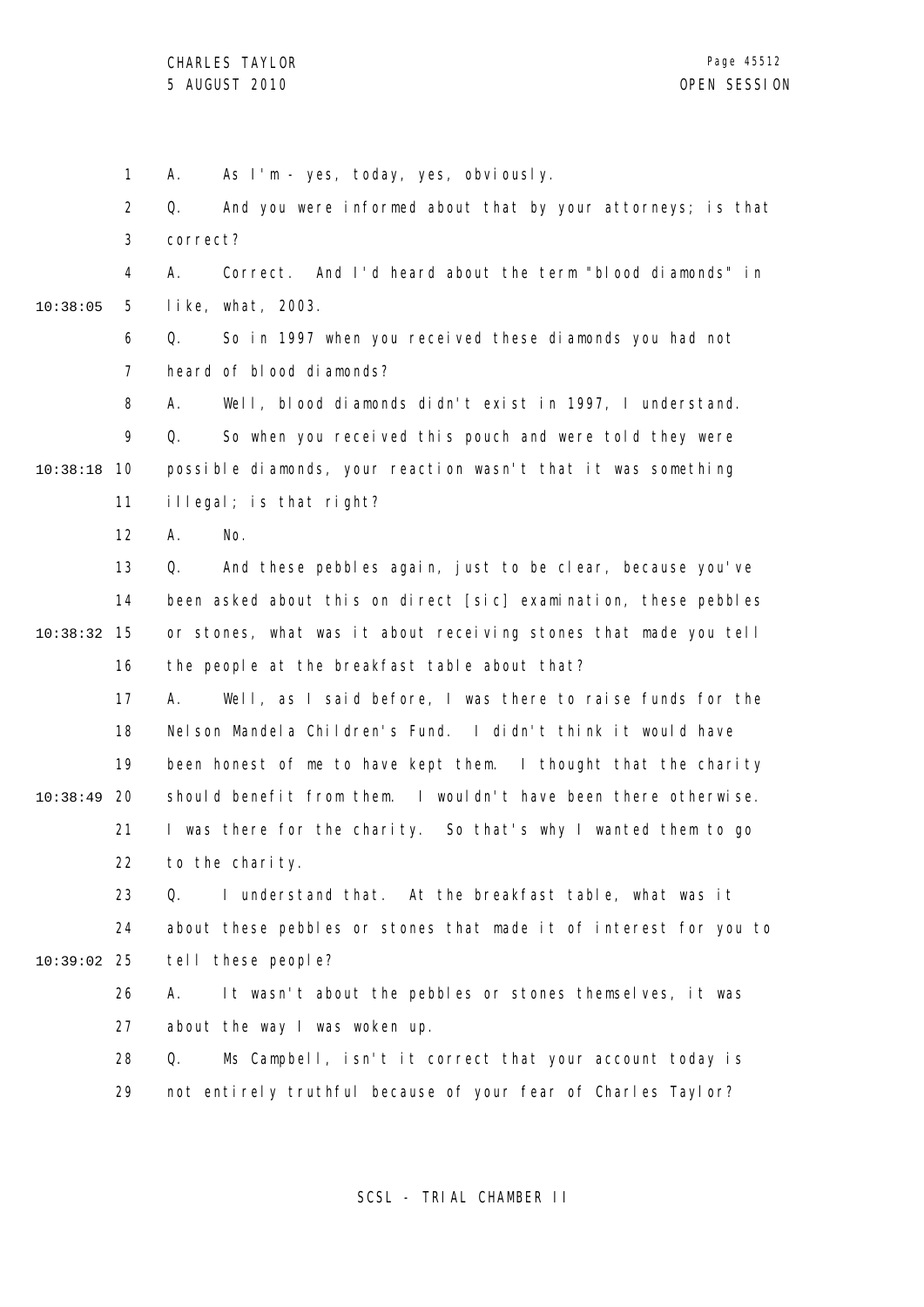1 2 3 4 5 6 7 8 9 10 10:40:04 11 12 13 14 15 10:40:16 16 17 18 19 20 10:40:36 21 22 23 24 25 10:40:54 26 27 28 29 10:39:47 A. No, that's not correct. I'm -- MR GRIFFITHS: Madam President, that is cross-examination, an attempt to impeach one's own witness. In our submission, it is totally improper. PRESIDING JUDGE: Yes, Ms Hollis. It is improper. It is improper to impeach your own witness by saying that her account is not totally truthful. MS HOLLIS: I accept that. PRESIDING JUDGE: And you know the procedure, surely. MS HOLLIS: May I put on the record our position on that, Madam President, simply for the record? May I be allowed? PRESIDING JUDGE: For what it's worth, but I've made the ruling. MS HOLLIS: I appreciate the ruling. I'm not contesting the ruling. I'd like to put our position on the record, however. Our position is this: That, for all practical purposes, this witness is not a Prosecution witness. She has not availed herself of contact with us. We didn't even know arrangements for her arrival. And so, for those reasons, we believe that it is not really a - excuse me, was there a comment from the other side of the Bench? PRESIDING JUDGE: Not that I heard. Please finish your sentence. MS HOLLIS: Thank you. That for that reason, this witness, for all practical purposes, was not a Prosecution witness, and that is simply what I would like to make the record on, Madam President. Thank you. PRESIDING JUDGE: Ms Hollis, if this witness is not a Prosecution witness, whose witness is she?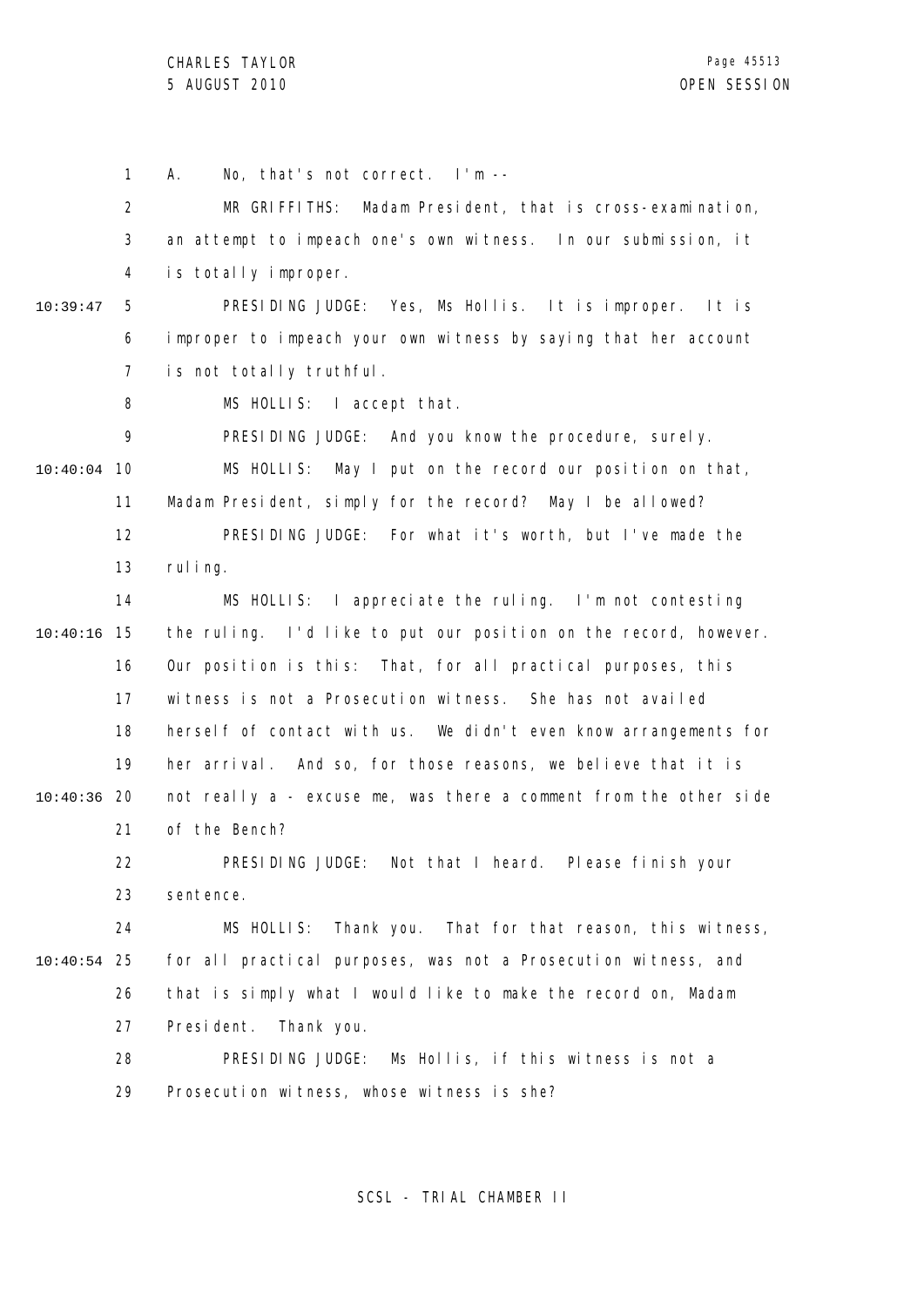1 2 3 4 5 6 7 8 9 10 10:41:41 11 12 13 14 15 10:42:06 16 17 18 19 20 10:42:22 21 22 23 24 25 10:42:39 26 27 28 29 10:41:22 MS HOLLIS: In our view, Madam President, if we were actually characterising this as a witness, she was a witness who was called to be more of a court witness because of her material relationship with the events. PRESIDING JUDGE: Well, Ms Hollis, I will publicly state for the record that Ms Campbell is not a court witness, and that she was subpoenaed by the Court at your request, as the Prosecution, and the Court regards her as a Prosecution witness. MS HOLLIS: And we accept that. PRESIDING JUDGE: Before I release the witness, I will inquire if the judges have questions for the witness. JUDGE LUSSICK: Yes. Ms Campbell, regarding the function at Nelson Mandela's place, I think it would be correct to say that everybody present was there by invitation? THE WITNESS: Correct. JUDGE LUSSICK: Right. And were there security guards there to prevent non-invited people from getting into the dinner? THE WITNESS: There were security guards all over the grounds that I remember. JUDGE LUSSICK: Now, on the question of the gift of diamonds, you've told us that you just assumed that they came from Charles Taylor? THE WITNESS: Yes, because he didn't actually give it to me himself, like you know, so -- JUDGE LUSSICK: No, I'm not actually asking that. THE WITNESS: Yeah. JUDGE LUSSICK: I'm just prefacing my question by saying that you have told us that you only assumed that they came from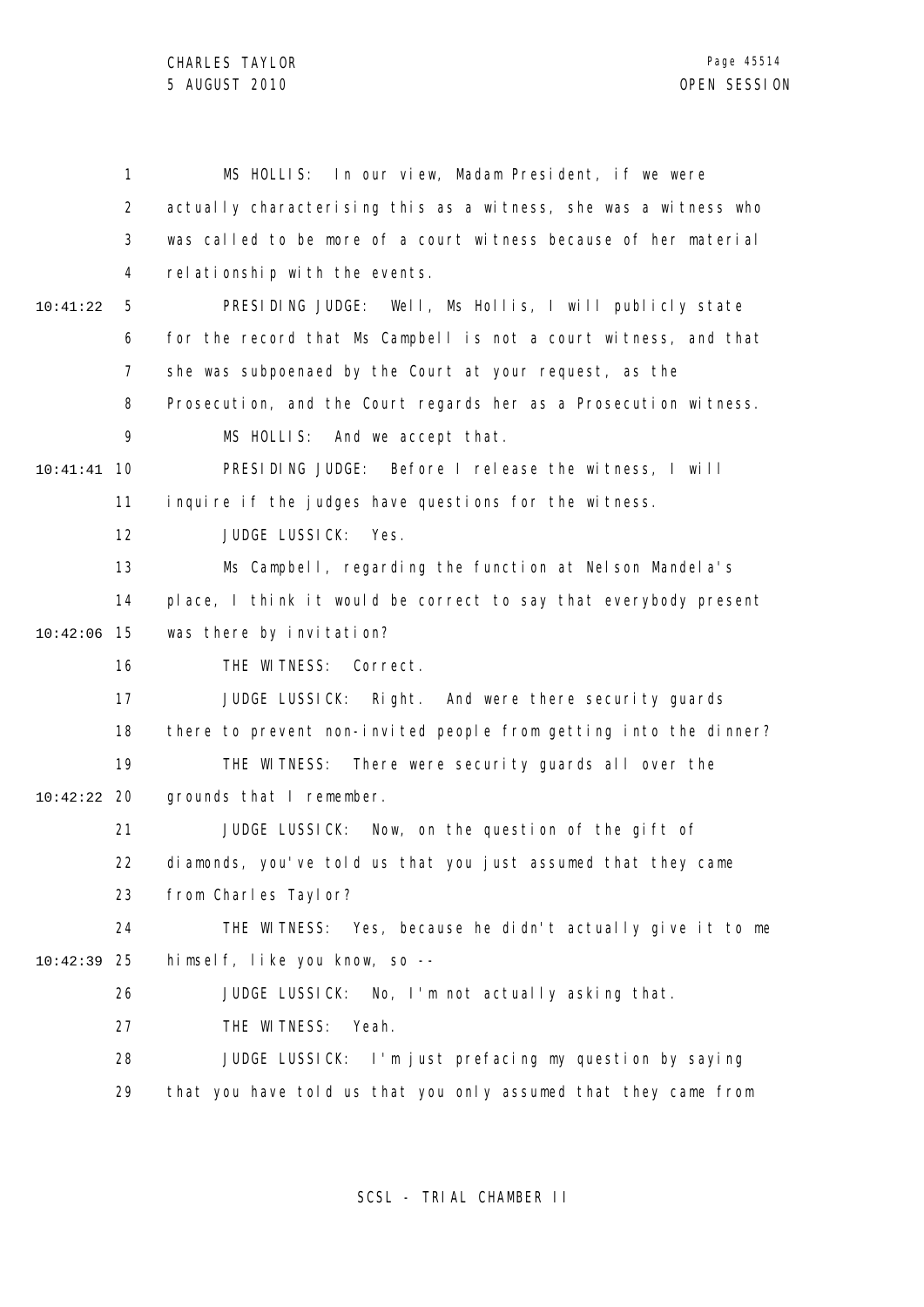|          | 1              | Charles Taylor.                                                   |
|----------|----------------|-------------------------------------------------------------------|
|          | $\overline{2}$ | THE WITNESS: Yes.                                                 |
|          | 3              | JUDGE LUSSICK: But have you considered that they may have         |
|          | 4              | come from somebody else present at that dinner?                   |
| 10:42:58 | 5              | THE WITNESS: When we discussed it at breakfast, I think it        |
|          | 6              | was Mia Farrow that said there's no one else at that table that   |
|          | $\overline{7}$ | would give such a gift. So the assumption was made and I said,    |
|          | 8              | "Okay, I guess it was".                                           |
|          | 9              | JUDGE LUSSICK: All right. Thank you.                              |
| 10:43:20 | 10             | PRESIDING JUDGE: Ms Campbell, I have one or two questions         |
|          | 11             | for you.                                                          |
|          | 12             | My first question stems from Judge Lussick's question.<br>The     |
|          | 13             | people we have seen depicted in the photograph, MFI-11, were      |
|          | 14             | those the only guests at the dinner?                              |
| 10:43:42 | 15             | THE WITNESS: Yeah. There may be - there was one table,            |
|          | 16             | there couldn't have been no more than maximum 14 people at that   |
|          | 17             | dinner, and we were the guests, I guess the special guests, of    |
|          | 18             | the Blue Train and Nelson Mandela Children's Fund.                |
|          | 19             | PRESIDING JUDGE:<br>Because Carole White is not depicted in       |
| 10:44:06 | -20            | this photograph.                                                  |
|          | 21             | Because she wasn't a guest invited, like -<br>THE WITNESS:        |
|          | 22             | she came because of me, so she got to meet Mr Mandela, which many |
|          | 23             | people in the world want to meet until this day, because of me,   |
|          | 24             | so I shared the opportunity with her in inviting her to come.     |
| 10:44:24 | 25             | She wasn't forced to come on the trip. And she wasn't coming to   |
|          | 26             | be a chaperone. She was coming because it was a trip of a once    |
|          | 27             | of a lifetime that I probably would never do again.               |
|          | 28             | PRESIDING JUDGE: So was she at this dinner?                       |
|          | 29             | THE WITNESS:<br>She was, but I guess she didn't feel that she     |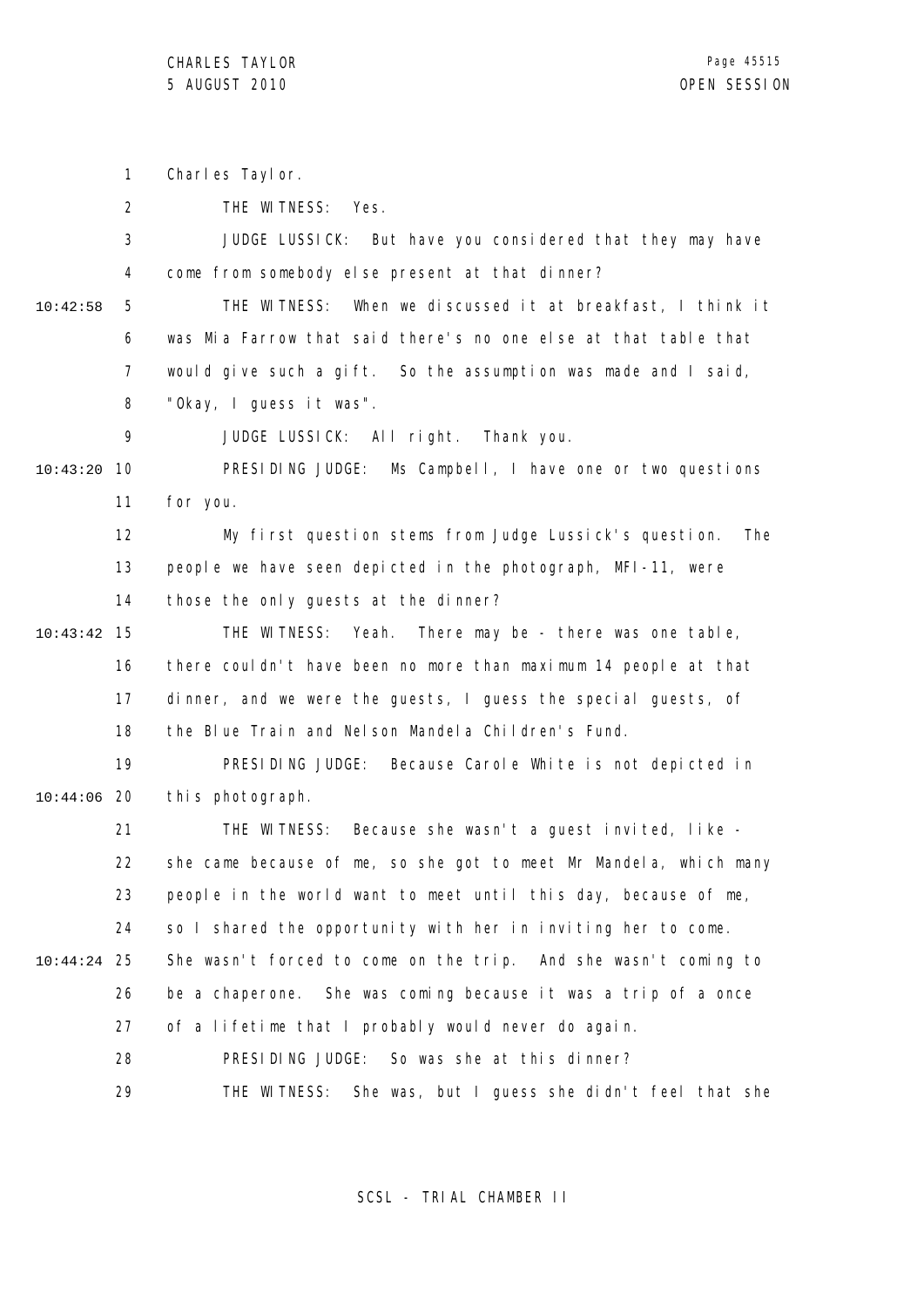|          | 1              | wanted to be in the photo.                                       |
|----------|----------------|------------------------------------------------------------------|
|          | 2              | PRESIDING JUDGE: And where, in relation to you, was she          |
|          | 3              | sitting at the table?                                            |
|          | 4              | THE WITNESS: She was across from me. She sat across the          |
| 10:44:49 | 5              | table.                                                           |
|          | 6              | PRESIDING JUDGE: And where in relation to Charles Taylor         |
|          | $\overline{7}$ | was Carole White sitting?                                        |
|          | 8              | THE WITNESS: Across also, because he was on the same side        |
|          | 9              | as me.                                                           |
| 10:45:04 | 10             | PRESIDING JUDGE:<br>Now, do you remember whether Mr Taylor       |
|          | 11             | took the ride on the Blue Train with the rest of the crowd --    |
|          | 12             | THE WITNESS:<br>No, he didn't.                                   |
|          | 13             | PRESIDING JUDGE: -- the next day?                                |
|          | 14             | THE WITNESS: I think you would know that in the press,           |
| 10:45:15 | 15             | because there was a big press conference. He didn't get on the   |
|          | 16             | I don't know if he was invited - I don't think he was<br>train.  |
|          | 17             | i nvi ted.                                                       |
|          | 18             | PRESIDING JUDGE:<br>Those would be my only questions.<br>And,    |
|          | 19             | Ms Campbell, we want to thank you for your testimony.            |
| 10:45:32 | -20            | Thank you very much.<br>THE WITNESS:                             |
|          | 21             | PRESIDING JUDGE: And for taking time out of your busy            |
|          | 22             | schedule, and we wish you a safe journey home.                   |
|          | 23             | THE WITNESS:<br>Thank you very much.<br>Thank you.               |
|          | 24             | PRESIDING JUDGE:<br>The witness may be escorted out, please.     |
| 10:46:06 | 25             | In view of the time, I'm wondering the best way forward.         |
|          | 26             | I was thinking that since the next Prosecution witness is due on |
|          | 27             | Monday we would, for the rest of this day, use this time to      |
|          | 28             | continue Mr Sesay's testimony. Would that be feasible,           |
|          | 29             | Mr Griffiths?                                                    |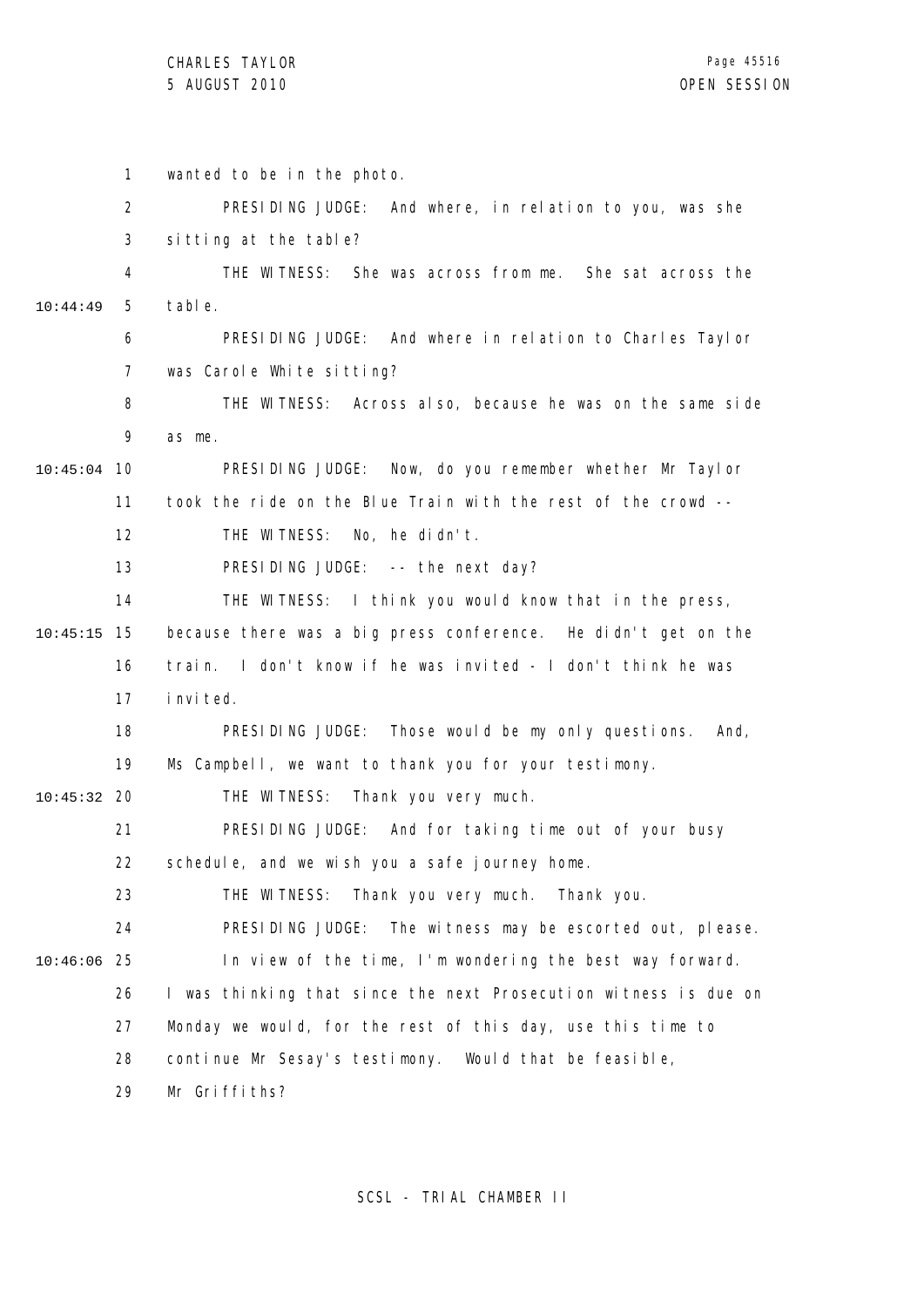1 2 3 4 5 6 7 8 9 10 10:47:24 11 12 13 14 15 10:47:45 16 17 18 19 20 10:48:03 21 22 23 24 25 10:48:19 10:46:48 MR GRIFFITHS: Well, I don't know whether that's feasible or not, Madam President, for this reason: I recall the representatives of WVS telling me that they would have difficulty moving the witness beyond a certain hour. And I don't know, given the current time, whether it's still possible to get him here for today. I think that is an inquiry which will have to be addressed to those responsible. PRESIDING JUDGE: Mr Townsend, could you address the Court on the availability of the witness? MR TOWNSEND: Yes, your Honour. As it's almost 11, I would suggest we take the adjournment, at least now or soon before 11, and I've been in touch with the Dutch Transport Police and I understand that Mr Sesay could be here within an hour. So I would suggest we come back at 12 and resume session at 12, and I will inform everyone if that witness can't be produced at that time. MR GRIFFITHS: Madam President, can I indicate one further practical difficulty? In light of what we were told yesterday by the Court, I had assumed that Mr Sesay would not be back until Tuesday and consequently, the material which I was using to examine the witness is not with me at court. PRESIDING JUDGE: But, Mr Griffiths, it was you, if I recall, who reminded me that there is Friday as well. MR GRIFFITHS: Yes, but if we look at the transcript for yesterday, we were told that the witness would not be required

> 26 until Tuesday.

27 28 29 PRESIDING JUDGE: That was my first thinking until the parties raised to my attention that this witness that has just left the Court would be a very short witness and that there would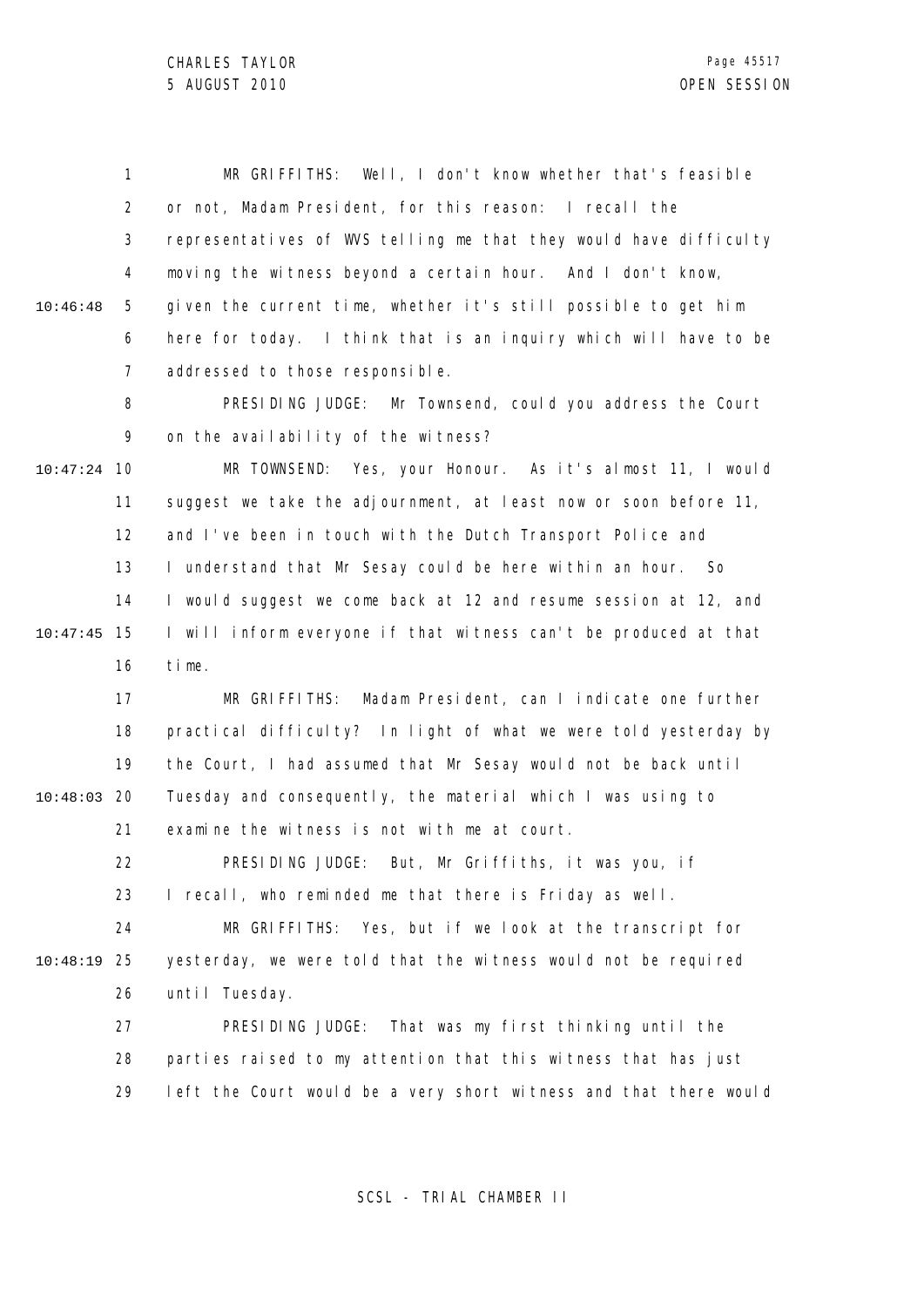|          | $\mathbf{1}$   | be time on Friday, and possibly the rest of today. And then      |
|----------|----------------|------------------------------------------------------------------|
|          | $\overline{2}$ | I said to Mr Sesay, "In any event, you will be called and        |
|          | 3              | interposed as and when the time comes". I didn't say Mr Sesay    |
|          | 4              | would be called back on Tuesday.                                 |
| 10:48:53 | 5              | MR GRIFFITHS: Well, in any event, Madam President, I'm not       |
|          | 6              | in a position to proceed with the witness today unless I'm given |
|          | 7              | time to go home, collect the papers, and come back.              |
|          | 8              | PRESIDING JUDGE: And you do not think that you can do that       |
|          | 9              | by 12 o' cl ock?                                                 |
| 10:49:09 | 10             | MR GRIFFITHS:<br>No.                                             |
|          | 11             | PRESIDING JUDGE: Okay. I'm going to consider adjourning          |
|          | 12             | the proceedings to 2.30, but I've been reminded that there were  |
|          | 13             | some MFIs that were marked that we need to decide what you want  |
|          | 14             | to do with.                                                      |
| 10:49:39 | 15             | MR GRIFFITHS: Yes, there were two of them.                       |
|          | 16             | PRESIDING JUDGE:<br>Three.                                       |
|          | 17             | MR GRIFFITHS:<br>That was MFI --                                 |
|          | 18             | PRESIDING JUDGE: Three, actually.                                |
|          | 19             | We marked the second MFI-12A and B. Could<br>MR GRIFFITHS:       |
| 10:50:00 | 20             | I ask then that the first MFI-11, the photograph taken at the    |
|          | 21             | event in South Africa in September 1997, be admitted into        |
|          | 22             | evi dence, pl ease?                                              |
|          | 23             | PRESIDING JUDGE: The said photograph is admitted as              |
|          | 24             | exhibit D-424.                                                   |
| 10:50:25 | 25             | [Exhibit D-424 admitted]                                         |
|          | 26             | MR GRIFFITHS: And MFI-12A, a news article emanating from         |
|          | 27             | ABC News, that that too be admitted into evidence.               |
|          | 28             | PRESIDING JUDGE:<br>Ms Hollis, I do beg your pardon.<br>Do you   |
|          | 29             | object?                                                          |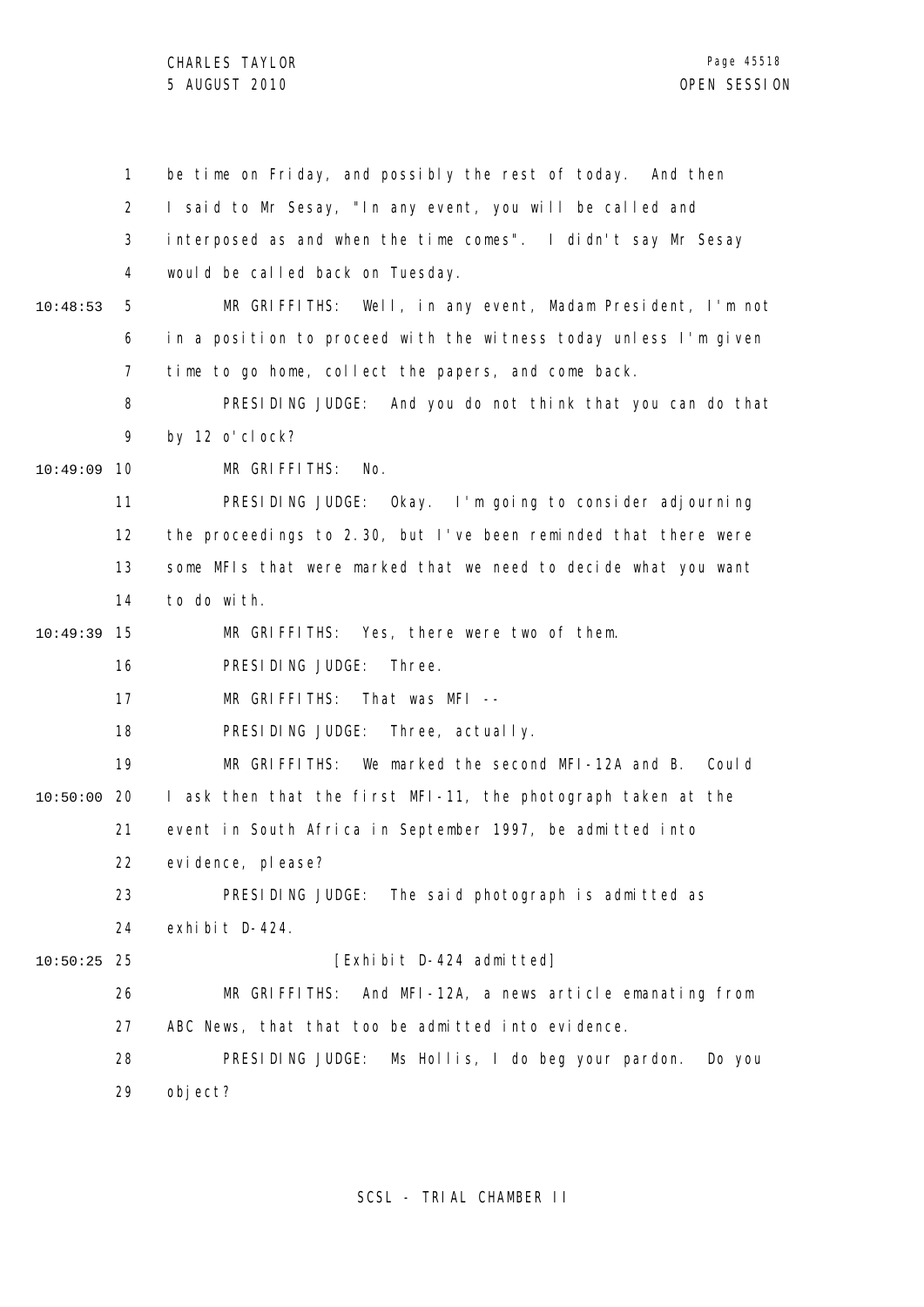1 2 3 4 5 6 7 8 9 10 10:51:29 11 12 13 14 15 14:31:44 16 17 18 19 20 14:32:11 21 22 23 24 25 14:32:29 26 27 28 29 10:50:57 MS HOLLIS: No problem at all, Madam President, and we have no objections to either of these MFIs, in fact none to of the three. PRESIDING JUDGE: Right. The ABC News article is admitted as exhibit D-425A. The letter dated 4 August 2010 by the CEO of the Nelson Mandela Children's Fund addressed to Mr Griffiths is admitted as exhibit D-425B. MR GRIFFITHS: I'm grateful. [Exhibits D-425A and B admitted] PRESIDING JUDGE: The Court is adjourned to 2.30 this afternoon for continuation of the Defence case. [Break taken at 10.52 a.m.] [Upon resuming at 2.30 p.m.] PRESIDING JUDGE: Good afternoon. I note a change of appearances. MR KOUMJIAN: Yes, your Honour, for the Prosecution this afternoon: Brenda J Hollis, Maja Dimitrova, Nicholas Koumjian. MR GRIFFITHS: For the Defence this afternoon: Myself Courtenay Griffiths, with me, Mr Silas Chekera, Ms Logan Hambrick, Ms Kathryn Hovington, Mr Michael Herz and Mr Simon Chapman. PRESIDING JUDGE: Thank you. Mr Sesay, good afternoon. As we continue with your evidence-in-chief, you are still bound by your oath to tell the truth. WITNESS: DCT-172 [On former oath] EXAMINATION-IN-CHIEF BY MR GRIFFITHS: [Cont'd] Q. Mr Sesay, when did you personally first meet Abu Keita? A. I met with Abu Keita first in Koindu when Varmuyan Sherif and him came to sell ammunitions to us in early '97.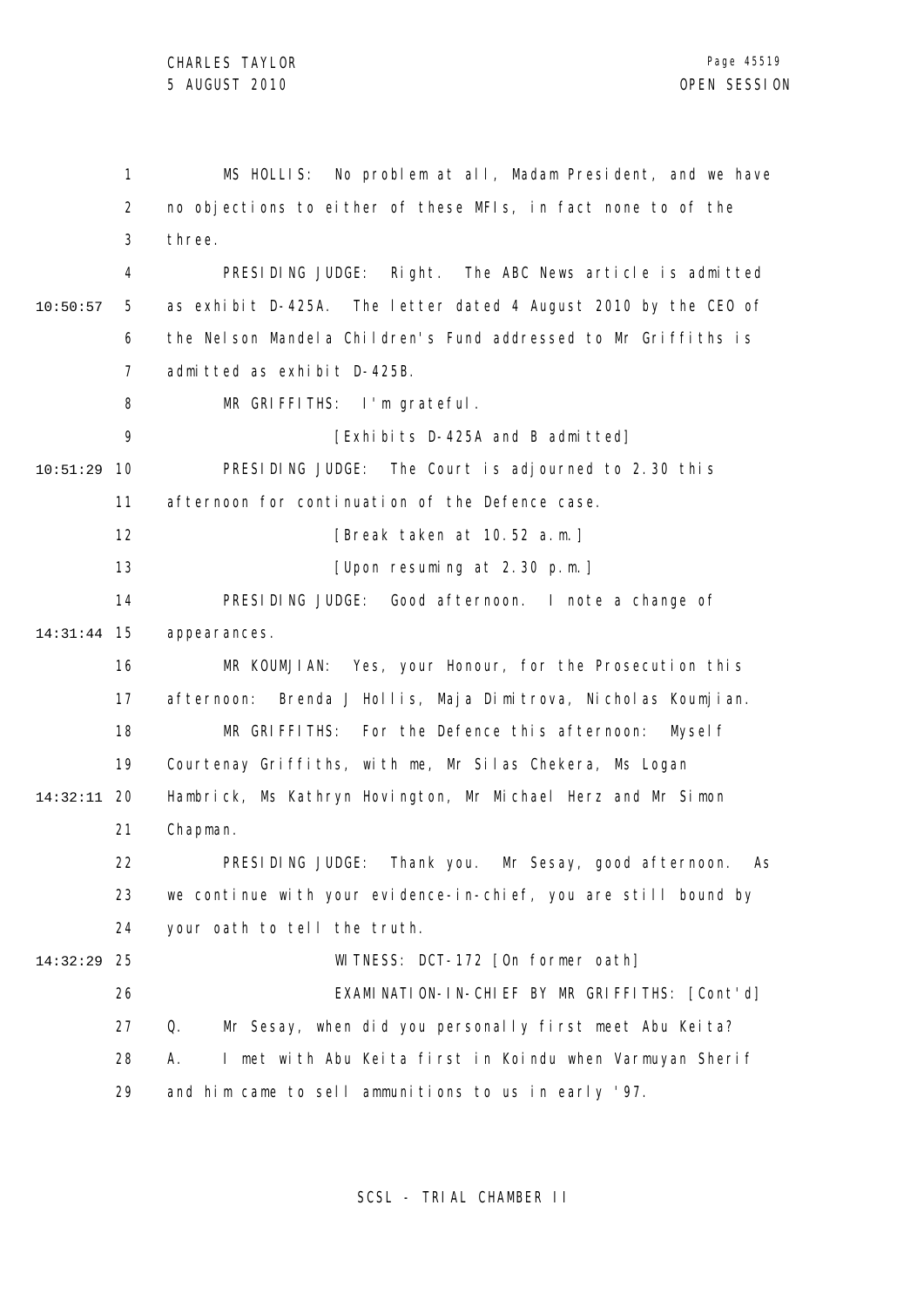1 2 3 4 5 6 7 8 9 10 14:36:20 11 12 13 14 15 14:36:39 16 17 18 19 20 14:37:10 21 22 23 24 25 14:37:45 26 27 28 29 14:33:36 PRESIDING JUDGE: Mr Interpreter, when who came? THE INTERPRETER: Varmuyan Sherif. MR GRIFFITHS: I understand there is a difficulty with the defendant's LiveNote and he is unable to follow the proceedings. MS IRURA: I will assist. Your Honours, we won't be able to continue because even though the technician is assisting, he is assisting to restore the broadcast screen but Mr Taylor has can view LiveNote presently while we continue. I have managed to switch one of the screens to the transcript, so he can see the transcript but the technician is logging into the computer that normally provides LiveNote to Mr Taylor, so we can continue because he can view LiveNote presently. PRESIDING JUDGE: Very well. MR GRIFFITHS: I am grateful. Q. Now, you were saying, Mr Sesay, that the first time you saw Abu Keita was in early 1997 when he arrived in Koindu with Varmuyan Sherif; is that right? A. Yes. Q. And he came with ammunition; is that right? A. Yes. Q. And from where had that ammunition come? A. They brought the ammunition from Voinjama, which was their headquarters, the ULIMO headquarters at that time. Q. Now, that's question number one. Question number two is this: As far as you are aware, independently of yourself, when was the first time Abu Keita came in contact with the RUF? A. Well, first Abu Keita met with the RUF, that is Mike Lamin and others, in late 1996 when they crossed into the Pujehun District and they surrendered to ULIMO. From there he came and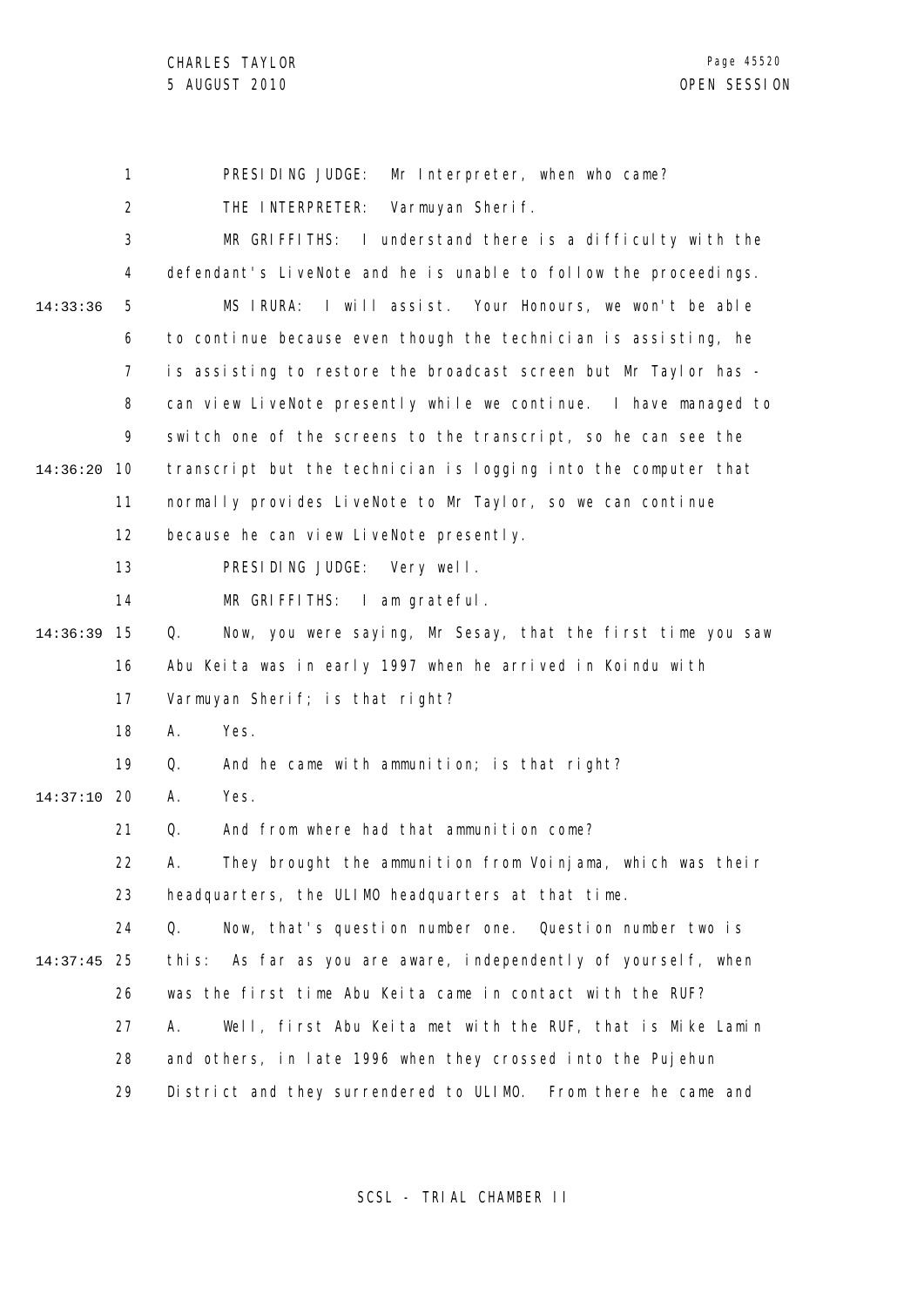1 2 3 4 5 6 7 8 9 10 14:39:21 11 12 13 14 15 14:40:00 16 17 18 19 20 14:40:32 21 22 23 24 25 14:40:51 26 27 28 29 14:38:53 met with Sam Bockarie in December 1996 in Foya. JUDGE DOHERTY: Sorry, Mr Griffiths, "when they crossed into the Pujehun District". Who crossed into the Pujehun District? Mike Lamin? Because I recall a different journey. MR GRIFFITHS: Q. Well, explain for us, please, Mr Sesay, when did Abu Keita first meet with the RUF? A. Well, when the government troops used to attack RUF from Zogoda to Pujehun and the RUF, at that time headed by Mike Lamin, crossed the border to Liberia, we had to surrender to ULIMO. That was the first time that Abu Keita met with the RUF, when they were disarmed, the RUF. Q. Now, as far as - no, before I get there. Until when would you say Abu Keita continued to have a relationship with the RUF? A. December 1996 when Sam Bockarie and other RUF men went to Foya. Q. And for how long did the relationship with Abu Keita continue? A. Well, it continued up to 1997, like up to May of '97, and, after that, it resumed in December of '98. When he came he brought about -- THE INTERPRETER: Your Honours, can the witness repeat this part of his answer and can he kindly repeat slowly. MR GRIFFITHS: Q. Mr Sesay, the interpreter lost track of what you were saying. So what you were saying was it continued up to 1997, right up to May of '97, and, after that, it resumed in December of '98 when something happened? A. I said the relationship continued in 1998, December, when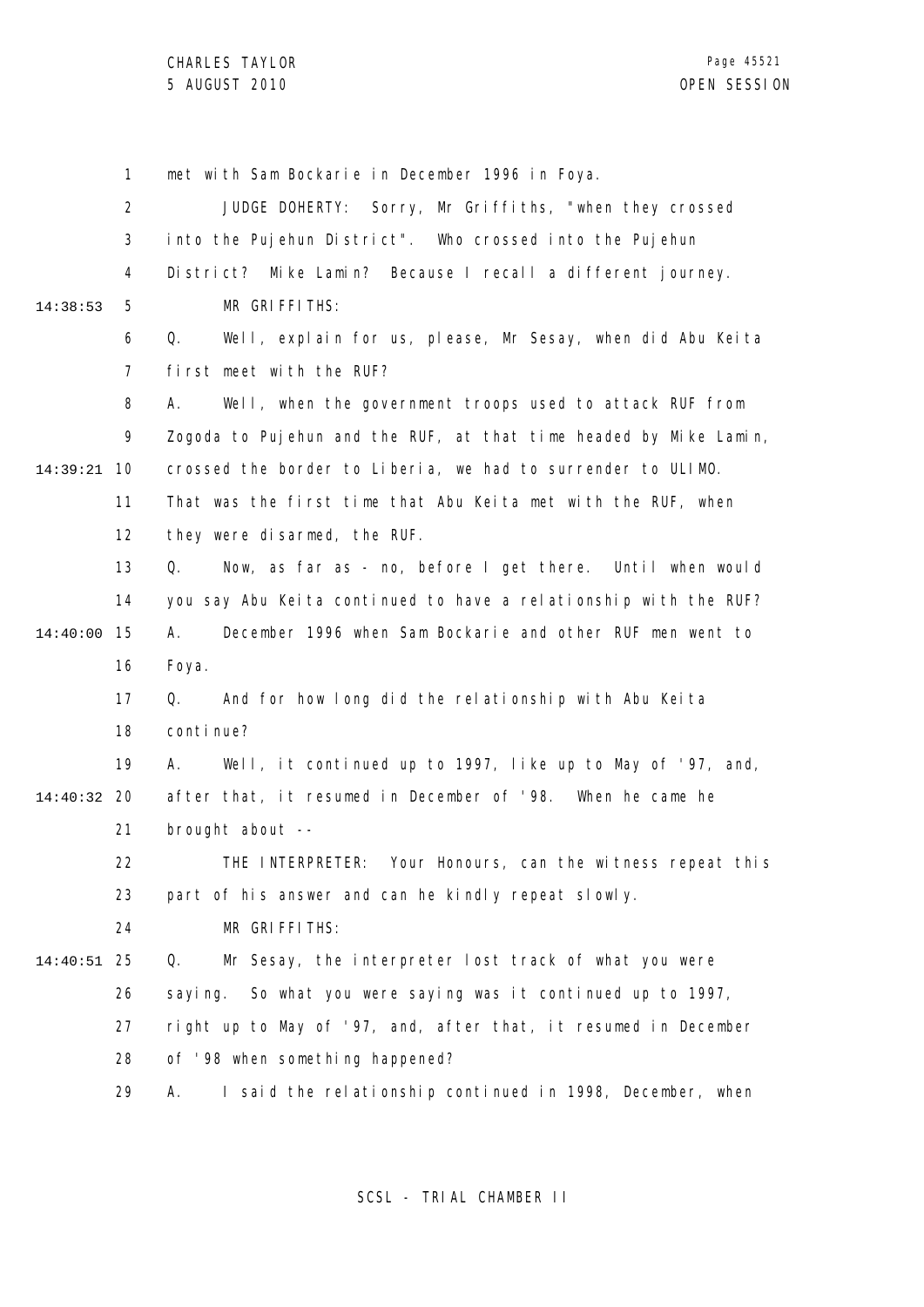1 2 3 4 5 6 7 8  $\mathsf{o}$ 10 14:42:16 11 12 13 14 15 14:42:42 16 17 18 19 20 14:43:14 21 22 23 24 25 14:43:36 26 27 28 29 14:41:45 Abu Keita brought 20 to 25 of his Mandingo people and he came and told Sam Bockarie that he was afraid, he had fear for his life, and so that was why he had come to Sam Bockarie for safety, to the RUF. Q. And having come to the RUF for safety, for how long did he remain with the RUF? A. He remained with the RUF until 2001, after the disarmament of Kono and he came to Makeni and went to Freetown. Then I made to understand that he went to Guinea. Q. And did you see him after that? A. No. After that I did not see him. Q. Mr Sesay, have you heard of an event called the Camp Johnson Road incident in Monrovia? A. No. I'm not familiar with that. Q. Prior to Abu Keita coming to RUF-held territory in December 1998 with 20 or so men, had he been engaged in any hostilities in Monrovia, to your knowledge? A. Well, he did not explain that area to me. What I understood from him was that he was under threat from the Liberian securities. That's why he went to Sam Bockarie and his men for rescue. That was why he went there to stay with Sam Bockarie. Q. And the final preliminary matter I want your assistance with before we look at some transcripts, is this: Was Abu Keita ever a member of the RUF? A. Well, when he came in December of '98 he stayed with the RUF up to 2001. Q. But by the fact of him staying, did that make him a member of the RUF?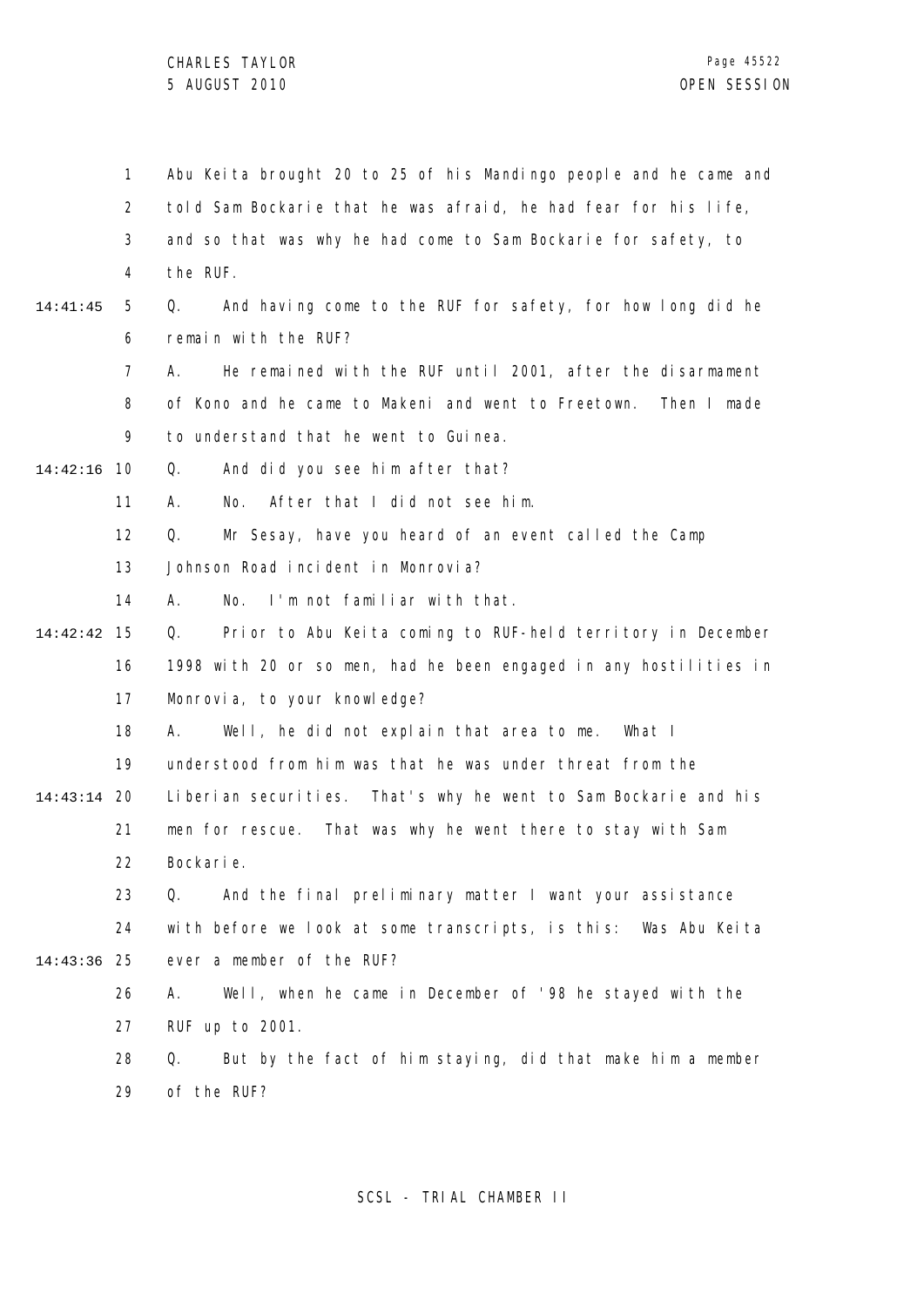|          | 1              | He did not command respect like we did, we the<br>А.<br>No.        |
|----------|----------------|--------------------------------------------------------------------|
|          | $\overline{2}$ | commanders did, in the rank and file. He was not recognised as a   |
|          | 3              | commander of the RUF, even within the RUF, no.                     |
|          | 4              | JUDGE LUSSICK: Is the witness saying that Abu Keita was            |
| 14:44:38 | 5              | not a member of the RUF or just wasn't a commander of the RUF?     |
|          | 6              | MR GRIFFITHS: Well, I will ask the witness directly,               |
|          | 7              | your Honour.                                                       |
|          | 8              | What is it, Mr Sesay? Was he a member of the RUF? Let's<br>Q.      |
|          | 9              | start with that.                                                   |
| 14:44:59 | 10             | He was not a member of the RUF.<br>А.                              |
|          | 11             | Was he a commander in the RUF?<br>Q.                               |
|          | 12             | No, he was just a guest to the RUF.<br>А.                          |
|          | 13             | Q.<br>Whilst living within RUF territory as of December 1998 did   |
|          | 14             | Abu Keita become involved in any military operations alongside     |
| 14:45:29 | 15             | the RUF?                                                           |
|          | 16             | He did not take up any command responsibility within<br>А.<br>No.  |
|          | 17             | the RUF.                                                           |
|          | 18             | MR KOUMJIAN: May I just point out that the witness did not         |
|          | 19             | at all answer the question.                                        |
| 14:46:05 | 20             | PRESIDING JUDGE: I don't know if something was lost in             |
|          | 21             | translation, but, Mr Sesay, the question simply put was:<br>Whilst |
|          | 22             | Abu Keita was living in the RUF-controlled testimony [sic] as of   |
|          | 23             | December 1998, did he become involved in any military operations   |
|          | 24             | al ongside the RUF? Your answer was, "He did not take up any       |
| 14:46:37 | 25             | command responsibility within the RUF", but that's not the         |
|          | 26             | question you were asked. The question was:<br>Did he become        |
|          | 27             | involved in military operations alongside the RUF? Now please      |
|          | 28             | answer that question.                                              |
|          | 29             | THE WITNESS: Yes, my Lord, because in January of '99 he            |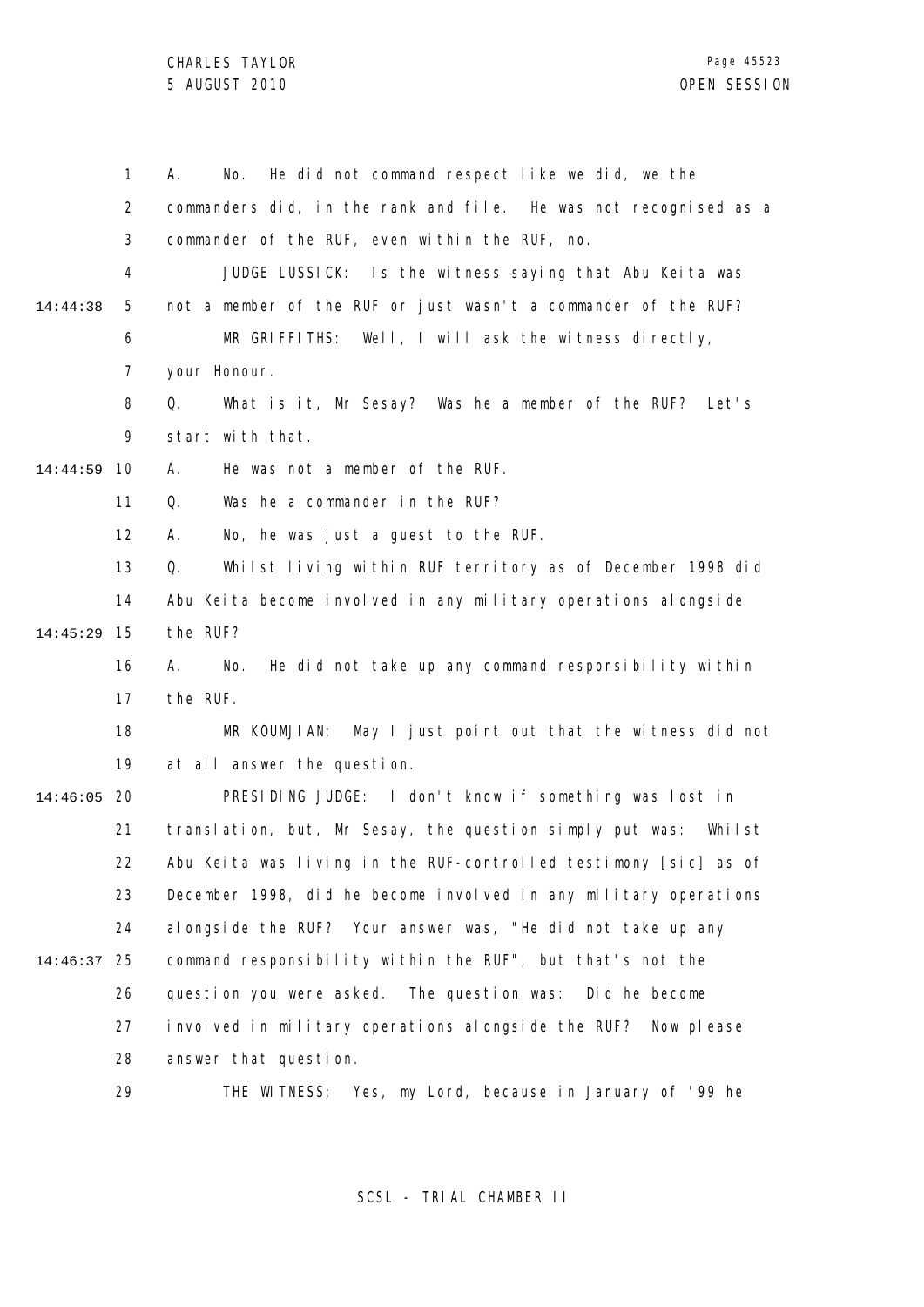|          | 1  | was with Mike Lamin when they were in Segbwema. And from there     |
|----------|----|--------------------------------------------------------------------|
|          | 2  | he was not involved in any fighting with the RUF up until the      |
|          | 3  | di sarmament.                                                      |
|          | 4  | PRESIDING JUDGE:<br>What was he doing in Segbwema?                 |
| 14:47:21 | 5  | THE WITNESS: He was with Mike Lamin. Mike Lamin                    |
|          | 6  | supervised the operation that was going on in Segbwema, but I did  |
|          | 7  | not hear that he went to the battlefront to fight, but he was      |
|          | 8  | there with Mike Lamin.                                             |
|          | 9  | PRESIDING JUDGE: Was he just keeping him company? What             |
| 14:47:43 | 10 | was he doing there? The question was: Was he involved in           |
|          | 11 | military activities, military operations?                          |
|          | 12 | THE WITNESS: He did not go to the battlefront to fight.            |
|          | 13 | He was with Mike Lamin in Segbwema. That is what I knew.           |
|          | 14 | PRESIDING JUDGE:<br>Doing what with Mike Lamin?                    |
| 14:48:09 | 15 | THE WITNESS: Mike Lamin was the one who supervised the             |
|          | 16 | operation in Segbwema, so he said the two of them came from Buedu  |
|          | 17 | and they went to Segbwema, so he accompanied Mike Lamin.<br>But he |
|          | 18 | was not the commander. It was Mike who was the commander.          |
|          | 19 | MR GRIFFITHS:                                                      |
| 14:48:27 | 20 | Now, Mr Sesay, did the men, the 20 or so men who came with<br>Q.   |
|          | 21 | Abu Keita, did they fight alongside the RUF?                       |
|          | 22 | Yes, some of them fought.<br>A.                                    |
|          | 23 | When and where?<br>Q.                                              |
|          | 24 | А.<br>Like when Abu Keita went to Segbwema with Mike Lamin,        |
| 14:49:01 | 25 | Colonel Leo and others were at the battlefront with the RUF.       |
|          | 26 | Q.<br>Now, having dealt with those preliminary matters, I would    |
|          | 27 | like to direct your attention now to some transcript.              |
|          | 28 | Transcript, open session, 23 January 2008, page 1962, line 3:      |
|          | 29 | "Q.<br>Now sometime after you were recalled to the AFL,            |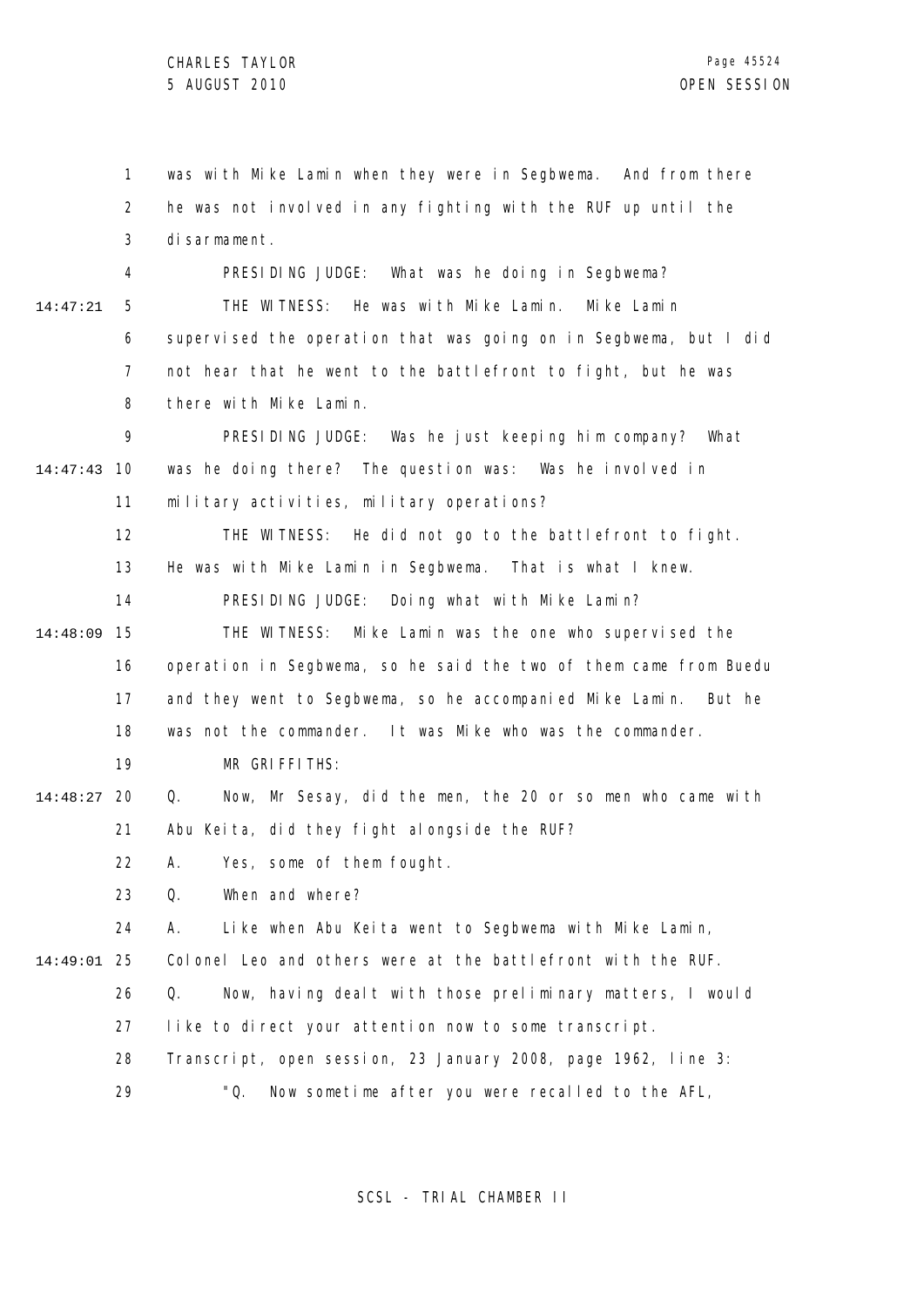|          | 1              | Armed Forces of Liberia, did fighting break out in             |
|----------|----------------|----------------------------------------------------------------|
|          | $\overline{2}$ | Monrovi a?                                                     |
|          | 3              | Yes.<br>А.                                                     |
|          | 4              | Can you briefly explain what that was about?<br>Q.             |
| 14:50:14 | 5              | Fighting broke out on Camp Johnson Road because<br>А.          |
|          | 6              | Roosevel t Johnson was appointed as minister of - as a         |
|          | 7              | minister in Taylor's government and then he went on sick       |
|          | 8              | leave - when he went on sick leave - when he came back he      |
|          | 9              | was at Camp Johnson Road and then he saw Joe Wally who was     |
| 14:50:37 | 10             | a former bodyguard to the late Samuel Doe, so he was at        |
|          | 11             | Roosevelt Johnson's house and then they ordered that he was    |
|          | 12             | to be arrested.                                                |
|          | 13             | In the fighting related to the return of Roosevelt<br>Q.       |
|          | 14             | Johnson, who was fighting on each side?                        |
| 14:51:00 | 15             | Well, it was the SSU and the SSS.<br>А.                        |
|          | 16             | Q.<br>Okay. You have to explain to everyone here what those    |
|          | 17             | refer to."                                                     |
|          | 18             | And he goes on to explain what that means, which need not      |
|          | 19             | And picking it up from line 25:<br>detain us.                  |
| 14:51:20 | 20             | "And their mission was to arrest Roosevelt Johnson and then    |
|          | 21             | Roosevelt Johnson escaped the arrest and went to the American  |
|          | 22             | embassy. That caused a lot of shootouts. Then from there I was |
|          | 23             | al so arrested by one bodyguard of the SSU."                   |
|          | 24             | Li ne 13.                                                      |
| 14:51:47 | 25             | "Q.<br>Who were the forces? You mentioned the SSU and the      |
|          | 26             | SSS who were part of Charles Taylor's forces.<br>Who were      |
|          | 27             | they fighting against in that battle in Monrovia?              |
|          | 28             | They were fighting against Roosevelt Johnson to arrest<br>А.   |
|          | 29             | him."                                                          |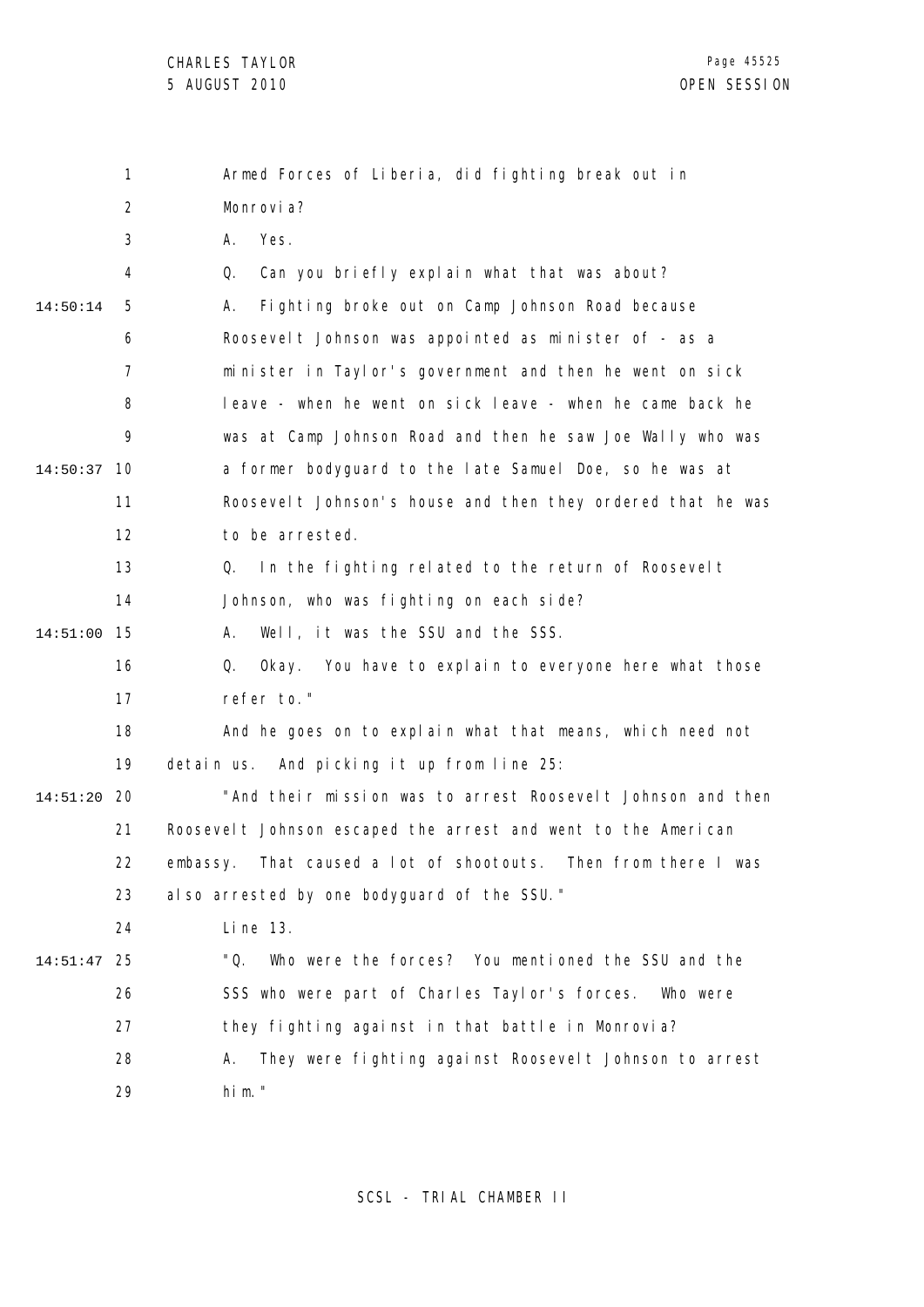|          | 1              | Now pausing there, the name Roosevelt Johnson, and this is        |
|----------|----------------|-------------------------------------------------------------------|
|          | 2              | relevant to matters I'm going to deal with in a moment, is that a |
|          | 3              | name familiar to you, Mr Sesay?                                   |
|          | 4              | Yes.<br>А.                                                        |
| 14:52:21 | 5              | Who was Roosevel t Johnson?<br>Q.                                 |
|          | 6              | He was the leader of the ULIMO-J.<br>А.                           |
|          | $\overline{7}$ | And you have mentioned earlier that Abu Keita was ULIMO, to<br>Q. |
|          | 8              | which faction of ULIMO did Abu Keita belong?                      |
|          | 9              | А.<br>He belonged to the ULIMO-K, the ULIMO-Kromah.               |
| 14:52:53 | 10             | Q.<br>Line $22$ :                                                 |
|          | 11             | "Q.<br>Now at any time prior to your arrest or in the few         |
|          | 12             | weeks prior to your arrest had you met with Roosevelt             |
|          | 13             | Johnson?                                                          |
|          | 14             | Yes, I met with Roosevelt Johnson.<br>А.                          |
| 14:53:10 | 15             | Can you explain what happened at that meeting?<br>Q.              |
|          | 16             | Roosevelt Johnson called both parties, the former<br>А.           |
|          | 17             | ULIMO-J and those who were members of the former ULIMO-K.         |
|          | 18             | He said we should have a ceremony together because we             |
|          | 19             | fought against each other, we killed each other, and he           |
| 14:53:33 | 20             | said the war was over so he said we should be one.<br>That        |
|          | 21             | was the meeting I had with him.                                   |
|          | 22             | Q. Was this before the fighting or during the fighting?           |
|          | 23             | It took place before the fighting. That was why I was<br>А.       |
|          | 24             | arrested, because they said they saw me there.                    |
| 14:53:51 | 25             | You said you were taken to Saw Beach Prison" - and he<br>Q.       |
|          | 26             | explains where Saw Beach Prison is. Line 17:                      |
|          | 27             | "I was taken to Saw Beach Prison. I was there for one week        |
|          | 28             | when - and I was not charged to go to court, I was just in        |
|          | 29             | detention there. And later I was freed by one SS director for     |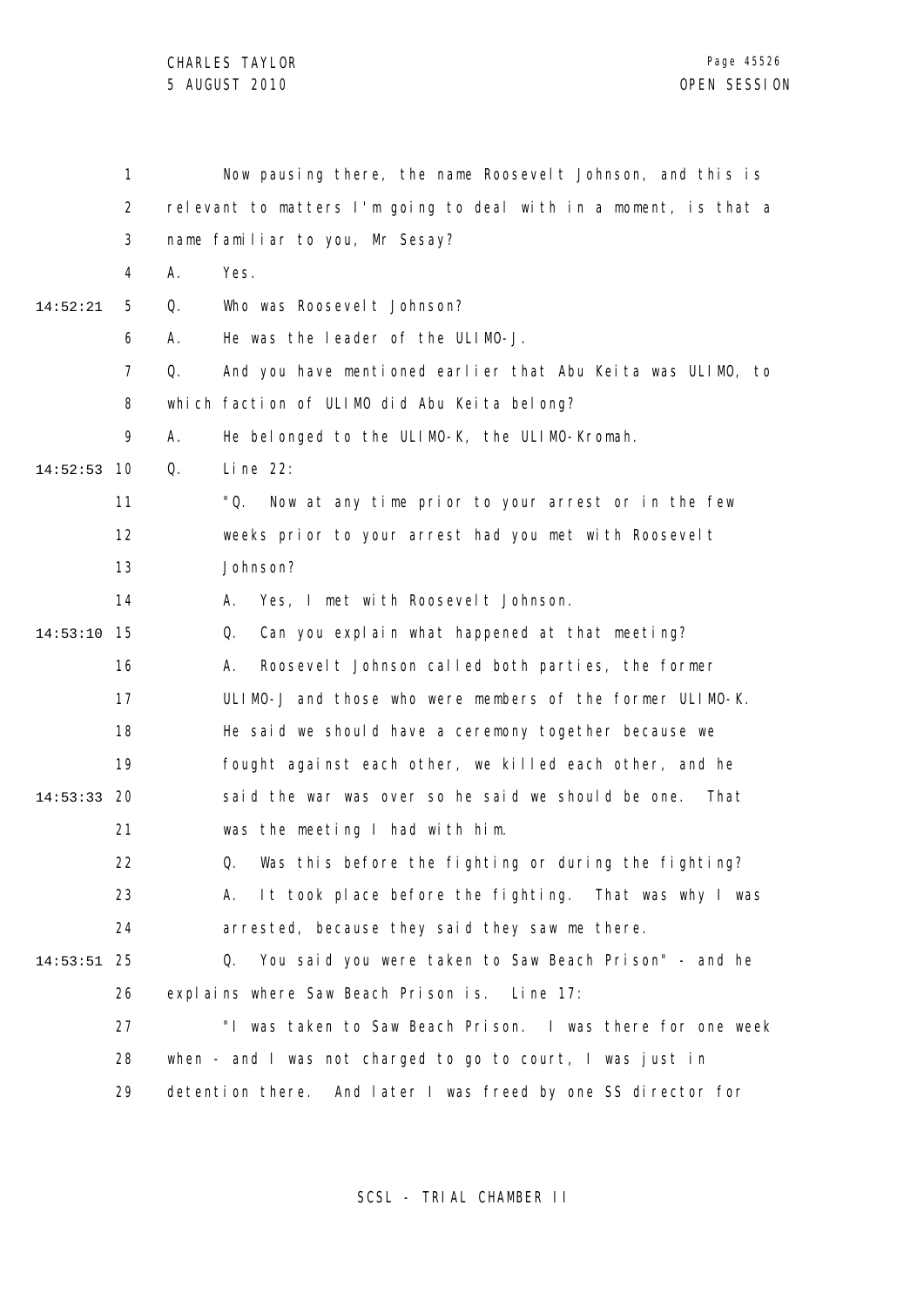1 2 3 4 5 6 7 8 9 14:55:06 10 11 12 13 14 15 14:55:24 16 17 18 19 20 14:55:40 21 22 23 24 25 14:56:17 26 27 28 29 14:54:40 operations who was Varmuyan Sherif." Now Varmuyan Sherif of course you knew, didn't you, Mr Sesay? A. Yes, I know that he was a member of the ULIMO-K before the government in Liberia - before the elections in Liberia in '97. Q. Now were you aware that Abu Keita had been implicated in this incident, Camp Johnson Road, which had resulted in him being arrested and detained? MR KOUMJIAN: Objection. That misstates the evidence that was read. PRESIDING JUDGE: Mr Griffiths? MR GRIFFITHS: I'm sure it's my fault but I really don't understand the objection. MR KOUMJIAN: I would be happy to explain if it's necessary. MR GRIFFITHS: Yes, please. MR KOUMJIAN: Mr Abu Keita testified he took no part in the Camp Johnson Road fighting. He indicated he was arrested by Charles Taylor's securities because they had seen him at a meeting with Roosevelt Johnson a week before the fighting but he had taken no part in the fighting. He was a member at that time of the AFL, if I recall, based at the barracks in Monrovia . PRESIDING JUDGE: Mr Griffiths, do you - would you like to rephrase your question in light of that observation? MR GRIFFITHS: Actually, no, I don't. The question is quite simple; had been implicated, because he was present at the meeting. It doesn't mean that he was individually involved in the fighting. It is a fairly straightforward question. PRESIDING JUDGE: But you said implicated in the incident.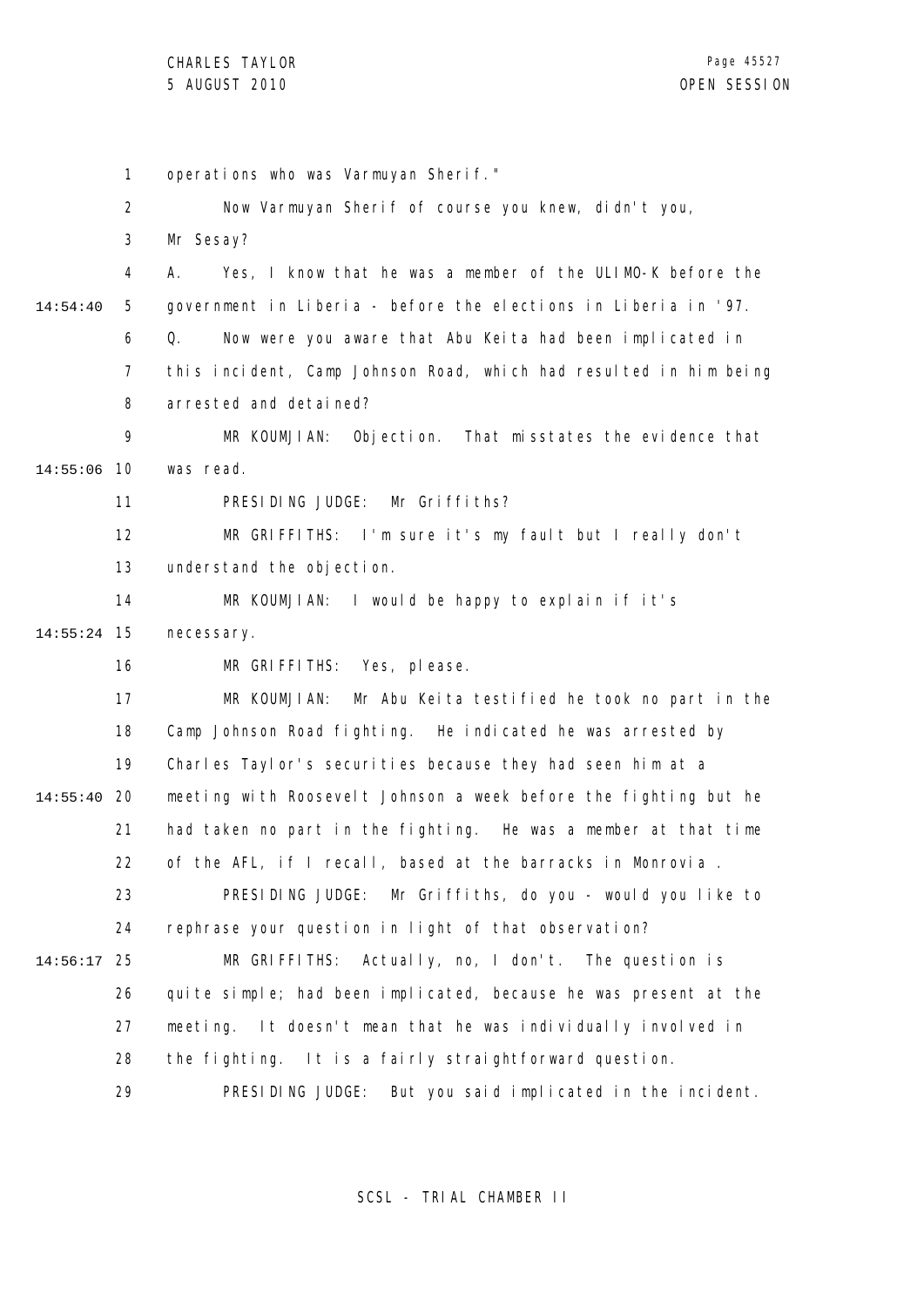|          | 1              | MR GRIFFITHS: Yes, Camp Johnson Road, because he had been           |
|----------|----------------|---------------------------------------------------------------------|
|          | 2              | seen at this meeting which preceded the incident.                   |
|          | 3              | PRESIDING JUDGE: Let's not argue about this. Try and                |
|          | 4              | rephrase your question, Mr Griffiths, to reflect the accuracy.      |
| 14:56:52 | 5              | Being implicated in the incident is ambiguous.                      |
|          | 6              | MR GRIFFITHS:                                                       |
|          | $\overline{7}$ | Q.<br>Mr Sesay, were you aware prior to Abu Keita arriving in       |
|          | 8              | Buedu in December 1998 that he had been arrested following a        |
|          | 9              | violent incident in Monrovia at Camp Johnson Road?                  |
| 14:57:24 | 10             | At that time I did not know because he did not explain<br>No.<br>А. |
|          | 11             | What I heard from him was that his life was being<br>that to me.    |
|          | 12             | threatened in Liberia, that was why he had come to Sam Bockarie.    |
|          | 13             | Right. Had he told you that he had been put in detention,<br>Q.     |
|          | 14             | in prison in Monrovia following some violent incident? Did he       |
| 14:57:55 | 15             | tell you that?                                                      |
|          | 16             | No, he did not tell me that.<br>А.                                  |
|          | 17             | Now, I ask you all of that, Mr Sesay, for this reason, and<br>Q.    |
|          | 18             | I am hoping to save time here, so I hope there will be no           |
|          | 19             | In due course, over the course of pages 1966, for the<br>objection: |
| 14:58:21 | 20             | assistance of others, and 1967 of the transcript of 23 January      |
|          | 21             | 2008, he explains that he was taken from detention to a meeting.    |
|          | 22             | And let's pick it up now at page 1968, please, line 18:             |
|          | 23             | "Q.<br>So you said about a week after the first meeting at          |
|          | 24             | Musa Cisse's house they came and picked you up, and tell us         |
| 14:58:59 | 25             | what happened then.                                                 |
|          | 26             | We went down to Benjamin Yeaten's house.<br>Then<br>Yes.<br>А.      |
|          | 27             | there was a meeting there where I saw Sam Bockarie of the           |
|          | 28             | Then I saw the War Council leader<br>RUF, I saw Eddie Kanneh.       |
|          | 29             | of the RUF, SB Rogers, and the adjutant of the RUF, who was         |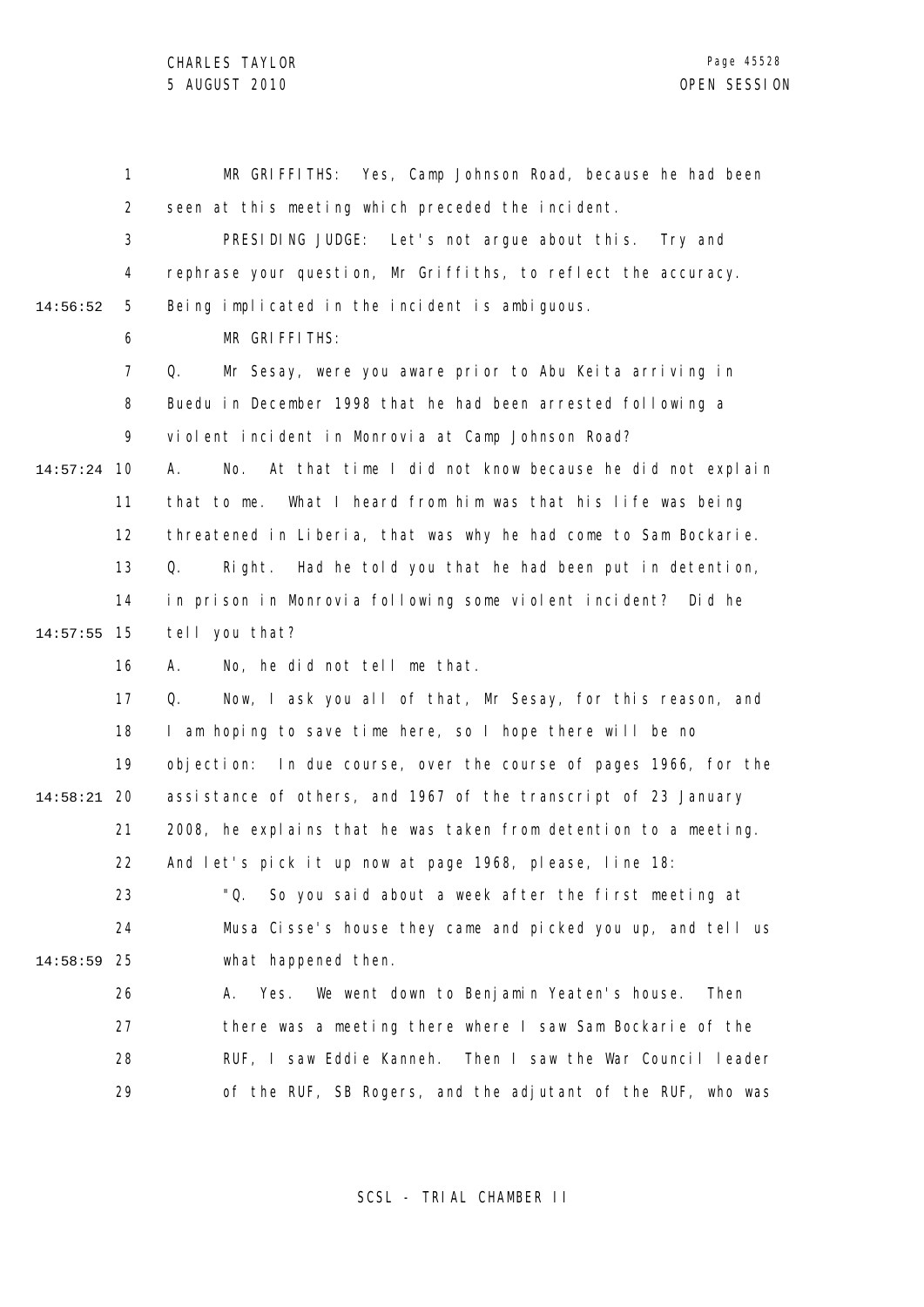|          | 1              | Rashid, and Benjamin Yeaten himself and then he" - that is     |
|----------|----------------|----------------------------------------------------------------|
|          | $\overline{2}$ | Benjamin Yeaten - "asked me to join the RUF in Sierra          |
|          | 3              | Then I said 'no problem, sir' I said 'as long as<br>Leone.     |
|          | 4              | that was an instruction from you', I said 'I would             |
| 14:59:57 | 5              | implement it, sir.' So I asked him to allow me to prepare      |
|          | 6              | myself and then he accepted."                                  |
|          | 7              | Next page:                                                     |
|          | 8              | "Q. Sir, was there anyone else present at the meeting that     |
|          | 9              | you can recall?                                                |
| 15:00:18 | 10             | There was Montgomery and Varmuyan Sherif himself<br>Yes.<br>A. |
|          | 11             | came and met us at the meeting."                               |
|          | 12             | Li ne 15:                                                      |
|          | 13             | "Q.<br>After you agreed to join the RUF what happened then?"   |
|          | 14             | Then I said I should prepare myself and then we were<br>А.     |
| 15:00:40 | 15             | driven from Benjamin Yeaten's house. That was the time I       |
|          | 16             | saw a satellite phone with Sam Bockarie and he said it was     |
|          | 17             | given to him by Benjamin Yeaten."                              |
|          | 18             | Li ne 28:                                                      |
|          | 19             | "Q.<br>You said that he said you should go fight with the      |
| 15:01:07 | 20             | Did he explain why he was asking you to do that or<br>RUF.     |
|          | 21             | where he got the idea?                                         |
|          | 22             | A. I don't have any idea other than the one he told me;        |
|          | 23             | that I should join the brothers."                              |
|          | 24             | Li ne 13:                                                      |
| 15:01:28 | 25             | Did Benjamin Yeaten explain anything else to you when<br>"Q.   |
|          | 26             | he said you should go join the RUF?                            |
|          | 27             | He says he wants a stand-by force to be in Sierra Leone<br>А.  |
|          | 28             | so then I should be the commander of that troop, to be         |
|          | 29             | based in Sierra Leone.                                         |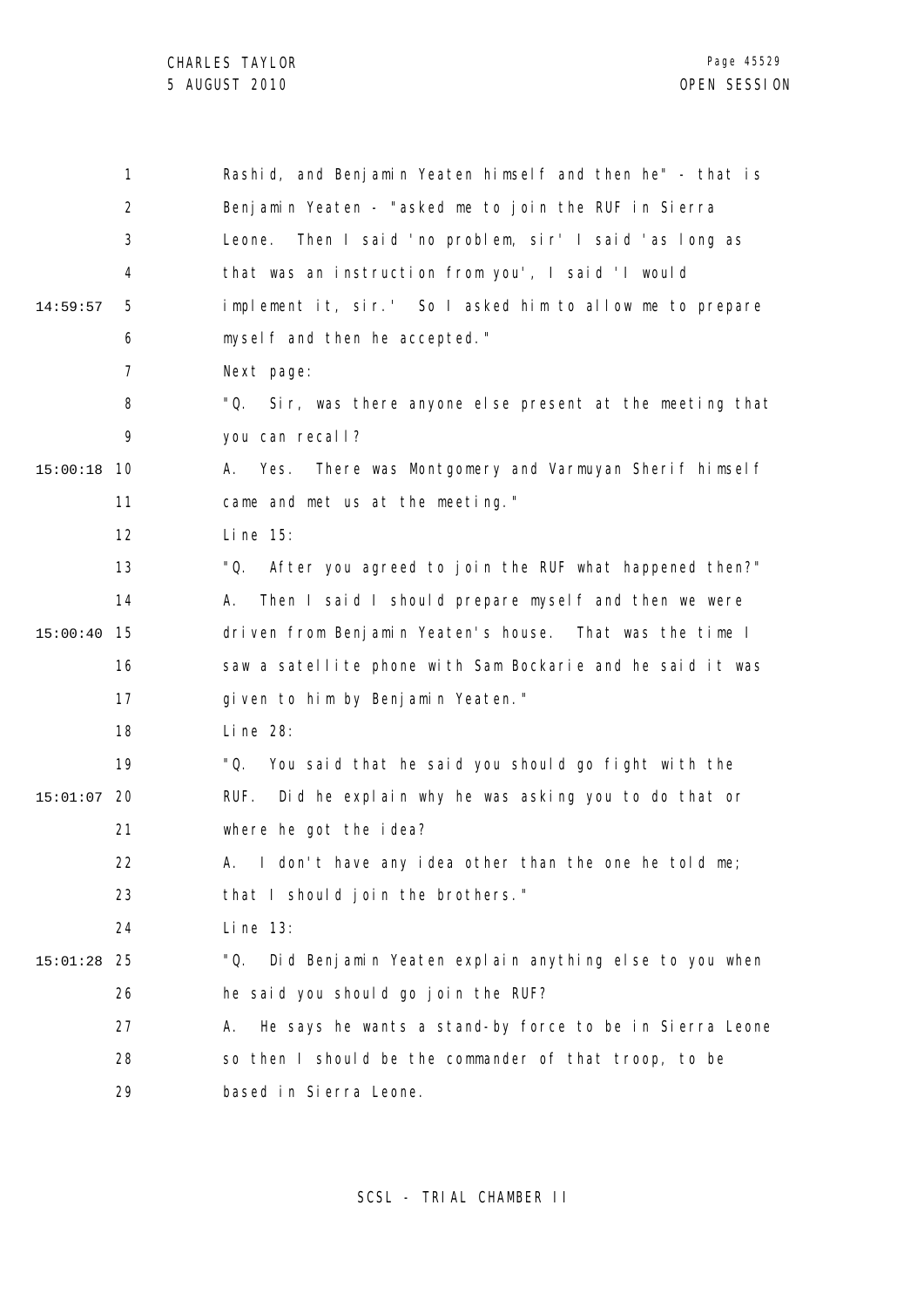1 2 3 4 5 6 7 8  $\mathsf{o}$ 10 15:02:35 11 12 13 14 15 15:03:10 16 17 18 19 20 15:03:39 21 22 23 24 25 15:04:12 26 27 28 29 15:02:10 Q. Did he indicate whether you would be in command? You said the commander of that troop. What did he say about the troop that you're talking about? A. He said I was going to be the commander of a troop that was going to be in Sierra Leone with Sam Bockarie. Q. Do you recall if he gave a name for that unit, the troops? A. He said the troop would be called the Scorpion unit and that I would be the commander to be based with Sam Bockarie in Sierra Leone." Now, do you know anything about any of that, Mr Sesay? A. No. I did not hear that. Q. Did Abu Keita ever tell you that he had been sent to be a commander in Sierra Leone by Benjamin Yeaten, Fifty? A. No, he never told me that. Q. Did Abu Keita ever tell you that he had been sent to command a unit called the Scorpion unit? A. No, he did not tell me that and we did not have any Scorpion unit in the RUF. We did not have such a name. No such unit functioned within the RUF. Q. Was there, for example, a group of Liberians brought to Sierra Leone by Abu Keita who had the name Scorpion unit? A. No. The 20 to 25 men that he brought with him, they were all Mandingos from his own tribe and none of them came with guns, so they were not in the uniform. PRESIDING JUDGE: If I may inquire, these 20 to 25 men that Abu Keita came with, was he their commander? THE WITNESS: Yes, but they were all his tribesmen. He was the head for them.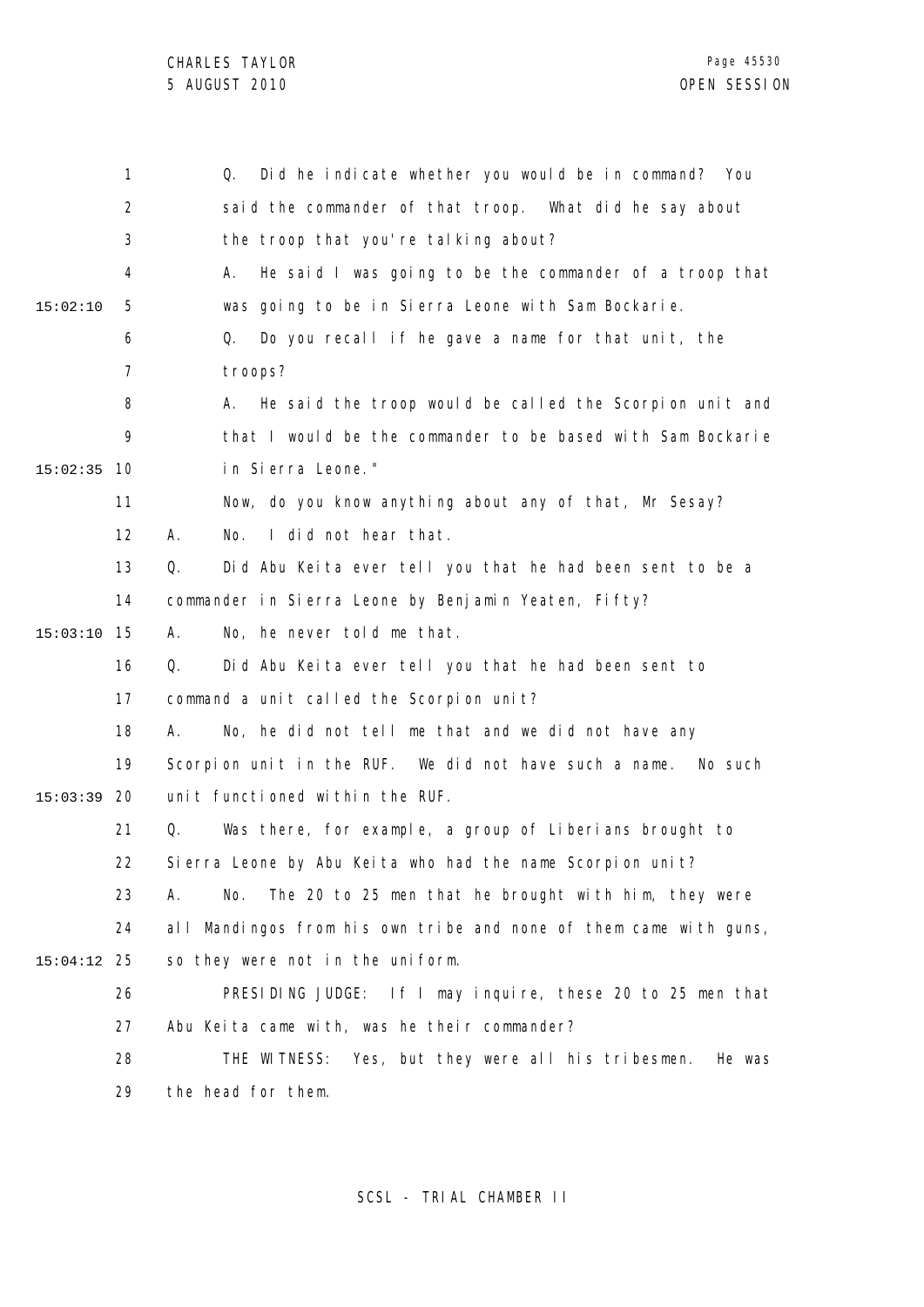CHARLES TAYLOR

|          | 1              | PRESIDING JUDGE: Yes, them being his tribesmen, does that           |
|----------|----------------|---------------------------------------------------------------------|
|          | $\overline{2}$ | have any significance?                                              |
|          | 3              | THE WITNESS: Yes, ma'am, because the ULIMO-K was                    |
|          | 4              | predominantly Mandingo people. That was what I knew.<br>And even    |
| 15:05:07 | 5              | the problem that they had with ULIMO-J emanated from some of        |
|          | 6              | those things.                                                       |
|          | $\overline{7}$ | PRESIDING JUDGE: So he was their commander. Did they have           |
|          | 8              | a name?                                                             |
|          | 9              | THE WITNESS: No, ma'am, they did not have any name.                 |
| 15:05:29 | 10             | MR GRIFFITHS:                                                       |
|          | 11             | When they arrived in Sierra Leone, that group, did they say<br>Q.   |
|          | 12             | that they had been sent by anyone to be in Sierra Leone?            |
|          | 13             | No, they did not say that.<br>А.                                    |
|          | 14             | Q.<br>Now, Mr Sesay, do you confidently state that there was no     |
| 15:05:54 | 15             | such thing as a Scorpion unit headed by Abu Keita?                  |
|          | 16             | At the time they came I never heard such a name.<br>No.<br>To<br>А. |
|          | 17             | say that the men who came were with Abu Keita belonged to a         |
|          | 18             | Scorpion unit, I have only heard that name in this courtroom.       |
|          | 19             | And within the RUF there was no unit that was referred to as the    |
| 15:06:22 | -20            | Scorpion unit, no.                                                  |
|          | 21             | MR GRIFFITHS: Could the witness please be shown exhibit             |
|          | 22.            | $P - 28.$                                                           |
|          | 23             | Q.<br>Now, Mr Sesay, this is a document I have shown you before,    |
|          | 24             | but in light of your answer, I want you to deal with an aspect of   |
| 15:07:01 | 25             | this exhibit. Look at the number 4 on the left of the page:         |
|          | 26             | "Revolutionary brothers behind enemy line forces, name,             |
|          | 27             | Scorpion unit is here commanded by Major General Keita."            |
|          | 28             | Now, when we go to the bottom of the page, and we have              |
|          | 29             | looked at this before, the very bottom of the page, please,         |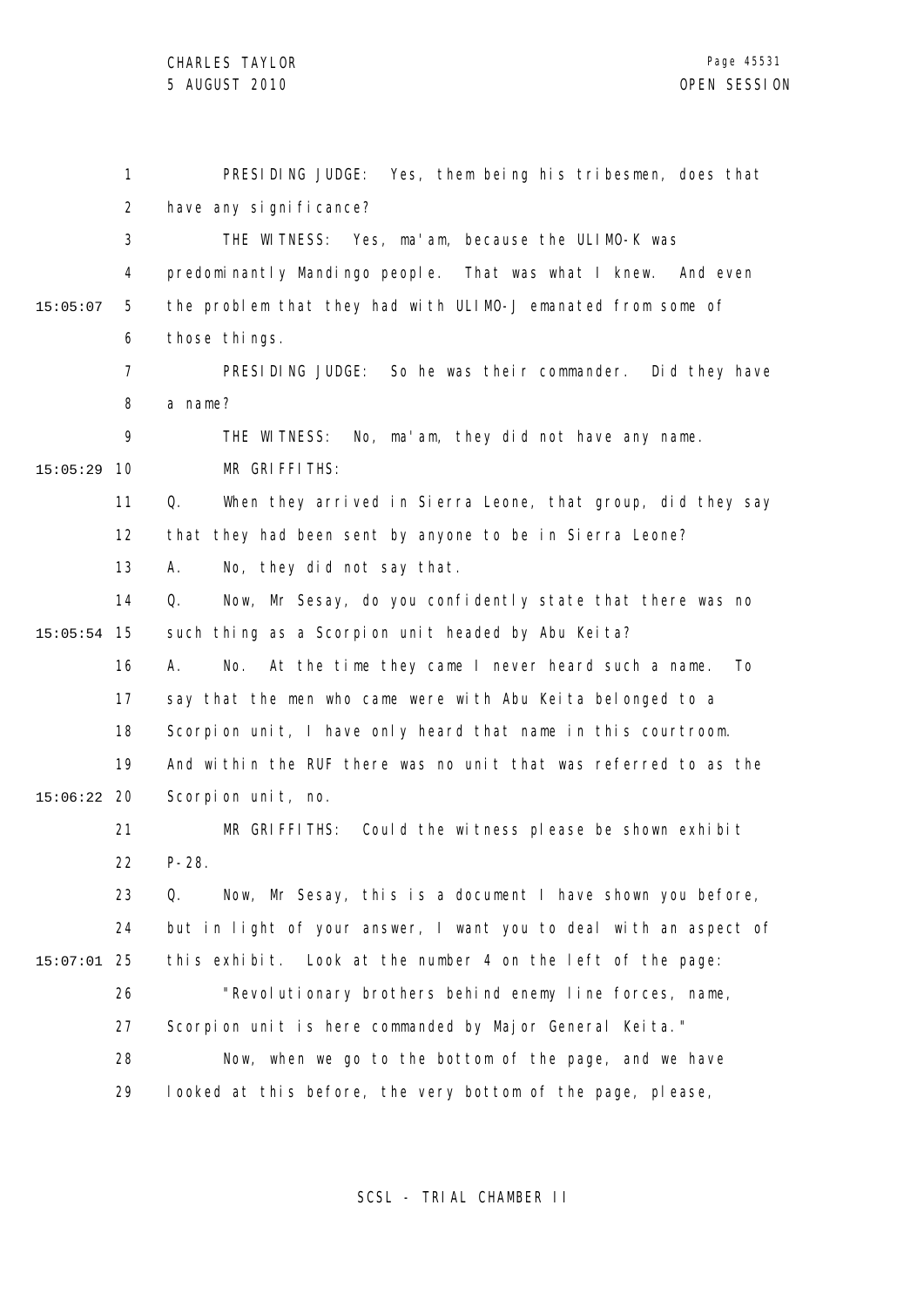1 2 3 4 5 6 7 8 9 10 15:08:34 11 12 13 14 15 15:08:51 16 17 18 19 20 15:09:18 21 22 23 24 25 15:09:37 26 27 28 29 15:08:08 "General Issa Sesay." So help us: Was there a Scorpion unit commanded by Abu Keita or not? A. No. There was no Scorpion unit within the RUF. And I never heard that Abu Keita commanded a unit called the Scorpion unit. This is my first time hearing this, and even for this document, this is my first time seeing it. PRESIDING JUDGE: What? You have seen exhibit P-28 before. Mr Sesay, are you saying that today is the first time that you are looking at this document? THE WITNESS: My Lord, I am talking about the courtroom. I am saying that it is in this courtroom, that is the first time my seeing it within this courtroom. MR GRIFFITHS: Q. Let's go back - let's put that away, please, and let's go back to page 1970, line 24: "A. He said the troop would be called the Scorpion unit and that I would be the commander to be based with Sam Bockarie in Sierra Leone. Q. Did he indicate to you what plan he had for those troops, whether there were any operations planned? A. He did not give me any details of the operation plan, sir. Q. Was there any mention of any areas in Sierra Leone? Did he indicate any particular area of Sierra Leone, such as, well, Port Loko? A. He said we would - should be based in Buedu, Buedu in Kailahun District." Pause there. Mr Sesay, just to deal with a detail I overlooked, can we go back to page 1968 please, line 21, in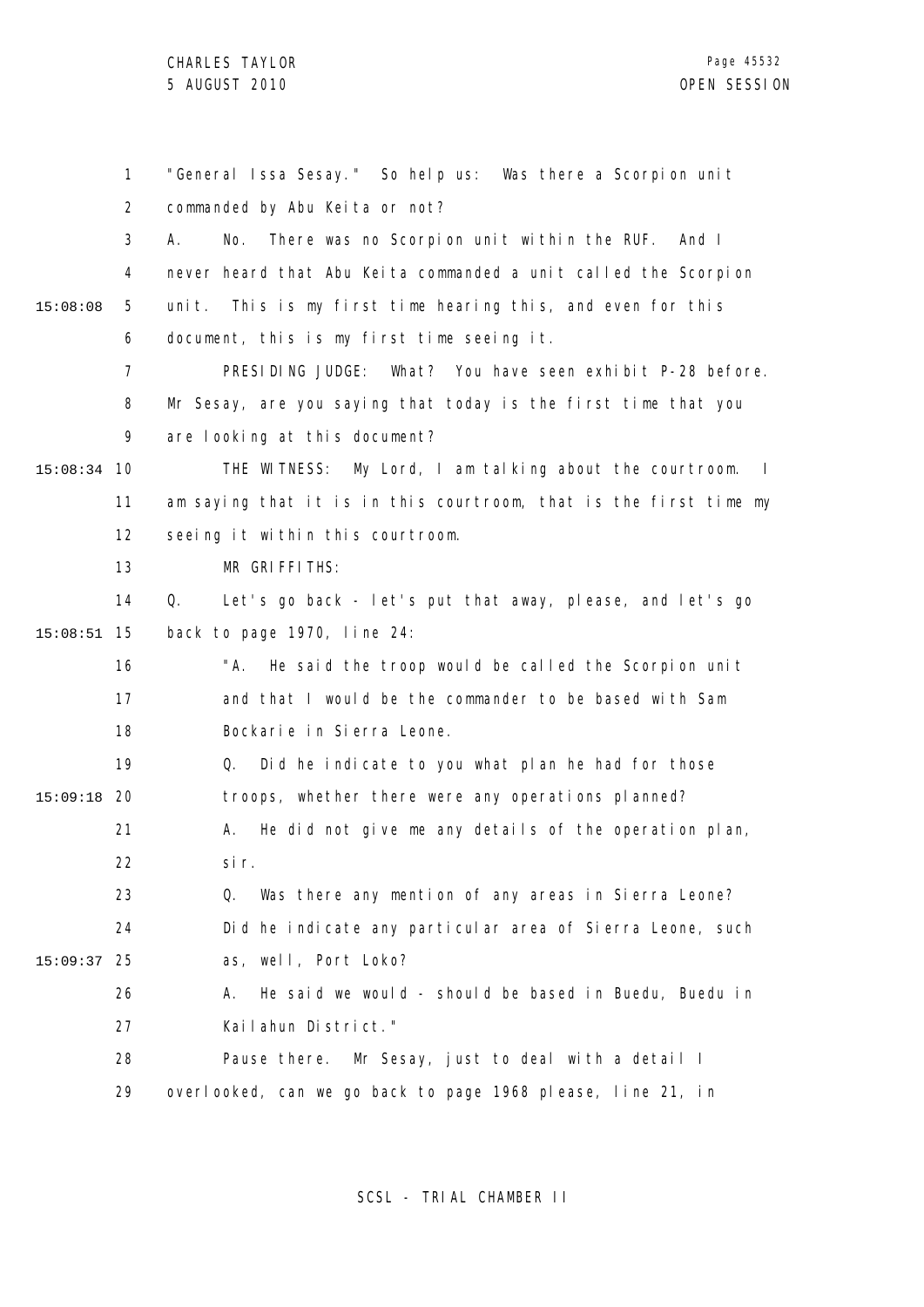1 2 3 4 5 6 7 8 9 10 15:11:17 11 12 13 14 15 15:11:36 16 17 18 19 20 15:12:26 21 22 23 24 25 15:12:39 26 27 28 29 15:10:41 describing this meeting at which he was given this assignment by Benjamin Yeaten shortly after having been released from prison, Abu Keita told these judges that he saw Sam Bockarie at the meeting, along with other senior members of the RUF and also Eddie Kanneh. Help us. Do you recall Sam Bockarie talking to you about having attended a meeting in Monrovia at which Abu Keita and Varmuyan Sherif were present. A. No. Sam Bockarie did not tell me that. Q. Page 1971, line 15: "Q. Sir, did he indicate any attacks were planned? A. No. He said I should be based in Sierra Leone with Sam Bockarie." Line 20: "He said he had planned with the boss, who is Charles Taylor, who had given him the instruction to send me to Sierra Leone." And then he goes on to describe various individuals. Now, let's pick up the account at page 1979 please, line 16: "Q. And after you went back to your house, did you get called back again? A. Yes. Q. Tell us what happened next. A. Marzah, Sampson, Jungle, they came with the pick-up, a Toyota Land Cruiser pick-up, a green one. They said Chief Benjamin Yeaten said I should go. When I went, he said I should prepare to go to Sierra Leone. Then I said, 'No problem.' Then I went and told my wife that I would be leaving to go to Sierra Leone. Then I was issued with one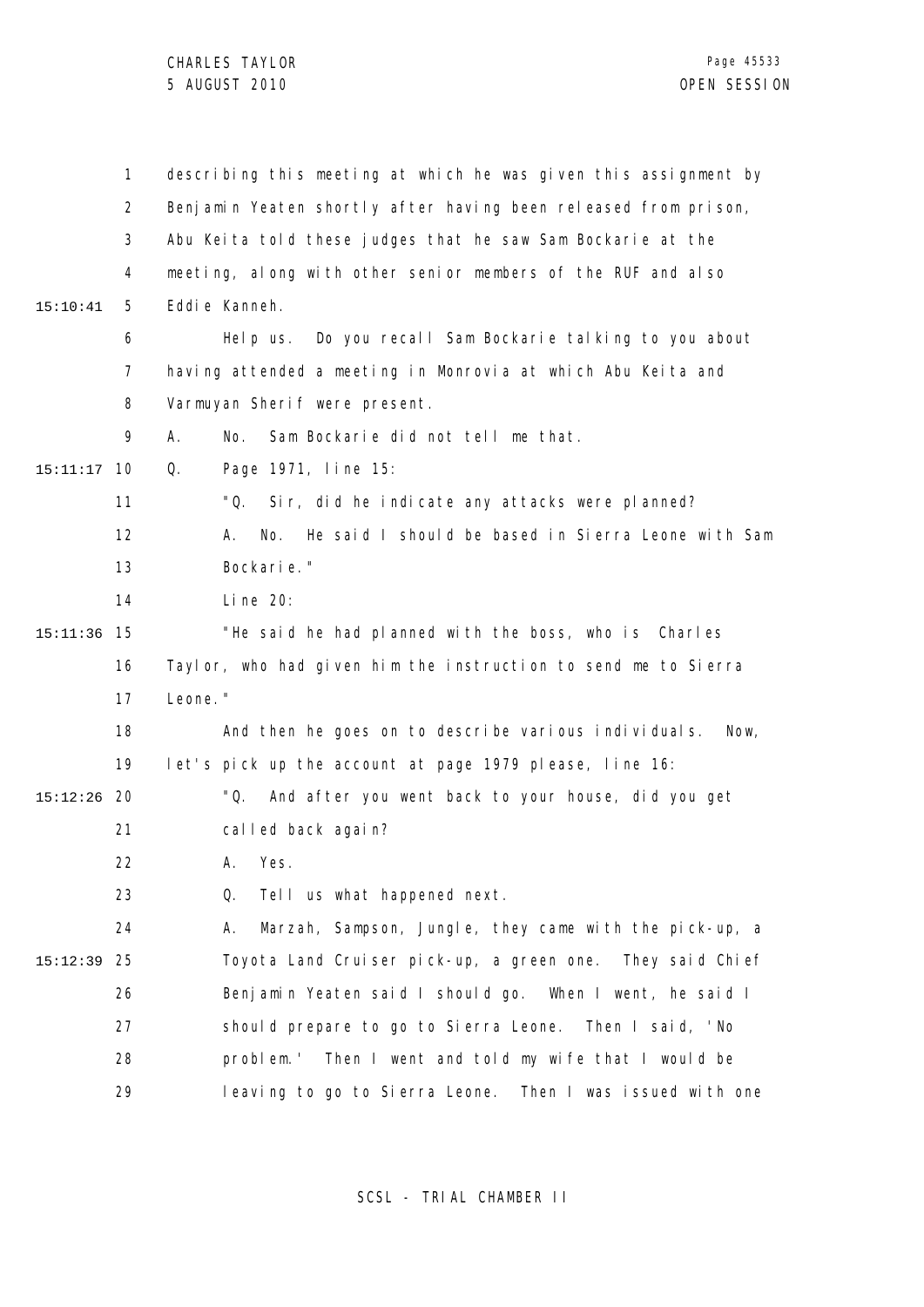|          | 1    | AK-47 and one silent weapon pistol which contained eight      |
|----------|------|---------------------------------------------------------------|
|          | 2    | It contained eight rounds. I was issued with 10<br>rounds.    |
|          | 3    | boxes of ammunition to move to Sierra Leone.                  |
|          | 4    | Sir, where did you get the pistol, the AK-47, and these<br>Q. |
| 15:13:16 | 5    | boxes of ammunition?                                          |
|          | 6    | They were issued to me by Chief Benjamin Yeaten, the SS<br>А. |
|          | 7    | director, at his house.                                       |
|          | 8    | Did he give you anything else besides the weapons and<br>Q.   |
|          | 9    | ammuni ti on?                                                 |
| 15:13:28 | -10  | And one Yaesu radio for communication and three<br>А.         |
|          | 11   | bodyguards. They were all issued rifles."                     |
|          | 12   | And then he goes on to describe what a Yaesu radio is.        |
|          | 13   | Li ne 15:                                                     |
|          | 14   | "Q.<br>Now you also mentioned boxes of ammunition. When you   |
| 15:13:49 | 15   | say a box of ammunition, can you describe what you mean?"     |
|          | 16   | He then goes on to describe the wooden box and the sardine    |
|          | 17   | tins inside, and that continues over the page.                |
|          | 18   | Page 1982, line 8:                                            |
|          | 19   | "A. I was given three bodyguards.                             |
| 15:14:05 | - 20 | Were these people that you knew before?<br>Q.                 |
|          | 21   | No, sir. They were Liberians.<br>А.                           |
|          | 22   | Do you know if they belonged to any fighting faction or<br>Q. |
|          | 23   | army?                                                         |
|          | 24   | A. They belong to the former NPFL."                           |
| 15:14:23 | 25   | Line $18$ :                                                   |
|          | 26   | "A. I was given escort by Marzah, Sampson and Jungle, and     |
|          | 27   | one bodyguard of Musa Cisse, and one other driver who was     |
|          | 28   | called Yellowman and the three bodyguards. We started         |
|          | 29   | moving towards Lofa County. When we got there, we got to      |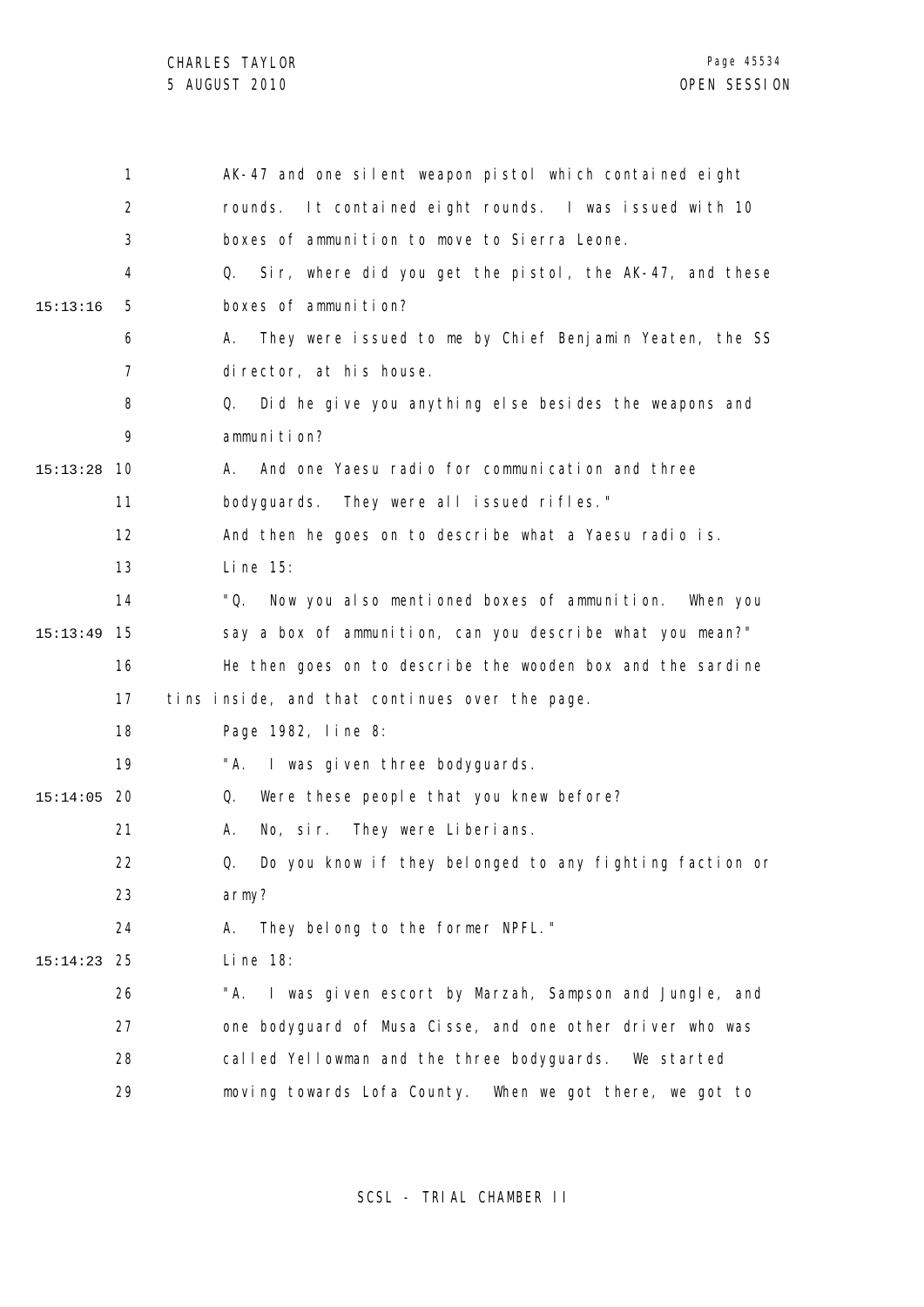1 2 3 4 5 6 7 8 9 10 15:15:13 11 12 13 14 15 15:15:49 16 17 18 19 20 15:16:18 21 22 23 24 25 15:16:43 26 27 28 29 15:14:51 Voinjama. We met the police commander in charge of Lofa County who was called Colonel Toma, and then he informed us that Sam Bockarie is on his way coming, so we should stay. We were to remain in Voinjama in his house, and then we waited there and Sam Bockarie came. Then Marzah, Sampson and Jungle, the car that we drove on, Sam Bockarie and SB Rogers, Eddie Kanneh and his bodyguard, Foday and Rashid, they used that vehicle. The vehicle that Sam Bockarie drove on - Sam Bockarie - and they later called him on the Yaesu area from the RUF-controlled area that Issa Sesay should come and meet me at Foya." Now, the sequence is this, Mr Sesay, just so you understand what was being said by Abu Keita: Having been given that assignment by Benjamin Yeaten, he then leaves Monrovia armed and escorted by, amongst others, Marzah, Sampson and Jungle; they go to Voinjama where you meet them and escort them to Buedu. Did that happen? A. No. I did not go and meet Sam Bockarie in Foya. No, that did not happen. Q. Did you go and meet Abu Keita at Voinjama along with other armed men? A. No, no, never. It did not happen. Q. Now, you had said earlier, Mr Sesay, unprompted by any question from me, that when Abu Keita arrived in December 1998, they did not carry guns. Do you remember that? A. I recall. None of them brought guns with them and Abu Keita himself did not have a pistol. MR KOUMJIAN: I am sorry, I just do not recall that, and I would appreciate a reference, if we have one.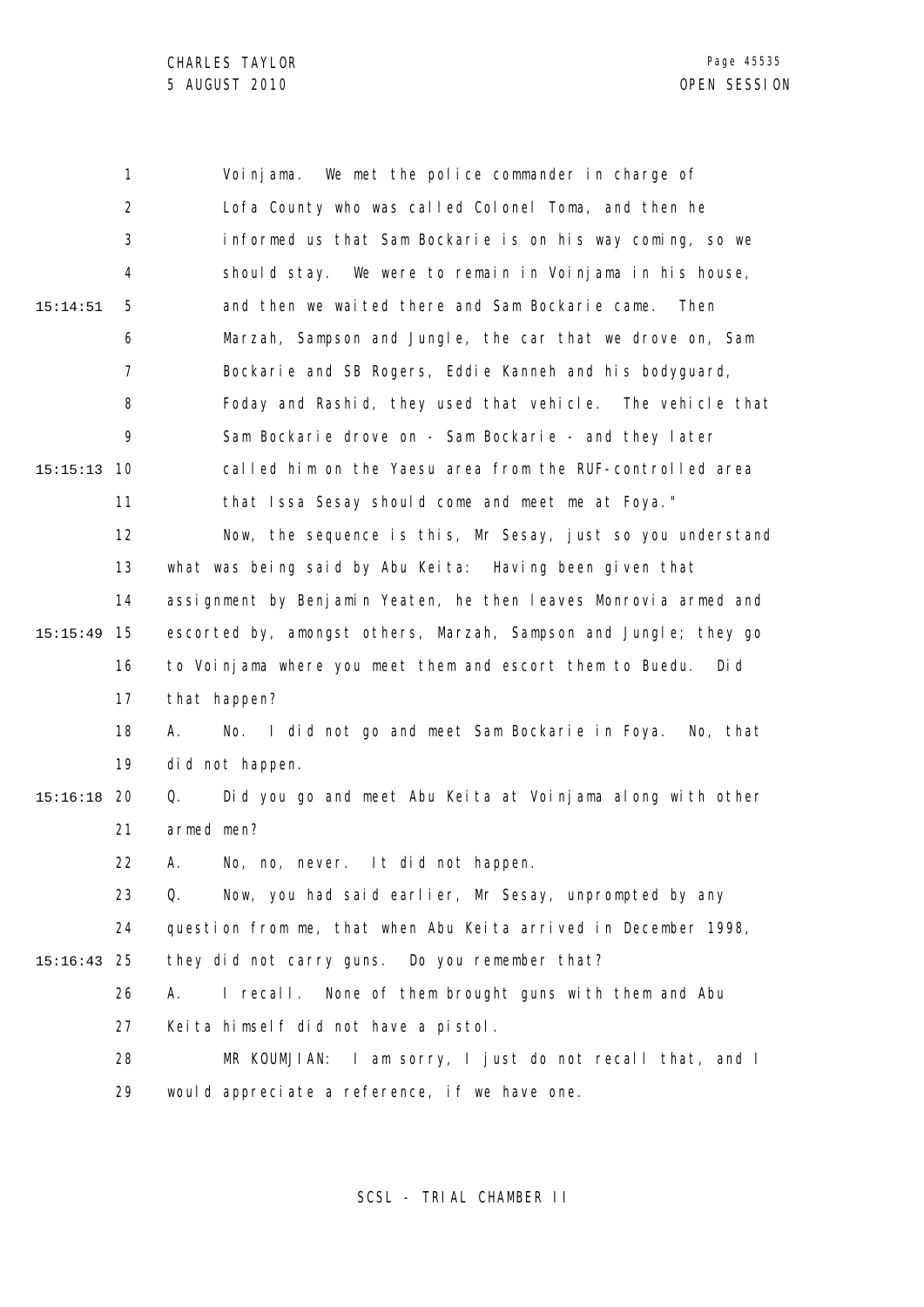1 2 3 4 5 6 7 8 9 10 15:17:24 11 12 13 14 15 15:18:33 16 17 18 19 20 15:19:29 21 22 23 24 25 15:20:33 26 27 28 29 15:17:16 PRESIDING JUDGE: He did. I recall it. I can't tell you, but he did say that they weren't carrying guns. MR GRIFFITHS: I am grateful. THE WITNESS: My Lord, please, I would want them to give me two minutes so that I use the restroom. PRESIDING JUDGE: Very well. You may be escorted out, please. [In the absence of the witness] MR GRIFFITHS: That will give me an opportunity of finding the reference so that I can enlighten Mr Koumjian. MR KOUMJIAN: If that was today, I can find it easily. I didn't know if that was today or another day. PRESIDING JUDGE: It was today. MR KOUMJIAN: I found it on line 88 at the bottom of my LiveNote, first line of page 89. PRESIDING JUDGE: That's the thing that he just said. MR KOUMJIAN: My colleagues tell me page 83. PRESIDING JUDGE: It is page 83, line 12, 13, 14. MR GRIFFITHS: Madam President, it appears that we might have a slightly longer hiatus than we planned because the defendant would also like to take advantage of the facilities once Mr Sesay returns. PRESIDING JUDGE: Very well. [In the presence of the witness] PRESIDING JUDGE: Mr Taylor may be escorted out, please. Right, Mr Griffiths, please continue. MR GRIFFITHS: Yes. Q. Mr Sesay, so we get then to page 1985 and we are describing, through the testimony of this witness, his arrival in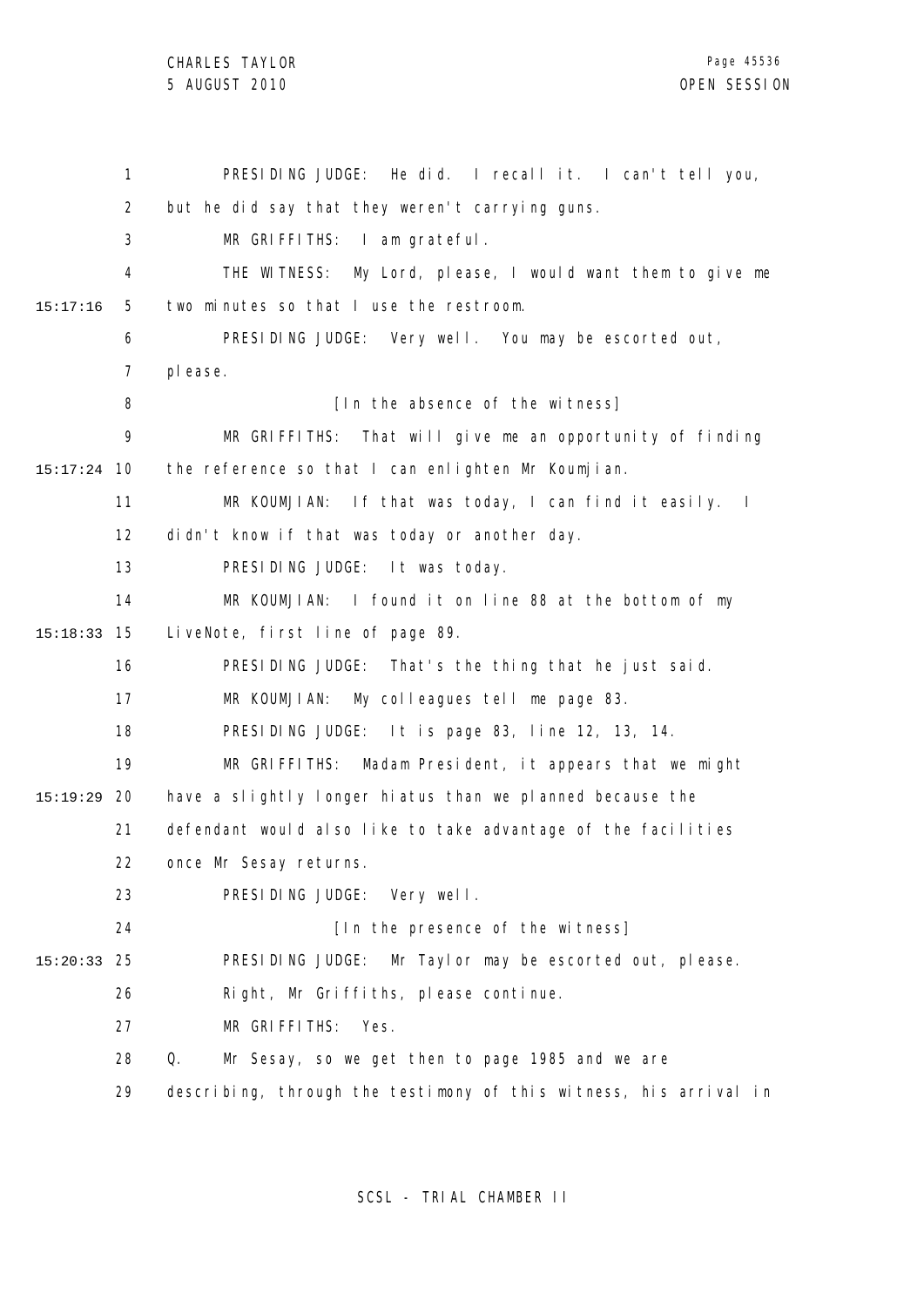1 2 3 4 5 6 7 8 9 10 15:23:34 11 12 13 14 15 15:23:57 16 17 18 19 20 15:24:19 21 22 23 24 25 15:24:38 26 27 28 29 15:23:15 Sierra Leone. Page 1985, please, line 3: "Q. After you went to Foya, then where did you go? A. When I got to Foya, I met Issa Sesay in Foya. He said, 'Abu Keita, you have delayed. I have been waiting for you all day.' Then I said to him, 'But the road is bad.'" Line 16: "Q. So Issa Sesay was waiting for you there in Foya? A. In Foya, yes. Q. And where did you go after meeting Issa Sesay? A. When I met with Issa Sesay, we moved to Buedu. We drove from Foya to Buedu." Over the page, line 25: "A. When we got to Buedu, the RUF soldiers, Issa Sesay instructed them, the military commander called Kaisuku, to make an apartment available to me very close to him and Sam Bockarie." Page 1987 please, line 18: "Q. When you got to Buedu, you've described it a bit, was there any construction going on?" Line 22: "Issa Sesay took me to a site where they were building an airstrip that there was a Caterpillar and manpower to dig the hill to level the ground. The length was about 3 miles and that they said they were expecting planes to come down there to bring supplies. And whilst they were building, a jet bombarded the Caterpillar at the airstrip. So we used to work in the evening on the airstrip." Now, first of all, when Abu Keita arrived in Buedu were you the person that went to fetch him from Foya, Mr Sesay?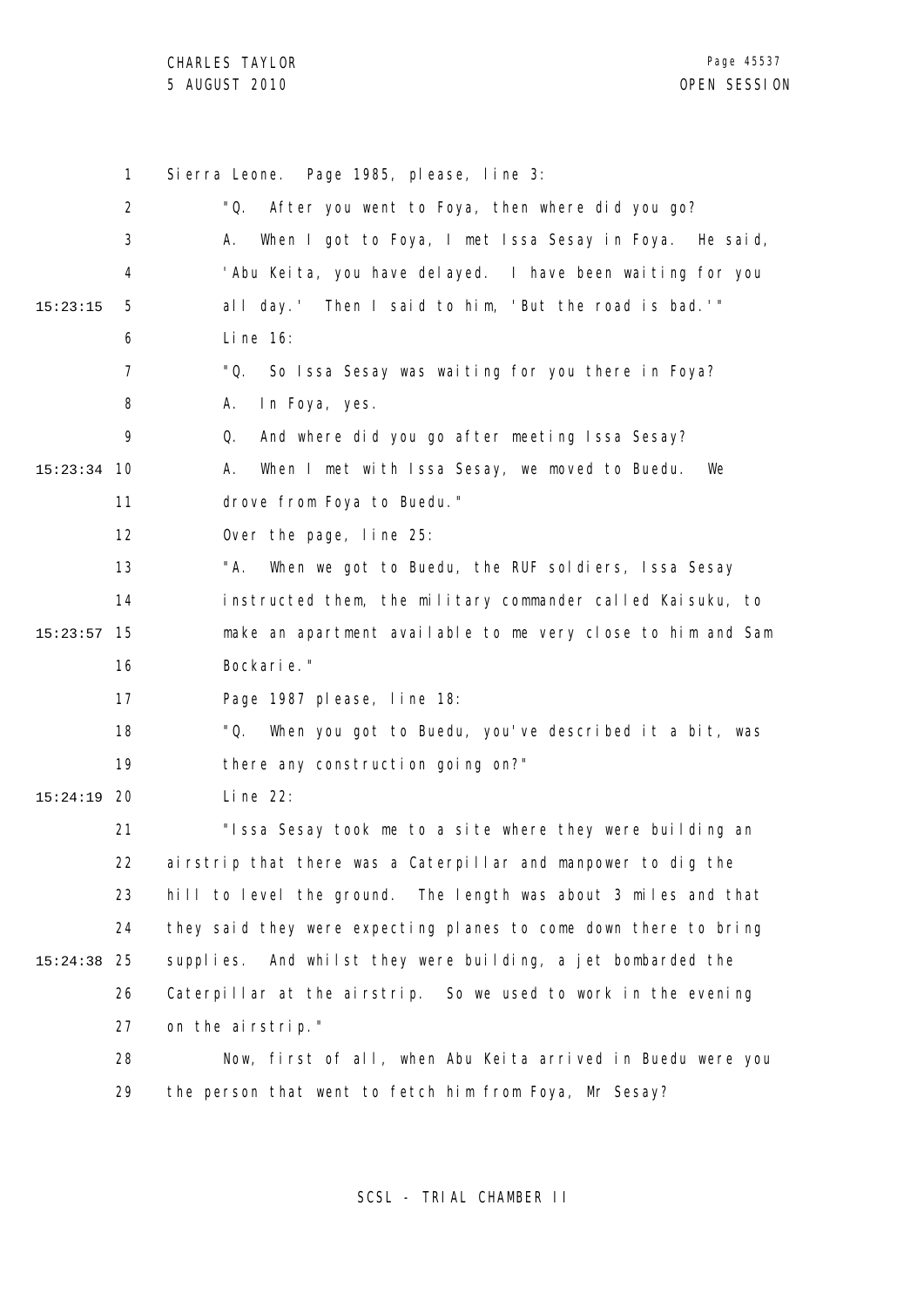|          | $\mathbf{1}$      | Not at all. Not me.<br>Α.                                           |
|----------|-------------------|---------------------------------------------------------------------|
|          | $\overline{2}$    | When Abu Keita arrived in Buedu, and you have already told<br>Q.    |
|          | 3                 | us you recall him returning in or about December of 1998, did       |
|          | 4                 | anyone escort him into RUF territory?                               |
| 15:25:29 | 5                 | А.<br>No.                                                           |
|          | 6                 | In December of 1998 at the time Abu Keita arrived in Buedu,<br>Q.   |
|          | $\overline{7}$    | where were you living?                                              |
|          | 8                 | I was living in the house that you brought before the Court<br>А.   |
|          | 9                 | that day, the house that was opposite Sam Bockarie's house.<br>That |
| 15:25:57 | 10                | was where I was living.                                             |
|          | 11                | Thank you. And did you instruct someone to provide or make<br>Q.    |
|          | $12 \overline{ }$ | available an apartment for Abu Keita?                               |
|          | 13                | No, I did not do that.<br>А.                                        |
|          | 14                | Who is Kaisuku?<br>Q.                                               |
| 15:26:23 | 15                | Kaisuku was the MP commander. He was the overall MP<br>А.           |
|          | 16                | commander in the RUF.                                               |
|          | 17                | Was Kaisuku based in Buedu at this time?<br>Q.                      |
|          | 18                | Yes, Kai suku was in Buedu.<br>А.                                   |
|          | 19                | And at or about this time in December 1998, is it correct<br>Q.     |
| 15:26:50 | 20                | to say that the RUF were engaged on building an airstrip at or      |
|          | 21                | near Buedu?                                                         |
|          | 22.               | A. Yes, RUF was building the airstrip for a long time before        |
|          | 23                | December '98.                                                       |
|          | 24                | And is it correct to say that following Abu Keita's arrival<br>Q.   |
| 15:27:17 | 25                | a jet bombarded the Caterpillar at the airstrip?                    |
|          | 26                | The jet bombed the Caterpillar in November of 1998.<br>А.<br>That   |
|          | 27                | was when the jet bombarded the Caterpillar.                         |
|          | 28                | Q.<br>Now I need to jump forward, Mr Sesay, in order to come back   |
|          | 29                | so that we can put the testimony of this witness in some context.   |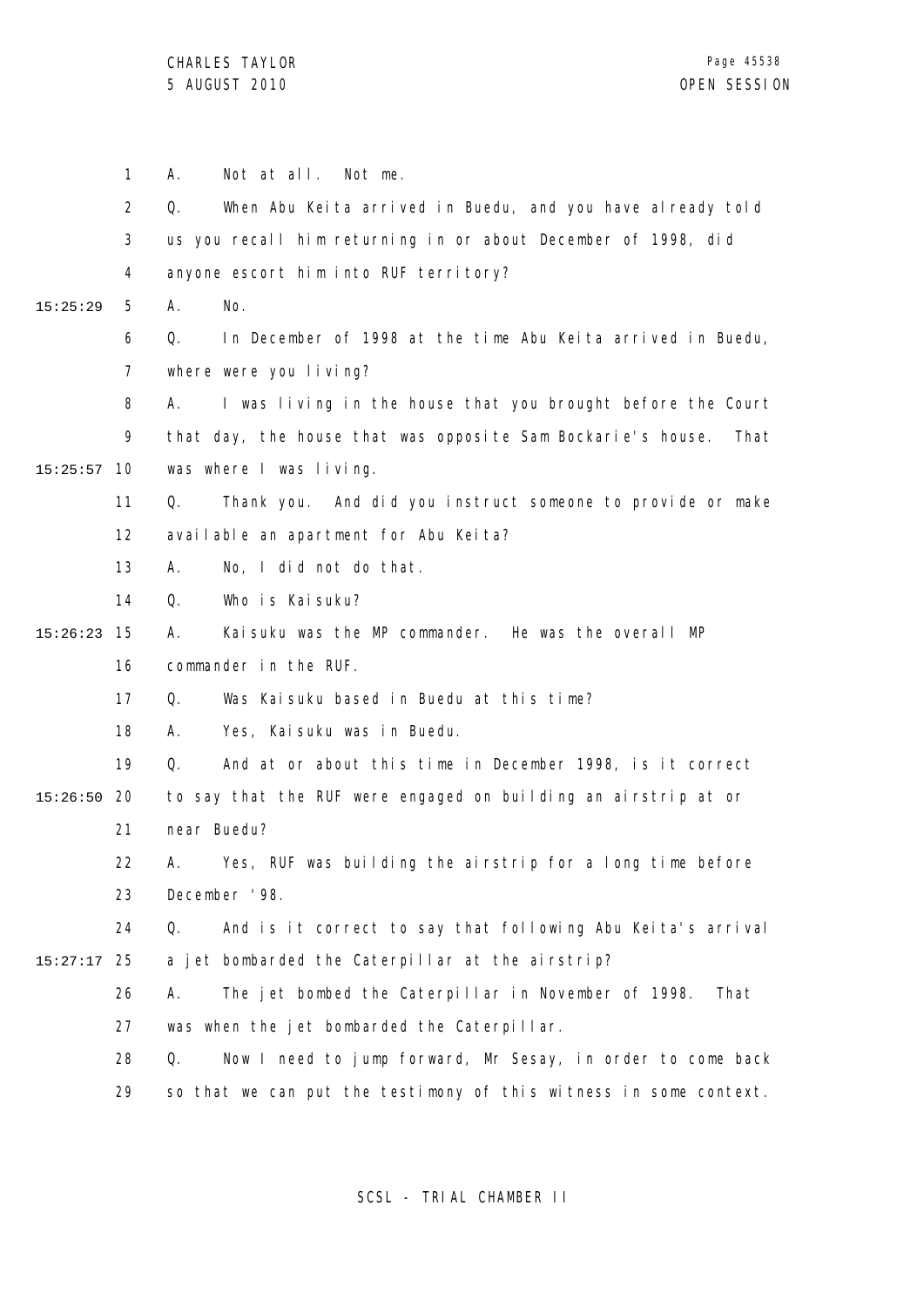CHARLES TAYLOR

|          | 1              | PRESIDING JUDGE:<br>Mr Griffiths, this may not be important,      |
|----------|----------------|-------------------------------------------------------------------|
|          | $\overline{2}$ | but I will ask anyway. You asked if Abu Keita arrived before or   |
|          | 3              | after the Caterpillar was bombarded and, Mr Sesay, was that       |
|          | 4              | before or after Keita's arrival, the bombardment.                 |
| 15:28:12 | 5              | My Lord, it was before the jet bombarded the<br>THE WITNESS:      |
|          | 6              | Caterpillar that Keita and others came to Buedu.                  |
|          | 7              | MR GRIFFITHS:                                                     |
|          | 8              | So was Keita in Buedu at the time of the bombardment?<br>Q.       |
|          | 9              | No, he had not yet come to Buedu.<br>А.                           |
| 15:28:35 | 10             | Okay, so the Caterpillar was bombarded before he arrived?<br>Q.   |
|          | 11             | It was not a Caterpillar, but a grader.<br>Α.<br>Yes.             |
|          | 12             | Now, at page 2133, transcript of 24 January 2008, this<br>Q.      |
|          | 13             | proposition was put to the witness from which he did not dissent, |
|          | 14             | $line 22$ :                                                       |
| 15:29:18 | 15             | "And now the time frame I am referring to is the entire           |
|          | 16             | period of time you were in Buedu, which you told us was September |
|          | 17             | 1998 - well, in Sierra Leone, September 1998 through the end of   |
|          | 18             | 2002. "                                                           |
|          | 19             | So what Mr Abu Keita was telling the judges was he arrives        |
| 15:29:46 | -20            | in September 1998 and he remains until the end of 2002. Is that   |
|          | 21             | correct, Mr Sesay?                                                |
|          | 22             | No, that's a lie. It's a lie.<br>А.                               |
|          | 23             | And also I'll provide you with this synopsis before we go<br>Q.   |
|          | 24             | to look at some of this in detail. At page 2138, testimony of 24  |
| 15:30:21 | 25             | January 2008, the witness was asked this question:                |
|          | 26             | "Q. Can you tell us the different places where you fought         |
|          | 27             | while you were in Sierra Leone?                                   |
|          | 28             | Yes.<br>Α.                                                        |
|          | 29             | Please go ahead.<br>Q.                                            |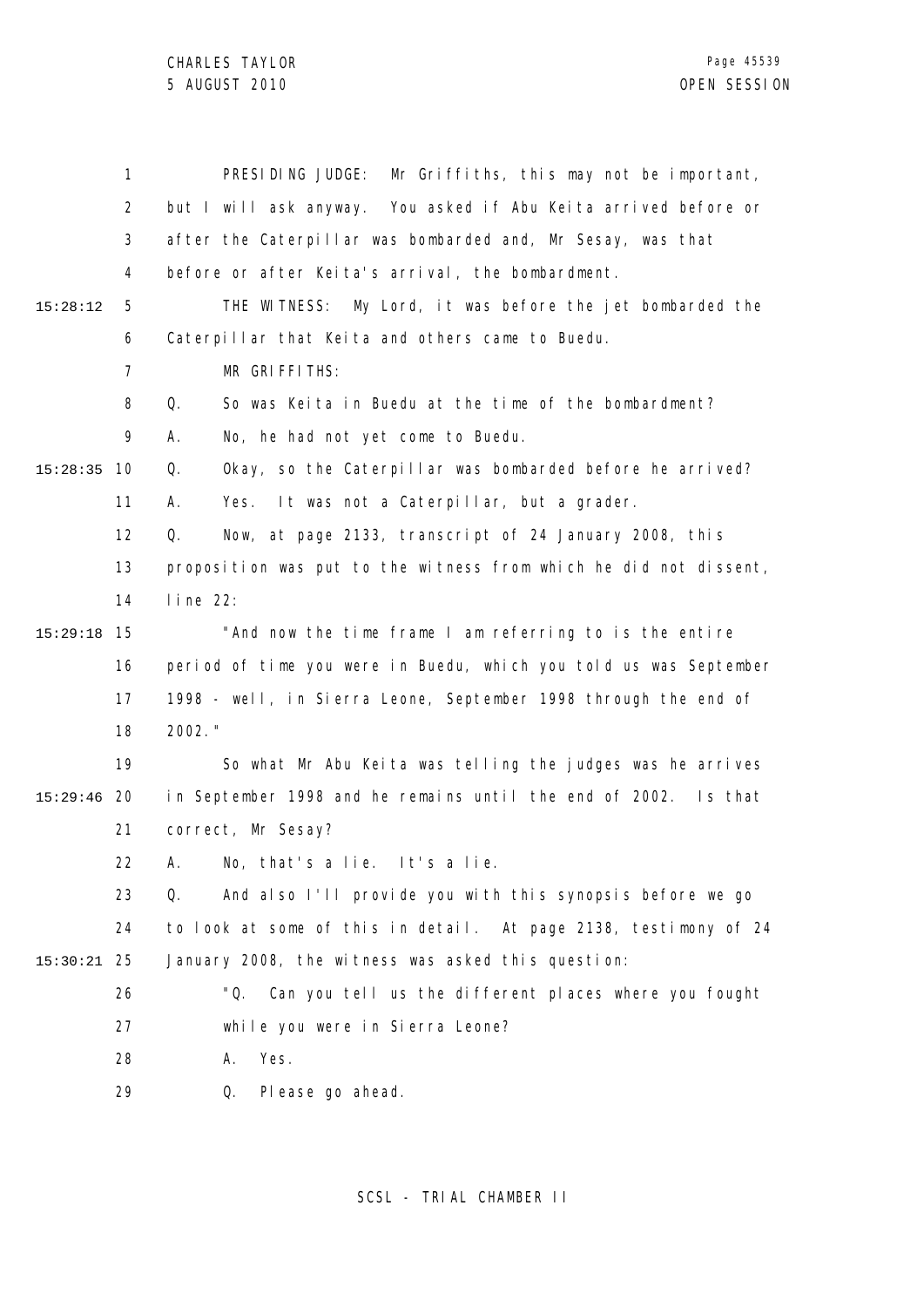|          | 1              | I told you the first operation was Mosquito Spray into<br>Α.   |
|----------|----------------|----------------------------------------------------------------|
|          | $\overline{2}$ | Li beri a.<br>The LURD rebels crossed from Guinea and attacked |
|          | 3              | Voinjama, Kolahun in Lofa County, and then we were called      |
|          | 4              | from Buedu. Sam Bockarie, Issa Sesay, Morris Kallon,           |
| 15:30:58 | 5              | including myself, we moved to Foya. There we met the other     |
|          | 6              | commander, the AFL commander who was in Foya called Colonel    |
|          | $\overline{7}$ | Stanley. He was the commander in charge of Foya. And we        |
|          | 8              | met Christopher Varmoh, who was the commander in charge in     |
|          | 9              | Varmoh called Skinny. Benjamin Yeaten, he and Sam Bockarie     |
| 15:31:25 | 10             | were coordinating while we were on the front lines.<br>When    |
|          | 11             | we took over Kolahun, we took over Voinjama, Sam Bockarie,     |
|          | 12             | Benjamin Yeaten and the defence minister, Daniel Chea - a      |
|          | 13             | helicopter arrived in which Daniel Chea was and then Sam       |
|          | 14             | Bockarie and Benjamin Yeaten and the defence minister, they    |
| 15:31:49 | 15             | used the helicopter to go to Monrovia. That was the first      |
|          | 16             | The second --" and he is asked:<br>operation.                  |
|          | 17             | "Q.<br>What year did that operation take place?                |
|          | 18             | That was 1999.<br>А.                                           |
|          | 19             | What month?<br>Q.                                              |
| 15:32:06 | -20            | It was in August.<br>Α.                                        |
|          | 21             | And there was a second operation, you said?<br>Q.              |
|          | 22             | Yes.<br>А.                                                     |
|          | 23             | Q.<br>When did that take place?                                |
|          | 24             | 2000.<br>Α.                                                    |
| 15:32:19 | 25             | And in which country was that operation?<br>Q.                 |
|          | 26             | In Guinea.<br>А.                                               |
|          | 27             | Well I would like to know, if you please, whether you<br>Q.    |
|          | 28             | fought in Sierra Leone between 1998 and 2002?                  |
|          | 29             | Yes.<br>Α.                                                     |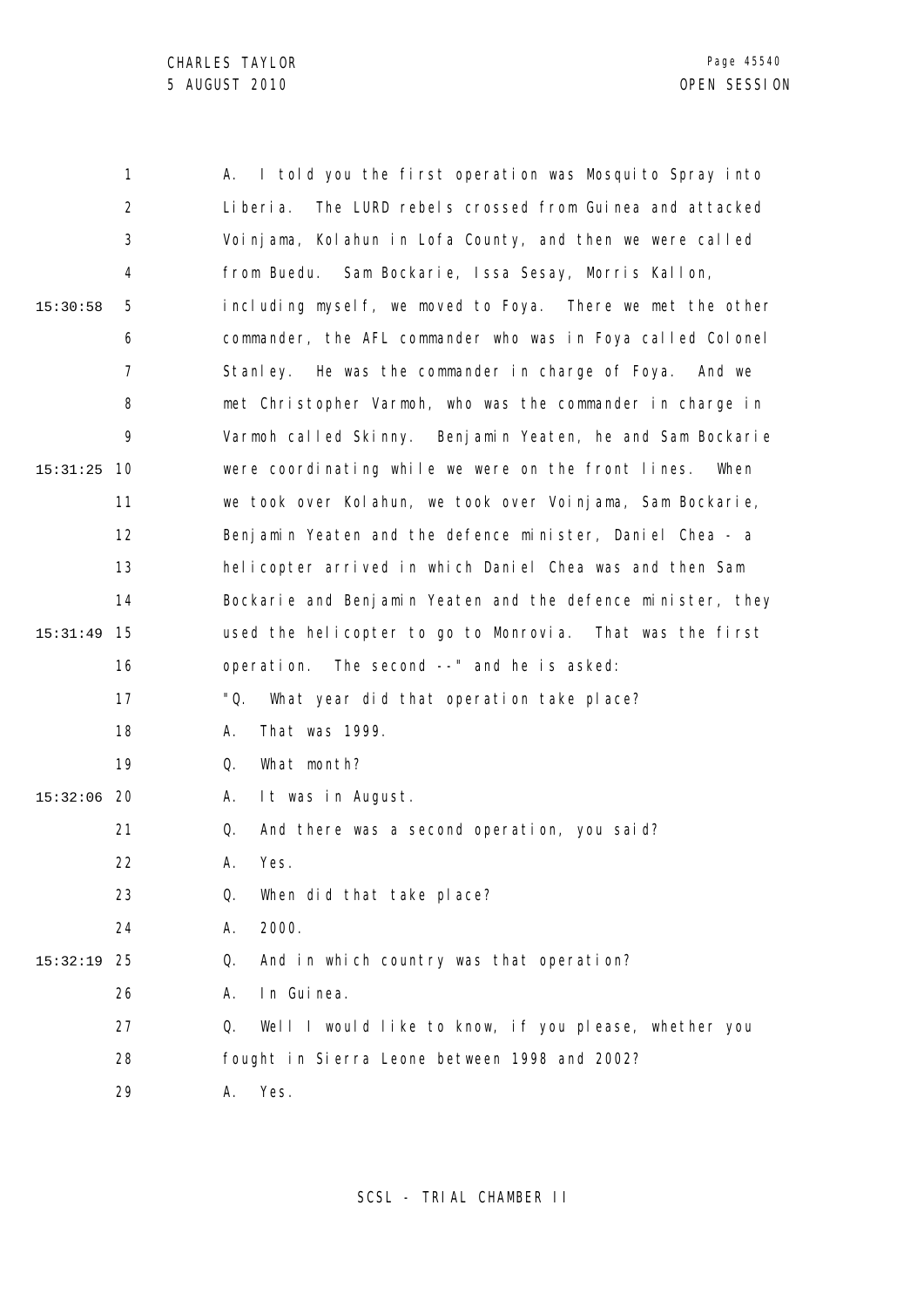1 Q. And where did that fighting take place.

2 3 A. Bunumbu, Segbwema, Jumo Kafebu, Gbava, into Kolahun and Kenema Districts."

4 5 6 7 8 9 10 15:33:30 11 12 15:32:57 So let's put that together and, as I say, we will come to the detail in a moment. Between December 1998 when he arrives until the end of 2002, according to Abu Keita he is involved with you, Issa Sesay, in fighting against Mosquito Spray in Lofa County. That's in 1999, August. Then in 2000 he is fighting in Guinea and, whilst in Sierra Leone, thirdly, he is involved in fighting between 1998 and 2002 in Bunumbu, Segbwema, Jumo Kafebu, Gbava, into Kolahun and Kenema District. Do you recall any of that, Mr Sesay?

13 14 15 15:34:04 16 17 A. Me - for me the things that you've spoken about, they did not happen because I did not fight with - against the LURD rebels with him in Liberia and, for example, now you are mentioning Morris Kallon's name, I was with Morris Kallon in Makeni from January to March.

> 18 Q. Of which year?

19 20 15:34:20 21 22 23 24 25 15:34:44 26 27 28 A. During the infighting - of 1999. And we withdrew to Magburaka and I left Morris Kallon in Magburaka. He stayed there from March to October 1999 and I rejoined him when we came back to Makeni. So Keita and I did not go to fight against the LURD in Liberia in '99. That never happened. Because in August I was in Buedu. It was in August that I went to accompany Johnny Paul Koroma in Foya when he went to Monrovia. I was in Buedu. I never went across the border with Keita to fight and he himself did not go across the border in August 1999 to fight against the LURD rebels. That is not true.

> 29 Q. How do you know he did not go across the border to fight in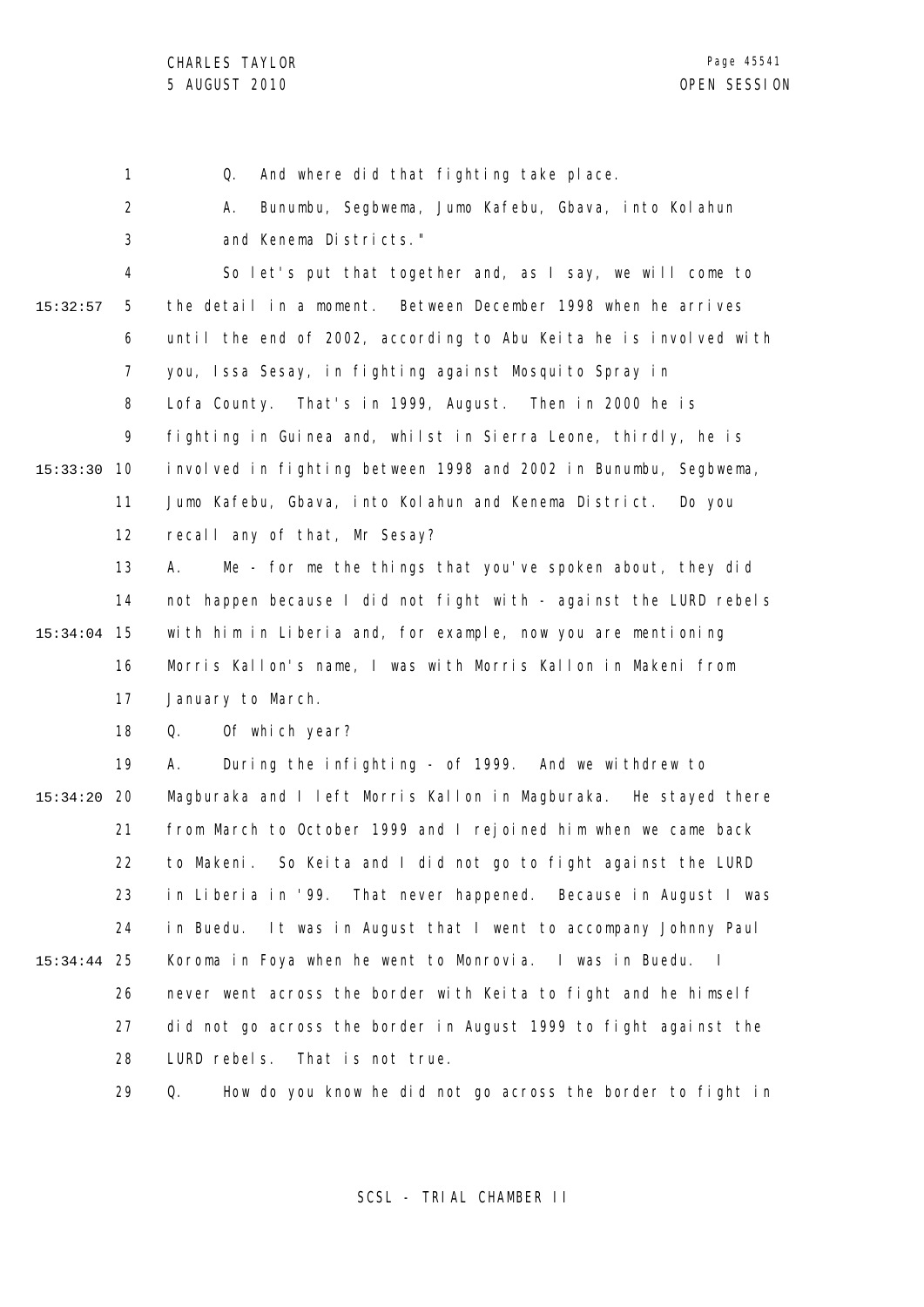1 August 1999 against the LURD rebels?

2 3 4 5 6 7 15:35:22 A. Because the two of us used to keep company in Buedu. He was staying at the same house with Lawrence Womandia. It was a short distance from my house, very short. So in the morning he will come to my house and we will have breakfast together, yes. We will play drafts together. So I knew he never went to Liberia to fight against the LURD rebels.

8 9 10 15:35:54 11 12 13 14 And the areas where he said he fought in Jumo Kafebu and other area, Jumo Kafebu, the RUF had controlled there in '98, some part of '98, late '98. And the time he and Mike Lamin went to Bunumbu, Segbwema, that was in '99, around January '99. And when Sam Bockarie called for Mike Lamin to go to Lome in May it was when Abu Keita came to Buedu and he stayed there when Mike Lamin headed the delegation for Lome.

15 15:36:27 16 17 18 19 20 15:36:52 21 22 23 24 25 15:37:23 26 27 28 29 Q. Now he is asked this, page 1988, another topic: "Q. How long between the time you arrived in Buedu and you saw Sam Bockarie again? A. It took a couple of weeks before Sam Bockarie returned. It was Marzah and Sampson and Jungle, they came first. They brought fuel and medicines to Issa Sesay and a few boxes of ammunition and then they went back Q. Do you recall sometime after Abu Keita's arrival receiving such items from Marzah, Sampson and Jungle?" That's you, Issa Sesay, receiving those items from them. A. No. That did not happen. Abu Keita did not come to Buedu in September. It was December 1998 that Abu Keita came to Buedu. When Sam Bockarie came from his trip, it was the following day that Abu Keita arrived in Buedu with the men that I had spoken about; those brothers of his. It was in December '98 that Abu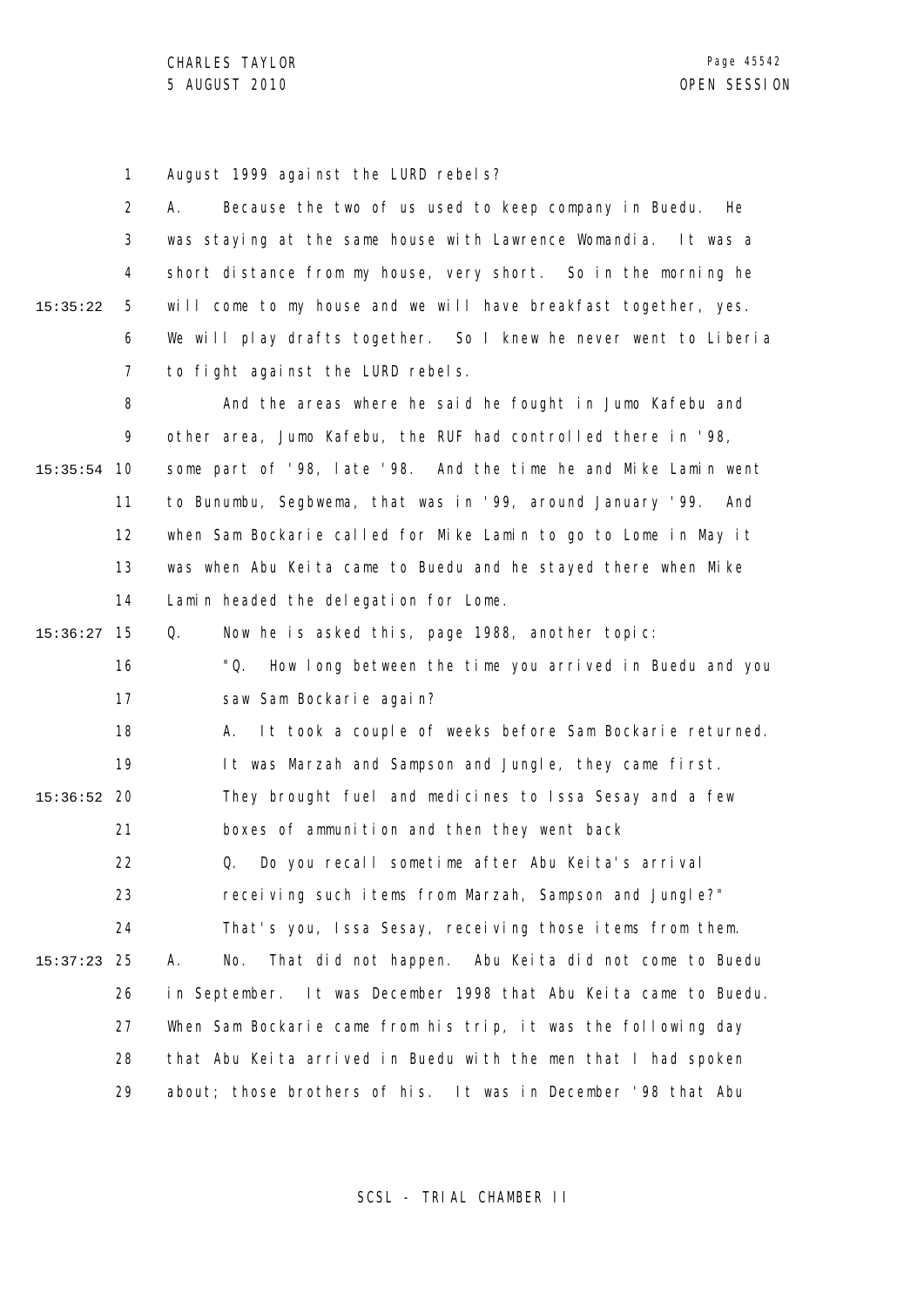|               | $\mathbf{1}$   | Keita came to Buedu and I left him in Buedu when I went to Kono. |
|---------------|----------------|------------------------------------------------------------------|
|               | $\overline{2}$ | But in September, October, Abu Keita was not in Buedu, not even  |
|               | 3              | in November.                                                     |
|               | 4              | Q.<br>You say when Sam Bockarie came from his trip. Which trip?  |
| 15:38:06      | 5              | When he went to Burkina Faso and to Libya and he returned<br>А.  |
|               | 6              | in December '98. I said it was the following day that Abu Keita  |
|               | $\overline{7}$ | and his brothers came.                                           |
|               | 8              | Page 1993 please. We are still on this same theme.<br>Q.         |
|               | 9              | Question, line 7:                                                |
| 15:38:40      | 10             | "Q.<br>Do you remember the next time you saw - the first time    |
|               | 11             | you saw Sam Bockarie, after you had gone to Buedu?               |
|               | 12             | Yes.<br>А.                                                       |
|               | 13             | Where did you see him?<br>Q.                                     |
|               | 14             | I saw him in Foya.<br>А.                                         |
| 15:38:51      | 15             | First of all, how long after you arrived in Buedu<br>Q.          |
|               | 16             | approximately was it before Sam Bockarie came back?              |
|               | 17             | I told you it took a couple of weeks.<br>А.                      |
|               | 18             | How did you know to go to Foya? Why did you go to<br>Q.          |
|               | 19             | Foya?                                                            |
| $15:39:06$ 20 |                | Because Issa Sesay said Sam Bockarie was coming.<br>А.<br>He     |
|               | 21             | had received a radio call that we were to go to a meeting.       |
|               | 22             | Q. Was that you would go to meet him?                            |
|               | 23             | Yes, I and Issa drove.<br>А.                                     |
|               | 24             | When you saw Sam Bockarie did you see, was he with any<br>Q.     |
| 15:39:30      | 25             | vehicle or vehicles?                                             |
|               | 26             | He came with two trucks, one pick up with<br>Yes.<br>А.          |
|               | 27             | ammunition and man power.                                        |
|               | 28             | Can you describe the trucks that you saw Sam Bockarie<br>Q.      |
|               | 29             | with on this occasion?                                           |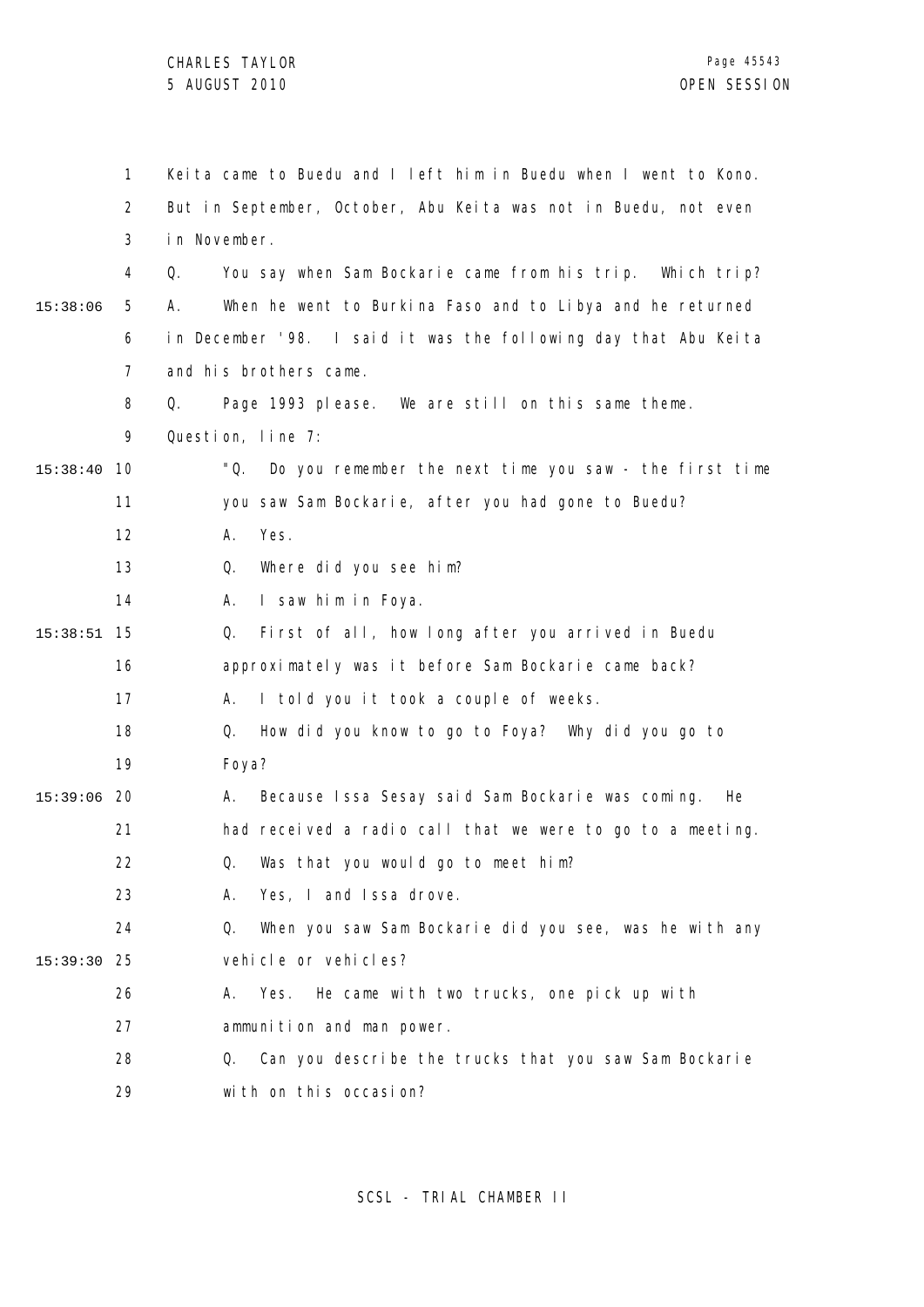|          | $\mathbf{1}$   | It was the six tyre truck which the Libyan<br>Α.              |
|----------|----------------|---------------------------------------------------------------|
|          | 2              | Government gave to Charles Taylor.                            |
|          | 3              | Do you recall the colour of the trucks?"<br>Q.                |
|          | 4              | Over the page, line 4: "Beige".                               |
| 15:40:05 | 5              | Line $7:$                                                     |
|          | 6              | "Q.<br>Were you able to find out or estimate how much         |
|          | $\overline{7}$ | ammunition Sam Bockarie brought on that occasion?             |
|          | 8              | He brought 300 boxes of ammunition. That was the first<br>А.  |
|          | 9              | time he said he had a huge quantity."                         |
| 15:40:26 | 10             | And just so that we know when this was, if we go to page      |
|          | 11             | 1997 we see - yes, line 11:                                   |
|          | 12             | ''Q.<br>Just so we are clear, this is a conversation when Sam |
|          | 13             | Bockarie told you about going to Burkina Faso, he told you    |
|          | 14             | after coming back to Buedu with the 300 boxes of              |
| 15:41:24 | -15            | ammunition; is that right?                                    |
|          | 16             | Yes.<br>А.                                                    |
|          | 17             | So we know then the timing of this 300 boxes of<br>Q.         |
|          | 18             | ammunition."                                                  |
|          | 19             | So let's go back to page 1994. Line 20:                       |
| 15:41:49 | 20             | "Q.<br>Did the ammunition - did the trucks continue across    |
|          | 21             | the border, or how was the ammunition taken to Sierra         |
|          | 22             | Leone?                                                        |
|          | 23             | The trucks went as far as Buedu.<br>А.                        |
|          | 24             | You mentioned manpower, can you explain that.<br>Q.<br>You    |
| 15:42:20 | 25             | mean when you said Sam Bockarie had with him manpower.        |
|          | 26             | He came with men from Liberia. It was a mixture of<br>А.      |
|          | 27             | Liberians and Sierra Leoneans, about 150 men.<br>l was        |
|          | 28             | expecting that they were the men that Benjamin Yeaten was     |
|          | 29             | talking about whom he said I was going to command.<br>l was   |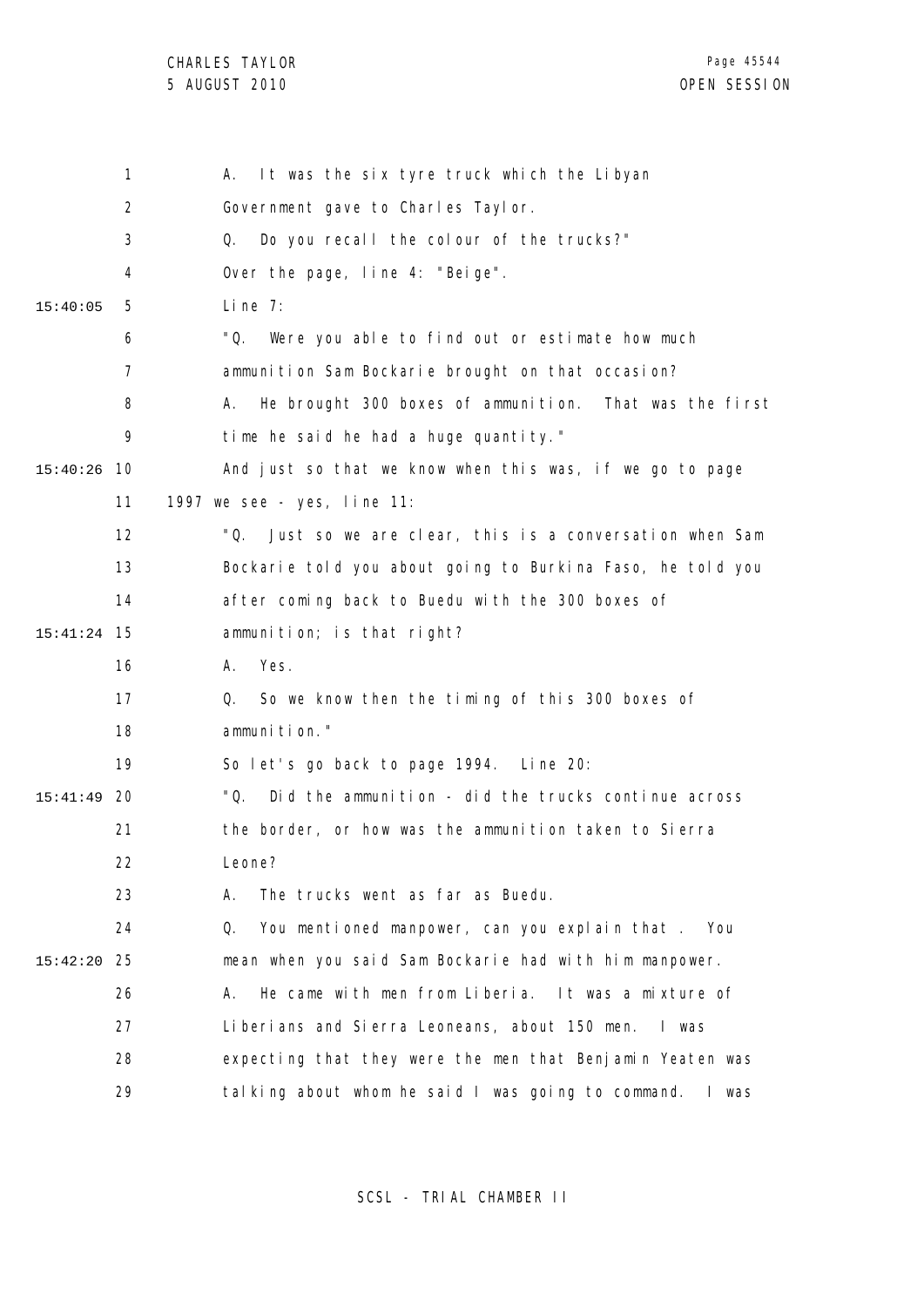|          | 1              | expecting that those were the men but the men were later          |
|----------|----------------|-------------------------------------------------------------------|
|          | $\overline{2}$ | taken to Bunumbu, the RUF training camp. The training             |
|          | 3              | commander was Monica Pearson and one Colonel Morris. Those        |
|          | 4              | were the training commanders at Bunumbu camp."                    |
| 15:43:13 | 5              | Further down the page, please:                                    |
|          | 6              | "Q.<br>Was anyone, any other individuals" - line 24 - "on the     |
|          | $\overline{7}$ | convoy that you knew?                                             |
|          | 8              | I would think about that, sir.<br>А.                              |
|          | 9              | Do you know where the convoy started from?<br>Q.                  |
| 15:43:30 | 10             | They said the men were taken from Camp Naama.<br>А.               |
|          | 11             | What about the ammunition, do you know where the<br>Q.            |
|          | 12             | ammunition came from?                                             |
|          | 13             | They said the ammunition was from Monrovia."<br>А.                |
|          | 14             | Now, Mr Sesay, did you travel with Abu Keita into                 |
| 15:43:49 | 15             | Lofa County where you met two trucks loaded with 300 boxes of     |
|          | 16             | ammunition?                                                       |
|          | 17             | No, that did not happen, not at all. I did not travel<br>А.       |
|          | 18             | together with Keita. In fact, he was not in Buedu - that he was   |
|          | 19             | in Buedu and I travelled with him to receive Sam Bockarie, no.    |
| 15:44:17 | 20             | Mr Sesay, during your time with the RUF, do you recall any<br>Q.  |
|          | 21             | period when the RUF received a consignment of 300 boxes of        |
|          | 22             | ammunition?                                                       |
|          | 23             | The RUF never had a consignment that was up to 300<br>А.<br>No.   |
|          | 24             | boxes, from 1991 right up to the end of the war, never did we     |
| 15:44:44 | -25            | have a consignment like that.                                     |
|          | 26             | As far as you can recall, what was, roughly, the size of<br>Q.    |
|          | 27             | the largest consignment of ammunition the RUF ever received?      |
|          | 28             | I can recall, like that 1991 when Mr Sankoh brought the<br>А.     |
|          | 29             | reinforcement, that is with Antony Mekunagbe and Sam Tuah, the AK |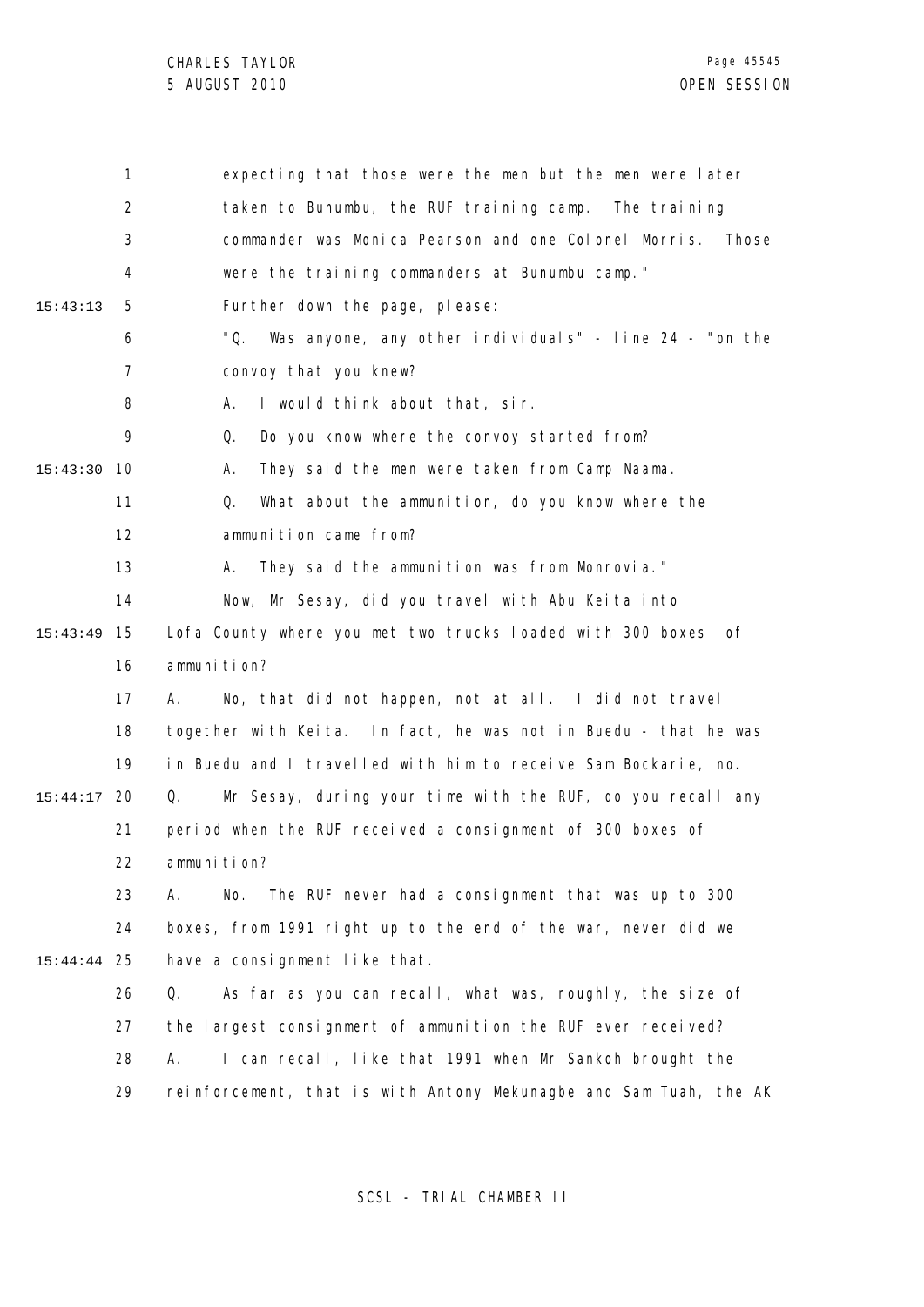1 2 3 4 5 6 7 8 9 10 15:46:13 11 12 13 14 15 15:46:39 16 17 18 19 20 15:47:01 21 22 23 24 25 15:47:18 26 27 28 29 15:45:48 rounds were up to 100 boxes. That was the largest supply RUF ever had when they brought it to fight against ULIMOs. Q. Just so we can identify that date, how long after the start of the invasion did that consignment of 100 boxes arrive in Sierra Leone? A. That was after six months. It was six months into the invasion but, in fact, it was mixed with G3 rounds. Q. So that was the largest consignment ever received by the RUF; is that right? A. Yes. Q. And just so we are clear, Mr Sesay, was there ever a time when the RUF either received or captured 300 boxes of ammunition? A. Yes. RUF captured large ammunition in Kono but the AK rounds were not up to 300. But if you put everything together, because they were mixed set of ammunition, but if you mixed - put them together they were over 300 boxes that we captured in Kono but they were not only AK rounds, they were HMG rounds, G3 rounds, calibre rounds and AK rounds. Q. Now, the second aspect of this account -- JUDGE DOHERTY: Sorry, Mr Griffiths, where did the detail of the AK rounds come into this? I heard a general statement of 300 boxes of ammunition. Is the witness saying it was limited to AK rounds ammunition? MR GRIFFITHS: Well, let me ask the witness. My understanding was that he was describing the quantity captured at Kono and how that was made up of different rounds. But let me ask the witness. Q. Mr Sesay, you tell us that the RUF captured a large quantity of ammunition in Kono, and you were going on to explain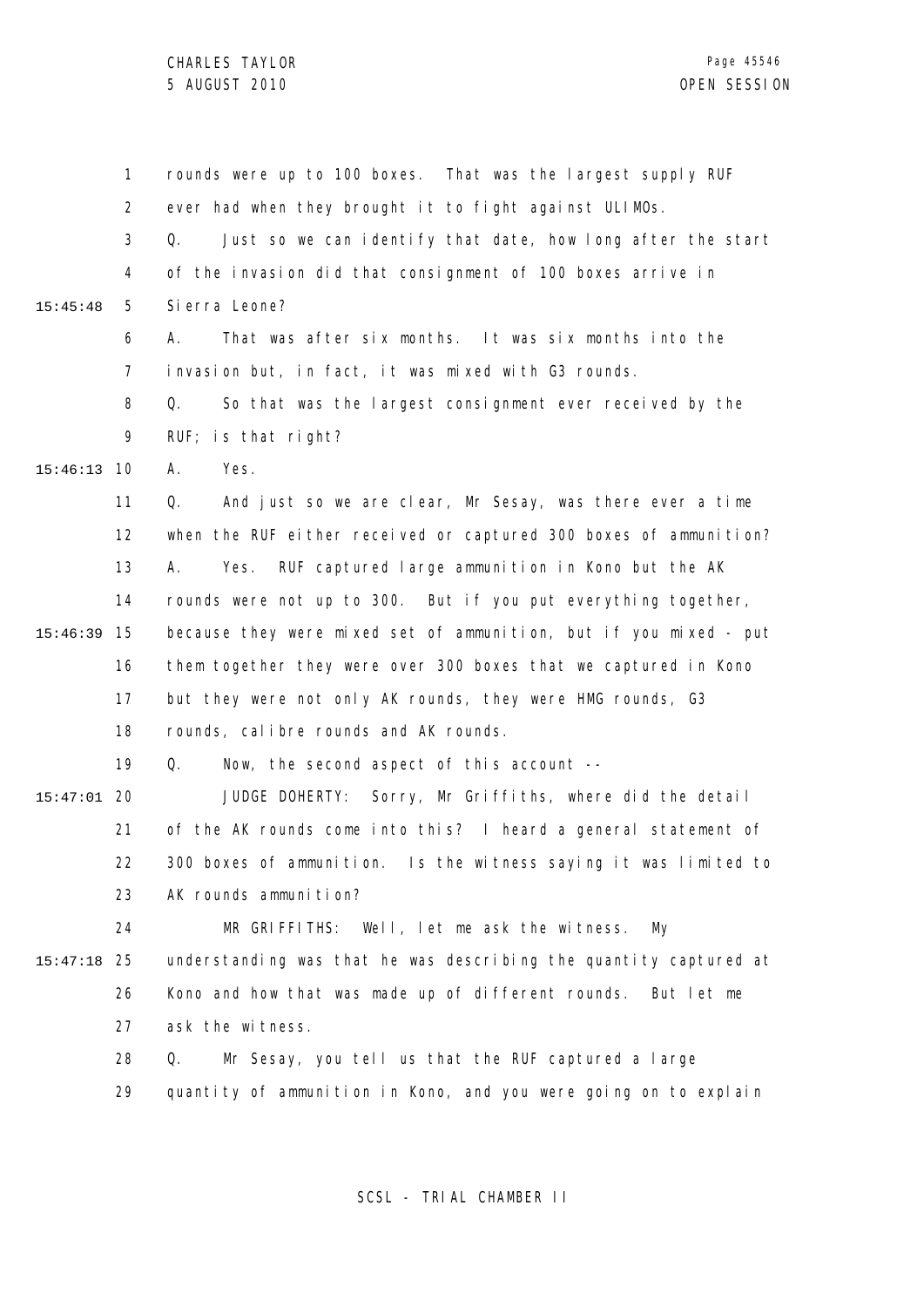1 2 3 4 5 6 7 8 9 10 15:48:39 11 12 13 14 15 15:49:14 16 17 18 19 20 15:49:40 21 22 23 24 25 15:50:09 26 27 28 29 15:48:04 how that quantity was made up. Can you explain to us again, please, so that it is clear on the record. A. Yes. You asked me if the RUF had ever received a quantity of ammunition that was up to 300 boxes, and I said, yes, we captured a large quantity of ammunition in Kono. It was up to 300 boxes but it was a mixed set of ammunitions. Q. A mix of what? A. AK rounds, G3 rounds, HMG, that is GMG rounds, calibre rounds, BZT rounds and even 90 calibre rounds were mixed; but all of them were at the ammo dump. It was up to 300 boxes that were parked after at the ammo dump. Q. Thank you. Now, the other thing that we are told about or these judges were told about with regard to this incident, that there were 150 man power brought in this convoy led by Sam Bockarie and that these men were later taken to Bunumbu to be trained by Monica Pearson and Colonel Morris. Now you are supposed to be present when this - when you meet this convoy in Foya. So you tell us, Mr Sesay, these men who supposedly came from Camp Naama, did you see them? A. No. I did not see such people, no. And no other person came from Liberia to the RUF-controlled area to join the RUF, apart from Abu Keita and his men that he brought, those 20 to 25 men. And even the training base that he is talking about now that they were sent to be trained, that is not true, because immediately after the capture of Kono, that is around late January to early February, Sam Bockarie moved the training base to Bunumbu, from Bunumbu to Yengema, so there was no training there. That is a lie. MR KOUMJIAN: Excuse me. I thought I heard the witness say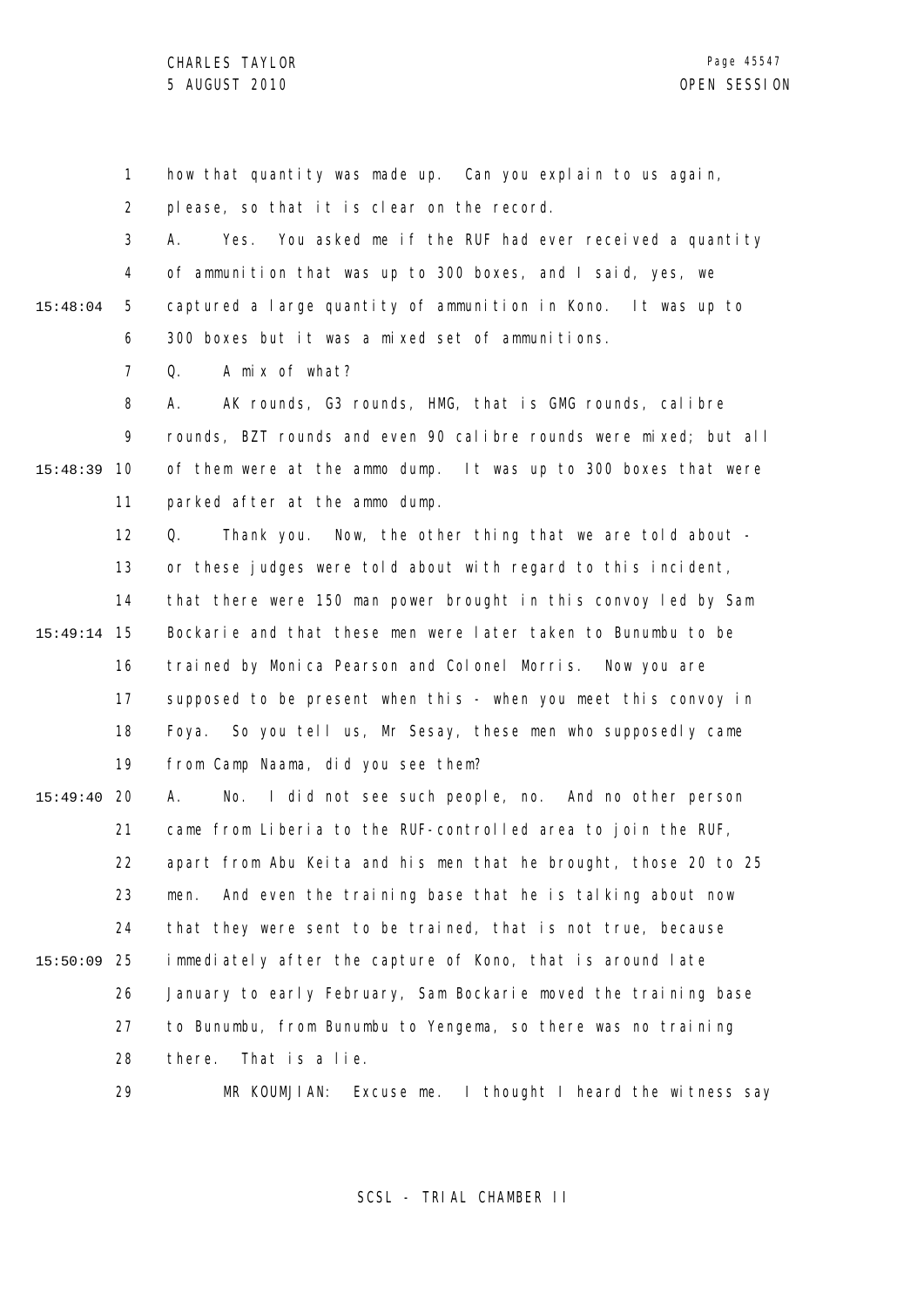1 2 3 4 5 6 7 8 9 10 15:51:03 11 12 13 14 15 15:51:44 16 17 18 19 20 15:52:20 21 22 23 24 25 15:52:52 26 27 28 29 15:50:50 something about Liberia that was not translated. PRESIDING JUDGE: Where do you think he said anything about Liberia? MR KOUMJIAN: It was not translated - in the last answer, we can just ask him, but I thought that something he said was not translated about Liberia but -- MR GRIFFITHS: Q. Mr Sesay, did you make mention of Liberia in your last answer? A. Yes, I said nobody came from Liberia to Kailahun in December '98 when they were trained in Bunumbu. I said that is a lie. That did not happen. Q. Now a further detail, Mr Sesay. Do you recall Abu Keita showing either you or any other senior commander a piece of paper bearing Charles Taylor's signature assigning him to Sierra Leone? A. No. From the time Abu Keita came in '98 until the time he left in 2001, during disarmament, he never showed me such a paper. Q. And tell me, whilst living in Buedu, did Abu Keita have access to RUF communication facilities? A. No. I never witnessed him sending a radio message, never, in Buedu. And even when the two of us came to Makeni in October 1999, I never saw him send a radio message anywhere. Q. Did you hear of him, for example, communicating with Benjamin Yeaten over the radio? A. No. That never happened. It did not happen in Buedu, while he was there and even the time that the two of us were there in '99, and even when the two of us went to Makeni in late '99, that did not happen, never.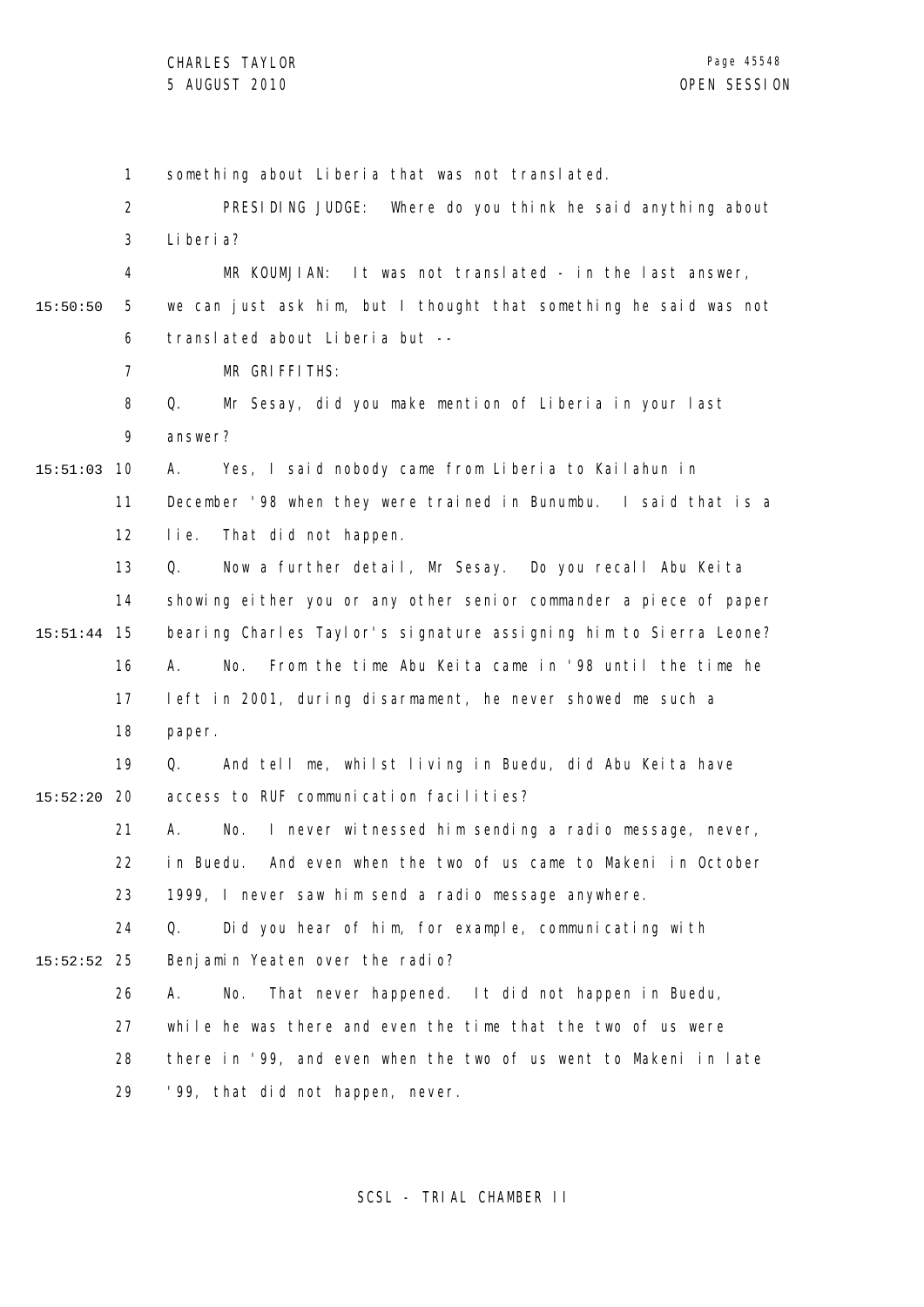1 2 3 4 5 6 7 8  $\mathsf{o}$ 10 15:54:04 11 12 13 14 15 15:54:24 16 17 18 19 20 15:54:42 21 22 23 24 25 15:55:00 26 27 28 29 15:53:51 Q. Very well. Let me just assist you with some testimony. Page 1999, testimony of 23 January 2008. Line 8: "Q. When you were in Monrovia where did you see him, at what place or house? A. I saw him at Benjamin Yeaten's house but he was not in that meeting, sir. Q. When you spoke to Sam Bockarie, did he discuss what your assignment would be in Buedu? A. In Buedu he told me that the Scorpion unit - there was not going to be any double command on the grounds of the RUF. He said there would be only one command. There was not going to be two commands, so every one of us should take command from him. Q. When you had that discussion with Bockarie, was anyone el se present? A. Yes, Jungle was there, Sampson was there, Marzah also was there, but then I had been informed, they said Keita, there is no big deal in that. We just have to cooperate. That was the time he came with the letter of assignment for me." He is asked to repeat the answer. "Q. Who came with the letter of assignment for you? Who gave you the letter of assignment. A. Sam Bockarie. Sam Bockarie. General Sam Bockarie. Q. When you say letter of assignment, can you explain what that was? A. When I was coming to the RUF I had not been with the RUF before. I said it should be in writing that I was going to be the commander of the Scorpion with the RUF and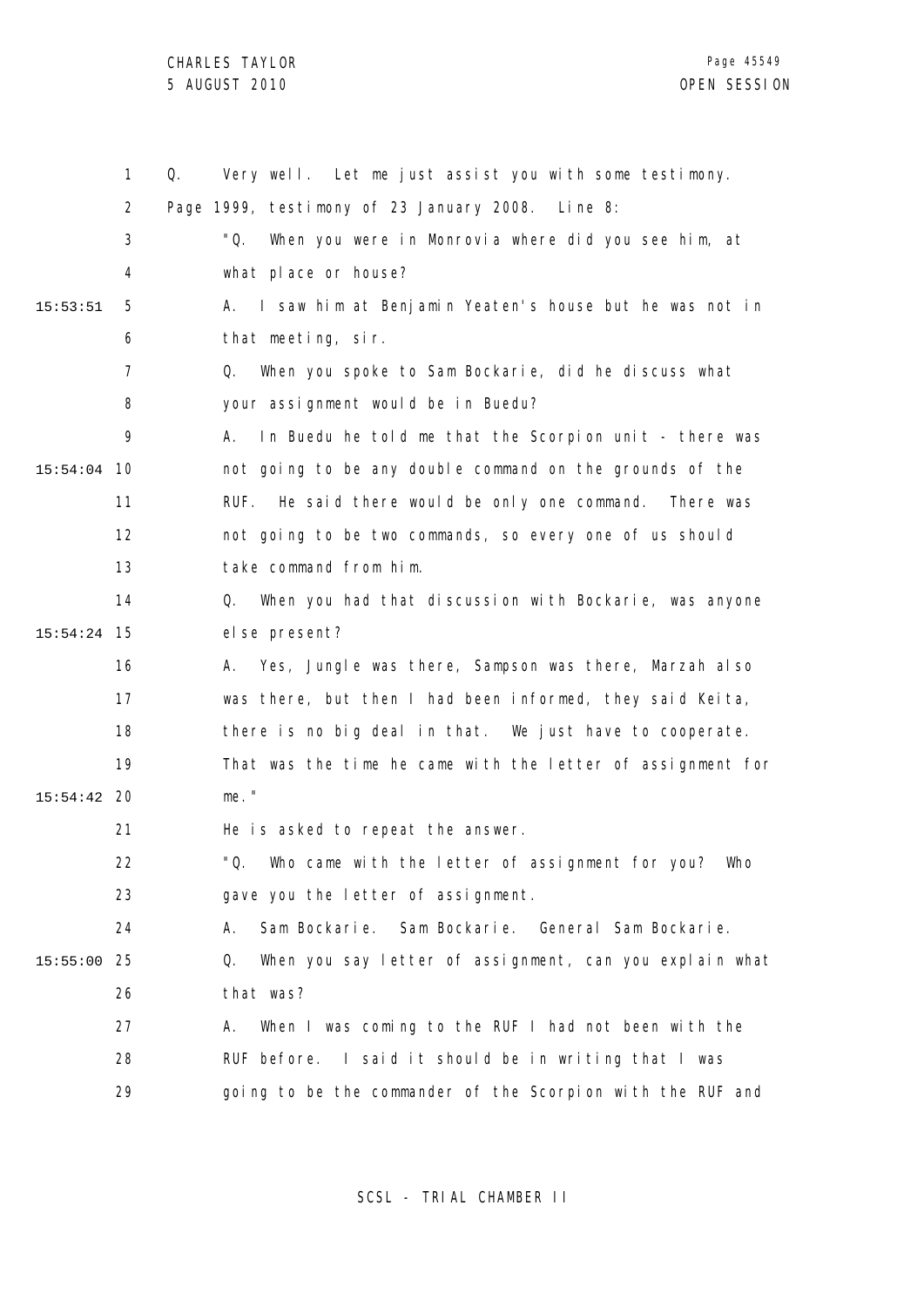|          | 1                 | then he told me yes. From there we talked to Benjamin              |
|----------|-------------------|--------------------------------------------------------------------|
|          | 2                 | Yeaten and he told me, 'Yes, Sam Bockarie has already given        |
|          | 3                 | you the document?' And I said yes, sir. Then he said,              |
|          | 4                 | 'Okay, that document was signed by President Taylor', and          |
| 15:55:39 | 5                 | he said I should maintain that document very well."                |
|          | 6                 | He goes on to describe it being destroyed in a fire.<br>Page       |
|          | 7                 | 2001, line 3:                                                      |
|          | 8                 | "Q.<br>Then you said after you got the paper you had another       |
|          | 9                 | conversation; is that correct?                                     |
| 15:56:06 | 10                | A. Yes, over a Yeasu radio."                                       |
|          | 11                | Are you sure he wasn't allowed to use the radio                    |
|          | $12 \overline{ }$ | communications to communicate with Benjamin Yeaten, Mr Sesay?      |
|          | 13                | MR KOUMJIAN:<br>Excuse me. The witness has not yet said            |
|          | 14                | When asked if he had access to the radio he said he never<br>that. |
| 15:56:28 | 15                | used it, so the question is leading.                               |
|          | 16                | PRESIDING JUDGE: I thought the witness said - denied               |
|          | 17                | earlier categorically that Abu Keita did not have access to a      |
|          | 18                | radi o.                                                            |
|          | 19                | That was the evidence I heard.<br>MR GRIFFITHS:                    |
| 15:56:51 | 20                | PRESIDING JUDGE:<br>Which would make the question admissible.      |
|          | 21                | Pl ease go ahead.                                                  |
|          | 22                | MR KOUMJIAN: At this point, it is page 103 on my LiveNote,         |
|          | 23                | the last few lines.                                                |
|          | 24                | PRESIDING JUDGE:<br>What are you pointing to? What are you         |
| 15:57:09 | 25                | alluding to, Mr Koumjian?                                          |
|          | 26                | MR KOUMJIAN:<br>Your Honour, the witness was asked if he had       |
|          | 27                | The question was: "Did Abu Keita have access to RUF<br>access.     |
|          | 28                | communication facilities?" I see the witness began his answer      |
|          | 29                | "no", so I withdraw my objection.                                  |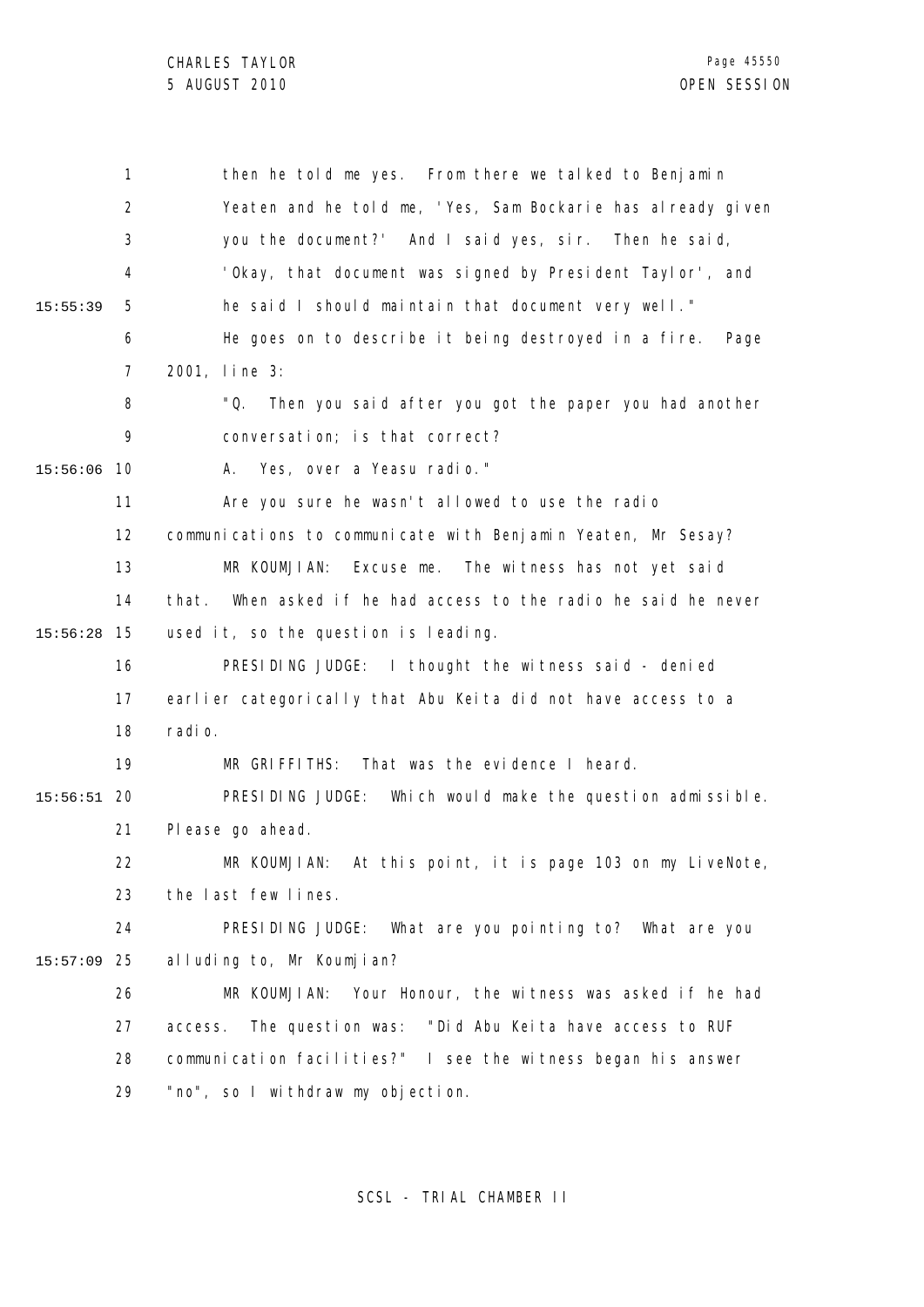1 2 3 4 5 6 7 8 9 10 15:58:51 11 12 13 14 15 15:59:12 16 17 18 19 20 15:59:30 21 22 23 24 25 15:59:55 26 27 28 29 15:57:56 MR GRIFFITHS: I am grateful. Q. So looking at this passage on page 2001, Mr Sesay, this statement that Abu Keita was in contact over the radio with Benjamin Yeaten, is this true or false? A. It's false. Q. Now, let's see if we can make some progress with the remainder of this witness's evidence before the close of play today. Let's go to page 2005 please, line 14: "Q. Can you tell us, when Sam Bockarie came to Buedu with the 300 boxes of ammunition what was the atmosphere amongst the RUF present in Buedu? A. They were very happy and then he called a muster, he called a meeting, and then those of us who were vanguards, he invited us into his house to discuss about the ammunition and then the plan that we should take towards the ammunition. Q. Okay. Let us take these slowly. You mentioned several meetings with Sam Bockarie. On that day when Sam Bockarie came back, what was the first meeting he had that you recall? A. The first meeting you know was not with me in particular, but it was the whole RUF. He called Issa Sesay who was in that meeting, Lawrence Womandia was there, SB Rogers, Lawrence Womandia, Akim, Leather Boot, and he said that is the material, that is the ammunition, and the operation is that we should take over Kono and Makeni and to terrorise the highway. He said because Kono was a strategic area for us to get arms so that the mining will continue.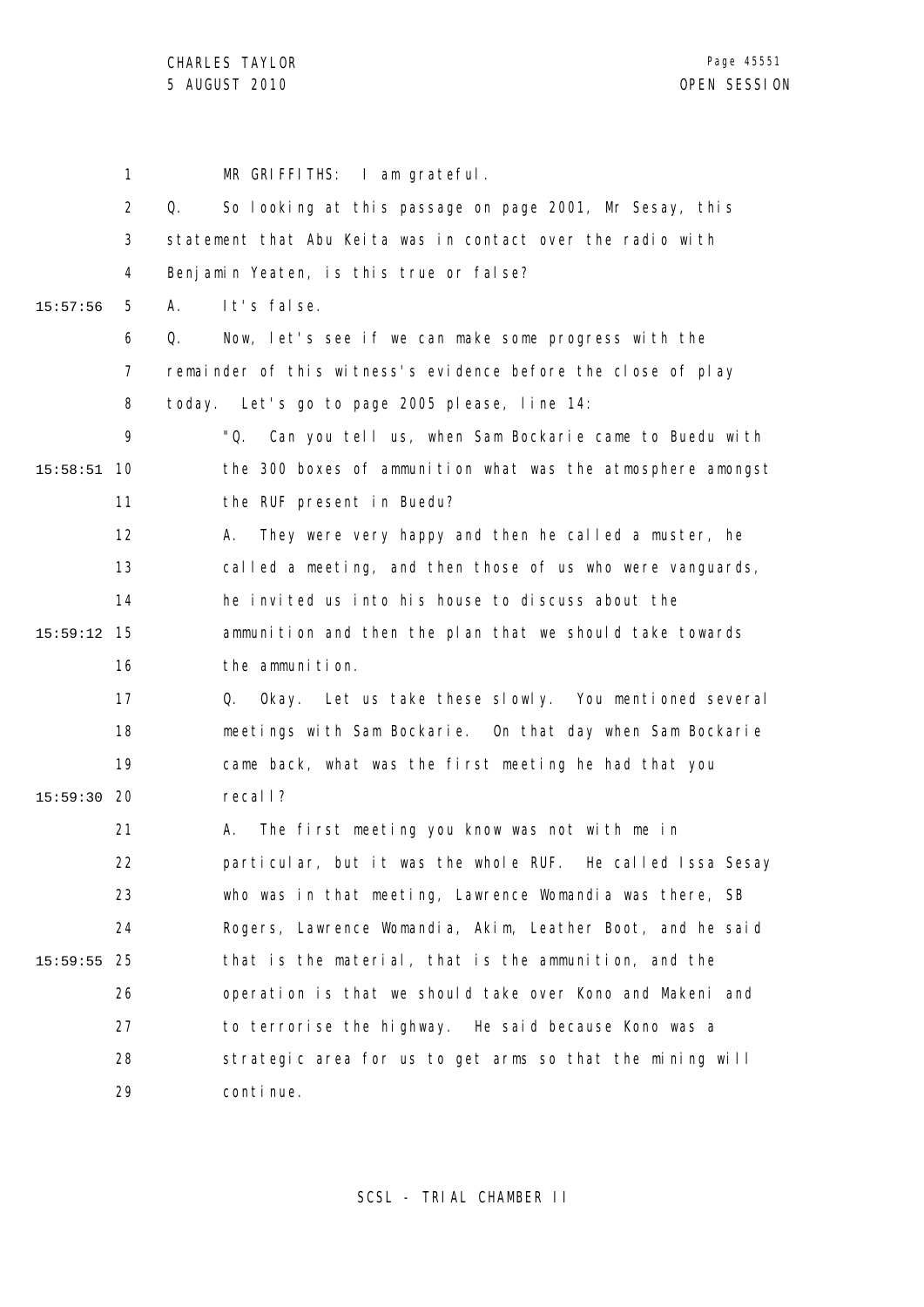|          | 1              | Where did this meeting with these commanders take<br>Q.         |
|----------|----------------|-----------------------------------------------------------------|
|          | $\overline{2}$ | pl ace?                                                         |
|          | 3              | The meeting took place at his house and then from there<br>А.   |
|          | 4              | that a vanguard meeting, which was in closed doors in his       |
| 16:00:32 | 5              | The people who they call vanguards, those were<br>bedroom.      |
|          | 6              | the people who brought the war into Sierra Leone.<br>Those      |
|          | $\overline{7}$ | were the ones they call the vanguards."                         |
|          | 8              | He provides further clarification of that and then, when we     |
|          | 9              | go to page 2007, line 6:                                        |
| 16:00:59 | 10             | "Q.<br>This first meeting that Bockarie had at the house        |
|          | 11             | after bringing the materials, you mentioned some                |
|          | 12             | commanders. Can you explain to us" - line 12 - "you said        |
|          | 13             | Bockarie said Kono was strategic, did he explain why?           |
|          | 14             | He said because we needed to generate funds for the<br>А.       |
| 16:01:21 | 15             | Then the only place where we can get more resources<br>RUF.     |
|          | 16             | to generate funds was Kono, so we could be able to do           |
|          | 17             | mi ni ng.                                                       |
|          | 18             | So after the meeting at the house you said there was a<br>Q.    |
|          | 19             | meeting in Bockarie's bedroom of the vanguards?                 |
| 16:01:41 | -20            | Yes.<br>А.                                                      |
|          | 21             | Were you allowed into that meeting?<br>Q.                       |
|          | 22             | No, they never allowed me to attend the meeting, sir<br>А.      |
|          | 23             | it was only for vanguards and I was not a vanguard."            |
|          | 24             | Now let's pause there. First of all, this sequence of           |
| 16:01:59 | 25             | events, as described by the witness, does that accord with your |
|          | 26             | recollection of meetings held at Bockarie's house prior to the  |
|          | 27             | operation which you led to capture Kono?                        |
|          | 28             | Α.<br>We did not hold a meeting in Bockarie's house.<br>No.     |
|          | 29             | Q.<br>Where was the meeting held?                               |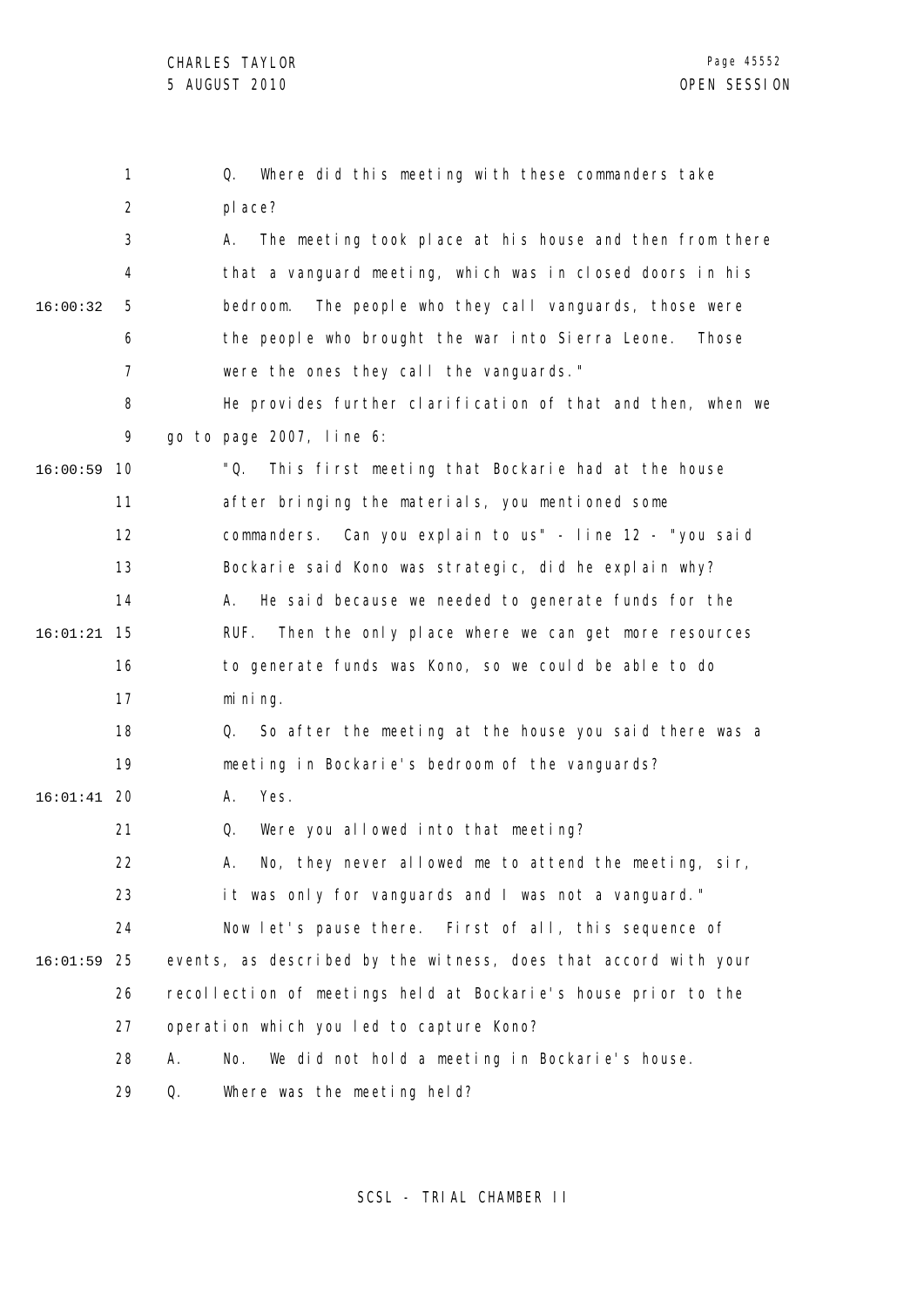1 2 3 4 5 6 7 8  $\mathsf{o}$ 10 16:03:13 11 12 13 14 15 16:03:38 16 17 18 19 20 16:04:02 21 22 23 24 25 16:04:33 26 27 28 16:02:50 A. The meeting was held at Waterworks and it's about half a mile plus from Buedu. Q. And help us, was Abu Keita present in any meeting to plan the attack on Kono? A. No. He did not attend that meeting. Not at all. He was not there. Q. Why not? A. Well, Abu Keita was not a commander. He only came to seek refuge with Sam Bockarie. So he was not in any position to attend the meeting where we planned for the attack on Kono. Q. Line 25, page 2007: "Q. After the closed-door vanguard meeting was there another meeting? A. There was a muster parade, it was not a meeting, where all the soldiers assembled at the military grounds before Kaisuku's office. That was the time he instructed Issa Sesay that this mission - that the mission is that there should be no retreat, no surrender, you should make sure you take over Kono and Makeni. And then he said President Taylor said they should be very vigilant and maintain the ground of the RUF during that muster parade." What is a muster parade, Mr Sesay? A. Well, a muster parade is when soldiers assemble at a place in the morning to offer prayers every morning and every evening to pray, and if any commander he had any information he would tell the soldiers during the muster parade. And if the soldiers or the fighters had problems they would come forward and explain themselves to the commander during a muster parade.

> 29 Q. So that a muster parade would be comprised of how many men?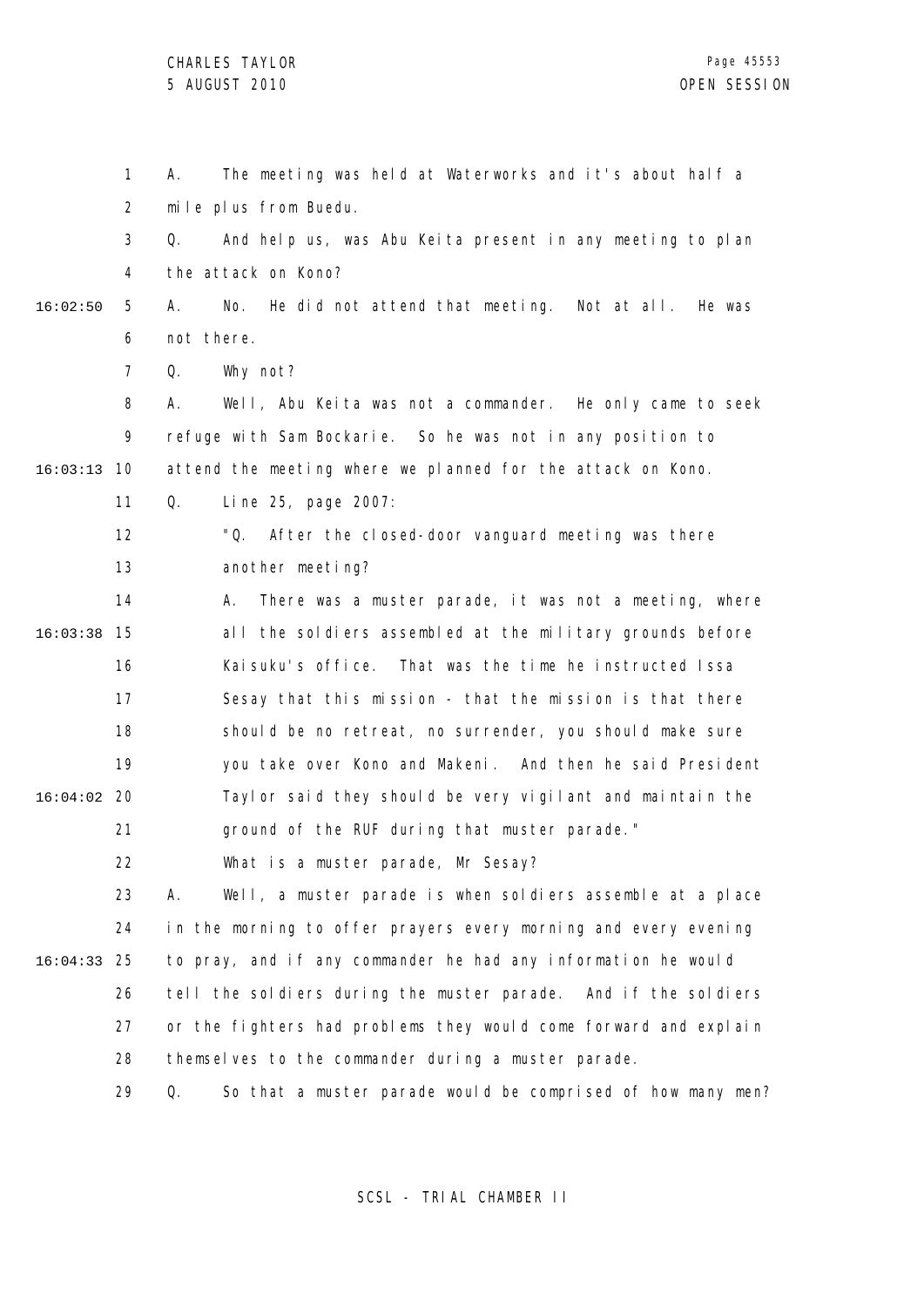1 2 3 4 5 6 7 8 9 10 16:05:47 11 12 13 14 15 16:06:13 16 17 18 19 20 16:06:36 21 22 23 24 25 16:07:07 26 27 28 29 16:05:18 A. Well, that depends on the location where it is hosted but, as far as I know, a muster parade is not a place where people go and plan for attacks. It is not a place where people go and discuss military operations, like attacks. A muster parade is a prayer ground, a place where the commander will be privy to the problems that affect the fighters. Q. Now do you recall at any muster parade it being announced, or you being instructed - because you recall the witness says specifically about you: "That was the time he instructed Issa Sesay that this mission, there should be no retreat, no surrender. They should make sure they take over Kono and Makeni, and that they were to terrorise the highway." Do you recall any such instruction being given to you, Mr Sesay? A. No. Sam Bockarie did not give any instruction during a parade before I departed to attack Kono. He did not give me any instruction during parade. Q. Was there a discussion - was there a discussion at any of the - at any meeting held prior to the attack on Kono in December 1998 as to Kono's strategic importance as a diamond producing area? A. No, we did not discuss that. When Sam Bockarie, myself and the others - I mean myself, Sam Bockarie, Mike Lamin, SYB Rogers, Eddie Kanneh, Lawrence Womandia, Rashid Sandy, when we held the meeting at Waterworks, Sam Bockarie did not talk anything about diamond issues. He only told me that I should prepare myself to go and attack Kono. Q. Now tell me, Mr Sesay, if you weren't attacking Kono for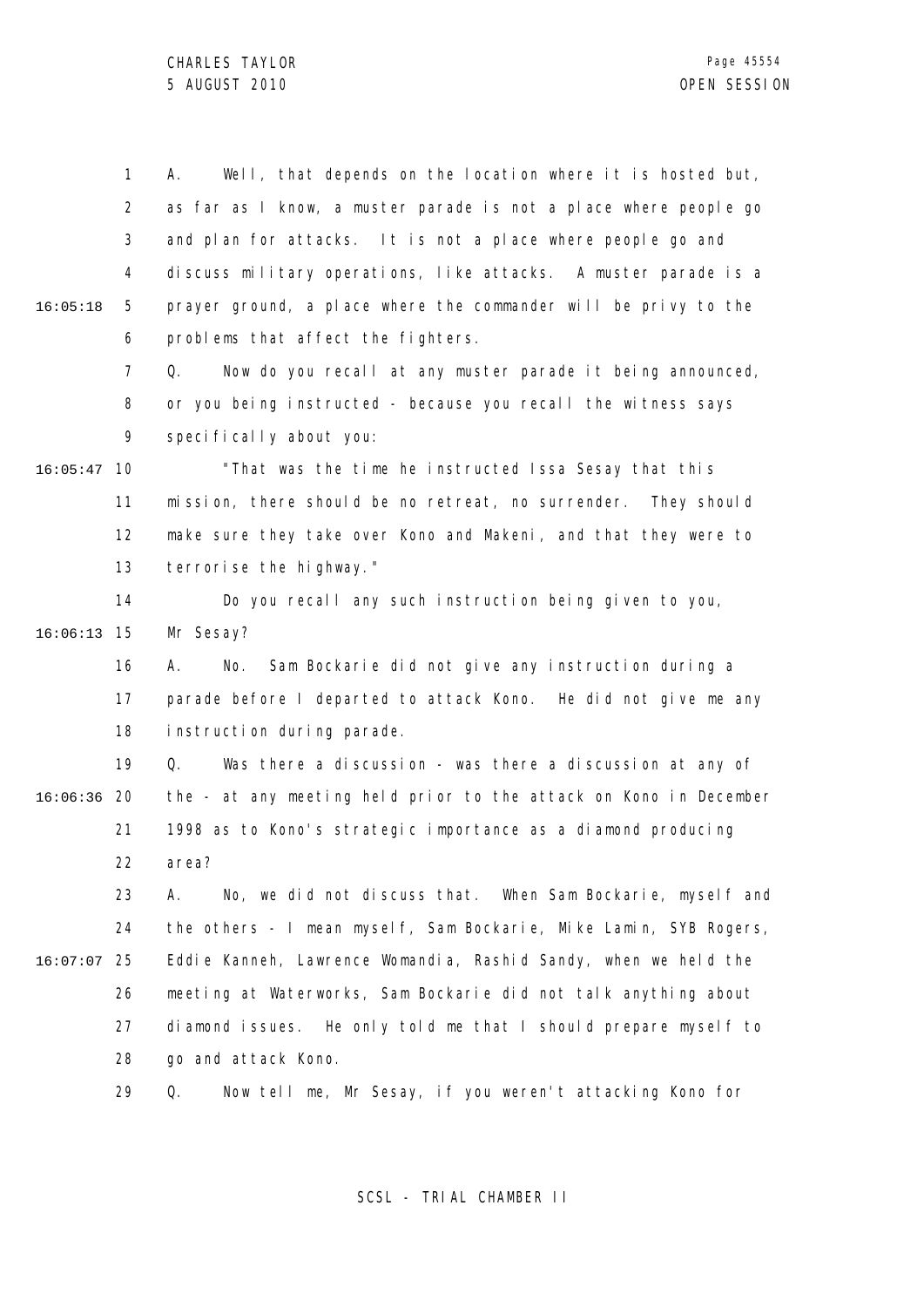1 2 3 4 5 6 7 8 9 10 16:08:27 11 12 13 14 15 16:08:51 16 17 18 19 20 16:09:14 21 22 23 24 25 16:09:40 26 27 28 29 16:07:54 diamonds, why was it being attacked in December 1998? A. Well, one, we had RUF troops in Kono, since February 1998 they had been there, and ECOMOG was in Kono and Kamajors also were there. And the ECOMOG - we were fighting against the ECOMOG and the Kamajors at that time. Q. And so? I'm not sure I understand your answer, Mr Sesay? A. Well, could you ask me the question again. Q. Of course. If the RUF were not attacking Kono in order to secure it because it was a diamond producing area, why was it attacked? A. Well, Kono is part of Sierra Leone and, before the attack on Kono, RUF was already deployed in Kono. So if the RUF was not deployed in Kono we wouldn't have obviously decided to go and attack Kono. But the RUF was deployed in Kono and they were almost sharing part of the town with ECOMOG. PRESIDING JUDGE: So are you saying attacked Kono because the RUF were there? THE WITNESS: Yes, RUF were there and the ECOMOG were there and the RUF were deployed very close to ECOMOG and Sam Bockarie had said that the mercenaries that Tejan Kabbah had called for, the Sandline, they were in Kono mining. So he said we should attack Kono and destroy President Kabbah's plans. PRESIDING JUDGE: That means remove the Sandline miners? THE WITNESS: Yes, ma'am, to remove the Sandline and the ECOMOG from Kono. PRESIDING JUDGE: But isn't that what counsel is asking you? Isn't that what you're asking? MR GRIFFITHS: Q. Let me put it in simple terms, Mr Sesay, I hope: When the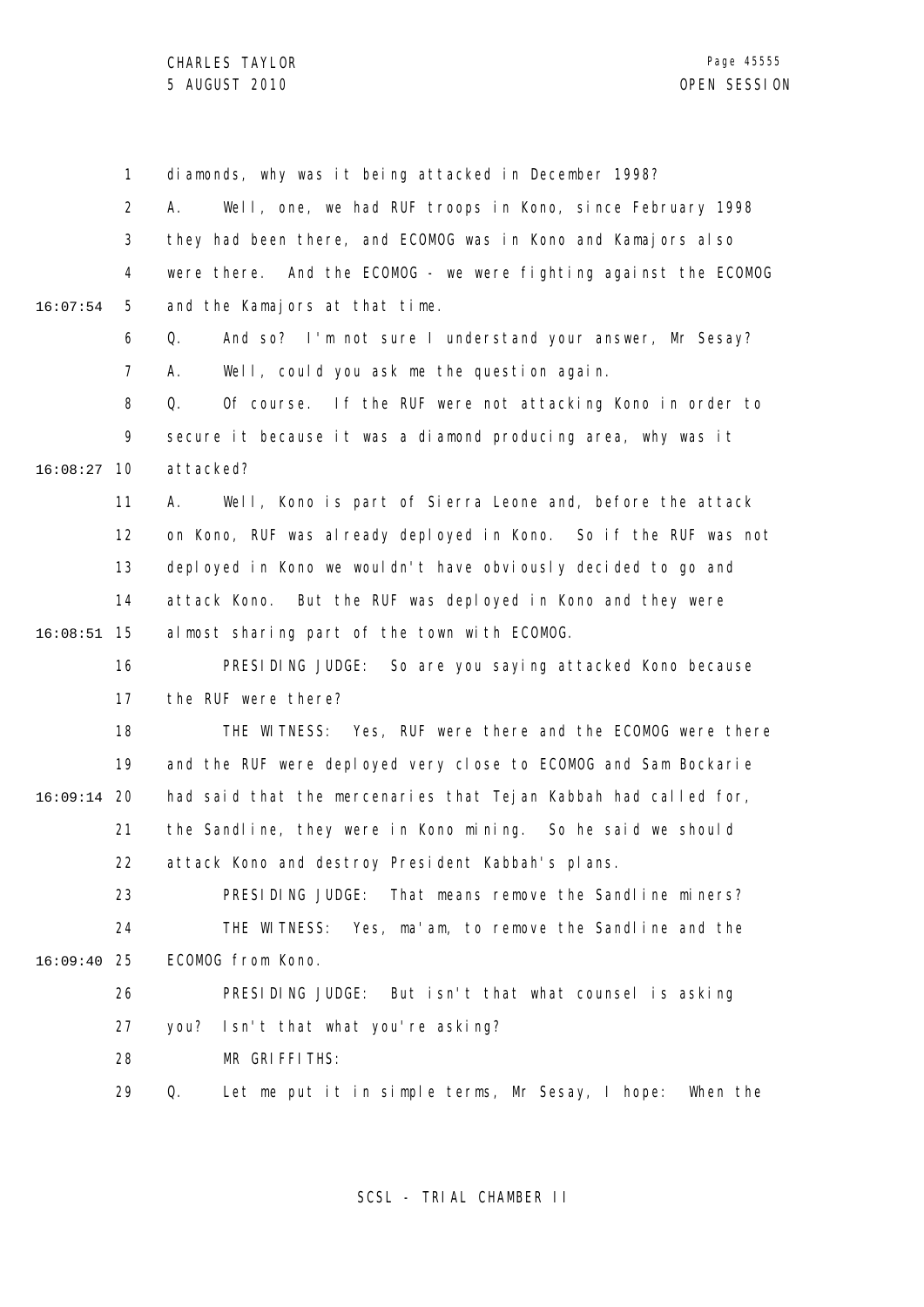1 2 3 4 5 6 7 8 9 10 16:10:58 11 12 13 14 15 16:11:24 16 17 18 19 20 16:11:54 21 22 23 24 25 16:12:22 26 27 28 29 16:10:28 capture of Kono was discussed, was the discussion about "We need to seize Kono to get diamonds" or was it about seizing Kono for any other reason? A. Yes. The attack on Kono, like Sam Bockarie said it, he said President Kabbah had brought mercenaries and those are the Sandlines, they were the ones helping him to fight against the RUF. So he said we should seize Kono so that we will sabotage President Kabbah's plan together with the Sandlines. Q. Okay. Now, according to this witness, you had been instructed to terrorise the highway. Did you terrorise Kono after you captured it? A. No. I did not terrorise the people of Kono because even the enemies against whom I was fighting, some surrendered and we did not kill them. So, why should I terrorise the people? Q. Thank you. Now page 2008. On that page Abu Keita also told these judges this, line 10: "Q. After this meeting, was there an offensive? A. Yes. That was the time we took the offensive against Kono and Makeni, and then myself, there was an operation from Segbwema, from Bunumbu to Segbwema to Jumo Kafebu, Gbava and Bendu Junction." Now, we had mentioned these locations before, Mr Sesay, and what I am wanting to ask you now is this: At the time you embarked upon the attack on Kono, were you aware of a simultaneous attack involving Abu Keita on the locations he told these judges about? A. No, because before my departure to Kono, there was no plan to attack Segbwema. It was after I had captured Kono, that was when the ECOMOG withdrew from Bandajuma Yaweh, Bunumbu, Manowa,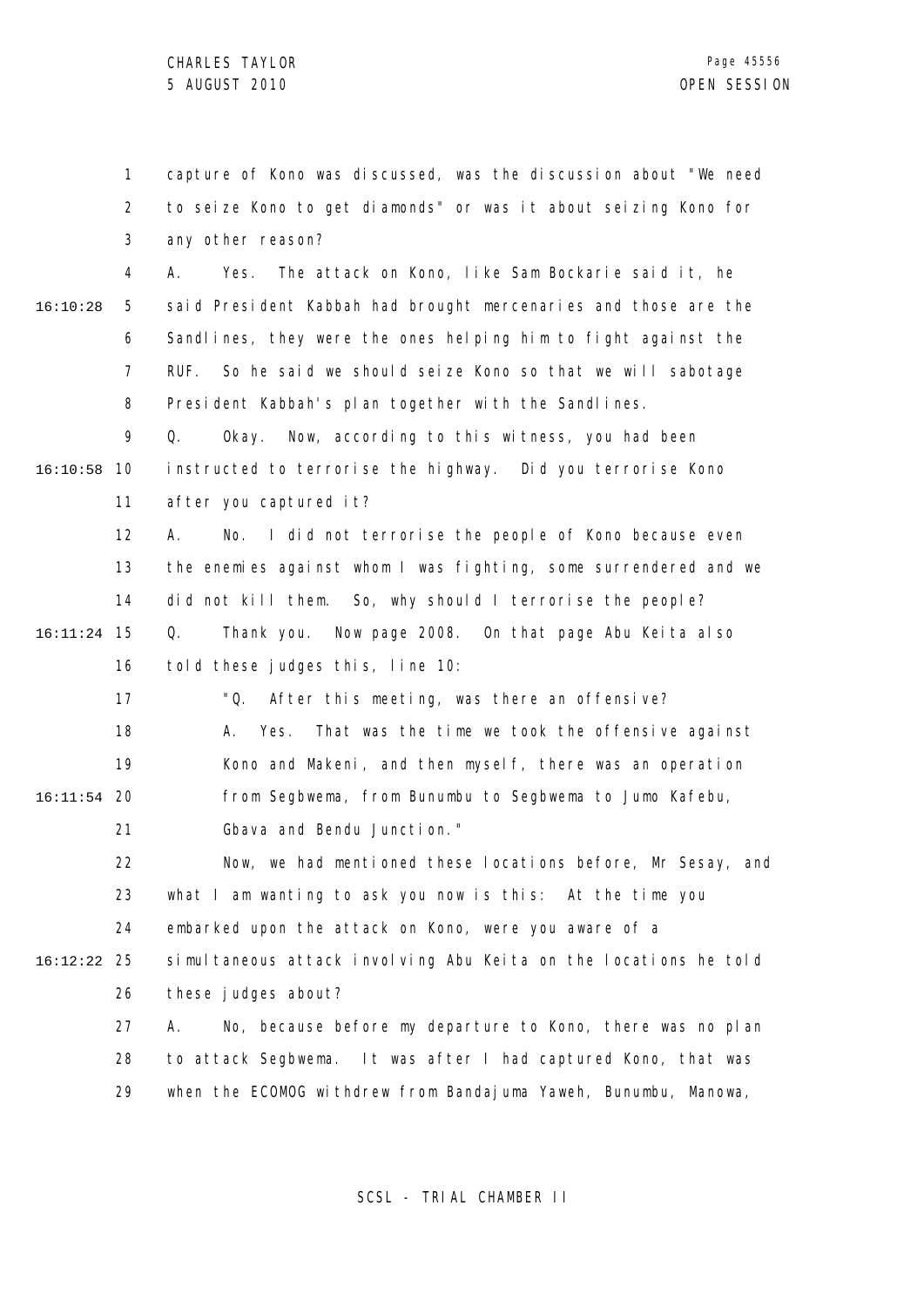1 2 3 4 5 6 7 8 9 10 16:13:50 11 12 13 14 15 16:14:20 16 17 18 19 20 16:14:46 21 22 23 24 25 16:15:14 26 27 28 29 16:13:12 and that was the time Sam Bockarie sent Mike Lamin, telling them to attack Segbwema, but before my departure for Kono we hadn't such a plan. It was because Kono fell to us and the ECOMOG withdrew from that area, that was when Sam Bockarie said they should attack Segbwema. Q. And just to be clear, when Sam Bockarie gave that order, was it an order also directed at Abu Keita? A. No. It was Mike Lamin that was directed by Sam Bockarie. PRESIDING JUDGE: If I may enquire, Mr Sesay, this attack on Segbwema, did the 20 to 25 men that came with Abu Keita participate in that attack? THE WITNESS: Yes. They went with Abu Keita, but they were not armed. I think it was Mike Lamin who gave arms to some of them during the attack on Segbwema. PRESIDING JUDGE: And when they participated in this attack, they did so under whose command? THE WITNESS: They did it under Mike Lamin's command because Mike Lamin was the commander in charge of the attack. JUDGE DOHERTY: Mr Sesay, are you saying that 20 to 25 men went on an attack with their two hands the one length and nothing in those hands? THE WITNESS: No, my Lord. I said during the attack some of them were issued arms by Mike Lamin, but, my Lord, we used to go on a fight, on an attack, we have some armed men and some are not armed. Sometimes we only have 80 armed men or we have 50 unarmed men. THE INTERPRETER: Your Honours, could the witness be asked to repeat that area slowly? PRESIDING JUDGE: Mr Sesay, you have to explain this again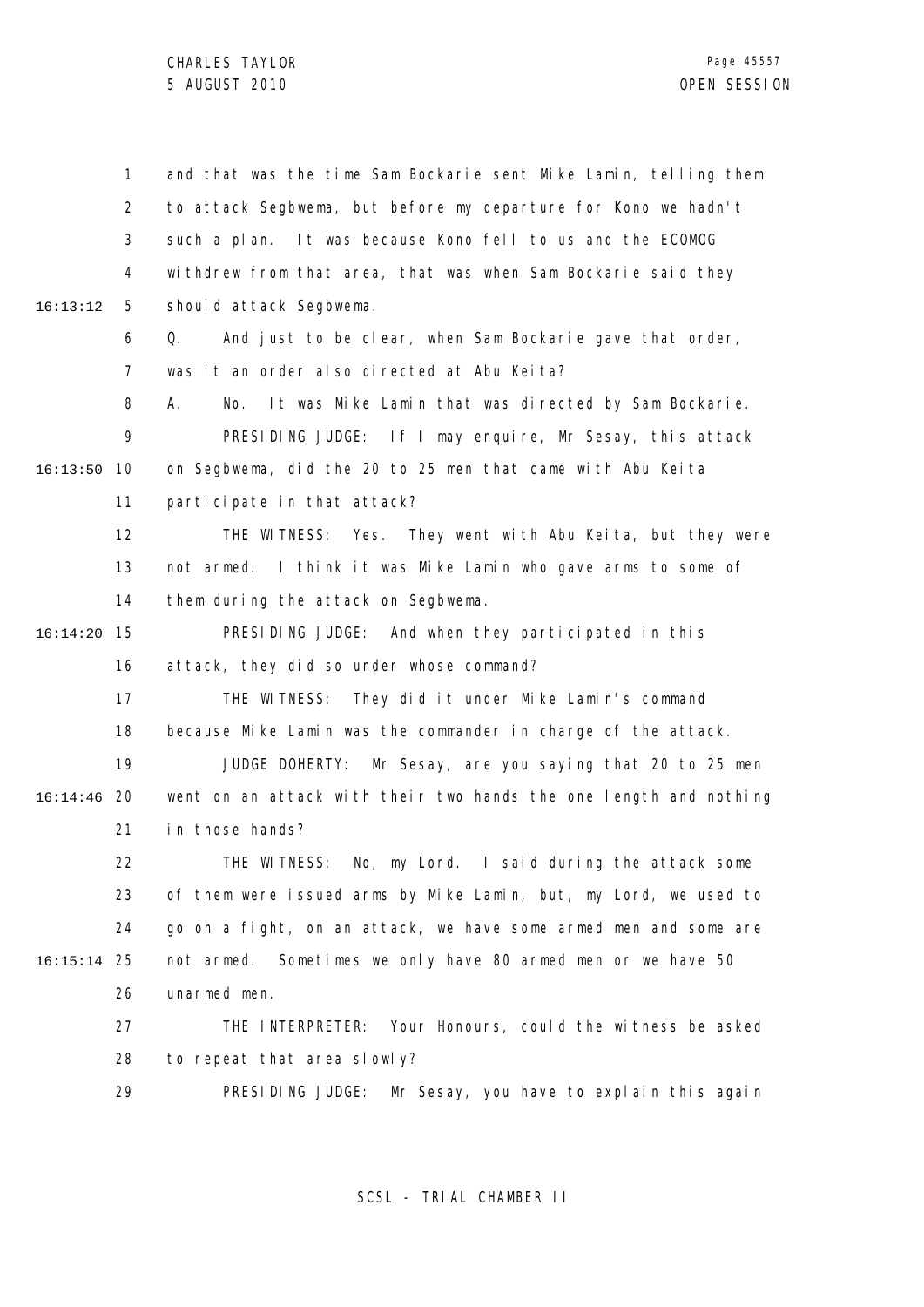1 2 3 4 5 6 7 8  $\mathsf{o}$ 10 16:16:12 11 12 13 14 15 16:16:37 16 17 18 19 20 16:16:57 21 22 23 24 25 16:17:15 26 27 28 16:15:49 to us. The interpreter could not catch up with you. We need to understand how unarmed men can go on an attack. It is interesting. Explain please. THE WITNESS: My Lord, that is something very common within the RUF, that when the RUF plan an attack, you will have the armed men and you know the amount of the armed men, and you will have the unarmed men, and the unarmed men, they will be at the rear during the attack, behind the armed men. If fighters got wounded, the unarmed men would collect them and take them to the rear, and then they will be able to get treatment. It was not everybody in the RUF, not all fighters carried guns. We have so many unarmed men. MR GRIFFITHS: Q. Now, the witness continues, that same page, page 2008, line 28: "Q. Just so we have an idea, about how long before Kono Town fell did Sam Bockarie come back with the 300 boxes of ammunition? A. When Sam Bockarie came, that was the time he said the materials have come, and that was the time the offensive started. Q. We're just trying to get an idea of approximately how much time before Christmas day, before Kono fell, did Sam Bockarie come with the ammunition, how many days, or weeks, or months. Can you estimate? A. I am unable to estimate that, sir. Q. How soon after Sam Bockarie came with the ammunition did the operation start?

> 29 A. Just when he came with the ammunition. There was no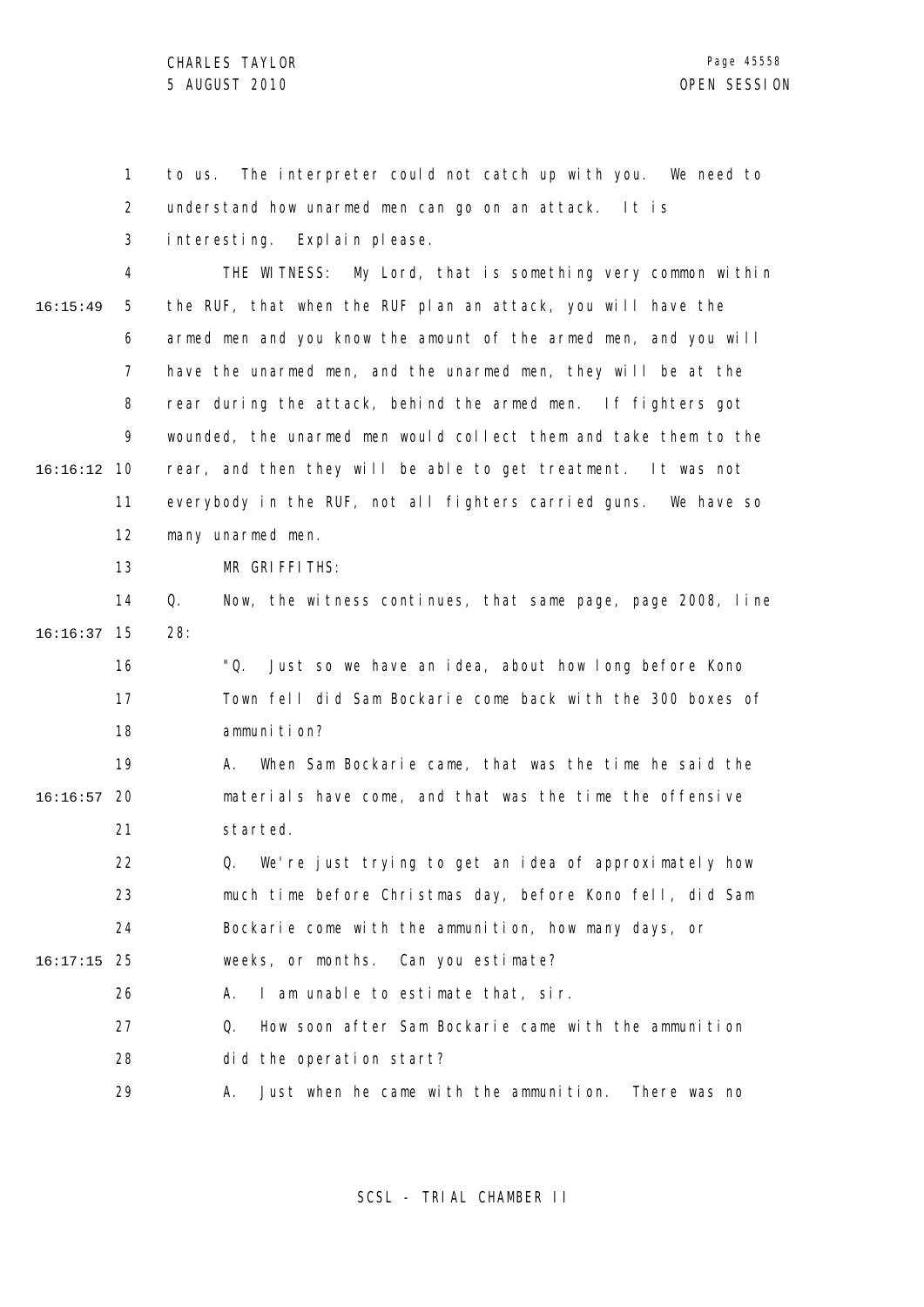|          | 1   | wasting time. The operation started straight. It was only       |
|----------|-----|-----------------------------------------------------------------|
|          | 2   | the meeting that he had in Buedu. Immediately after the         |
|          | 3   | meeting, Issa Sesay was dispatched.                             |
|          | 4   | Where was Issa Sesay sent?<br>Q.                                |
| 16:17:47 | 5   | Issa Sesay was sent to Kono, along with Morris Kallon<br>А.     |
|          | 6   | and Akim.                                                       |
|          | 7   | Akim the SLA?<br>Q.                                             |
|          | 8   | Yes.<br>А.                                                      |
|          | 9   | Sir, during this offensive did you play a part in that<br>Q.    |
| 16:18:00 | 10  | offensive?"                                                     |
|          | 11  | And he goes on to repeat what I mentioned earlier, but then     |
|          | 12  | this, line 24:                                                  |
|          | 13  | "A.<br>Gbava. And then Sam Bockarie further instructed that     |
|          | 14  | if any air raid took place, we should burn down the place       |
| 16:18:21 | -15 | if there was any resistance.                                    |
|          | 16  | Was Sam Bockarie's order to burn down if there is any<br>Q.     |
|          | 17  | resistance, was that carried out?                               |
|          | 18  | A. Yes, yes."                                                   |
|          | 19  | Do you recall such an instruction being given by Sam            |
| 16:18:47 | 20  | Bockarie, Mr Sesay?                                             |
|          | 21  | Well, during the meeting that we held for the attack on<br>А.   |
|          | 22  | Kono, Sam Bockarie did not give such an instruction, and when I |
|          | 23  | attack Kono, they had burnt down Kono since April/May of 1998.  |
|          | 24  | So when I attacked Kono, starting from Kono up to Makeni, there |
| 16:19:14 | 25  | was no village that we burned down on the way because we went   |
|          | 26  | through towns but we did not burn down any house.               |
|          | 27  | Q.<br>Can we go to page 2020 please, line 1:                    |
|          | 28  | "Q. Sir, where were you when the attack on Freetown             |
|          | 29  | happened?                                                       |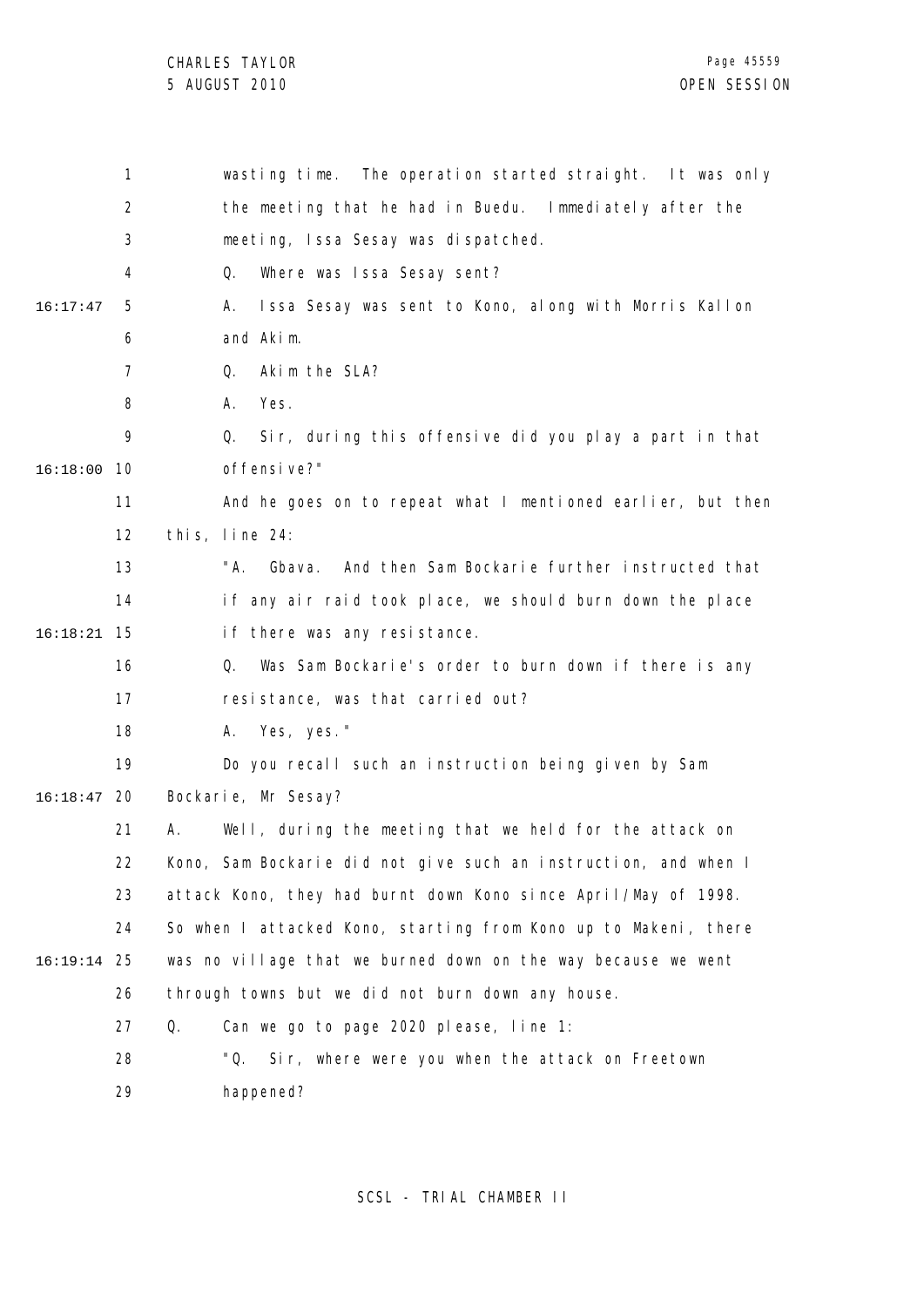|          | 1              | When the attack on Freetown happened, I was in Buedu.<br>А.       |
|----------|----------------|-------------------------------------------------------------------|
|          | $\overline{2}$ | Where was Sam Bockarie?<br>Q.                                     |
|          | 3              | Sam Bockarie was in Buedu. That was the time I told<br>Α.         |
|          | 4              | you that he came with those jeans, trousers and T-shirts          |
| 16:20:03 | 5              | and the car.                                                      |
|          | 6              | How did you become aware of what was happening in<br>Q.           |
|          | $\overline{7}$ | Freetown?                                                         |
|          | 8              | At 3 o'clock we listened to BBC Focus on Africa, and<br>А.        |
|          | 9              | one commander spoke from Freetown saying that they were in        |
| 16:20:18 | 10             | control of State House. Sam Bockarie became angry.<br>He          |
|          | 11             | called up Issa Sesay and Morris Kallon, asking them why           |
|          | 12             | they should allow someone to call the BBC while he, the           |
|          | 13             | commander, has not called the BBC."                               |
|          | 14             | Did you receive such a call from Sam Bockarie at the time         |
| 16:20:48 | 15             | of the Freetown invasion, Mr Sesay?                               |
|          | 16             | No. I did not get such a call. Sam Bockarie did not call<br>А.    |
|          | 17             | me, because how could have Sam Bockarie called me to ask me - to  |
|          | 18             | tell me to ask another commander to call the BBC, when I was not  |
|          | 19             | in Freetown and he was not a commander or part of the people who  |
| 16:21:15 | -20            | attacked Freetown.<br>No.                                         |
|          | 21             | "A.<br>Q.<br>Then from there, he himself called the BBC when they |
|          | 22             | were in Buedu. He was speaking to Robin White over the            |
|          | 23             | satellite phone. He shot and said, 'We are coming around          |
|          | 24             | the State House,' but we were in Buedu."                          |
| 16:21:37 | 25             | Now, at the time of the Freetown invasion, Mr Sesay, where        |
|          | 26             | were you physically?                                              |
|          | 27             | I was in Makeni.<br>А.                                            |
|          | 28             | Q.<br>Was it your habit at that time to listen to the BBC?        |
|          | 29             | Yes, sometimes I listened to the BBC.<br>А.                       |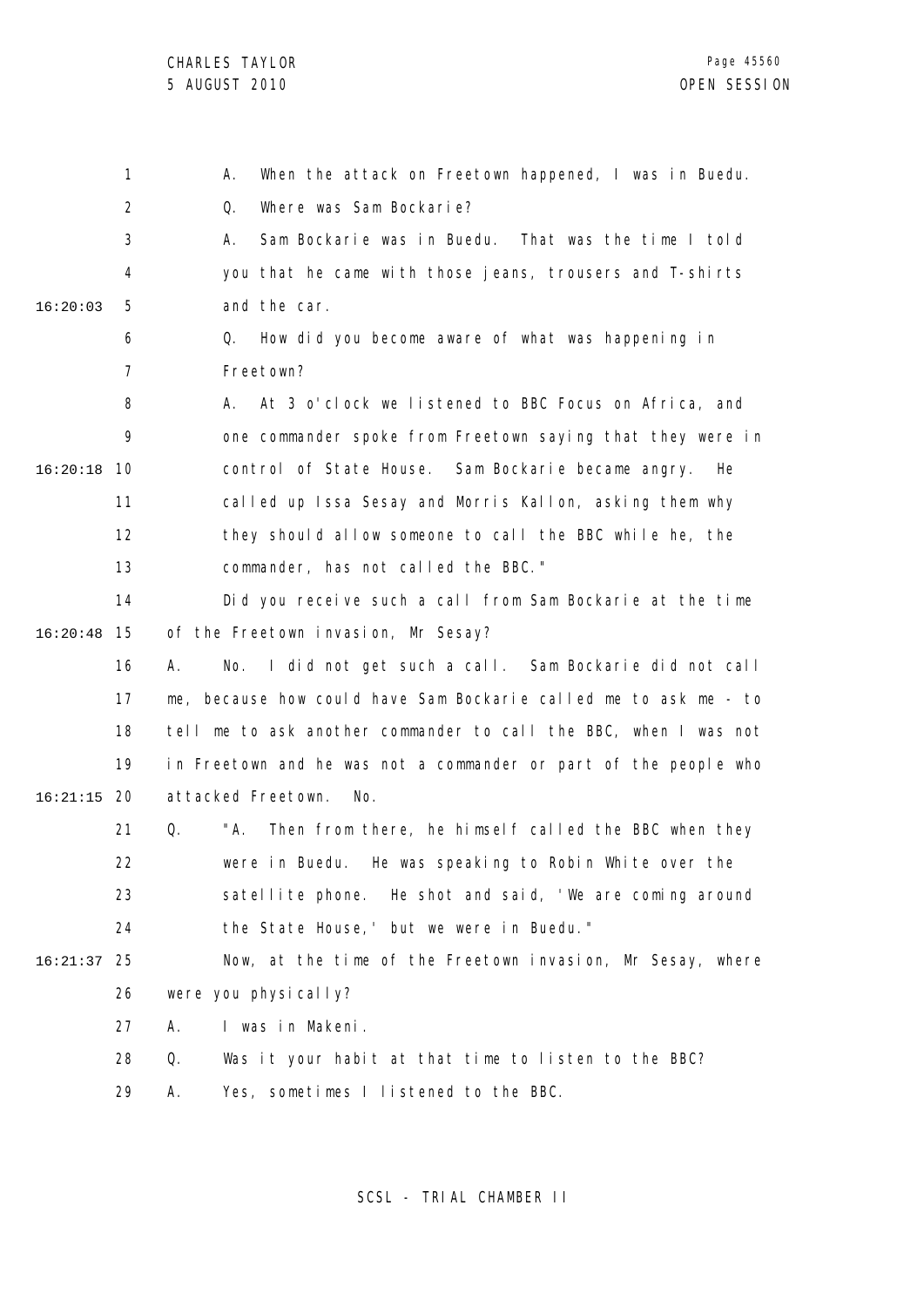1 2 3 4 5 6 7 8 9 10 16:22:43 11 12 13 14 15 16:23:03 16 17 18 19 20 16:23:19 21 22 23 24 25 16:23:41 26 27 28 29 16:22:18 Q. Do you recall, during the course of the Freetown invasion, hearing Sam Bockarie on the BBC speaking to Robin White? A. Yes. Q. And what did Bockarie say during the course of that broadcast? A. Bockarie was claiming that those were his men and they opened fire around him, and when Robin White asked him where the firing was coming from, he said, "If there is any bush shaking, he will comb that bush." So he was just being boastful, but realistically, the men who attacked Freetown did not take any instructions from him. PRESIDING JUDGE: Mr Interpreter, if there is any bush, what? THE INTERPRETER: If there is any bush shaking, he said he will comb the bush. PRESIDING JUDGE: Meaning what? What does that mean? MR GRIFFITHS: Perhaps I should ask the witness. Q. What does that phrase mean, Mr Sesay? A. Well, that was just something that he said. For example, if someone is passing by the wayside and there is a shake that goes on in the bush, maybe he will feel there is an ambush there. Then we will just open fire there and shoot into the bush. So that was what he was saying, that if there was any bush shaking, he would just comb the bush with the guns, because I recall when he was speaking with Robin White, he instructed his bodyguards to open fire, so Robin white overheard the firing and he asked, he said, "What is that?" And he said, "Up to this moment there is firing going on." Q. Where was Bockarie physically at the time he gave that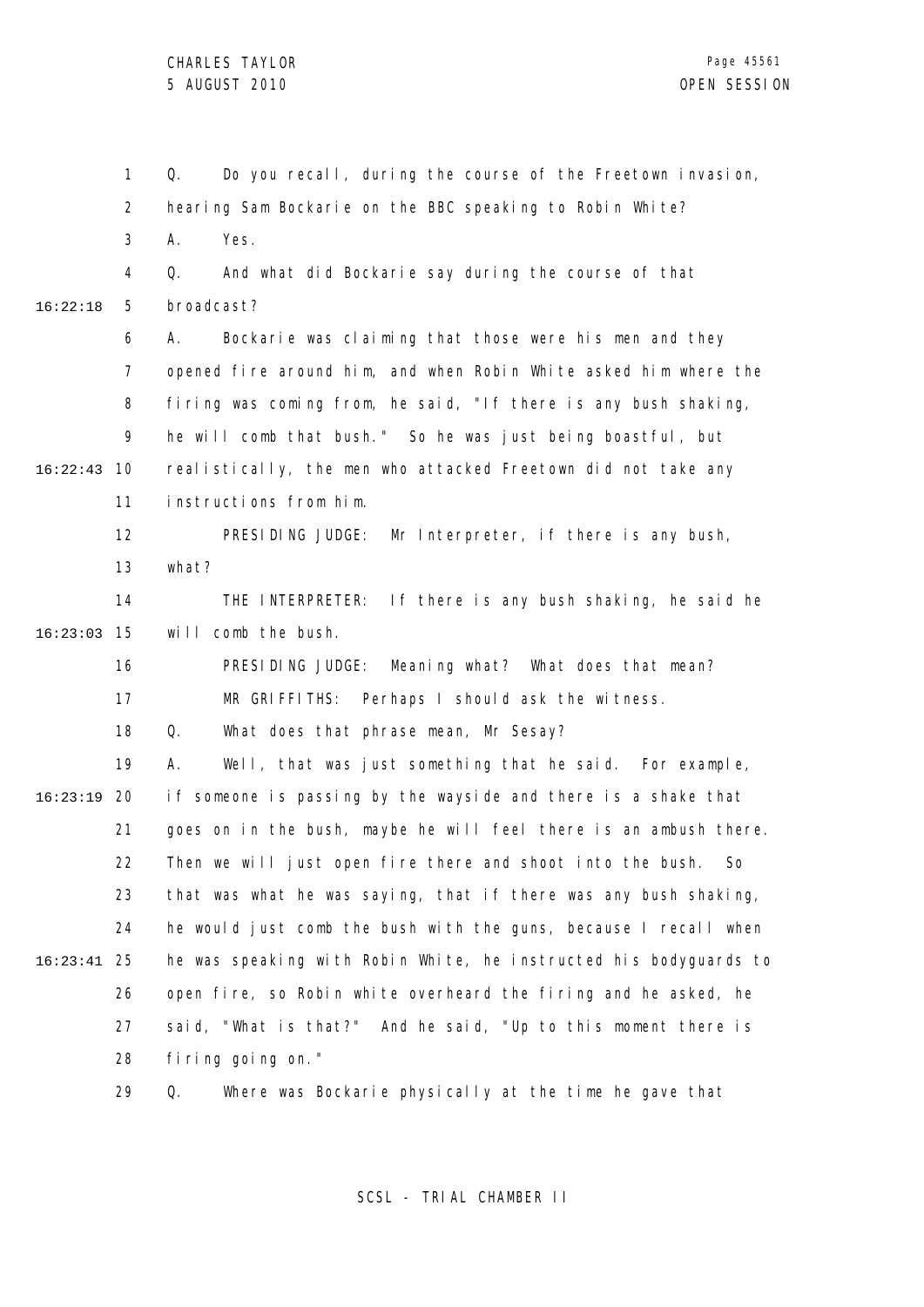1 2 3 4 5 6 7 8 9 10 16:24:27 11 12 13 14 15 16:24:36 16 17 18 19 20 16:24:53 21 22 23 24 25 16:25:19 26 27 28 29 16:24:11 interview? A. Bockarie was far off in Buedu, whilst the people were in Freetown. PRESIDING JUDGE: So the witness is saying that Bockarie was claiming that the people in Freetown were his men, and he asked the men actually beside him to fire, to convince Robin White that he was in Freetown. MR GRIFFITHS: That is my understanding of the witness's testimony. PRESIDING JUDGE: Is that correct? MR GRIFFITHS: Q. Is that right, Mr Sesay? A. Yes, ma'am. That was what he was claiming, that he was amongst the attackers. MR GRIFFITHS: Q. So, in effect, he was masquerading that he was in Freetown, when in fact he was in Buedu at the time asking his bodyguards around him to give the impression that they were actually fighting in Freetown; is that correct? A. Yes, that is what happened. PRESIDING JUDGE: May I ask why he would do that? Why was Bockarie trying to pretend that he was in Freetown? THE WITNESS: My Lord, Sam Bockarie is a boastful man. He was just bluffing, because he had access to the satellite. He just wanted to make himself as though he was powerful and to make himself fearful to the world. PRESIDING JUDGE: Yes, but why in particular Freetown? Why? THE WITNESS: Well, my Lord, Freetown is the seat of power.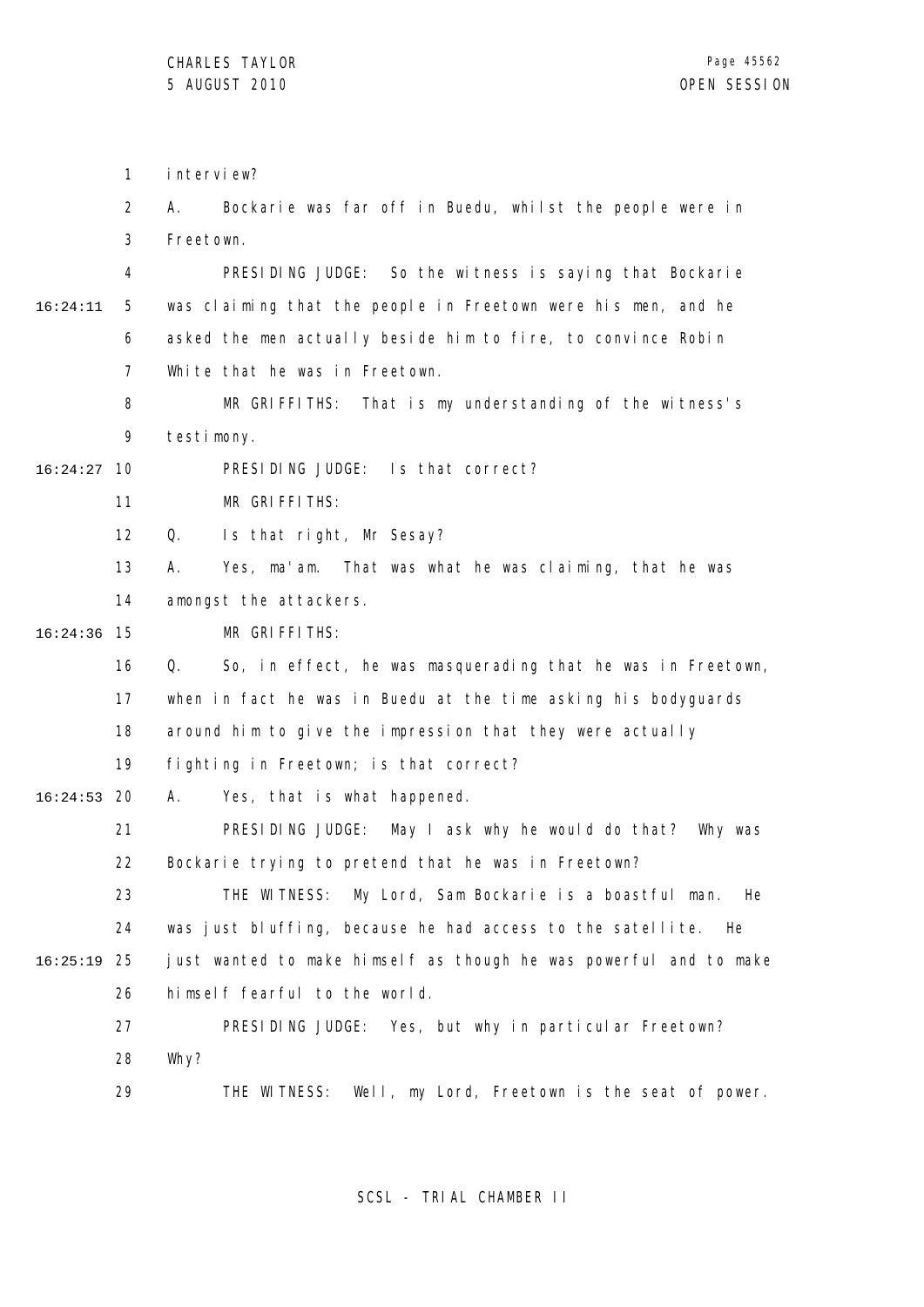1 It's the city. Freetown is one of the most - is the most

2 important city in Sierra Leone, it is the seat of power.

3 4 5 6 7 16:26:06 JUDGE DOHERTY: Mr Griffiths, are you moving on to a new topic, because there is a matter I intended to clarify in the previous topic concerning Kono when the witness said they had burnt it down - page 116, line 14 - but I don't know who the "they" is.

> 8 MR GRIFFITHS: Very well.

9 10 16:26:26 Q. You say that by the time you captured Kono it had already been burnt down, Mr Sesay. Who by?

11 12 13 14 15 16:26:54 16 17 18 19 20 16:27:17 21 22 23 A. Yes, my Lord, during the retreat of the RUF/AFRC in Kono in May, whilst the ECOMOG were advancing, that - at that time the AFRC and the RUF took part in the burning of Kono and of course the ECOMOG and the Kamajors who were advancing, they also were sending bombs into Kono and the Alpha Jets also was bombing Kono. Because I heard one time when Superman complained to Sam Bockarie that the fighters don't go to the battlefront to fight, that is the RUF fighters, and Bockarie told Superman that any fighter that refuses to go to the battlefront to fight, they should burn down his house. So the RUF went on with the burning of the houses at that time, including the AFRC. And the ECOMOG too, whilst they were advancing to take over Kono, they were bombing. MR GRIFFITHS:

24 25 16:27:45 26 27 28 Q. Let's see if we can complete one other short topic before we have to draw stumps today. Let me just read the passage out to you and then seek your comment. Page 2024 please, line 9: "Q. When you were with the RUF did you become aware of any strategies to deal with attacks from jets?"

> 29 Line 19: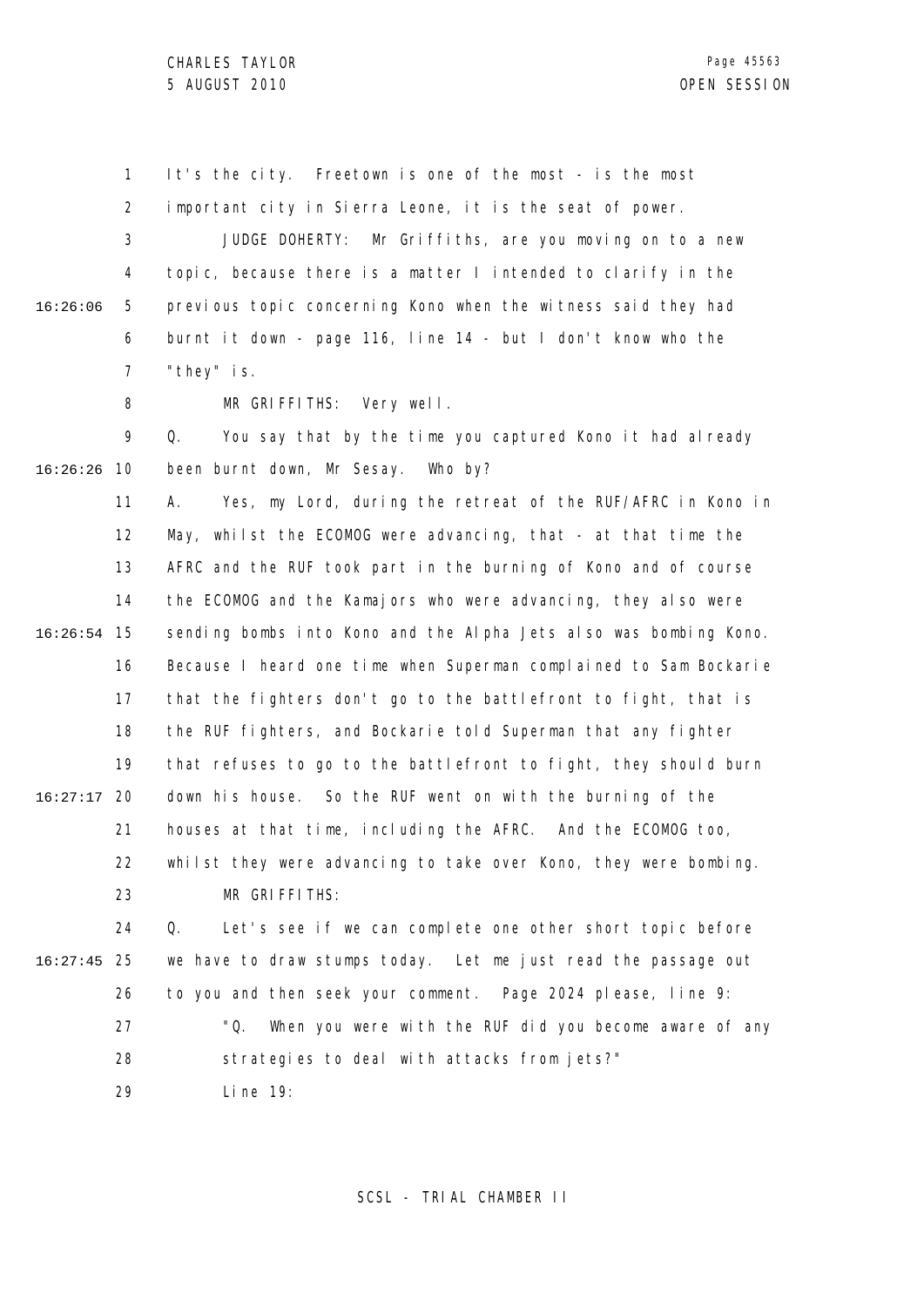1 2 3 4 5 6 7 8 9 10 16:29:05 11 12 13 14 15 16:29:32 16 17 18 19 20 16:29:54 21 22 23 24 25 16:30:22 26 27 28 29 16:28:41 "A. The strategy was the monitor. Zedman monitored the radio stations from the Nigerian ECOMOG who were based in Lungi. Also Memunatu and Seta, they monitored from Monrovia. If a jet takes off from Monrovia on the RIA, because Victor Malu who was the first commander was staying in Monrovia, so they will call 448, so the radio operator would ring a bell and everybody would escape. That was the only strategy that I knew about." Were you aware of such a strategy, Mr Sesay? A. Yes. I knew that - I knew it but the people whose names he had made mention of, he lied on them, because with Zedman, that strategy only works with an operator that knew the Morse code operation and Zedman did not know about the Morse code. It was only the SLA who knew about the Morse code communication. And even Zedman throughout out '98, '99 he was not based in Buedu, you see. It was one SLA who was monitoring the set in Buedu who used to monitor the activities of the ECOMOG and the Alpha Jets. Q. What was the name of that SLA? A. I do not recall his name now. I do not remember his name, but he was in Buedu. He was monitoring the set and he would take the message to Sam Bockarie and -- Q. So in what format were the ECOMOG messages transmitted, was it radio messages or Morse code? A. It was through Morse code. It was through Morse code on their net, but they were using the Thompson radio. It was a Thompson radio that the operator was using, together with another set that he used to monitor messages from the ECOMOG. So if he knew - he knew the Morse code communication, so he was decoding it. When he got it he would decode it and bring it over to Sam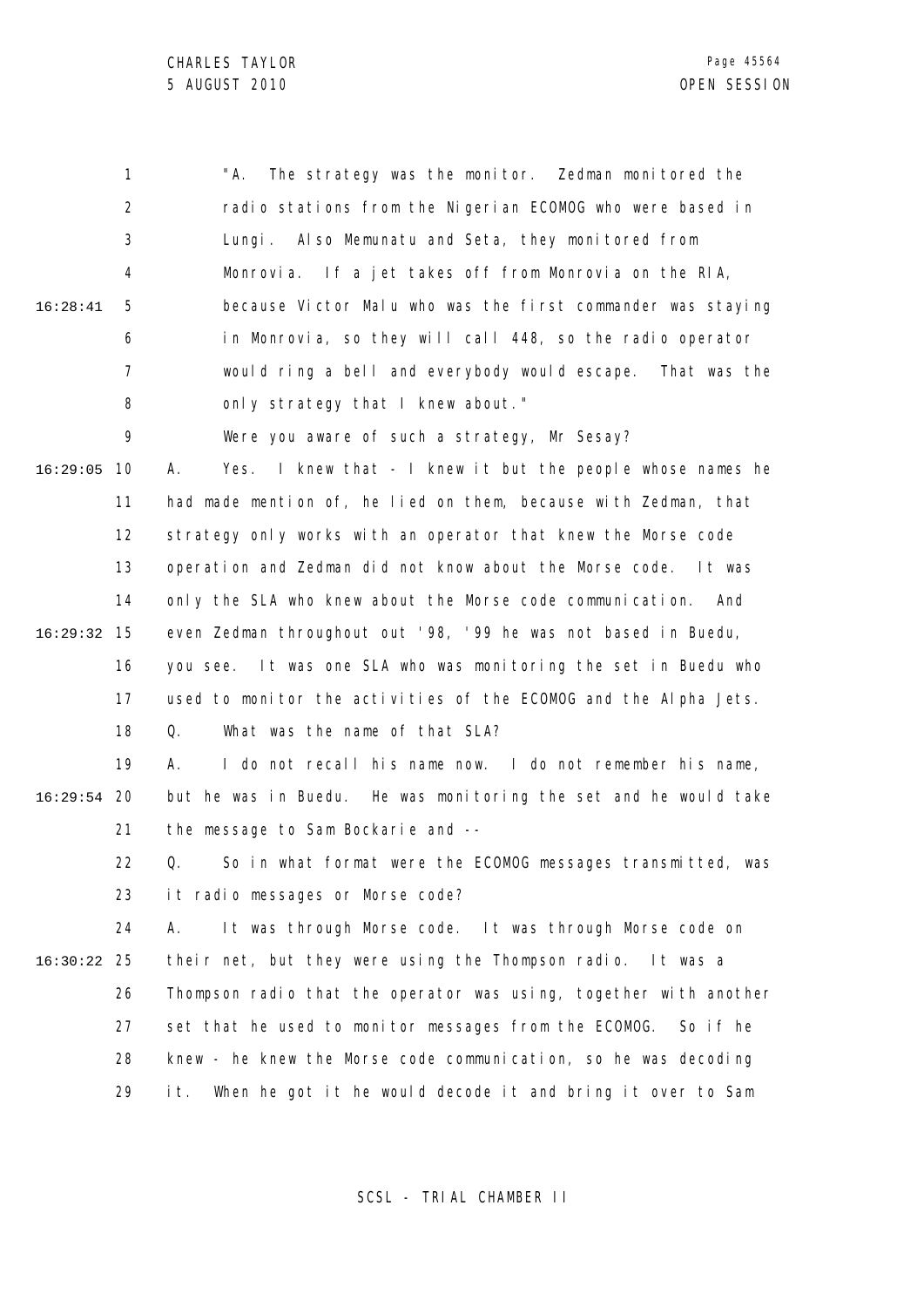1 2 3 4 5 6 7 8 9 10 16:31:33 11 12 13 14 15 16:32:03 16 17 18 19 20 16:32:23 16:31:04 Bockarie. But no RUF operator knew about that communication, so RUF was unable to do that. Q. And one final matter, if we could deal with this briefly. Were Memunatu and Seta in Monrovia also involved in monitoring the movement of ECOMOG jets? A. No. Memuna was not monitoring the ECOMOG jets because she could not monitor the Morse communication because she did not know about it. And Seta was not an operator. She never became an operator, in fact. And Seta was Jungle's wife. She was not an operator. And from February to December '98 - from March to December '98, the Alpha Jet was flying from Lungi, it was no longer flying from Monrovia. It was in 1997 to January/February of '98 that the Alpha Jets started coming from Monrovia, but from March of '98 it was flying from Lungi airport and assaulting Kailahun, Kono and RUF positions, bombarding those areas. MR GRIFFITHS: Thank you very much, Mr Sesay. Would that be a convenient point, Madam President? PRESIDING JUDGE: Yes, indeed. Mr Sesay we have come to the day's end and I would like to caution you not to discuss your evidence. We will continue tomorrow at 9 o'clock.

21 22 23 [Whereupon the hearing adjourned at 4.33 p.m. to be reconvened on Friday, 6 August 2010 at 9.00 a.m.]

25 10:52:35

26 27

24

28

29